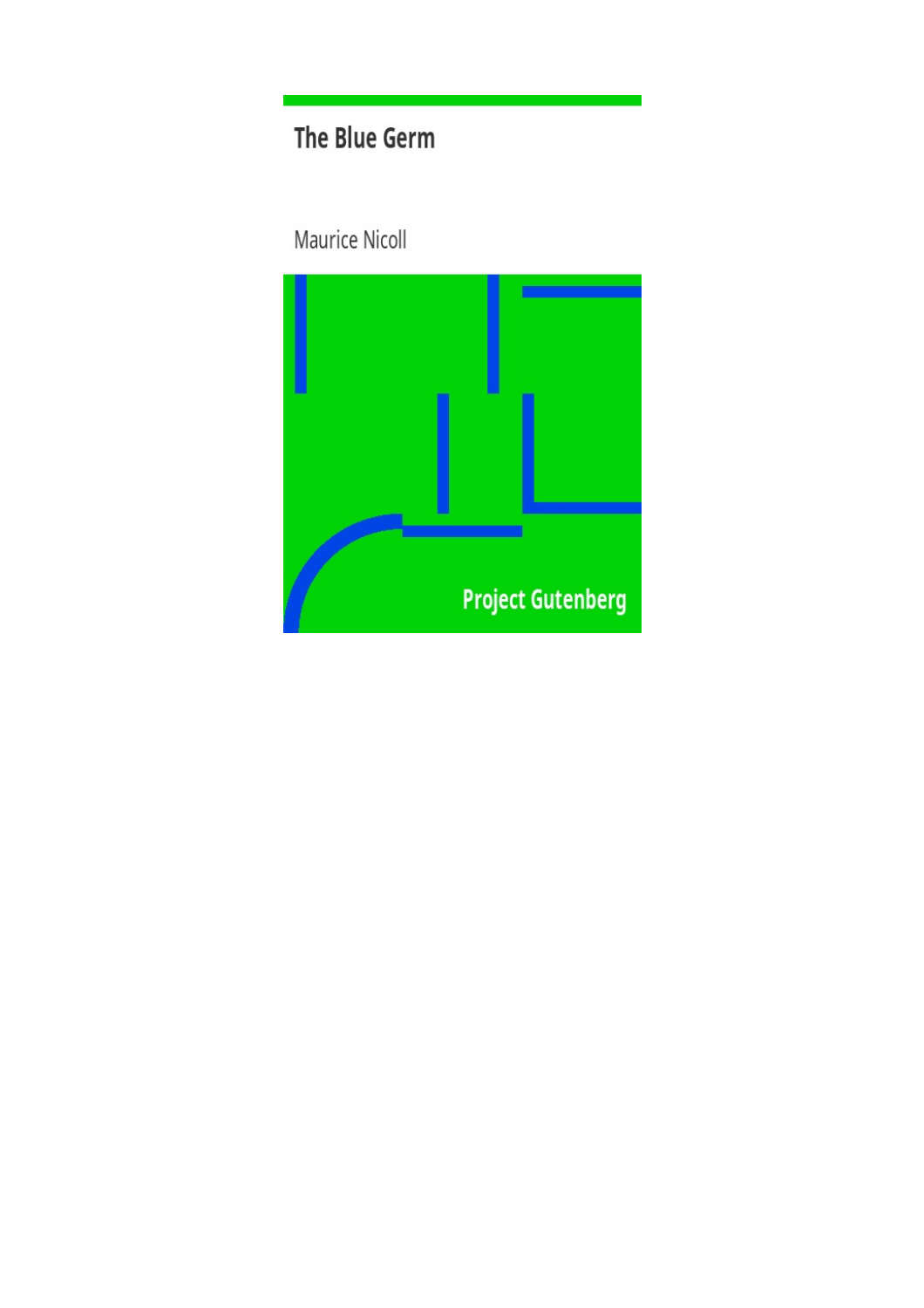The Project Gutenberg EBook of The Blue Germ, by Martin Swayne

This eBook is for the use of anyone anywhere at no cost and with almost no restrictions whatsoever. You may copy it, give it away or re-use it under the terms of the Project Gutenberg License included with this eBook or online at www.gutenberg.net

Title: The Blue Germ

Author: Martin Swayne

Release Date: October 9, 2008 [EBook #26852]

Language: English

\*\*\* START OF THIS PROJECT GUTENBERG EBOOK THE BLUE GERM \*\*\*

Produced by Steven desJardins and the Online Distributed Proofreading Team at http://www.pgdp.net

# **THE BLUE GERM**

#### *WORKS BY THE SAME AUTHOR*

LORD RICHARD IN THE PANTRY CUPID GOES NORTH THE SPORTING INSTINCT

IN MESOPOTAMIA. (With Illustrations in Colour by the Author.)

LONDON: HODDER AND STOUGHTON

# **THE BLUE GERM**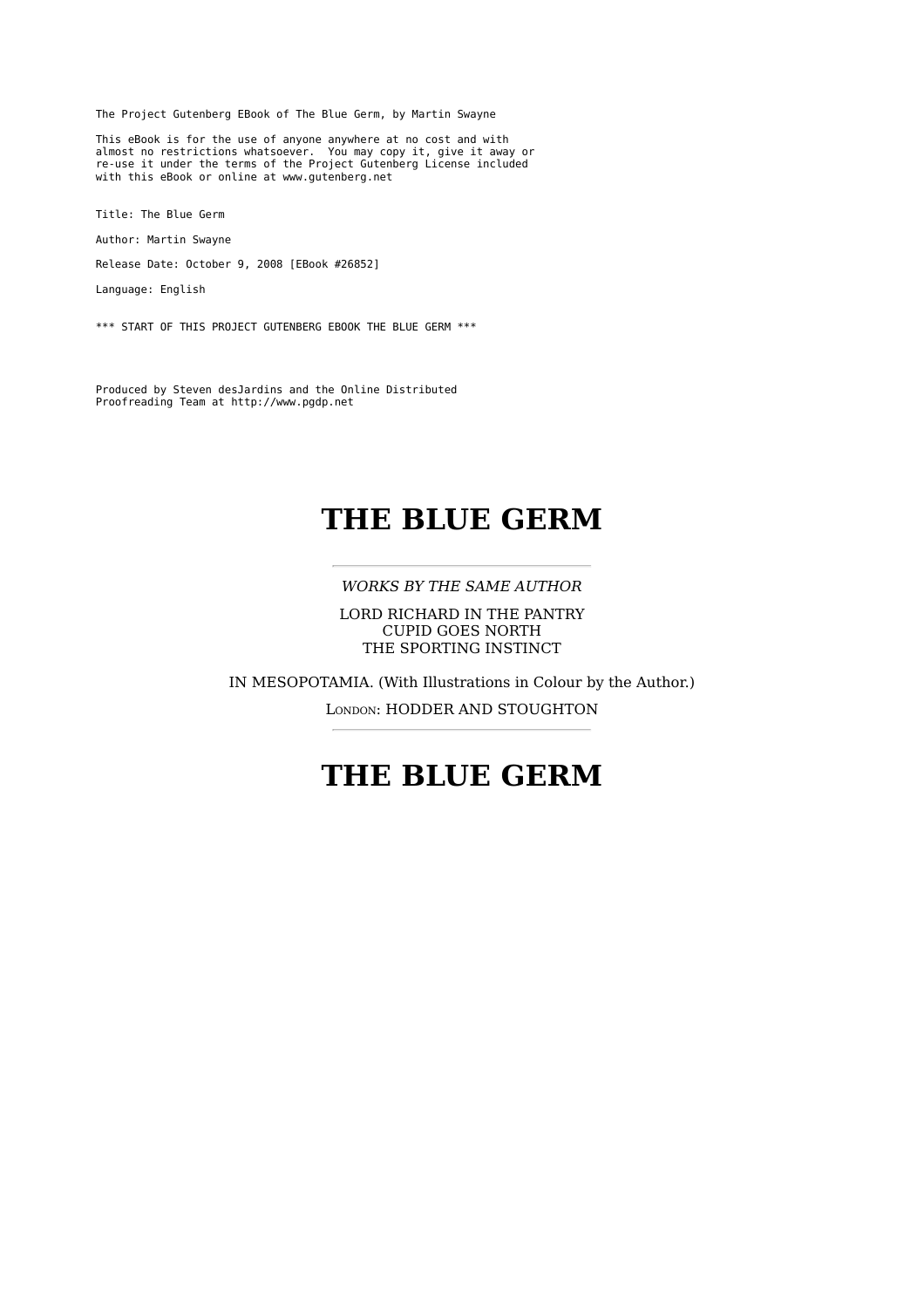### **BY MARTIN SWAYNE**

#### HODDER AND STOUGHTON LONDON NEW YORK TORONTO MCMXVIII

PRINTED IN GREAT BRITAIN B<sup>Y</sup> RICHARD CLAY & SONS, LIMITED, BRUNSWICK ST., STAMFORD ST., S.E. 1, AND BUNGAY, SUFFOLK.

> TO J. E. H. W.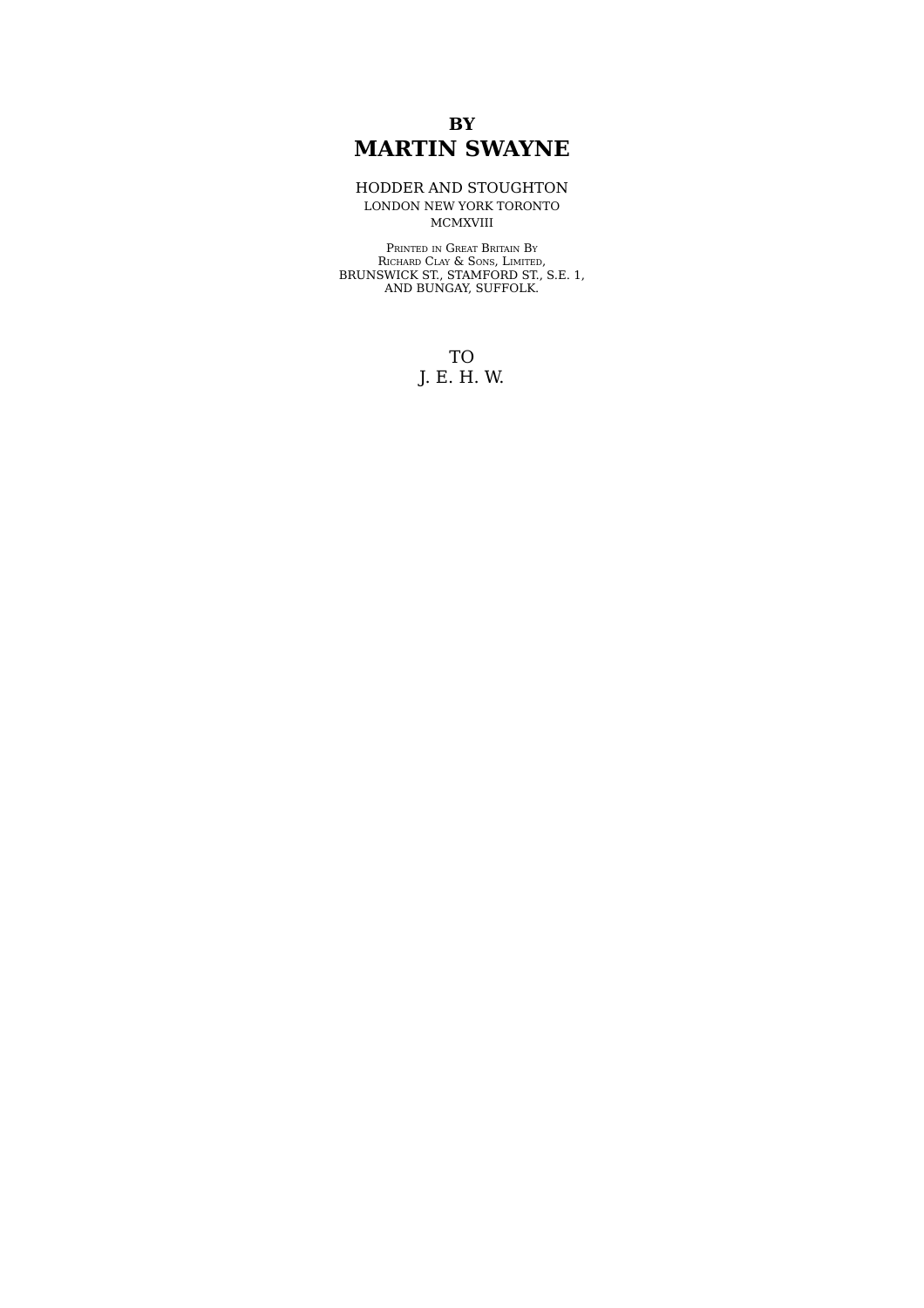## **CONTENTS**

| CHAP.   |                                  | PAGE             |
|---------|----------------------------------|------------------|
| I.      | <b>BLACK MAGIC</b>               |                  |
| II.     | <b>SARAKOFF'S MANIFESTO</b>      | $\frac{1}{5}$    |
| III.    | THE BUTTERFLIES                  | 14               |
| IV.     | THE SIX TUBES                    | $\overline{21}$  |
| V.      | THE GREAT AQUEDUCT               |                  |
| VI.     | THE ATTITUDE OF MR. THORNDUCK    | $\frac{29}{32}$  |
| VII.    | <b>LEONORA</b>                   | $\underline{40}$ |
| VIII.   | THE BLUE DISEASE                 | 58               |
| IX.     | THE MAN FROM BIRMINGHAM          | 67               |
| X.      | THE ILLNESS OF MR. ANNOT         | <u>79</u>        |
| XI.     | THE RESURRECTION                 | 90               |
| XII.    | MR. CLUTTERBUCK'S OPINION        | 101              |
| XIII.   | THE DEAD IMMORTAL                | 110              |
| XIV.    | FIRST IMPRESSIONS OF IMMORTALITY | 123              |
| XV.     | THE TERRIBLE FEAR                | 132              |
| XVI.    | THE VISIT OF THE HOME SECRETARY  | 144              |
| XVII.   | CLUTTERBUCK'S ODD BEHAVIOUR      | 156              |
| XVIII.  | <b>IMMORTAL LOVE</b>             | 161              |
| XIX.    | THE MEETING AT THE QUEEN'S HALL  | 177              |
| XX.     | THE WAY BACK                     | 188              |
| XXI.    | JASON                            | <b>196</b>       |
| XXII.   | THE FIRST MURDERS                | 206              |
| XXIII.  | AT DOWNING STREET                | 216              |
| XXIV.   | NIGHT OF AN IMMORTAL             | 224              |
| XXV.    | <b>OUR FLIGHT</b>                | 229              |
| XXVI.   | ON THE SPANIARD'S WALK           | 236              |
| XXVII.  | <b>LEONORA'S VOICE</b>           | 245              |
| XXVIII. | THE KILLING OF DESIRE            | 252              |
| XXIX.   | THE REVOLT OF THE YOUNG          | 260              |
| XXX.    | THE GREAT SLEEP                  | 273              |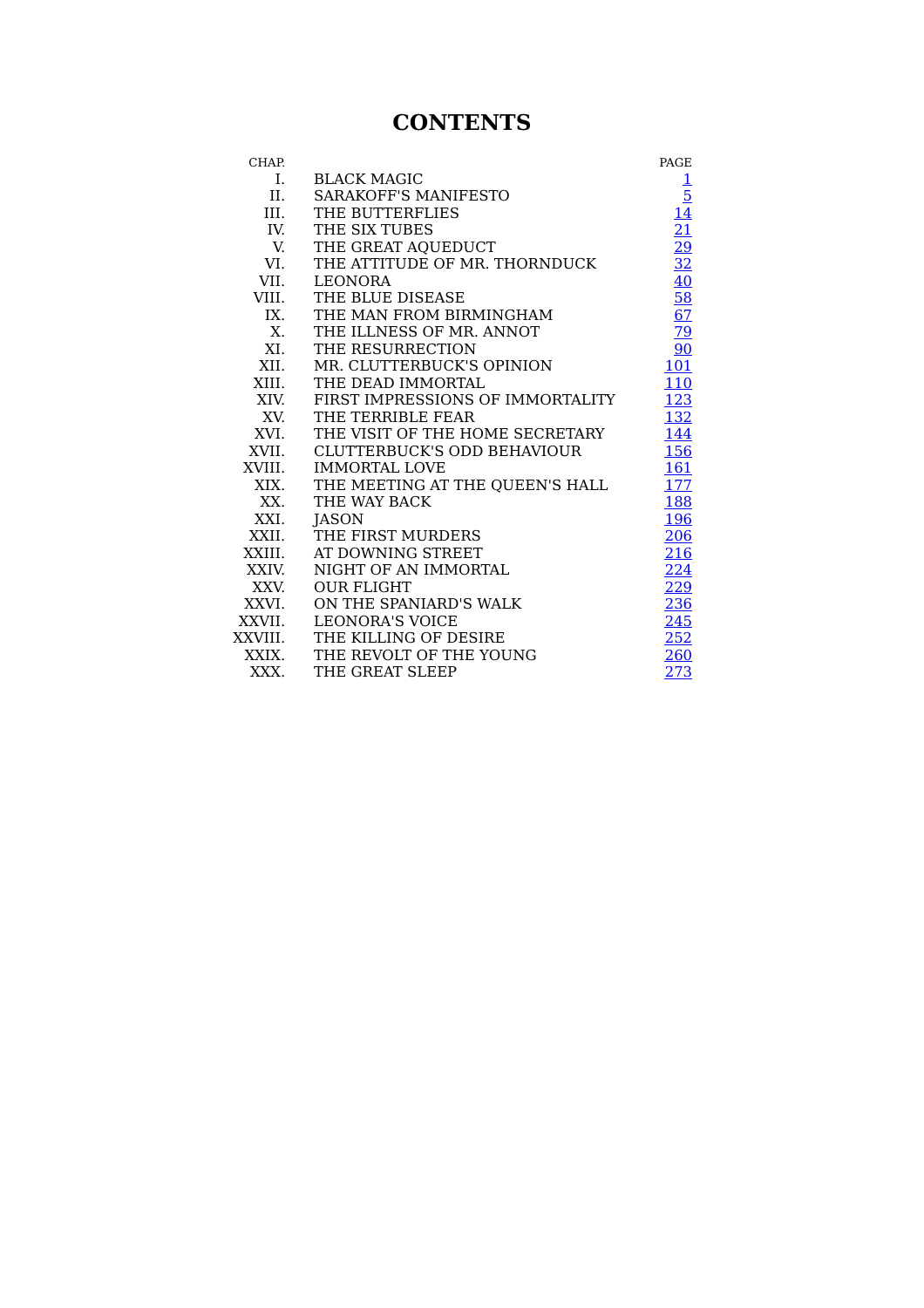### **CHAPTER I**

### **BLACK MAGIC**

I had just finished breakfast, and deeply perplexed had risen from the table in order to get a box of matches to light a cigarette, when my black cat got between my feet and tripped me up.

I fell forwards, making a clutch at the table-cloth. My forehead struck the corner of the fender and the last thing I remembered was a crash of falling crockery. Then all became darkness. My parlour maid found me lying face downwards on the hearth-rug ten minutes later. My cat was sitting near my head, blinking contentedly at the fire. A little blood was oozing from a wound above my left eye.

They carried me up to my bedroom and sent for my colleague, Wilfred Hammer, who lived next door. For three days I lay insensible, and Hammer came in continually, whenever he could spare the time from his patients, and brooded over me. On the fourth day I began to move about in my bed, restless and muttering, and Hammer told me afterwards that I seemed to be talking of a black cat. On the night of the fourth day I suddenly opened my eyes. My perplexity had left me. An idea, clear as crystal, was now in my mind.

From that moment my confinement to bed was a source of impatience to me. Hammer, large, fair, square-headed, and imperturbable, insisted on complete rest, and I chafed under the restraint. I had only one desire—to get up, slip down to St. Dane's Hospital in my car, mount the bare stone steps that led up to the laboratory and begin work at once.

"Let me up, Hammer," I implored.

"My dear fellow, you're semi-delirious."

"I must get up," I muttered.

He laughed slowly.

"Not for another week or two, Harden. How is the black cat?"

"That cat is a wizard."

I lay watching him between half-closed eyelids.

"He gave me the idea."

"He gave you a nasty concussion," said Hammer.

"It was probably the only way to the idea," I answered. "I tell you the cat is a wizard. He did it on purpose. He's a black magician."

Hammer laughed again, and went towards the door.

"Then the idea must be black magic," he said.

I smiled painfully, for my head was throbbing. But I was happier then than I had ever been, for I had solved the problem that had haunted my brain for ten years.

"There's no such thing as black magic," I said.

Three weeks later I beheld the miracle. It was wrought on the last day of December, in the laboratory of the hospital, high above the gloom and squalor of the city. The miracle occurred within a brilliant little circle of light, and I saw it with my eye glued to a microscope. It passed off swiftly and quietly, and though I expected it, I was filled with a great wonder and amazement.

To a lay mind the amazement with which I beheld the miracle will require explanation. I had witnessed the transformation of one germ into another; a thing which is similar to a man seeing a flock of sheep on a hill-side change suddenly into a herd of cattle. For many minutes I continued to move the slide in an aimless way with trembling fingers. My temperament is earthy; it had once occurred to me quite seriously that if I saw a miracle I would probably go mad under the strain. Now that I had seen one, after the first flash of realization my mind was listless and dull, and all feeling of surprise had died away. The black rods floated with slow motion in the minute currents of fluid I had introduced. The faint roar of London came up from far below; the clock ticked steadily and the microscope lamp shone with silent radiance. And I, Richard Harden, sat dangling my short legs on the high stool, thinking and thinking....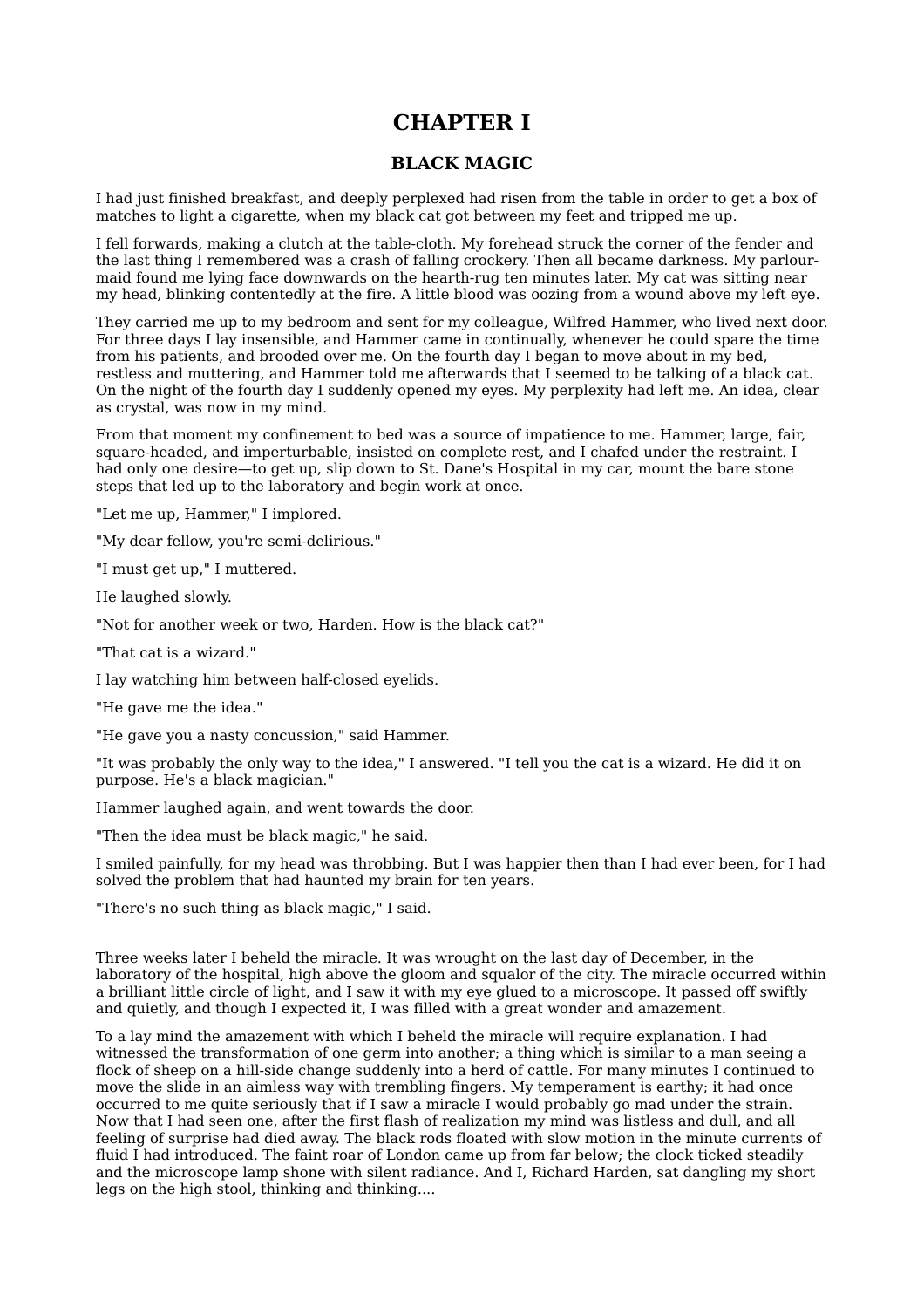That night I wrote to Professor Sarakoff. A month later I was on my way to Russia.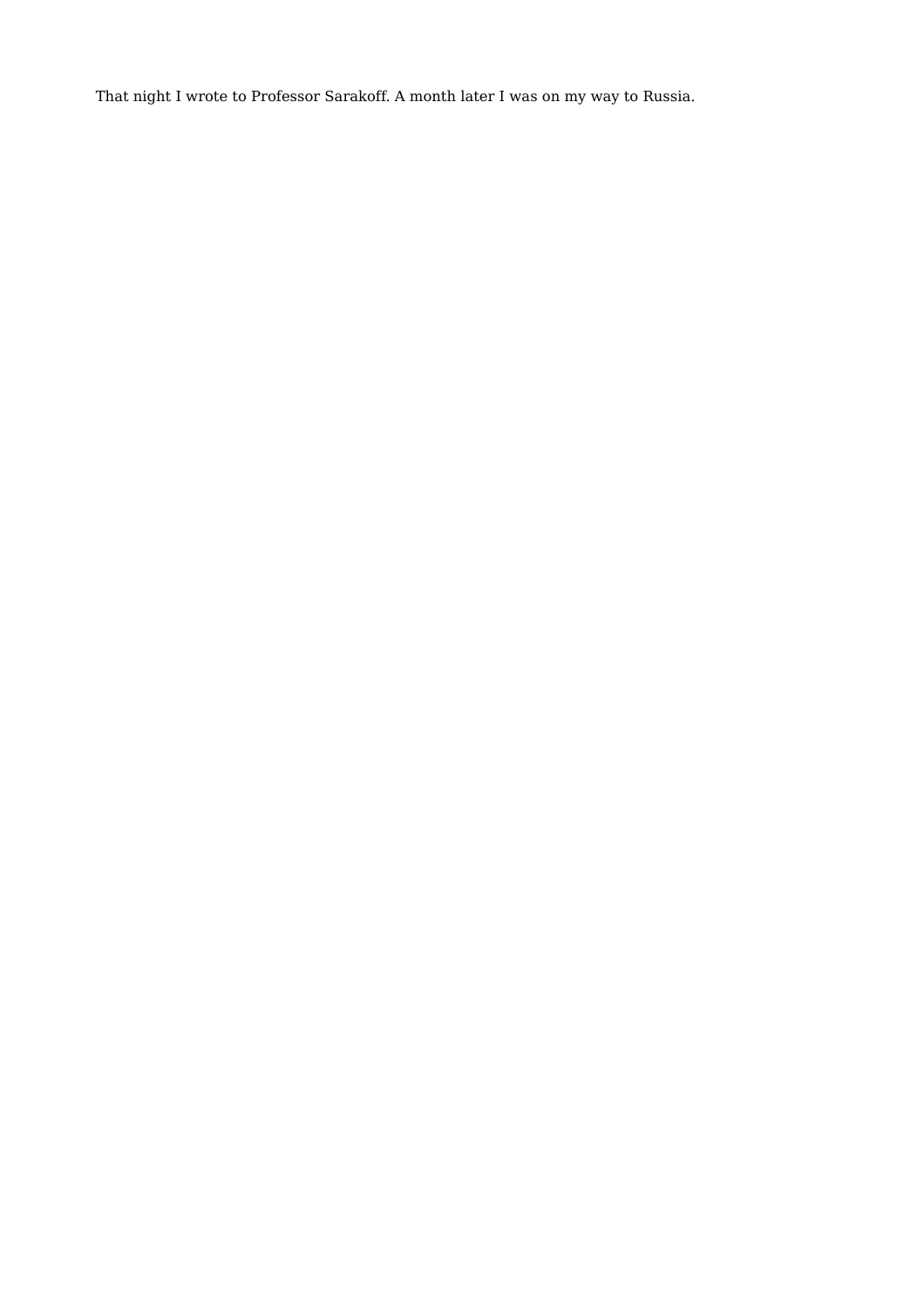### **CHAPTER II**

#### **SARAKOFF'S MANIFESTO**

The recollection of my meeting with Sarakoff remains vividly in my mind. I was shown into a large bare room, heated by an immense stove like an iron pagoda. The floor was of light yellow polished wood; the walls were white-washed, and covered with pencil marks. A big table covered with papers and books stood at one end. At the other, through an open doorway, there was a glimpse of a laboratory. Sarakoff stood in the centre of the room, his hands deep in his pockets, his pipe sending up clouds of smoke, his tall muscular frame tilted back. His eyes were fixed on an extraordinary object that crawled slowly over the polished floor. It was a gigantic tortoise—a specimen of *Testudo elephantopus*—a huge cumbersome brute. Its ancient, scaly head was thrust out and its eyes gleamed with a kind of sharp intelligence. The surface of its vast and massive shell was covered over with scribbles in white chalk—notes made by Sarakoff who was in the habit of jotting down figures and formulæ on anything near at hand.

As there was only one chair in the room, Sarakoff eventually thrust me into it, while he sat down on the great beast—whom he called Belshazzar—and told me over and over again how glad he was to see me. And this warmth of his was pleasant to me.

"Are you experimenting on Belshazzar?" I asked at length.

He nodded, and smiled enigmatically.

"He is two hundred years old," he said. "I want to get at his secret."

That was the first positive proof I got of the line of research Sarakoff was intent upon, although, reading between the lines of his many publications, I had guessed something of it.

In every way, Sarakoff was a complete contrast to me. Tall, lean, black-bearded and deep-voiced, careless of public opinion and prodigal in ideas, he was just my antithesis. He was possessed of immense energy. His tousled black hair, moustaches and beard seemed to bristle with it; it shone in his pale blue eyes. He was full of sudden violence, flinging test-tubes across the laboratory, shouting strange songs, striding about snapping his fingers. There was no repose in him. At first I was a little afraid of him, but the feeling wore off. He spoke English fluently, because when a boy he had been at school in London.

I will not enter upon a detailed account of our conversation that first morning in Russia, when the snow lay thick on the roofs of the city, and the ferns of frost sparkled on the window-panes of the laboratory. Briefly, we found ourselves at one over many problems of human research, and I congratulated myself on the fact that in communicating the account of the miracle at St. Dane's Hospital to Sarakoff alone, I had done wisely. He was wonderfully enthusiastic.

"That discovery of yours has furnished the key to the great riddle I had set myself," he exclaimed, striding to and fro. "We will astonish the world, my friend. It is only a question of time."

"But what is the riddle you speak of?" I asked.

"I will tell you soon. Have patience!" he cried. He came towards me impulsively and shook my hand. "We shall find it beyond a doubt, and we will call it the Sarakoff-Harden Bacillus! What do you think of that?"

I was somewhat mystified. He sat down again on the back of the tortoise, smoking in his ferocious manner and smiling and nodding to himself. I though it best to let him disclose his plans in his own way, and kept back the many eager questions that rose to my lips.

"It seems to me," said Sarakoff suddenly, "that England would be the best place to try the experiment. There's a telegraph everywhere, reporters in every village, and enough newspapers to carpet every square inch of the land. In a word, it's a first-class place to watch the results of an experiment."

"On a large scale?"

"On a gigantic scale—an experiment, ultimately, on the world."

I was puzzled and was anxious to draw him into fuller details.

"It would begin in England?" I asked carelessly.

He nodded.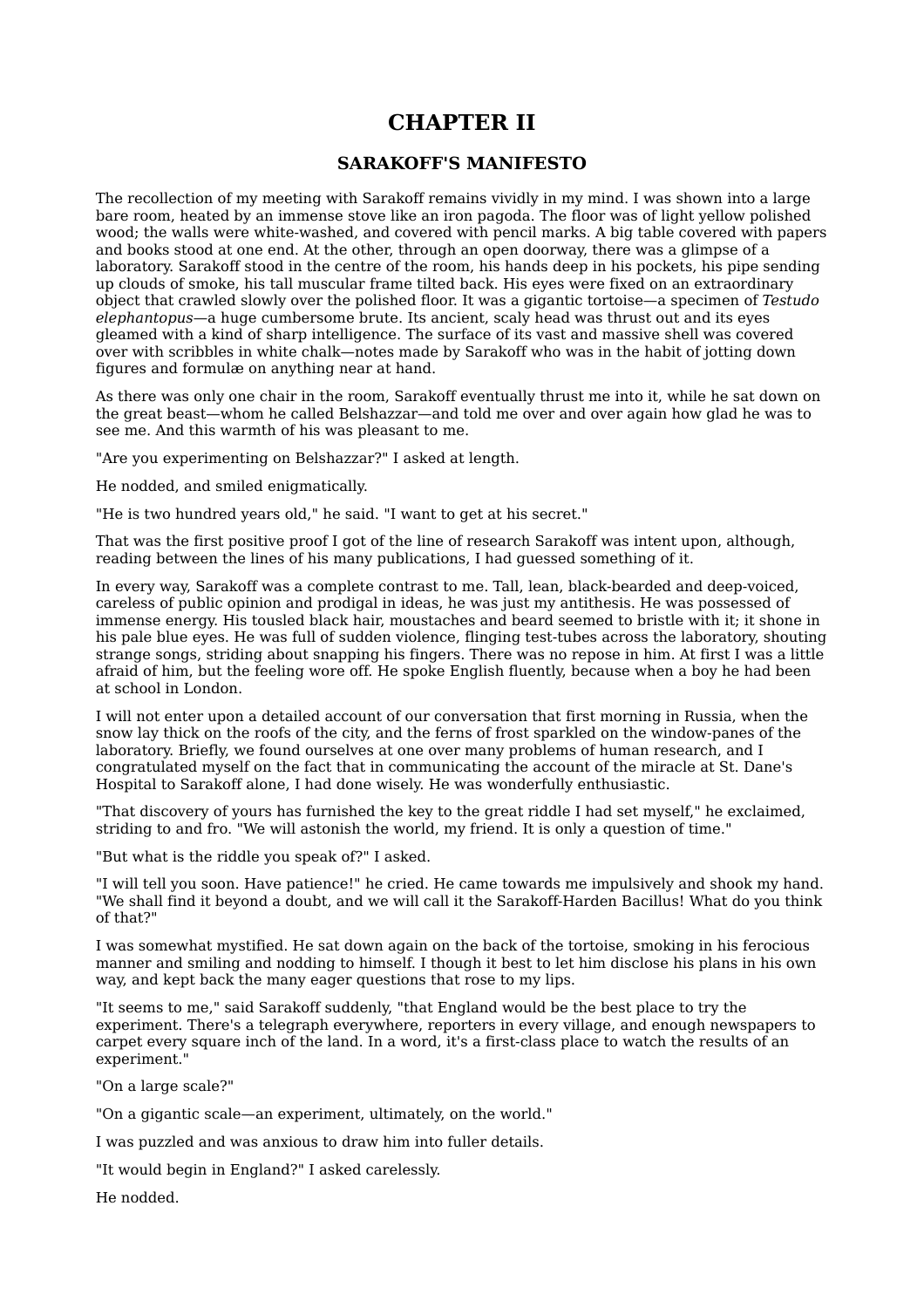"But it would spread. You remember how the last big outbreak of influenza, which started in this country, spread like wildfire until the waves, passing east and west, met on the other side of the globe? That was a big experiment."

"Of nature," I added.

He did not reply.

"An experiment of nature, you mean?" I urged. At the time of the last big outburst of influenza which began in Russia, Sarakoff must have been a student. Did he know anything about the origin of the mysterious and fatal visitation?

"Yes, of nature," he replied at last, but not in a tone that satisfied me. His manner intrigued me so much that I felt inclined to pursue the subject, but at that moment we were interrupted in a singular way.

The door burst open, and into the room rushed a motley crowd of men. Most of them were young students, but here and there I saw older men, and at the head of the mob was a white-bearded individual, wearing an astrachan cap, who brandished a copy of some Russian periodical in his hand.

Belshazzar drew in his head with a hiss that I could hear even above the clamour of this intrusion.

A furious colloquy began, which I could not understand, since it was in Russian. Sarakoff stood facing the angry crowd coolly enough, but that he was inwardly roused to a dangerous degree, I could tell from his gestures. The copy of the periodical was much in evidence. Fists were shaken freely. The aged, white-bearded leader worked himself up into a frenzy and finally jumped on the periodical, stamping it under his feet until he was out of breath.

Then this excited band trooped out of the room and left us in peace.

"What is it?" I asked when their steps had died away.

Sarakoff shrugged his shoulders and then laughed. He picked up the battered periodical and pointed to an article in it.

"I published a manifesto this morning—that is all," he remarked airily.

"What sort of manifesto?"

"On the origin of death." He sat down on Belshazzar's broad back and twisted his moustaches. "You see, Harden, I believe that in a few more years death will only exist as an uncertain element, appearing rarely, as an unnatural and exceptional incident. Life will be limitless; and the length of years attained by Belshazzar will seem as nothing."

It is curious how the spirit of a new discovery broods over the world like a capricious being, animating one investigator here, another there; partially revealing itself in this continent, disclosing another of its secrets in that, until all the fragments when fitted together make up the whole wonder. It seems that my discovery, coupled with the results of his own unpublished researches, had led Sarakoff to make that odd manifesto. Our combined work, although carried out independently, had given the firm groundwork of an amazing theory which Sarakoff had been maturing in his excited brain for many long years.

Sarakoff translated the manifesto to me. It was a trifle bombastic, and its composition appeared to me vague. No wonder it had roused hostility among his colleagues, I thought, as Sarakoff walked about, declaiming with outstretched arm. Put as briefly as possible, Sarakoff held all disease as due to germs of one sort or another; and decay of bodily tissue he regarded in the same light. In such a theory I stood beside him.

He continued to translate from the soiled and torn periodical, waving his arm majestically.

"We have only to eliminate all germs from the world to banish disease and decay—and *death*. Such an end can be attained in one way alone; a way which is known only to me, thanks to a magnificent series of profound investigations. I announce, therefore, that the disappearance of death from this planet can be anticipated with the utmost confidence. Let us make preparations. Let us consider our laws. Let us examine our resources. Let us, in short, begin the reconstruction of society."

"Good heavens!" I exclaimed, and sat staring at him.

He twirled his moustaches and observed me with shining eyes.

"What do you think of it?"

I shrugged my shoulders helplessly.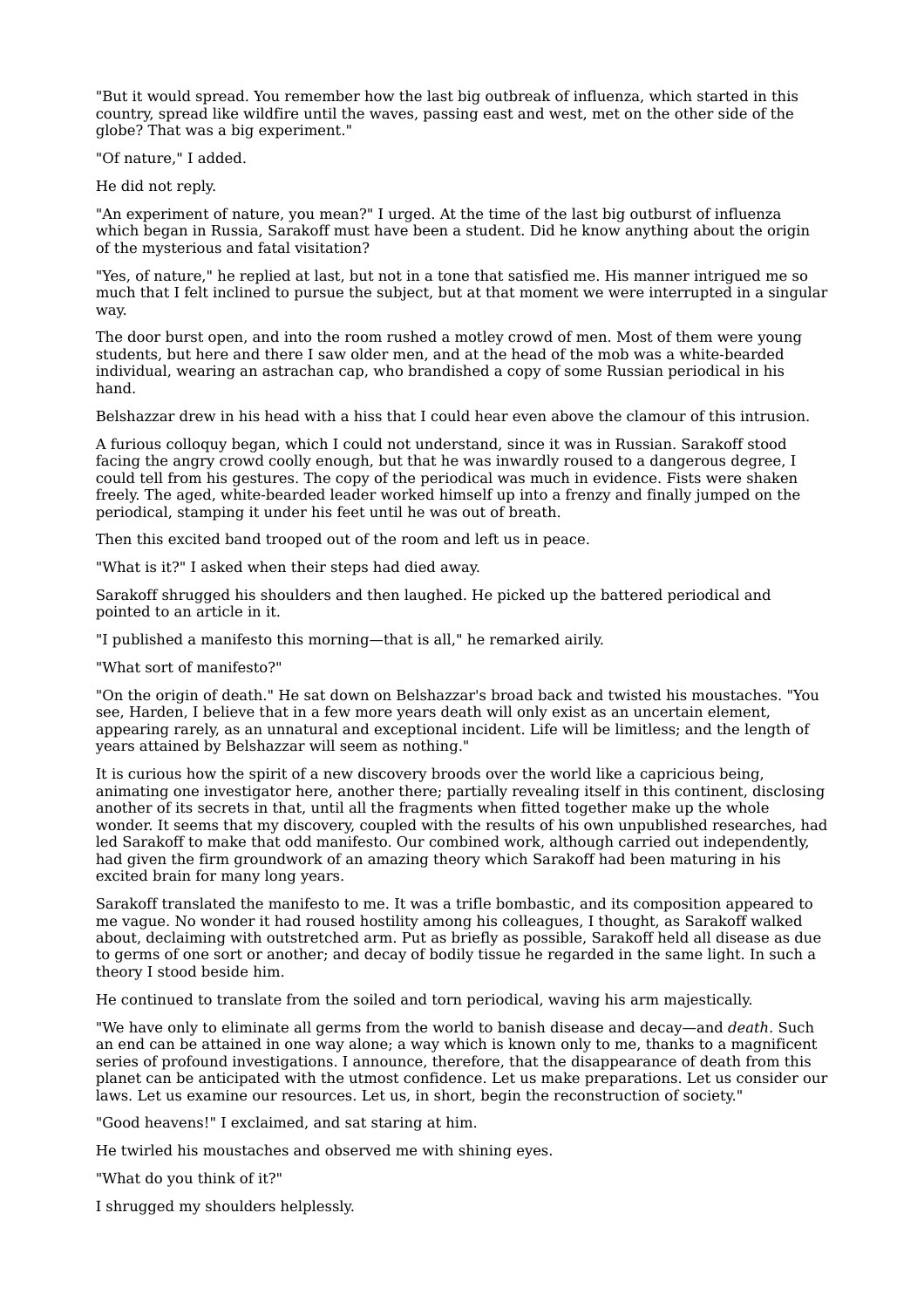"Surely it is far fetched?"

"Not a bit of it. Now listen to me carefully. I'll give you, step by step, the whole matter." He walked up and down for some minutes and then suddenly stopped beside me and thumped me on the back. "There's not a flaw in it!" he cried. "It's magnificent. My dear fellow, death is only a failure in human perfection. There's nothing mysterious in it. Religion has made a ridiculous fuss about it. There's nothing more mysterious in it than there is in a badly-oiled engine wearing out. Now listen. I'm going to begin...."

I listened, fascinated.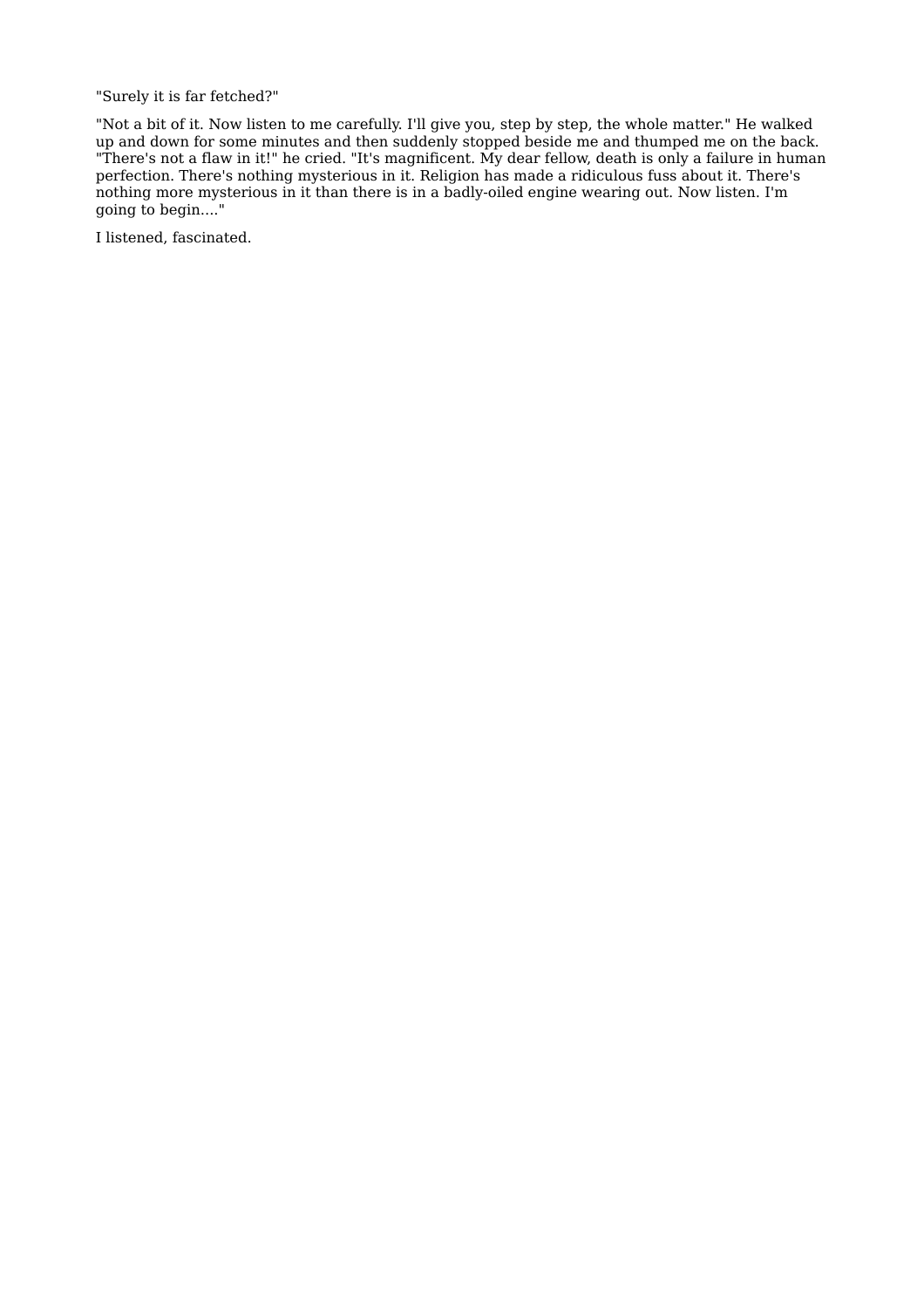### **CHAPTER III**

#### **THE BUTTERFLIES**

Two years passed by after my return to London without special incident, save that my black cat died. My work as a consulting physician occupied most of my time. In the greater world beyond my consulting-room door life went on undisturbed by any thought of the approaching upheaval, full of the old tragedies of ambition and love and sickness. But sometimes as I examined my patients and listened to their tales of suffering and pain, a curious contraction of the heart would come upon me at the thought that perhaps some day, not so very far remote, all the endless cycle of disease and misery would cease, and a new dawn of hope burst with blinding radiance upon weary humanity. And then a mood of unbelief would darken my mind and I would view the creation of the bacillus as an idle and vain dream, an illusion never to be realized....

One evening as I sat alone before my study fire, my servant entered and announced there was a visitor to see me.

"Show him in here," I said, thinking he was probably a late patient who had come on urgent business.

A moment later Professor Sarakoff himself was shown in.

I rose with a cry of welcome and clasped his hand.

"My dear fellow, why didn't you let me know you were coming?" I cried.

He smiled upon me with a mysterious brightness.

"Harden," he said in a low voice, as if afraid of being heard, "I came on a sudden impulse. I wanted to show you something. Wait a moment."

He went out into the hall and returned bearing a square box in his hands. He laid it on the table and then carefully closed the door.

"It is the first big result of my experiments," he whispered. He opened the box and drew out a glass case covered over with white muslin.

He stepped back from the table and looked at me triumphantly.

"What is it?" I asked.

"Lift up the muslin."

I did so. On the wooden floor of the glass case were a great number of dark objects. At first I thought they were some kind of grub, and then on closer inspection I saw what they were.

"Butterflies!" I exclaimed.

He held up a warning finger and tiptoed to the door. He opened it suddenly and seemed relieved to find no one outside.

"Hush!" he said, closing the door again. "Yes, they are butterflies." He came back to the table and gave one of the glass panels a tap with his finger. The butterflies stirred and some spread their wings. They were a brilliant greenish purple shot with pale blue. "Yes, they are butterflies."

I peered at them.

"The specimen is unknown in England as far as I know."

"Quite so. They are peculiar to Russia."

"But what are you doing with them?" I asked.

He continued to smile.

"Do you notice anything remarkable about these butterflies?"

"No," I said after prolonged observation, "I can't say I do ... save that they are not denizens of this country."

"I think we might christen them," he said. "Let us call them Lepidoptera Sarakoffii." He tapped the glass again and watched the insects move. "But they are very remarkable," he continued. "Do they appear healthy to you?"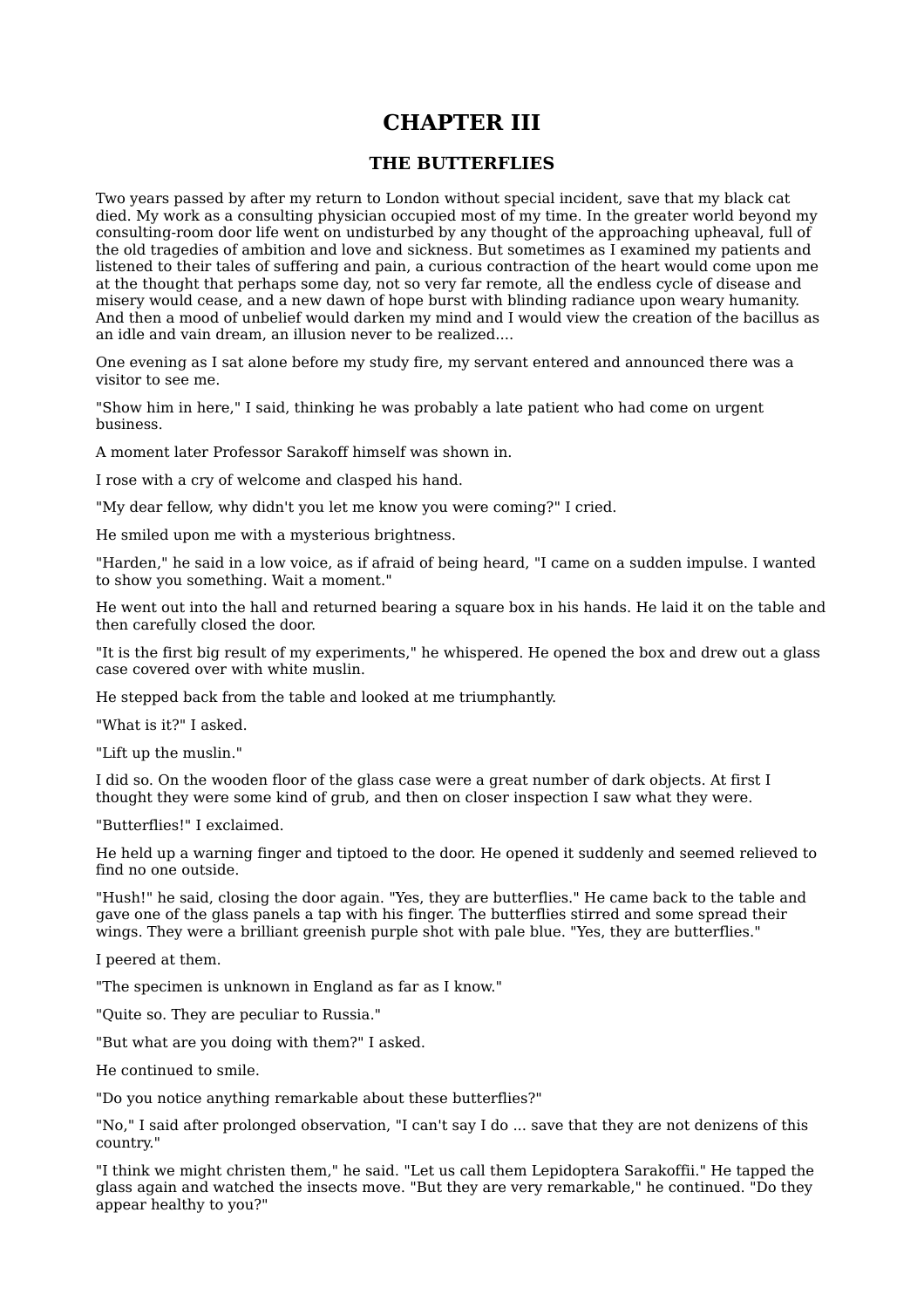"Perfectly."

"You agree, then, that they are in good condition?"

"They seem to be in excellent condition."

"No signs of decay—or disease?"

"None."

He nodded.

"And yet," he said thoughtfully, "they should be, according to natural law, a mass of decayed tissue."

"Ah!" I looked at him with dawning comprehension. "You mean——?"

"I mean that they should have died long ago."

"How long do they live normally?"

"About twenty to thirty hours. At the outside their life is not more than thirty-six hours. These are somewhat older."

I gazed at the little creatures crawling aimlessly about. *Aimless*, did I say? There they were, filling up the floor of the glass case, moving with difficulty, getting in each other's way, sprawling and colliding, apparently without aim or purpose. At that spectacle my thoughts might well have taken a leap into the future and seen, instead of a crowded mass of butterflies, a crowded mass of humanity. I asked Sarakoff a question.

"How old are they?" I expected to hear they had existed perhaps a day or two beyond their normal limit.

"They are almost exactly a year old," was the reply. I stared, marvelling. A year old! I bent down, gazing at the turbulent restless mass of gaudy colour. A year old—and still vital and healthy!

"You mean these insects have lived a whole year?" I exclaimed, still unconvinced.

He nodded.

"But that is a miracle!"

"It is, proportionately, equal to a man living twenty-five thousand years instead of the normal seventy."

#### "You don't suggest——?"

He replaced the muslin covering and took out his pipe and tobacco pouch. Absurd, outrageous ideas crowded to my mind. Was it, then, possible that our dream was to become reality?

"I don't suppose they'll live much longer," I stammered.

He was silent until he had lit his pipe.

"If you met a man who had lived twenty-five thousand years, would you be inclined to tell me he would not live much longer, simply on general considerations?"

I could not find a satisfactory answer.

As a matter of fact the question scarcely conveyed anything to me. One can realize only by reference to familiar standards. The idea of a man who has lived one hundred and fifty years is to me a more realistic curiosity than the idea of a man twenty-five thousand years old. But I caught a glimpse, as it were, of strange figures, moving about in a colourless background, with calm gestures, slow speeches, silences perhaps a year in length. The familiar outline of London crumbled suddenly away, the blotches of shadow and the coloured shafts of light striking between the gaps in the crowds, the violet-lit tubes, the traffic, faded into the conception of twenty-five thousand years. All this many-angled, many-coloured modern spectacle that was a few thousand years removed from cave dwellings, was rolled flat and level, merging into this grey formless carpet of time.

Next morning Sarakoff returned to Russia, bearing with him the wonderful butterflies, and for many months I heard nothing from him. But before he went he told me that he would return soon.

"I have only one step further to take and the ideal germ will be created, Harden. Then we poor mortals will realize the dream that has haunted us since the beginning of time. We will attain immortality, and the fear of death, round which everything is built, will vanish. We will become gods!"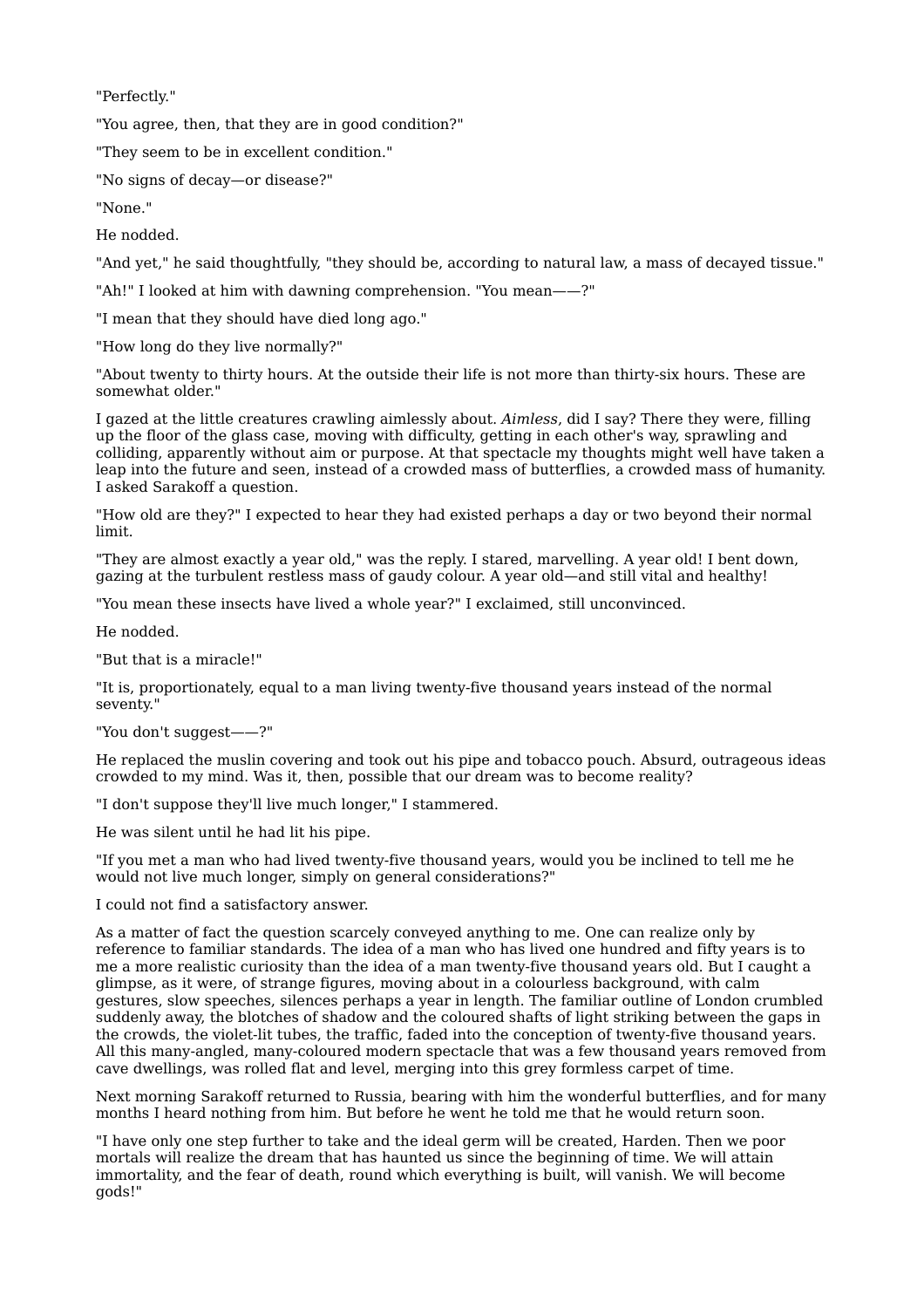"Or devils, Sarakoff," I murmured.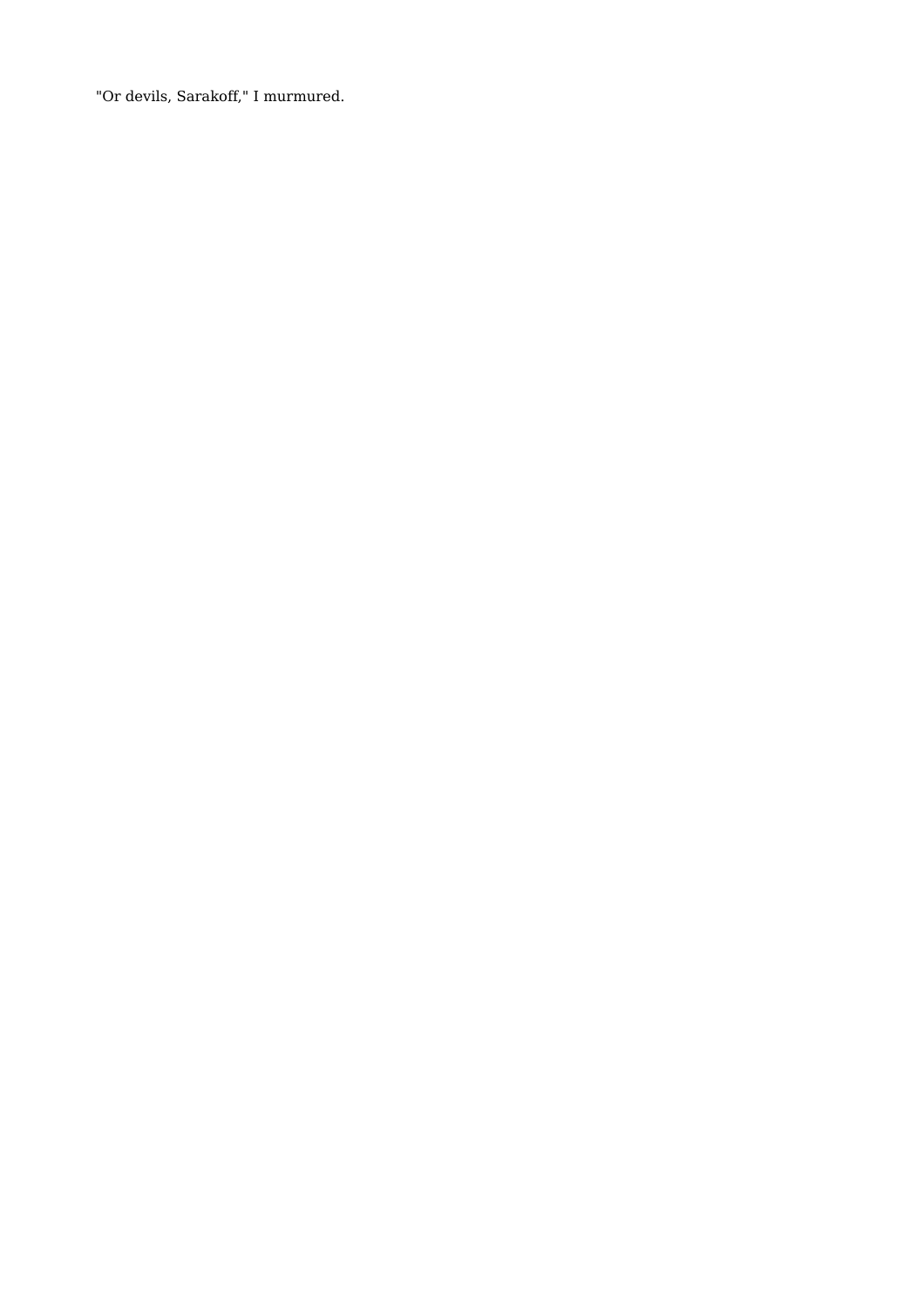### **CHAPTER IV**

#### **THE SIX TUBES**

One night, just as I entered my house, the telephone bell in the hall rang sharply. I picked up the receiver impatiently, for I was tired with the long day's work.

"Is that Dr. Harden?"

"Yes."

"Can you come down to Charing Cross Station at once? The station-master is speaking."

"An accident?"

"No. We wish you to identify a person who has arrived by the boat-train. The police are detaining him as a suspect. He gave your name as a reference. He is a Russian."

"All right. I'll come at once."

I hung up the receiver and told the servant to whistle for a taxi-cab. Ten minutes later I was picking my way through the crowds on the platform to the station-master's office. I entered, and found a strange scene being enacted. On one side of a table stood Sarakoff, very flushed, with shining eyes, clasping a black bag tightly to his breast. On the other side stood a group of four men, the station master, a police officer, a plain clothes man and an elderly gentleman in white spats. The last was pointing an accusing finger at Sarakoff.

"Open that bag and we'll believe you!" he shouted.

Sarakoff glared at him defiantly.

I recognized his accuser at once. It was Lord Alberan, the famous Tory obstructionist.

"Anarchist!" Lord Alberan's voice rang out sharply. He took out a handkerchief and mopped his face.

"Arrest him!" he said to the constable with an air of satisfaction. "I knew he was an anarchist the moment I set eyes on him at Dover. There is an infernal machine in that bag. The man reeks of vodka. He is mad."

"Idiot," exclaimed Sarakoff, with great vehemence. "I drink nothing but water."

"He wishes to destroy London," said Lord Alberan coldly. "There is enough dynamite in that bag to blow the whole of Trafalgar Square into fragments. Arrest him instantly."

I stepped forward from the shadows by the door. Sarakoff uttered a cry of pleasure.

"Ah, Harden, I knew you would come. Get me out of this stupid situation!"

"What is the matter?" I asked, glancing at the station-master. He explained briefly that Lord Alberan and Sarakoff had travelled up in the same compartment from Dover, and that Sarakoff's strange restlessness and excited movements had roused Lord Alberan's suspicions. As a consequence Sarakoff had been detained for examination.

"If he would open his bag we should be satisfied," added the station-master. I looked at my friend significantly.

"Why not open it?" I asked. "It would be simplest."

My words had the effect of quieting the excited professor. He put the bag on the table, and placed his hands on the top of it.

"Very well," he said slowly, "I will open it, since my friend Dr. Harden has requested me to do so."

"Stand back!" cried Lord Alberan, flinging out his arms. "We may be so much dust flying over London in a moment."

Sarakoff took out a key and unlocked the bag. There was silence for a moment, only broken by hurrying footsteps on the platform without. Then Lord Alberan stepped cautiously forward.

He saw the worn canvas lining of the bag. He took a step nearer and saw a wooden rack, fitted in the interior, containing six glass tubes whose mouths were stopped with plugs of cotton wool.

"You see, there is nothing important there," said Sarakoff with a smile. "These objects are of purely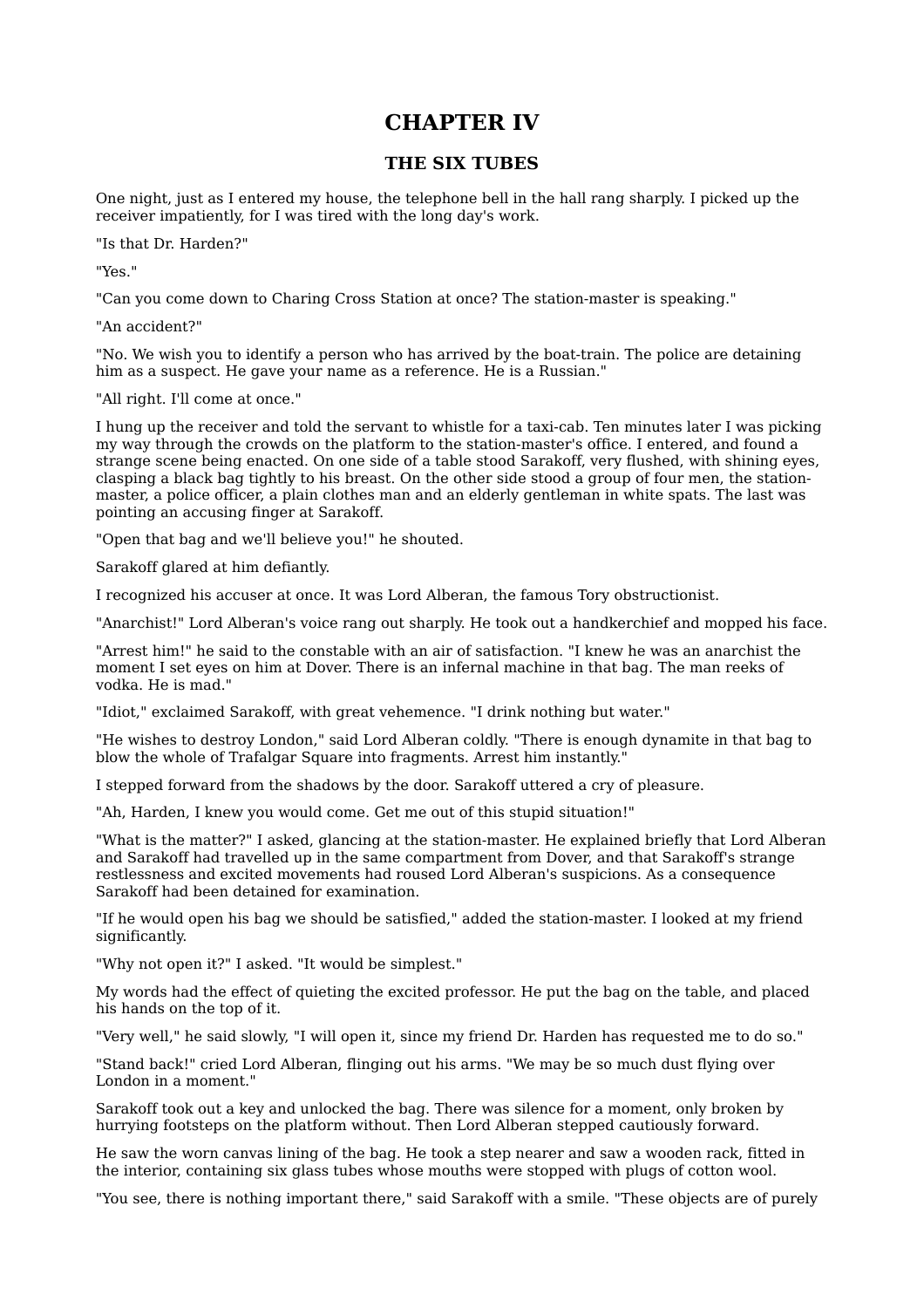scientific interest." He took out one of the tubes and held it up to the light. It was half full of a semitransparent jelly-like mass, faintly blue in colour. The detective, the policeman and the station official clustered round, their faces turned up to the light and their eyes fixed on the tube. The Russian looked at them narrowly, and reading nothing but dull wonderment in their expressions, began to speak again.

"Yes—the Bacillus Pyocyaneus," he said, with a faint mocking smile and a side glance at me. "It is occasionally met with in man and is easily detected by the blue bye-product it gives off while growing." He twisted the tube slowly round. "It is quite an interesting culture," he continued idly. "Do you observe the uniform distribution of the growth and the absence of any sign of liquefaction in the medium?"

Lord Alberan cleared his throat.

"I—er—I think we owe you an apology," he said. "My suspicions were unfounded. However, I did my duty to my country by having you examined. You must admit your conduct was suspicious—highly suspicious, sir!"

Sarakoff replaced the tube and locked the bag. Lord Alberan marched to the door and held it open.

"We need not detain you, sir," said the detective. The policeman squared his shoulders and hitched up his belt. The station official looked nervous.

Dr. Sarakoff, with a gesture of indifference, picked up the bag and, taking me by the arm, passed out on to the brilliantly-lit platform. "*Pyocyaneus*," he muttered in my ear; "*pyocyaneus*, indeed! Confound the fellow. He might have got me into no end of trouble if he had known the truth, Harden."

"But what is it?" I asked. "What have you got in the bag?"

He stopped under a sizzling arc-lamp outside the station.

"The bag," he said touching the worn leather lovingly, "contains six tubes of the Sarakoff-Harden bacillus. Yes, I have added your name to it. I will make your name immortal—by coupling it with mine."

"But what is the Sarakoff-Harden bacillus?" I cried.

He struck an attitude under the viperish glare of the lamp and smiled. He certainly did look like an anarchist at the moment. He loomed over me, huge, satanic, inscrutable.

A thrill, almost of fear, passed over me. I glanced round in some apprehension. Under an archway near by I saw Lord Alberan looking fixedly at us. The expression of suspicion had returned to his face.

"You mean——?" He nodded. I gulped a little. "You really have——?" He continued to nod. "Then we can try the great experiment?" I whispered, dry throated.

"At once!" The detective passed us, brushing against my shoulder. I caught Sarakoff by the arm.

"Look here—we must get away," I muttered. I felt like a criminal. Sarakoff clasped the bag firmly under his free arm. We began to walk hurriedly away. Our manner was furtive. Once I looked back and saw Alberan talking, with excited gestures, to the detective. They were both looking in our direction. The impulse to run possessed me. "Quick," I exclaimed, "there's a taxi. Jump in. Drive to Harley Street—like the devil."

Inside the cab I lay back, my mind in a whirl.

"We begin the experiment to-morrow," said Sarakoff at last. "Have you made plans as I told you?"

"Yes—yes. Of course. Only I never believed it possible." I controlled myself and sat up. "I fixed on Birmingham. It seemed best-but I never dreamed--

"Good!" he exclaimed. "Birmingham, then!"

"Their water supply comes from Wales."

We spoke no more till I turned the key of my study door behind me. It was in this way that the germ, which made so vast and strange an impression on the course of the world's history, first reached England. It had lain under the very nose of Lord Alberan, who opposed everything new automatically. Yet it, the newest of all things, escaped his vigilance.

We decided to put our plans into action without delay, and next morning we set off, carrying with us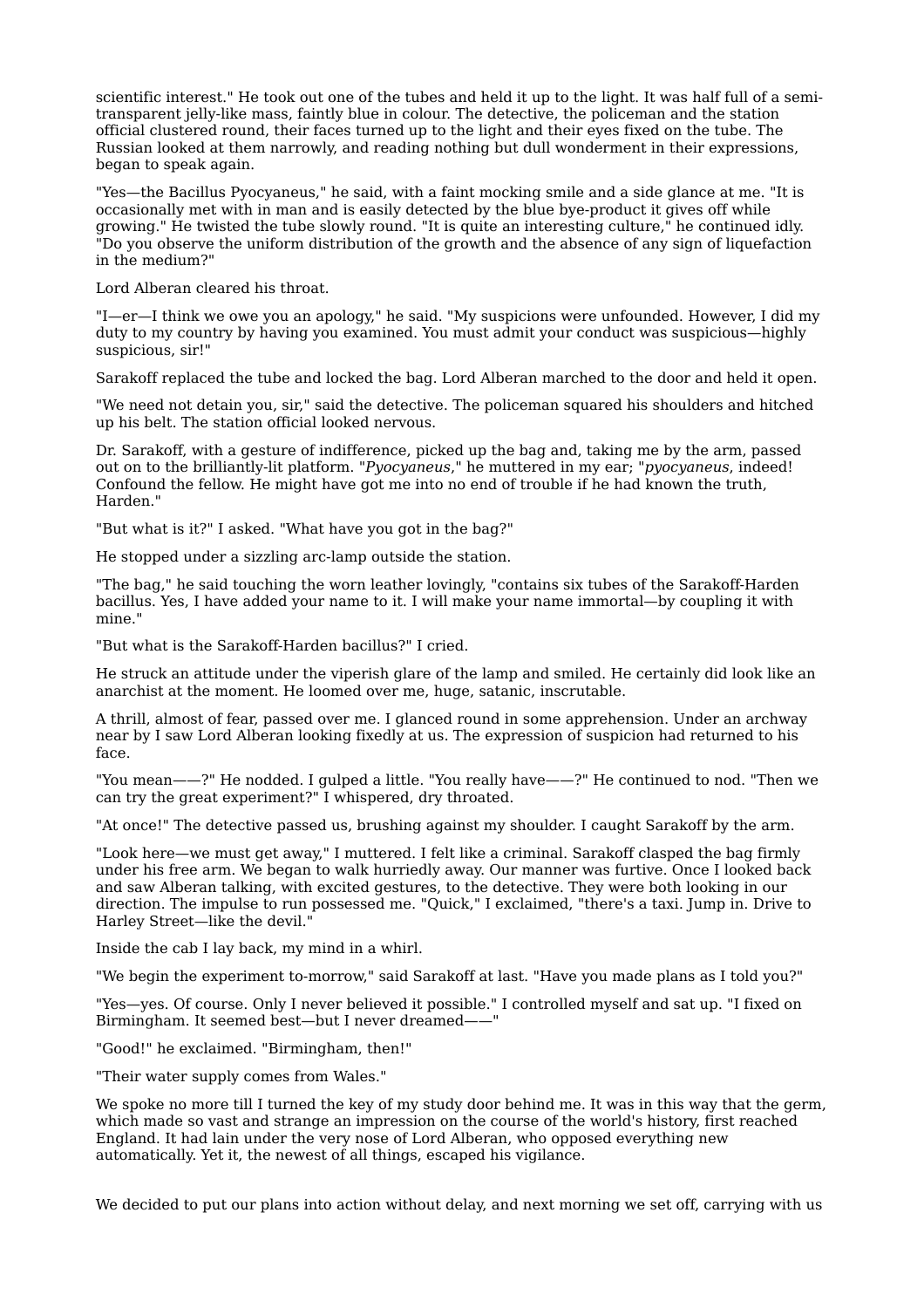the precious tubes of the Sarakoff-Harden bacillus. Throughout the long journey we scarcely spoke to each other. Each of us was absorbed in his picture of the future effects of the germ.

There was one strange fact that Sarakoff had told me the night before, and that I had verified. The bacillus was ultra-microscopical—that is, it could not be seen, even with the highest power, under the microscope. Its presence was only to be detected by the blue stain it gave off during its growth.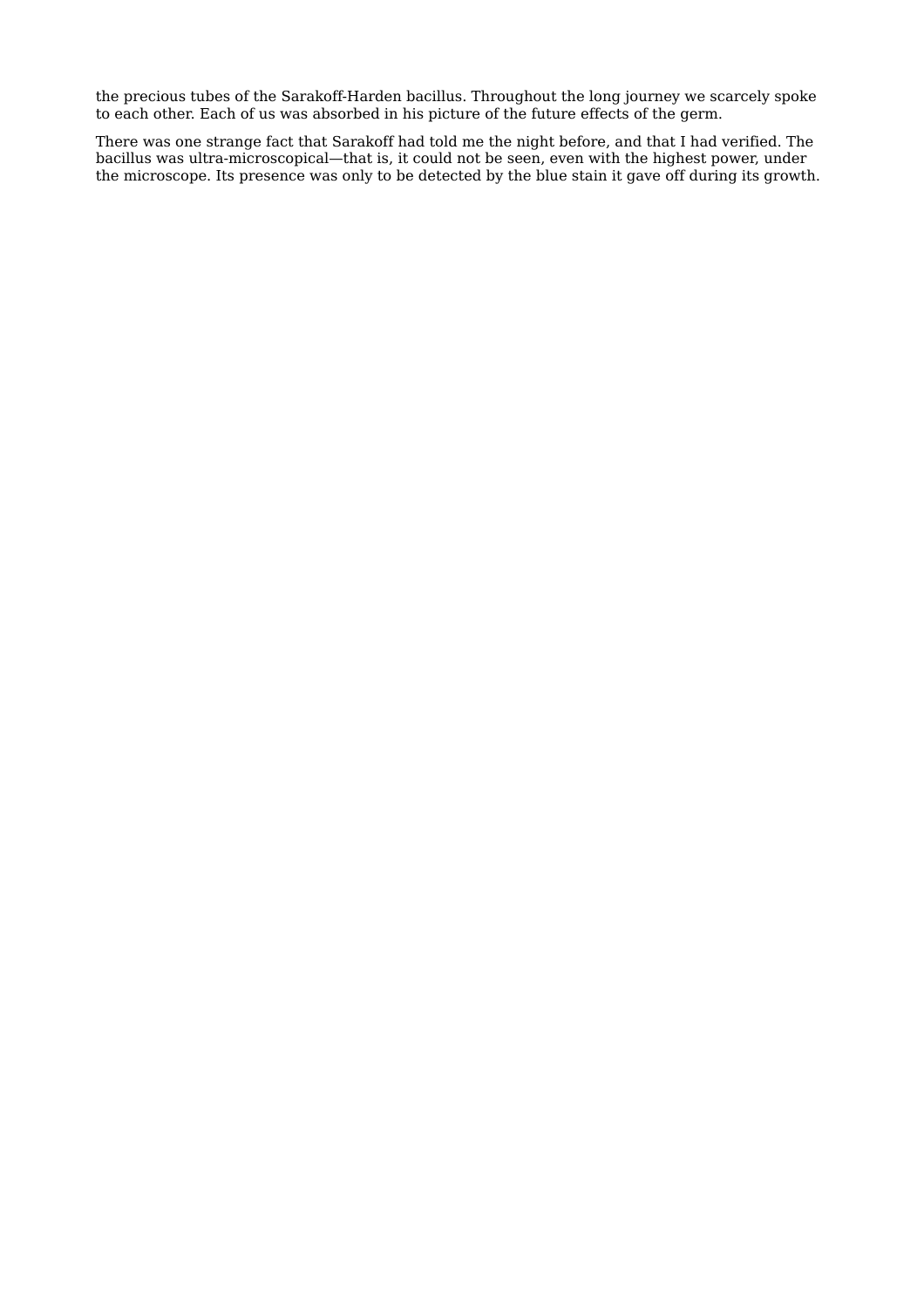### **CHAPTER V**

### **THE GREAT AQUEDUCT**

The Birmingham reservoirs are a chain of lakes artificially produced by damming up the River Elan, a tributary of the Wye. The great aqueduct which carries the water from the Elan, eighty miles across country, travelling through hills and bridging valleys, runs past Ludlow and Cleobury Mortimer, through the Wyre Forest to Kidderminster, and on to Birmingham itself through Frankley, where there is a large storage reservoir from which the water is distributed.

The scenery was bleak and desolate. Before us the sun was sinking in a flood of crimson light. We walked briskly, the long legs of the Russian carrying him swiftly over the uneven ground while I trotted beside him. Before the last rays of the sun had died away we saw the black outline of the Caban Loch dam before us, and caught the sheen of water beyond. On the north lay the river Elan and on the south the steep side of a mountain towered up against the luminous sky. The road runs along the left bank of the river bounded by a series of bold and abrupt crags that rise to a height of some eight hundred feet above the level of the water. Just below the Caban Dam is a house occupied by an inspector in charge of the gauge apparatus that is used to measure the outflow of water from the huge natural reservoirs. The lights from his house twinkled through the growing darkness as we drew near, and we skirted it by a short detour and pressed on.

"How long does water take to get from here to Birmingham?" asked Sarakoff as we climbed up to the edge of the first lake.

"It travels about a couple of miles an hour," I replied. "So that means about a day and a half."

We spoke in low voices, for we were afraid of detection. The presence of two visitors at that hour might well have attracted attention.

"A day and a half! Then the bacillus has a long journey to take." He stopped at the margin of the water and stared across the shadowy lake. "Yes, it has a long journey to take, for it will go round the whole world."

The last glow in the sky tinted the calm sheet of water a deep blood colour. Sarakoff opened his bag and took out a couple of tubes.

He pulled the cotton-wool plugs out of the tubes, and with a long wire, loosened the gelatinous contents. Then, inverting the tubes he flung them into the lake close to the beginning of the huge aqueduct.

I stared as the tubes vanished from sight, feeling that it was too late to regret what had now been done, for nothing could collect those millions of bacilli, that had been set free in the water. Already some of them had perhaps entered the dark cavernous mouth of the first culvert to start on their slow journey to Birmingham. The light faded from the sky and darkness spread swiftly over the lake. Sarakoff emptied the remaining tubes calmly and then turned his footsteps in the direction of Rhayader. I waited a moment longer in the deep silence of that lonely spot; and then with a shiver followed my friend. The bacillus had been let loose on the world.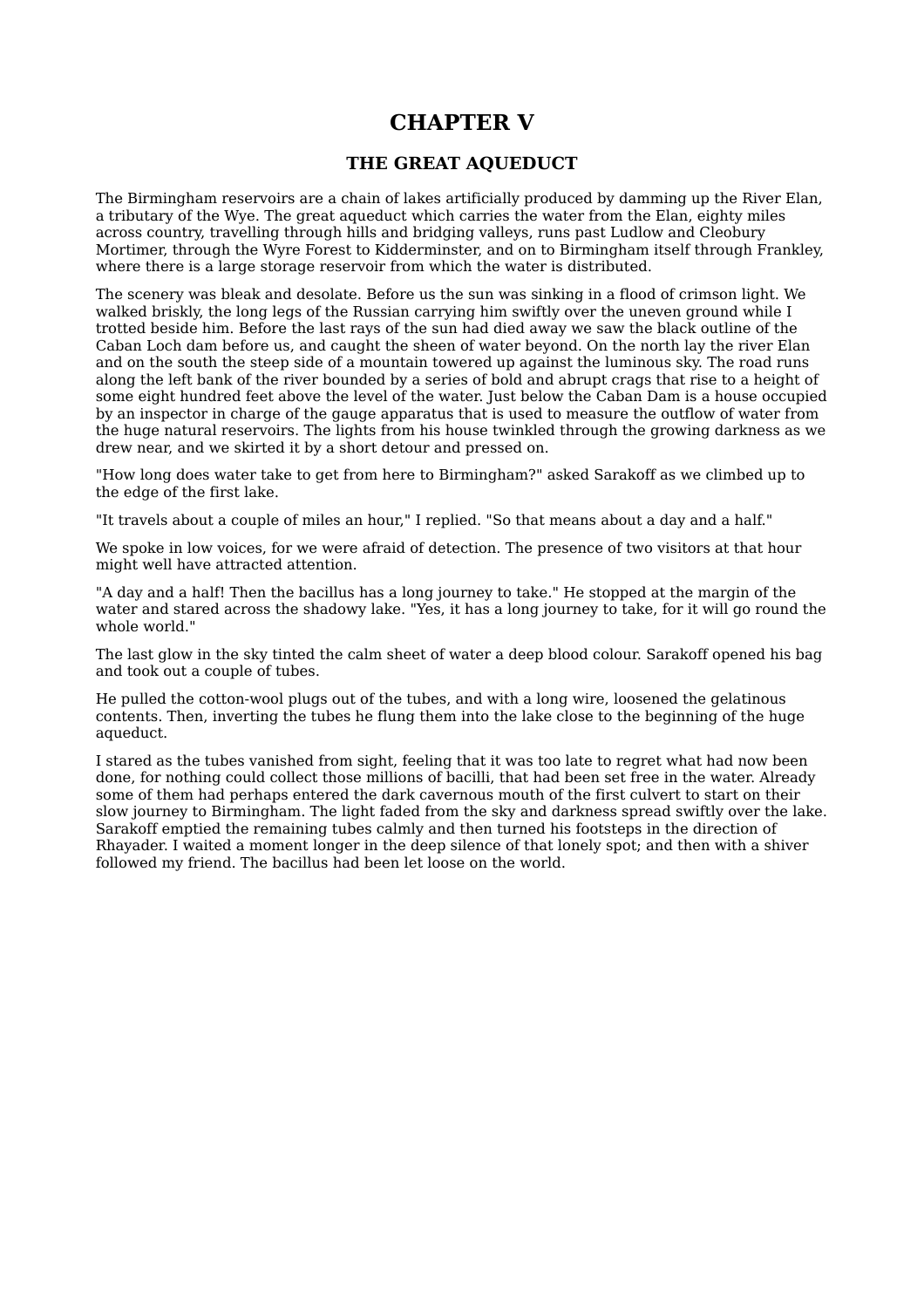### **CHAPTER VI**

### **THE ATTITUDE OF MR. THORNDUCK**

We reached London next day in the afternoon. I felt exhausted and could scarcely answer Sarakoff, who had talked continuously during the journey.

But his theory had interested me. The Russian had revealed much of his character, under the stress of excitement. He spoke of the coming of Immortality in the light of a *physical* boon to mankind. He seemed to see in his mind's eye a great picture of comfort and physical enjoyment and of a humanity released from the grim spectres of disease and death, and ceaselessly pursuing pleasure.

"I love life," he remarked. "I love fame and success. I love comfort, ease, laughter, and companionship. The whole of Nature is beautiful to me, and a beautiful woman is Nature's best reward. Now that the dawn of Immortality is at hand, Harden, we must set about reorganizing the world so that it may yield the maximum of pleasure."

"But surely there will be some limit to pleasure?" I objected.

"Why? Can't you see that is just what there will not be?" he cried excitedly. "We are going to do away with the confining limits. Your imagination is too cramped! You sit there, huddled up in a corner, as if we had let loose a dreadful plague on Birmingham!"

"It may prove to be so," I muttered. I do not think I had any clear idea as to the future, but there is a natural machinery in the mind that doubts golden ages and universal panaceas. Call it superstition if you will, but man's instinct tells him he cannot have uninterrupted pleasure without paying for it. I said as much to the Russian.

He gave vent to a roar of laughter.

"You have all the caution and timidity of your race," he said. "You are fearful even in your hour of deliverance. My friend, it is impossible to conceive, even faintly, of the change that will come over us towards the meaning of life. Can't you see that, as soon as the idea of Immortality gets hold of people, they will devote all their energies to making their earth a paradise? Why, it is obvious. They will then know that there is no other paradise."

He took out his watch and made a calculation. His face became flushed.

"The bacillus has travelled forty-two miles towards Birmingham," he said, just as our train drew in to the London terminus.

I was busy with patients until dinner-time and did not see anything of Sarakoff. While working, my exhaustion and anxiety wore off, and were replaced by a mild exhilaration. One of my patients was a professor of engineering at a northern university; a brilliant young man, who, but for physical disease, had the promise of a great career before him. He had been sent to me, after having made a round of the consultants, to see if I could give him any hope as to the future. I went into his case carefully, and then addressed him a question.

"What is your own view of your case, Mr. Thornduck?"

He looked surprised. His face relaxed, and he smiled. I suppose he detected a message of hope in my expression.

"I have been told by half-a-dozen doctors that I have not long to live, Dr. Harden," he replied. "But it is very difficult for me to grasp that view. I find that I behave as if nothing were the matter. I still go on working. I still see goals far ahead. Death is just a word—frequently uttered, it is true—but meaningless. What am I to do?"

"Go on working."

"And am I to expect only a short lease of life?"

I rose from my writing-table and walked to the hearth. A surge of power came over me as I thought of the bacillus which was so silently and steadily advancing on Birmingham.

"Do you believe in miracles?" I asked.

"That is an odd question." He reflected for a time. "No, I don't think so. All one is taught now-a-days is in a contrary direction, isn't it?"

"Yes, but our knowledge only covers a very small field—perhaps an artificially isolated one, too."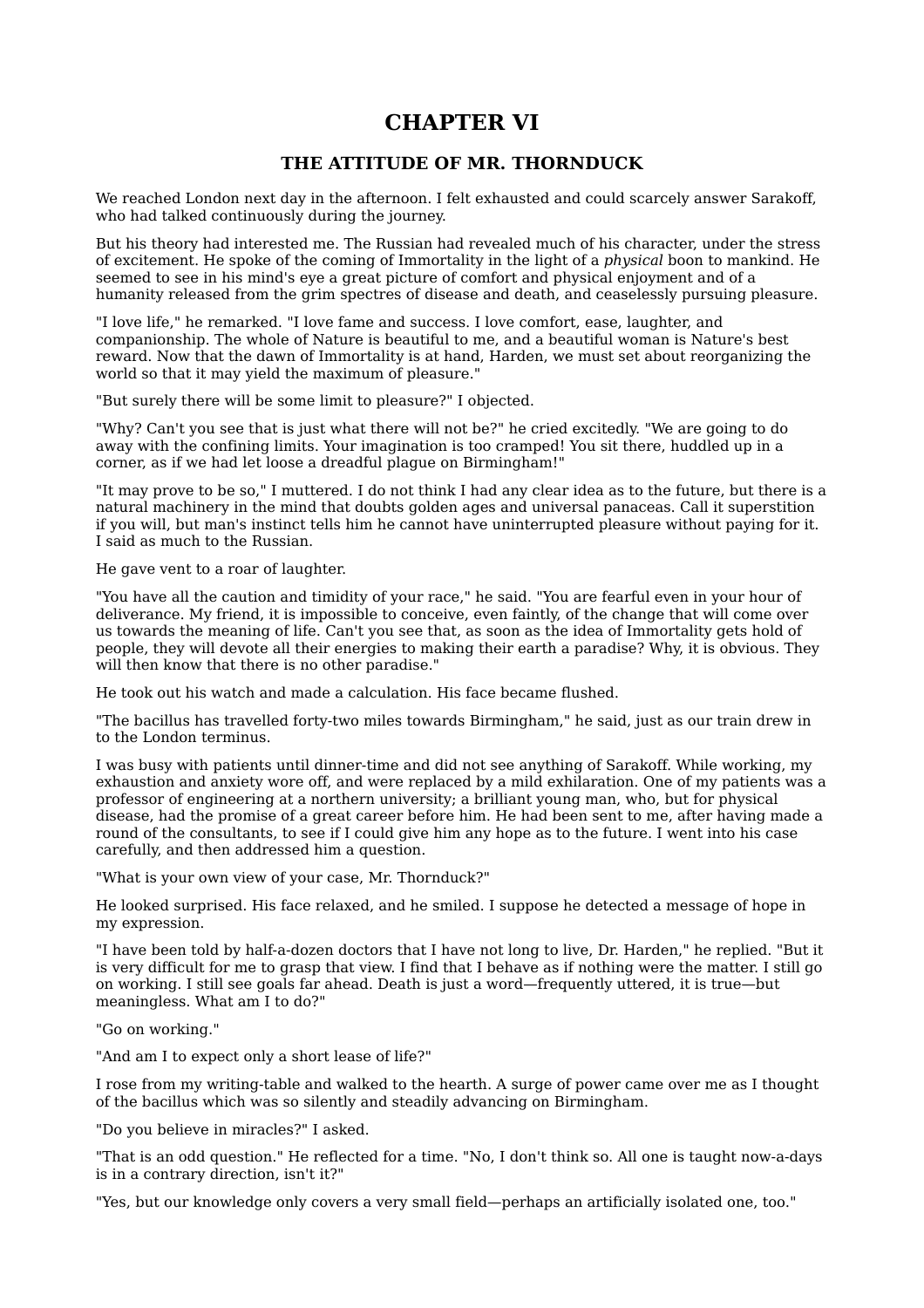"Then you think only a miracle will save my life?"

I nodded and gazed at him.

"You seem amused," he remarked quietly.

"I am not amused, Mr. Thornduck. I am very happy."

"Does my case interest you?"

"Extremely. As a case, you are typical. Your malady is invariably fatal. It is only one of the many maladies that we know to be fatal, while we remain ignorant of all else. Under ordinary circumstances, you would have before you about three years of reasonable health and sanity."

#### "And then?"

"Well, after that you would be somewhat helpless. You would begin to employ that large section of modern civilization that deals with the somewhat helpless."

I began to warm to my theme, and clasped my hands behind my back.

"Yes, you would pass into that class that disproves all theories of a kindly Deity, and you would become an undergraduate in the vast and lamentable University of Suffering, through whose limitless corridors we medical men walk with weary footsteps. Ah, if only an intelligent group of scientists had had the construction of the human body to plan! Think what poor stuff it is! Think how easy it would have been to make it more enduring! The cell—what a useless fragile delicacy! And we are made of millions of these useless fragile delicacies."

To my surprise he laughed with great amusement. He stood there, young, pleasant, and smiling. I stared at him with a curious uneasiness. For the moment I had forgotten what it had been my intention to say. The dawn of Immortality passed out of my mind, and I found myself gazing, as it were, on something strangely mysterious.

"Your religion helps you?" I hazarded.

"Religion?" He mused for a moment. "Don't you think there is some meaning behind our particular inevitable destinies—that we may perhaps have earned them?"

"Nonsense! It is all the cruel caprice of Nature, and nothing else."

"Oh, come, Dr. Harden, you surely take a larger view. Do you think the short existence we have here is all the chance of activity we ever have? That I have a glimpse of engineering, and you have a short phase of doctoring on this planet, and that then we have finished all experience?"

"Certainly. It would not be possible to take any other view—horrible."

"But you believe in some theory of evolution—of slow upward progress?"

"Yes, of course. That is proved beyond all doubt."

"And yet you think it applies only to the body—to the instrument—and not to the immaterial side of us?"

I stared at him in astonishment.

"I do not think there is any immaterial side, Mr. Thornduck."

He smiled.

"A very unsatisfying view, surely?" he remarked.

"Unsatisfying, perhaps, but sound science," I retorted.

"Sound?" He pondered for an instant. "Can a thing be sound and unsatisfying at the same time? When I see a machine that's ugly—that's unsatisfying from the artist's point of view—I always know it's wrongly planned and inefficient. Don't you think it's the same with theories of life?" He took out his watch and glanced at it. "But I must not keep you. Good-bye, Dr. Harden."

He went to the door, nodded, and left the room before I recalled that I meant to hint to him that a miracle was going to happen, and save his life. I remained on the hearth-rug, wondering what on earth he meant.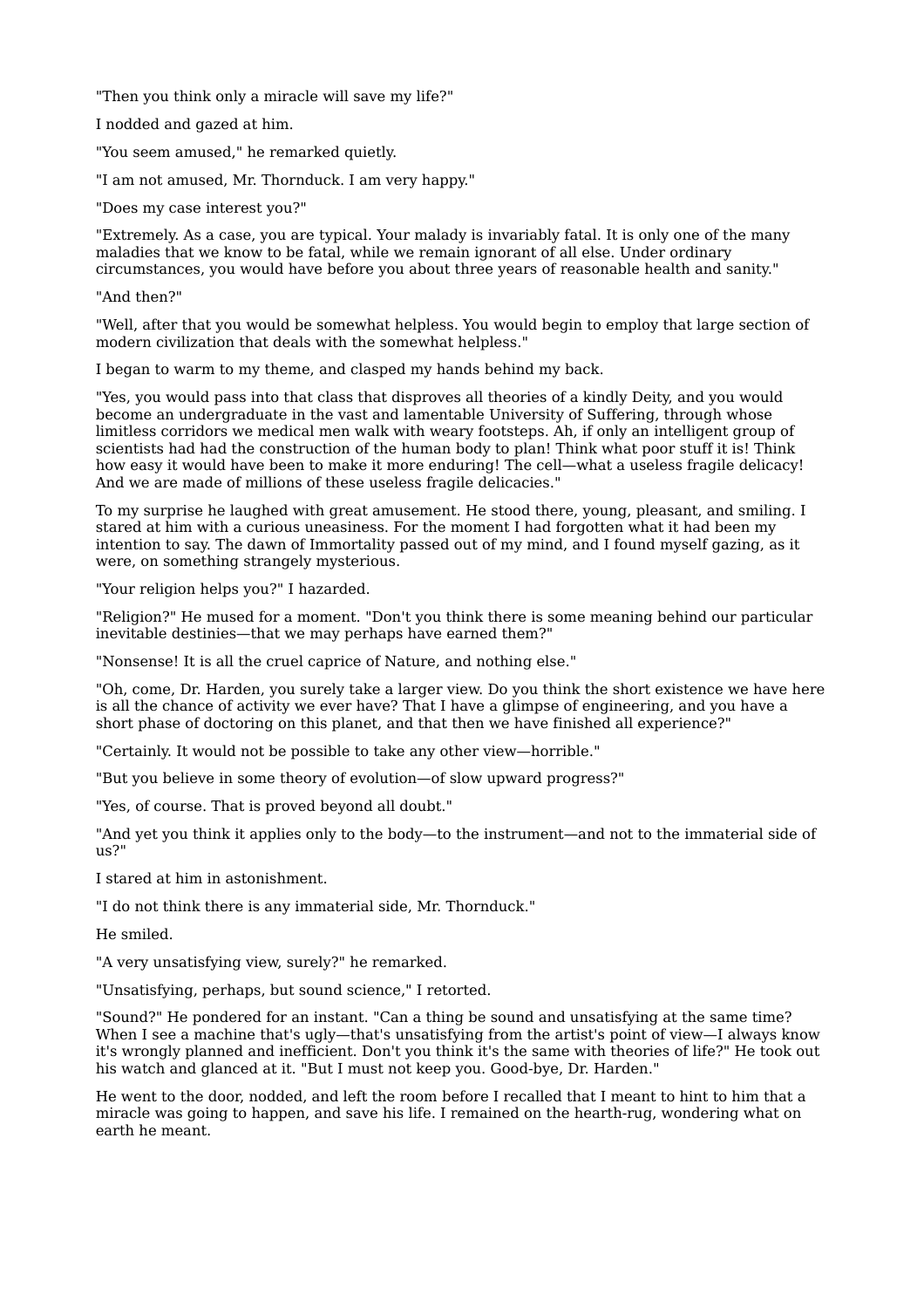### **CHAPTER VII**

### **LEONORA**

I found a note in the hall from Sarakoff asking me to come round to the Pyramid Restaurant at eight o'clock to meet a friend of his. It was a crisp clear evening, and I decided to walk. There were two problems on my mind. One was the outlook of Sarakoff, which even I deemed to be too materialistic. The other was the attitude of young Thornduck, which was obviously absurd.

In my top hat and solemn frock-coat I paced slowly down Harley Street.

Thornduck talked as if suffering, as if all that side of existence which the Blue Germ was to do away with, were necessary and salutary. Sarakoff spoke as if pleasure was the only aim of life. Now, though sheer physical pleasure had never entered very deeply into my life, I had never denied the fact that it was the only motive of the majority of my patients. For what was all our research for? Simply to mitigate suffering; and that is another way of saying that it was to increase physical wellbeing. Why, then, did Sarakoff's views appear extreme to me? What was there in my composition that whispered a doubt when I had the doctrine of maximum pleasure painted with glowing enthusiasm by the Russian in the train that afternoon?

I moved into Oxford Street deeply pondering. The streets were crowded, and from shop windows there streamed great wedges of white and yellow light. The roar of traffic was round me. The 'buses were packed with men and women returning late from business, or on the way to seek relaxation in the city's amusements. I passed through the throng as through a coloured mist of phantoms. My eyes fastened on the faces of those who passed by. Who could really doubt the doctrine of pleasure? Which one of those people would hesitate to plunge into the full tide of the senses, did not the limitations of the body prevent him?

I crossed Piccadilly Circus with a brisker step. It was no use worrying over questions which could not be examined scientifically. The only really important question in life was to be a success.

The brilliant entrance of the Pyramid Restaurant was before me, and within, standing on the marble floor, I saw the tall figure of the Russian.

Sarakoff greeted me with enthusiasm. He was wearing evening-dress with a white waistcoat, and the fact perturbed me. I put my hat and stick in the cloakroom.

"Who is coming?" I asked anxiously.

"Leonora," he whispered. "I only found out she was in London this afternoon. I met her when I was strolling in the Park while you were busy with your patients."

"But who is Leonora?" I asked. "And can I meet her in this state?"

"Oh, never mind about your dress. You are a busy doctor and she will understand. Leonora is the most marvellous woman in the world. I intend to make her marry me."

"Is she English?" I stammered.

#### He laughed.

"Little man, you look terrified, as usual. You are always terrified. It is your habit. No, Leonora is not English. She is European. If you went out into the world of amusement a little more—and it would be good for you—you would know that she has the most exquisite voice in the history of civilization. She transcends the nightingale because her body is beautiful. She transcends the peacock because her voice is beautiful. She is, in fact, worthy of every homage, and you will meet her in a short time. Like all perfect things she is late."

He took out his watch and glanced at the door.

"You are an extraordinary person, Sarakoff," I observed, after watching him a moment. "Will you answer me a rather intimate question?"

"Certainly."

"What precisely do you mean when you say you intend to make the charming lady marry you?"

"Precisely what I say. She loves fame. So far I have been unsuccessful, because she does not think I am famous enough."

"How do you intend to remedy that?"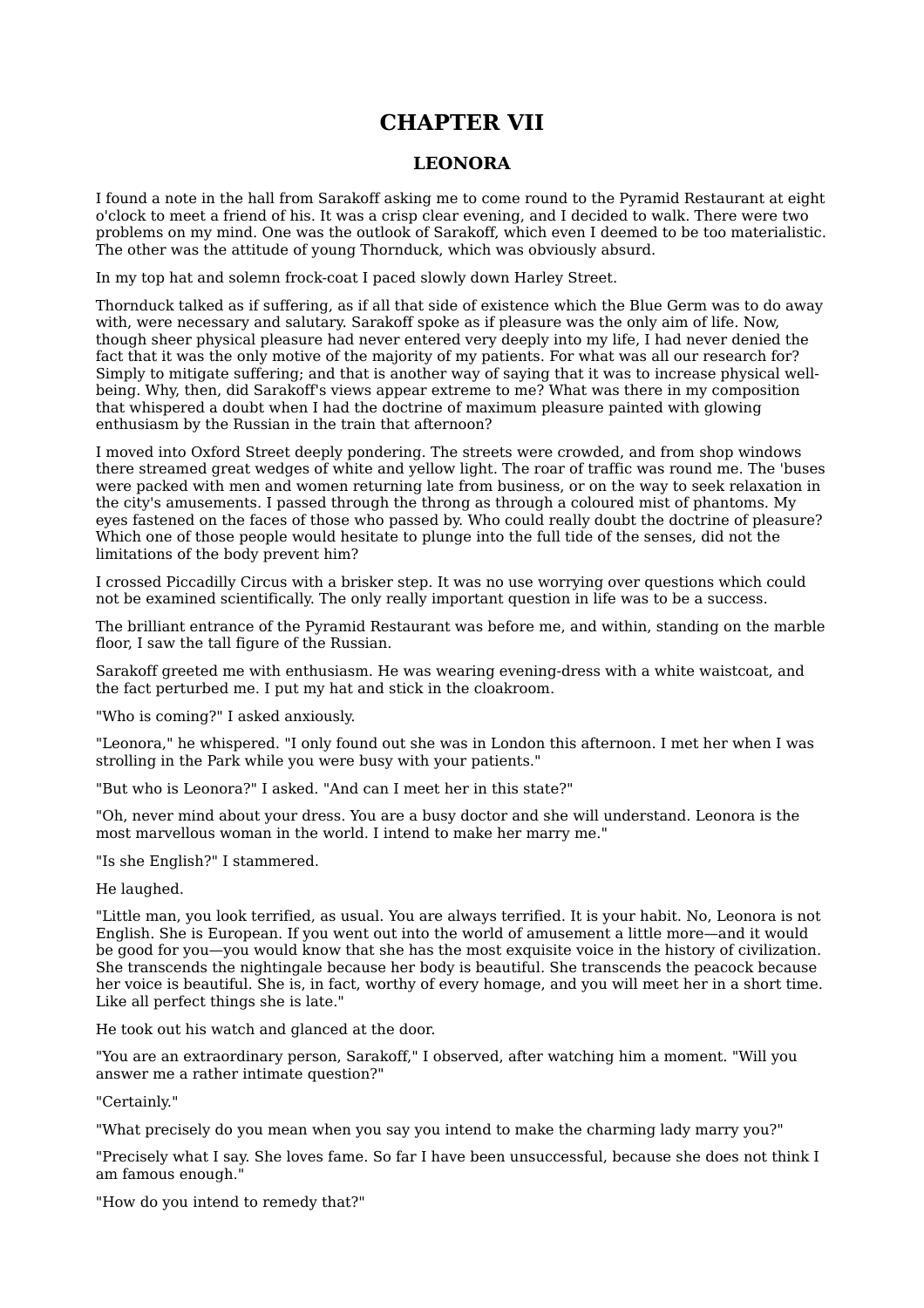He stared at me in amazement.

"Do you think that any people have ever been so famous as you and I will be in a few days?"

I looked away and studied the bright throng of visitors in the hall.

"In a few days?" I asked. "Are you not a trifle optimistic? Don't you think that it will take months before the possibilities and meaning of the germ are properly realized?"

"Rubbish," exclaimed Sarakoff. "You are a confirmed pessimist. You are impossible, Harden. You are a mass of doubts and apprehensions. Ah, here is Leonora at last. Is she not marvellous?"

I looked towards the entrance. I saw a woman of medium height, very fair, dressed in some soft clinging material of a pale primrose colour. From a shoulder hung a red satin cloak. Round her neck was a string of large pearls, and in her hair was a jewelled osprey. She presented a striking appearance and I gained the impression of some northern spirit in her that shone out of her eyes with the brilliancy of ice.

Sarakoff strode forward, and the contrast that these two afforded was extraordinary. Tall, dark, warm and animated, he stood beside her, and stooped to kiss her hand. She gazed at him with a smile so slight that it seemed scarcely to disturb the perfect symmetry of her face. He began to talk, moving his whole body constantly and making gestures with his arms, with a play of different expressions in his face. She listened without moving, save that her eyes wandered slowly round the large hall. At length Sarakoff beckoned to me.

I approached somewhat awkwardly and was introduced.

"Leonora," said the Russian, "this is a little English doctor with a very large brain. He was closely connected with the great discovery of which I am going to tell you something to-night at dinner. He is my friend and his name is Richard Harden."

"I like your name," said Leonora, in a clear soft voice.

I took her hand. We passed into the restaurant. It was one of those vast pleasure-palaces of music, scent, colour and food that abounded in London. An orchestra was playing somewhere high aloft. The luxury of these establishments was always sounding a curious warning deep down in my mind. But then, as Sarakoff had said, I am a pessimist, and if I were to say that I have noticed that nature often becomes very prodigal and lavish just before she takes away and destroys, I would be uttering, perhaps, one of the many half-truths in which the pessimistic spirit delights.

Our table was in a corner at an agreeable distance from the orchestra. Sarakoff placed Leonora between him and myself. Attentive waiters hurried to serve us; and the eyes of everyone in our immediate neighbourhood were turned in our direction. Leonora did not appear to be affected by the interest she aroused. She flung her cloak on the back of her chair, put her elbows on the table, and gazed at the Russian intently.

"Tell me of your discovery, Alexis."

He smiled, enchanted.

"I shall be best able to give you some idea of what our discovery means if I begin by telling you that I am going to read your character. Does that interest you?"

She nodded. Then she turned to me and studied me for a moment.

"No, Alexis. Let Richard read my character first."

I blushed successfully.

"Why do you blush?" she asked with some interest.

"He blushed because of your unpardonable familiarity in calling him Richard," laughed Sarakoff.

"I shall be most happy, Leonora," I stammered, making an immense effort, and longing for the waiter to bring the champagne. "But I am not good at the art."

"But you must try."

I saw no way out of the predicament. Sarakoff's eyes were twinkling roguishly, so I began, keeping my gaze on the table.

"You have a well-controlled character, with a considerable power of knowing exactly what you want to do with your life, and you come from the North. I fancy you sleep badly."

"How do you know I sleep badly?" she challenged.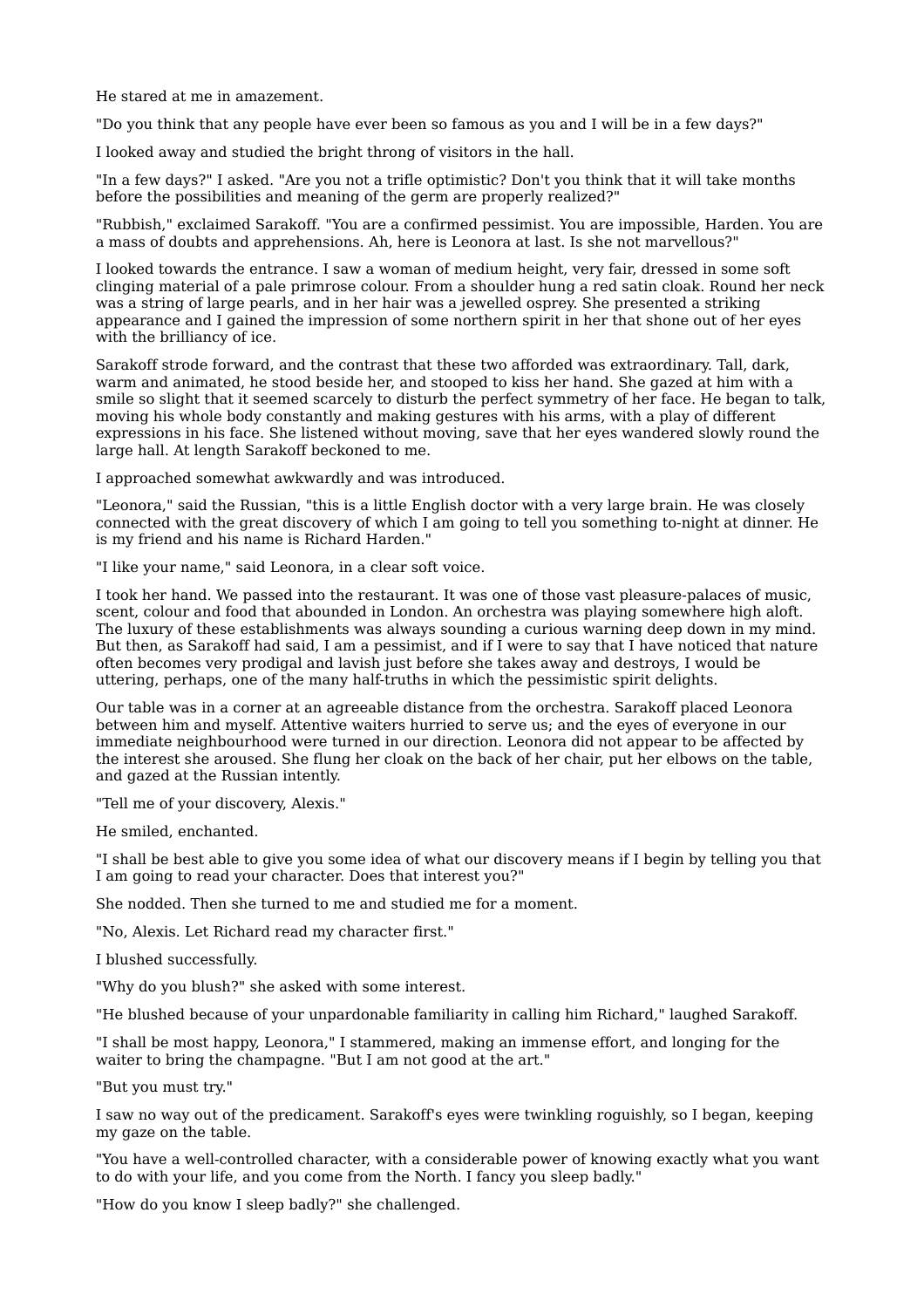"Your eyes are a clear frosty blue, and you are of rather slight build. I am merely speaking from my own experience as a doctor."

I suppose my words were not particularly gracious or well-spoken. Leonora simply nodded and leaned back from the table.

"Now, Alexis, tell me about myself," she said.

My glass now contained champagne and I decided to allow that wizard to take charge of my affairs for a time.

"Leonora, you are one of those women who visit this dull planet from time to time for reasons best known to themselves. I think you must come from Venus, or one of the asteroids; or it may be from Sirius. From the beginning you knew you were not like ordinary people."

"Alexis," she drawled, "you are boring me."

"Capital!" said Sarakoff. "Now we will descend to facts, as our friend here did. You are the most inordinately vain, ambitious, cold-hearted woman in Europe, Leonora. You value yourself before everything. You think your voice and your beauty cannot be beaten, and you are right. Now if I were to tell you that your voice and your beauty could be preserved, year after year, without any change, what would you think?"

A kind of fierce vitality sprang into her face.

"What do you mean?" she asked quietly. "Have you discovered the elixir of youth?"

He nodded. She laid her hand on his arm.

"How long does its effect last?"

"Well—for a considerable time."

"You are certain?"

"Absolutely."

She leaned towards him.

"You will let no one else have it, Alexis," she asked softly. "Only me?"

Sarakoff glanced at me.

"Leonora, you are very selfish."

"Of course."

"Well, you are not the only person who is going to have the elixir. The whole world is going to have it."

I watched her with absorbed attention. She seemed to accept the idea of an elixir of youth without any incredulity, and did not find anything extraordinary in the fact of its discovery. In that respect, I fancied, she was typical of a large class of women—that class that thinks a doctor is a magician, or should be. But when Sarakoff said that the whole world was going to have the elixir, a spasm of anger shewed for a moment in her face. She lowered her eyes.

"This is unkind of you, Alexis. Why should not just you and I have the elixir?" She raised her eyes and turned them directly on Sarakoff. "Why not?" she murmured.

The Russian flushed slightly.

"Leonora, it must either not be, or else the whole world must have it. It can't be confined. It must spread. It's a germ. We have let it loose in Birmingham."

She shuddered.

"A germ? What does he mean?" She turned to me.

"It's a germ that will do away with all disease and decay," I said.

"It will make me younger?"

"Of that I am uncertain. It will more probably fix us where we are."

The Russian nodded in confirmation of my view. Leonora considered for a while. I could see nothing in her appearance that she could have wished altered, but she seemed dissatisfied.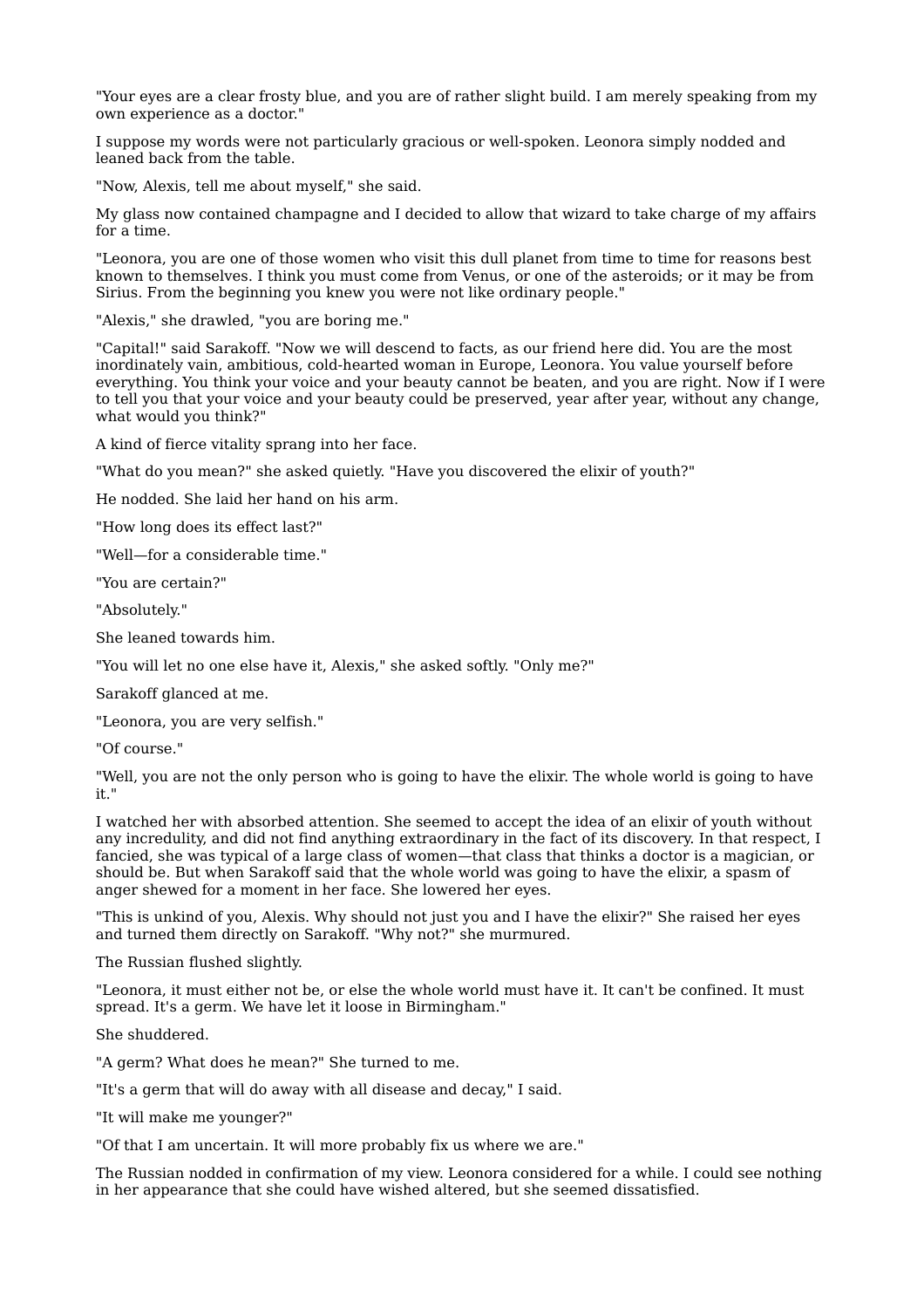"I should have preferred it to make us all a little younger," she said decidedly. Her total lack of the sense of miracles astonished me. She behaved as if Sarakoff had told her that we had discovered a new kind of soap or a new patent food. "But I am glad you have found it, Alexis," she continued. "It will certainly make you famous. That will be nice, but I am sorry you should have given the elixir to Birmingham first. Birmingham is in no need of an elixir, my friend. You should have put something else in their water-supply." She turned to me and examined me with calm criticism. "What a pity you didn't discover the elixir when you were younger, Richard. Your hair is grey at the temples." A clear laugh suddenly came from her. "What a lot of jealously there will be, Alexis. The old ones will be so envious of the young. Think how Madame Réaour will rage—and Betty, and the Signora—all my friends—oh, I feel quite glad now that it doesn't make people younger. You are sure it won't?"

"I don't think so," said Sarakoff, watching her through half-closed lids. "No, I think you are safe, Leonora."

"And my voice?"

"It will preserve that ... indefinitely, I think."

She was arrested by the new idea. She looked into the distance and fingered the pearls at her throat.

"Then I shall become the most famous singer in the whole world," she murmured. "And I shall have all the money I want. My friend, you have done me a service. I will not forget it." She looked at him and laughed slightly. "But I do not think you have done the world a service. A great many people will not like the germ. No, they will desire to get rid of it, Alexis."

She shuddered a little. I stared at her.

"I think you are mistaken," said Alexis, gruffly.

She shook her head.

"Come, let us finish dinner quickly and I will take you both to my flat and sing to you a little."

Leonora's flat was in Whitehall Court, and of its luxury I need not speak. I must confess to the fact that, sober and timid as is my nature, I thoroughly enjoyed the atmosphere. Leonora was generous. Her voice was exquisite. I sat on a deep couch of green satin and gazed at a Chinese idol cut in green jade, that stood on a neighbouring table, with all my senses lulled by the charm of her singing. The sense of responsibility fell away from me like severed cords. I became pagan as I lolled there, a creature of sensuous feeling. Sarakoff lay back in a deep chair in the shadow with his eyes fixed on Leonora. We were both in a kind of delicious drowsiness when the opening of the door roused us.

Leonora stopped abruptly. With some difficulty I removed my gaze from the Chinese figure, which had hypnotized me, and looked round resentfully.

Lord Alberan was standing in the doorway. He seemed surprised to find that Leonora had visitors. I could not help marking a slight air of proprietorship in his manner.

"I am afraid I am interrupting," he said smoothly. He crossed to the piano and leant over Leonora. "You got my telegram?"

"No," she replied; "I did not even know you had returned from France."

"I came the day before yesterday. I had to go down to Maltby Towers. I came up to town to-day and wired you on the way."

He straightened himself and turned towards us. Leonora rose and came down the room. We rose.

"Geoffrey," she said, drawling slightly, "I want to introduce you to two friends of mine. They will soon be very famous—more famous than you are—because they have discovered a germ that is going to keep us all young."

Lord Alberan glanced at me and then looked hard at the Russian. A swiftly passing surprise shewed that he recognized Sarakoff. Leonora mentioned our names casually, took up a cigarette and dropped into a chair.

"Yes," she continued, "these gentlemen have put the germ into the water that supplies Birmingham." She struck a match and lit the cigarette. I noticed she actually smoked very little, but seemed to like to watch the burning cigarette. "Do sit down. What are you standing for, Geoffrey?"

Lord Alberan's attitude relaxed. He had evidently decided on his course of action.

"That is very interesting," he observed, as if he had never seen Sarakoff before. "A germ that is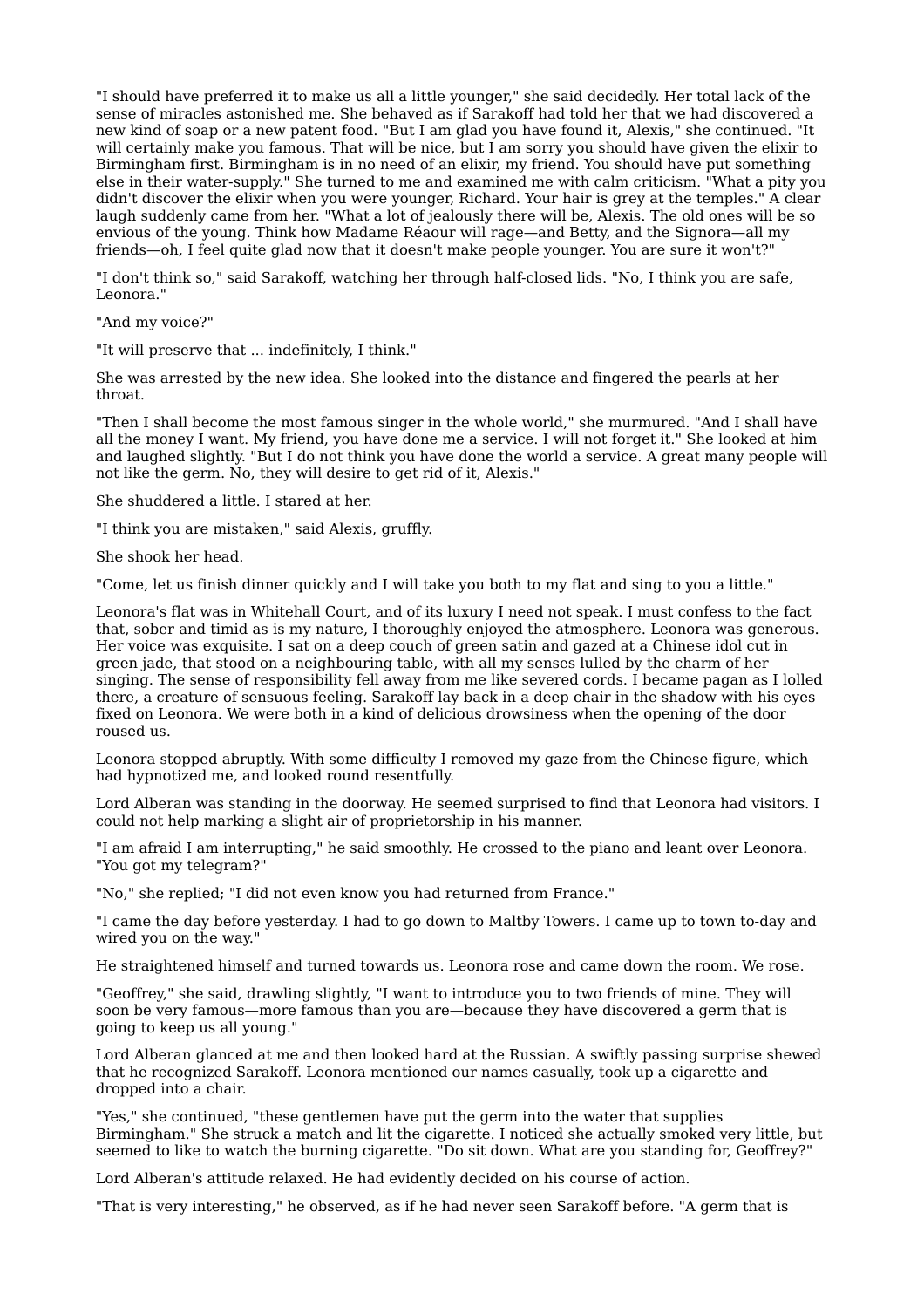going to keep us all young. It reminds me of the Arabian Nights. I should like to see it."

"You've seen it already," replied Sarakoff, imperturbably.

Lord Alberan's cold eyes looked steadily before him. His mouth tightened.

"Really?"

"You saw it at Charing Cross Station the night before last."

"At Charing Cross Station?"

I tried to signal to the Russian, but he seemed determined to proceed.

"Yes—you thought I was an anarchist. You saw the contents of my bag. Six tubes containing a bluecoloured gelatine. Perhaps, Lord Alberan, you remember now."

"I remember perfectly," he exclaimed, smiling slightly. "Yes, I regret my mistake. One has to be careful."

"Did you think my Alexis was an anarchist?" cried Leonora. "You are the stupidest of Englishmen."

It was obvious that Alberan did not like this. He glanced at a thin gold watch that he carried in his waistcoat pocket.

"I will not interrupt you any longer," he remarked gravely. "You are quite occupied, I see, and I much apologize for intruding."

"Don't be still more stupid," she said lazily. "Sit down. Tell me how you like the idea of never dying."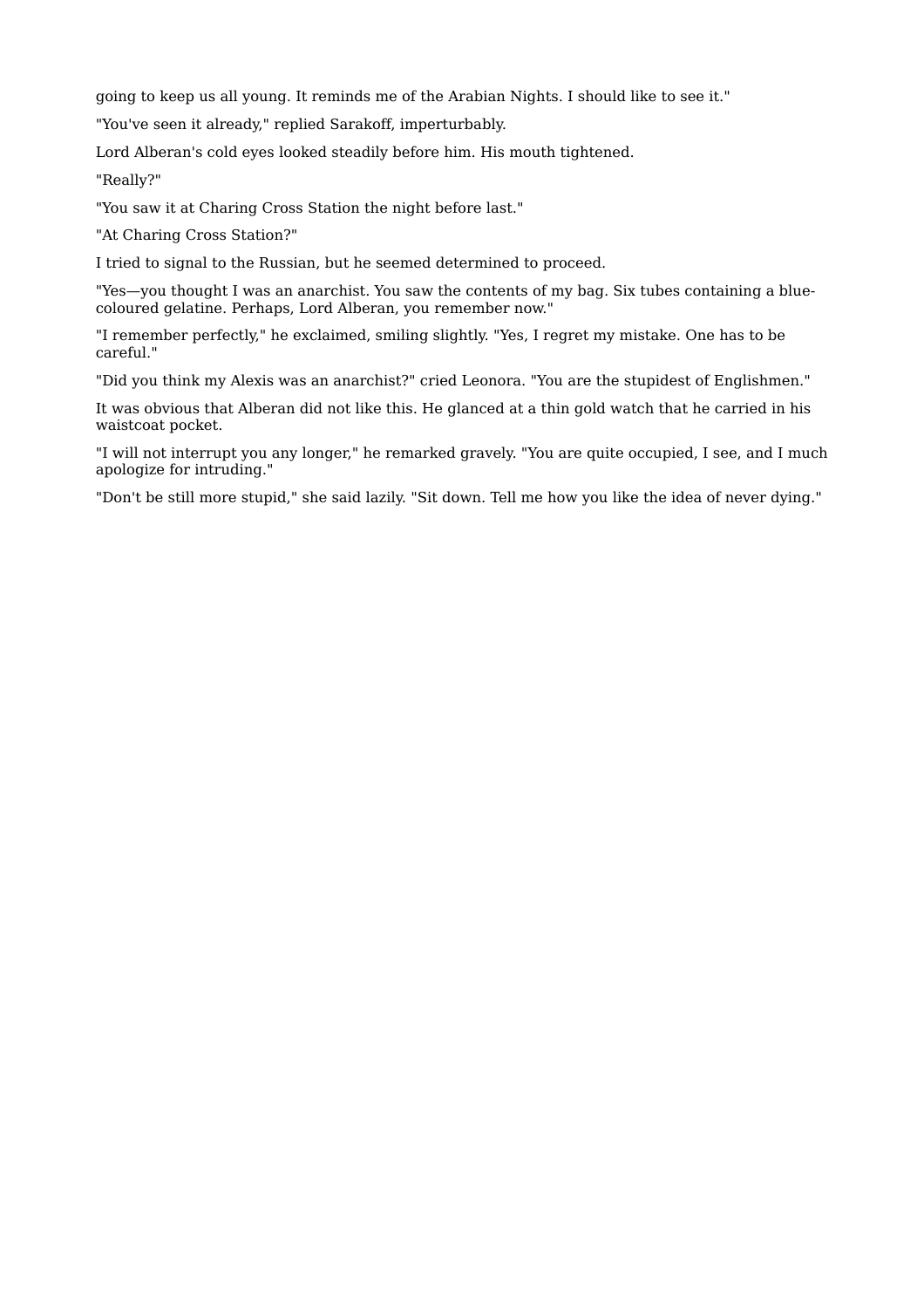"I am afraid I cannot entertain the idea seriously." He hesitated and then looked firmly at Sarakoff. "Do I understand, sir, that you have actually put some germ into the Birmingham water-supply?"

The Russian nodded.

"You'll hear about it in a day or two," he said quietly.

"You had permission to do this?"

"No, I had no permission."

"Are you aware that you are making a very extraordinary statement, sir?"

"Perfectly."

Lord Alberan became very red. The lower part of his face seemed to expand. His eyes protruded.

"Don't gobble," said Leonora.

"Gobble?" stuttered Alberan, turning upon her. "How dare you say I gobble?"

"But you are gobbling."

"I refuse to stay here another moment. I will leave immediately. As for you, sir, you shall hear from me in course of time. To-morrow I am compelled to go abroad again, but when I return I shall institute a vigorous and detailed enquiry into your movements, which are highly suspicious, sir, highly suspicious." He moved to the door and then turned. "Mademoiselle, I wish you good-night." He bowed stiffly and went out.

"Thank heaven, I've got rid of him for good," murmured Leonora. "He proposed to me last week, Alexis."

"And what did you say?" asked Sarakoff.

"I said I would see, but things are different now." She turned her eyes straight in his direction. "That is, if you have told me the truth, Alexis. Oh, isn't it wonderful!" She jumped up and threw out her arms. "Suppose that it all comes true, Alexis! Immortality—always to be young and beautiful!"

"It will come true," he said.

She lowered her arms slowly and looked at him.

"I wonder how long love will last?"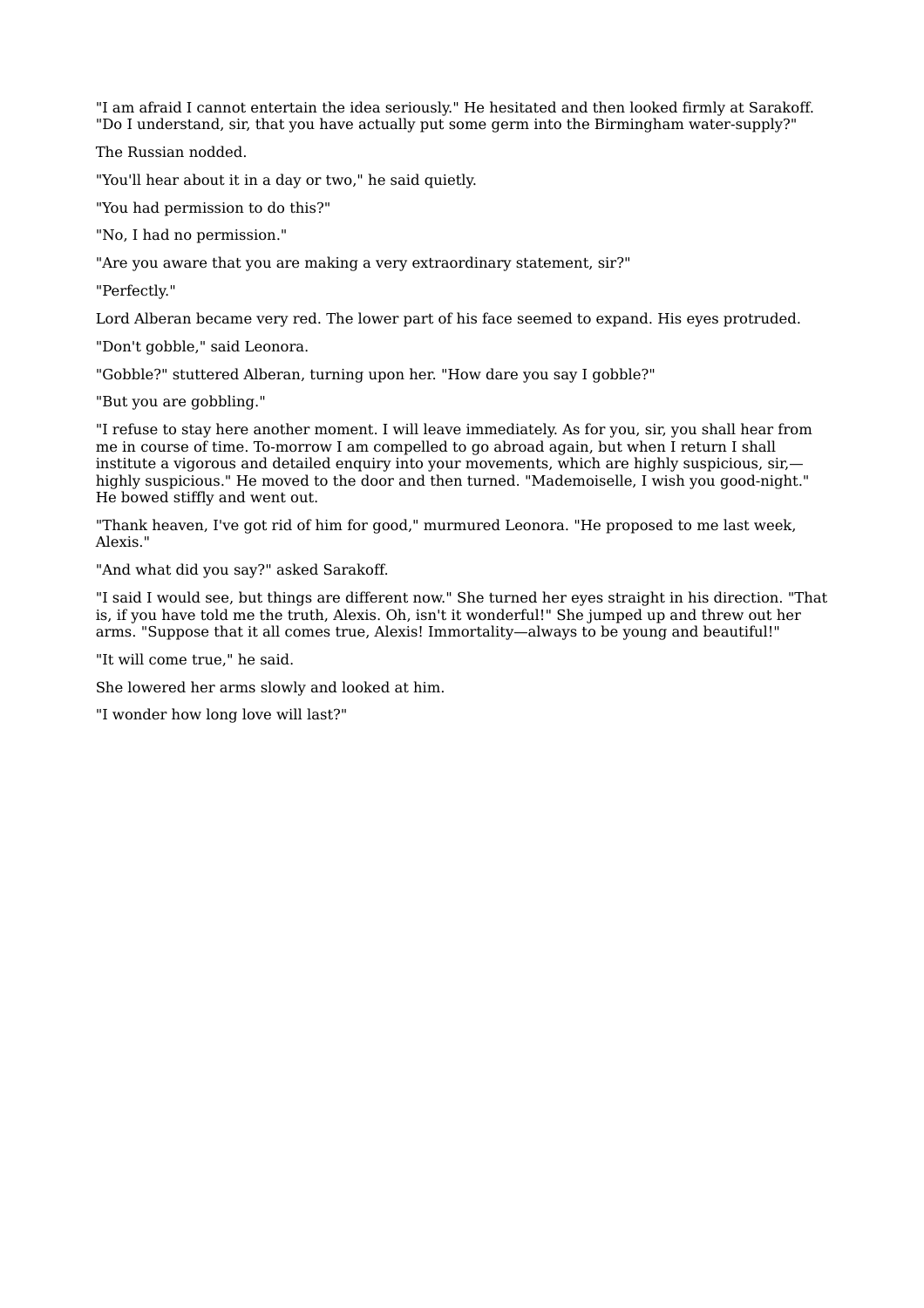### **CHAPTER VIII**

### **THE BLUE DISEASE**

Next day the first news of the Sarakoff-Harden bacillus appeared in a small paragraph in an evening paper, and immediately I saw it, I hurried back to the house in Harley Street where Sarakoff was writing a record of our researches.

"Listen to this," I cried, bursting excitedly into the room. I laid the paper on the table and pointed to the column. "Curious disease among trout in Wales," I read. "In the Elan reservoirs which have long been famed for their magnificent trout, which have recently increased so enormously in size and number that artificial stocking is entirely unnecessary, a curious disease has made its appearance. Fish caught there this morning are reported to have an unnatural bluish tint, and their flesh, when cooked, retains this hue. It is thought that some disease has broken out. Against this theory is the fact that no dead fish have been observed. The Water Committee of the City Council of Birmingham are investigating this matter."

Sarakoff pushed his chair back and twisted it round towards me. For some moments we stared at each other with almost scared expressions. Then a smile passed over the Russian's face.

"Ah, we had forgotten that. A bluish tint! Of course, it was to be expected."

"Yes," I cried, "and what is more, the bluish tint will show itself in every man, woman or child infected with the bacillus. Good heavens, fancy not thinking of that ourselves!"

Sarakoff picked up the paper and read the paragraph for himself. Then he laid it down. "It is strange that one so persistently neglects the obvious in one's calculations. Of course there will be a bluish tint." He leaned back and pulled at his beard. "I should think it will show itself in the whites of the eyes first, just as jaundice shews itself there. Leonora won't like that—it won't suit her colouring. You see that these fish, when cooked, retained the bluish hue. That is very interesting."

"It's very bad luck on the trout."

"Why?"

"After getting the bacillus into their system, they blunder on to a hook and meet their death straight away."

"The bacillus is not proof against death by violence," replied Sarakoff gravely. "That is a factor that will always remain constant. We are agreed in looking on all disease as eventually due to poisons derived from germ activity, but a bang on the head or asphyxiation or prussic acid or a bullet in the heart are not due to a germ. Yes, these poor trout little knew what a future they forfeited when they took the bait."

"The bacillus is in Birmingham by now," I said suddenly. I passed my hand across my brow nervously, and glanced at the manuscript lying before Sarakoff. "You had better keep those papers locked up. I spent an awful day at the hospital. It dawned on me that the whole medical profession will want to tear us in pieces before the year is out."

"In theory they ought not to."

"Who cares for theory, when it is a question of earning a living? As I walked along the street to-day, I could have shrieked aloud when I saw everybody hurrying about as if nothing were going to happen. This is unnerving me. It is so tremendous."

Sarakoff picked up his pen, and traced out a pattern in the blotting-pad before him.

"The Water Committee of Birmingham are investigating the matter," he observed. "It will be amusing to hear their report. What will they think when they make a bacteriological examination of the water in the reservoir? It will stagger them."

The next morning I was down to breakfast before my friend and stood before the fire eagerly scanning the papers. At first I could find nothing that seemed to indicate any further effects of the bacillus. I was in the act of buttering a piece of toast when my eye fell on one of the newspapers lying beside me. A heading in small type caught my eye.

"*The measles epidemic in Ludlow.*" I picked the paper up.

"The severe epidemic of measles which began last week and seemed likely to spread through the entire town, has mysteriously abated. Not only are no further cases reported, but several doctors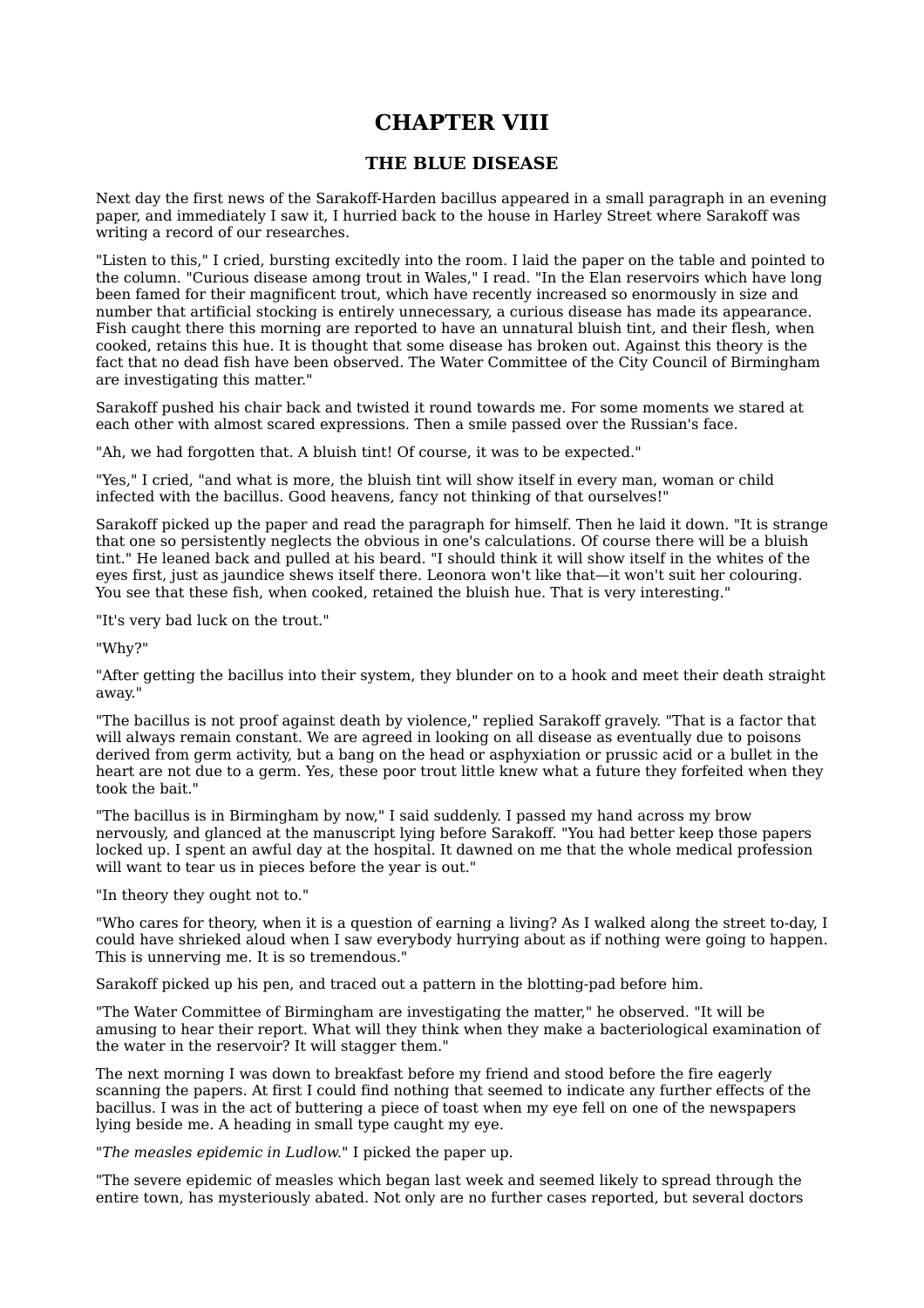report that those already attacked have recovered in an incredibly short space of time. Doubt has been expressed by the municipal authorities as to whether the epidemic was really measles."

I adjusted my glasses to read the paragraph again. Then I got up and went into my study. After rummaging in a drawer I pulled out and unrolled a map of England. The course of the aqueduct from Elan to Birmingham was marked by a thin red line. I followed it slowly with the point of my finger and came on the town of Ludlow about half-way along. I stared at it.

"Of course," I whispered at length, my finger still resting on the position of the town. "All these towns on the way are supplied by the aqueduct. I hadn't thought of that. The bacillus is in Ludlow."

For about a minute I did not move. Then I rolled up the map and went up to Sarakoff's bedroom. I met the Russian on the landing on his way to the bathroom.

"The bacillus is in Ludlow," I said in a curiously small voice. I stood on the top stair, holding on to the bannister, my big glasses aslant on my nose, and the map hanging down in my limp grasp.

I had to repeat the sentence before Sarakoff heard me.

"Where's Ludlow?"

I sank on my knees and unrolled the map on the floor and pointed directly with my finger.

Sarakoff went down on all fours and looked at the spot keenly.

"Ah, on the line of the aqueduct! But how do you know it is there?"

"It has cut short an epidemic of measles. The doctors are puzzled."

Sarakoff nodded. He was looking at the names of the other towns that lay on the course of the aqueduct.

"Cleobury-Mortimer," he spelt out. "No news from there?"

"None."

"And none from Birmingham yet?"

"None."

"We'll have news to-morrow." He raised himself on his knees. "Trout and then measles!" he said, and laughed. "This is only the beginning. No wonder the Ludlow doctors are puzzled."

The same evening there was further news of the progress of the bacillus. From Cleobury-Mortimer, ten miles from Ludlow, and twenty from Birmingham, it was reported that the measles epidemic there had been cut short in the same mysterious manner as noticed in Ludlow. But next morning a paragraph of considerable length appeared which I read out in a trembling voice to Sarakoff.

"It was reported a short time ago that the trout in the Elan reservoirs appeared to be suffering from a singular disease, the effect of which was to tint their scales and flesh a delicate bluish colour. The matter is being investigated. In the meanwhile it has been noticed, both in Ludlow and Cleobury- Mortimer, and also in Knighton, that the peculiar bluish tint has appeared amongst the inhabitants. Our correspondent states that it is most marked in the conjunctivæ, or whites of the eyes. There must undoubtedly be some connection between this phenomenon and the condition of the trout in the Elan reservoirs, as all the above-mentioned towns lie close to, and receive water from, the great aqueduct. The most remarkable thing, however, is that the bluish discolouration does not seem to be accompanied by any symptoms of illness in those whom it has affected. No sickness or fever has been observed. It is perhaps nothing more than a curious coincidence that the abrupt cessation of the measles epidemic in Ludlow and Cleobury-Mortimer, reported in yesterday's issue, should have occurred simultaneously with the appearance of bluish discolouration among the inhabitants."

On the same evening, I was returning from the hospital and saw the following words on a poster:—

"Blue Disease in Birmingham."

I bought a paper and scanned the columns rapidly. In the stop-press news I read:—

"The Blue Disease has appeared in Birmingham. Cases are reported all over the city. The Public Health Department are considering what measures should be adopted. The disease seems to be unaccompanied by any dangerous symptoms."

I stood stock-still in the middle of the pavement. A steady stream of people hurrying from business thronged past me. A newspaper boy was shouting something down the street, and as he drew nearer, I heard his hoarse voice bawling out:—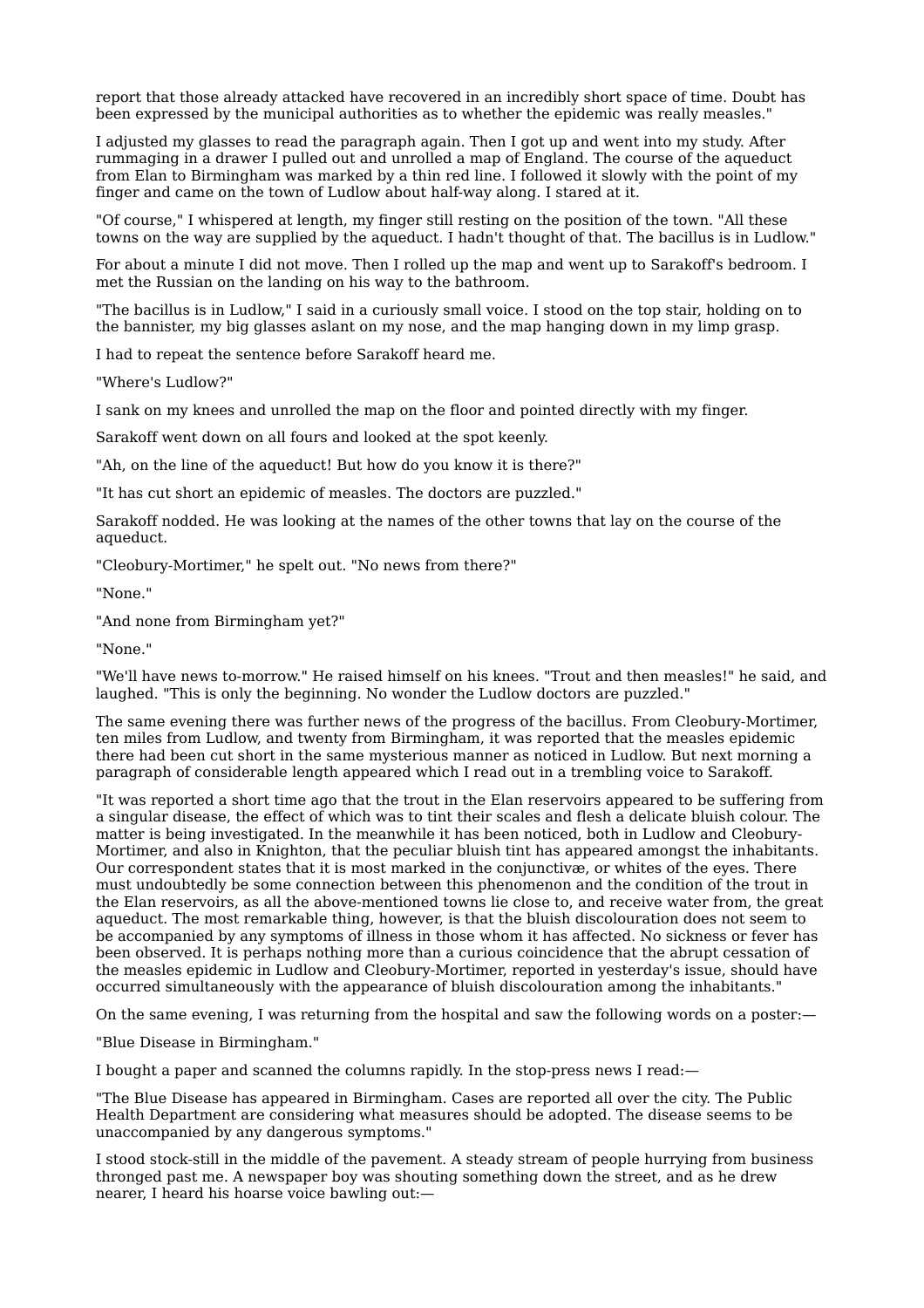"Blue Disease in Birmingham."

He passed close to me, still bawling, and his voice died away in the distance. Men jostled me and glanced at me angrily.... But I was lost in a dream. The paper dropped from my fingers. In my mind's eye I saw the Sarakoff-Harden bacillus in Birmingham, teeming in every water-pipe in countless billions, swarming in the carafes on dining-room tables, and in every ewer and finger-basin, infecting everything it came in contact with. And the vision of Birmingham and the whole stretch of country up to the Elan watershed passed before me, stained with a vivid blue.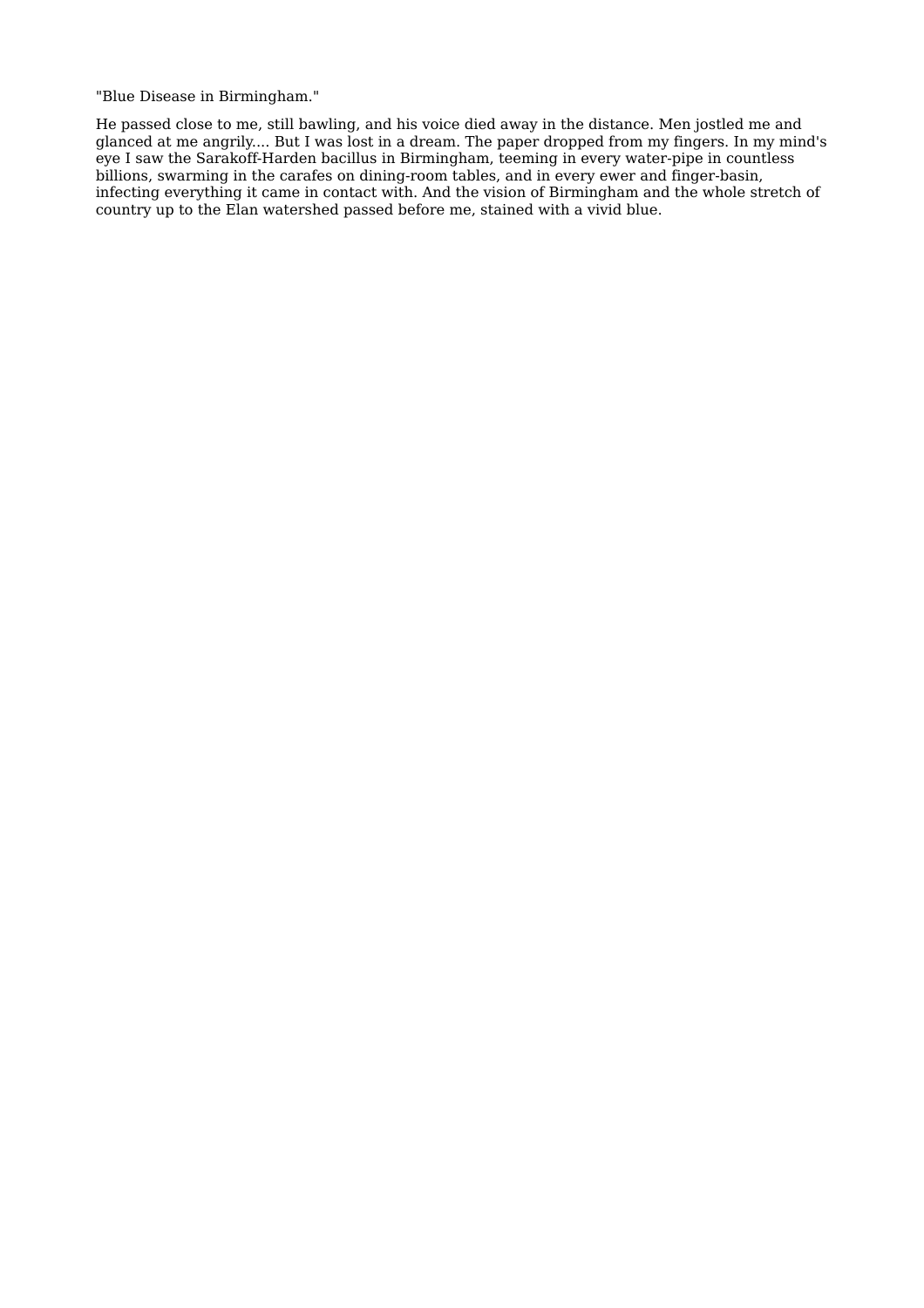### **CHAPTER IX**

### **THE MAN FROM BIRMINGHAM**

The following day while walking to the hospital, I noticed a group of people down a side street, apparently looking intently at something unusual. I turned aside to see what it was. About twenty persons, mostly errand boys, were standing round a sandwich-board man. At the outskirts of the circle, I raised myself on tip-toe and peered over the heads of those in front. The sandwich-board man's back was towards me.

"What's the matter?" I asked of my neighbour.

"One of the blue freaks from Birmingham," was the reply.

My first impulse was to fly. Here I was in close proximity to my handiwork. I turned and made off a few paces. But curiosity overmastered me, and I came back. The man was now facing me, and I could see him distinctly through a gap in the crowd. It was a thin, unshaven face with straightened features and gaunt cheeks. The eyes were deeply sunken and at that moment turned downwards. His complexion was pale, but I could see a faint bluish tinge suffusing the skin, that gave it a strange, dead look. And then the man lifted his eyes and gazed straight at me. I caught my breath, for under the black eye brows, the whites of the eyes were stained a pure sparrow-egg blue.

"I came from Birmingham yesterday," I heard him saying. "There ain't nothing the matter with me."

"You ought to go to a fever hospital," said someone.

"We don't want that blue stuff in London," added another.

"Perhaps it's catching," said the first speaker.

In a flash everyone had drawn back. The sandwich-board man stood in the centre of the road alone looking sharply round him. Suddenly a wave of rage seemed to possess him. He shook his fist in the air, and even as he shook it, his eyes caught the blue sheen of the tense skin over the knuckles. He stopped, staring stupidly, and the rage passed from his face, leaving it blank and incredulous.

"Lor' lumme," he muttered. "If that ain't queer."

He held out his hand, palm downwards. And from the pavement I saw that the man's nails were as blue as pieces of turquoise.

The sun came out from behind a passing cloud and sent a sudden flame of radiance over the scene in the side street—the sandwich-board man, his face still blank and incredulous, staring stupidly at his hands; the crowd standing well back in a wide semi-circle; I further forward, peering through my spectacles and clutching my umbrella convulsively. Then a tall man, in morning coat and top-hat, pushed his way through and touched the man from Birmingham on the shoulder.

"Can you come to my house?" he asked in an undertone. "I am a doctor and would like to examine you."

I shifted my gaze and recognized Dr. Symington-Tearle. The man pointed to his boards.

"How about them things?"

"Oh, you can get rid of them. I'll pay you. Here is my card with the address. I'll expect you in halfan-hour, and it will be well worth while your coming."

Symington-Tearle moved away, and a sudden spasm of jealousy affected me as I watched the wellshaped top-hat glittering down the street in the strong sunlight. Why should Symington-Tearle be given an opportunity of impressing a credulous world with some fantastic rubbish of his own devising? I stepped into the road.

"Do you want a five-pound note?" I asked. The man jumped with surprise. "Very well. Come round to this address at once."

I handed him my card. My next move was to telephone to the hospital to say I would be late, and retrace my footsteps homewards.

My visitor arrived in a very short time, after handing over his boards to a comrade on the understanding of suitable compensation, and was shown into my study. Sarakoff was present, and he pored over the man's nails and eyes and skin with rapt attention. At last he enquired how he felt.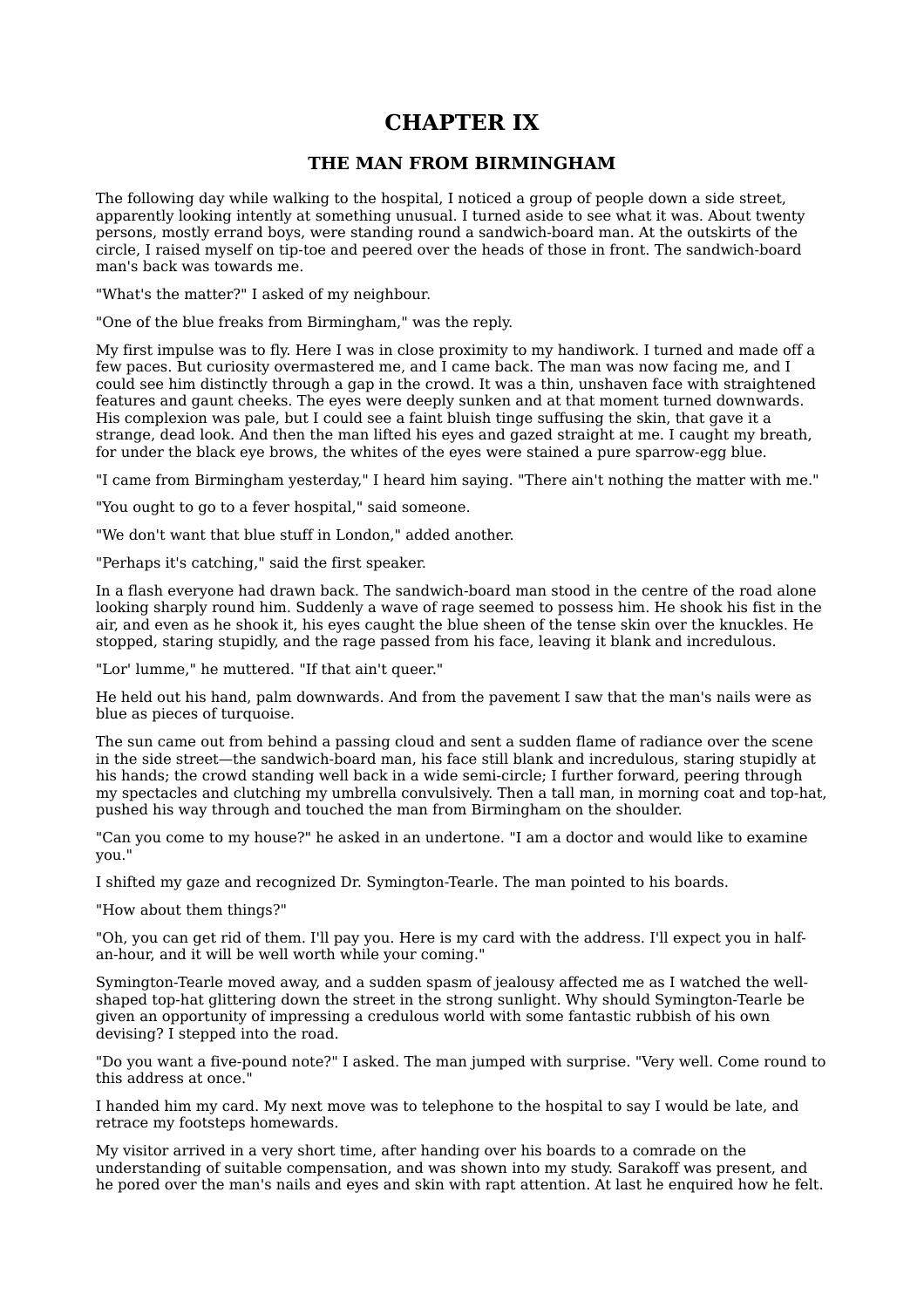"Ain't never felt so well in me life," said the man. "I was saying to a pal this morning 'ow well I felt."

"Do you feel as if you were drunk?" asked Sarakoff tentatively.

"Well, sir, now you put it that way, I feel as if I'd 'ad a good glass of beer. Not drunk, but 'appy."

"Are you naturally cheerful?"

"I carn't say as I am, sir. My profession ain't a very cheery one, not in all sorts and kinds of weather."

"But you are distinctly more cheerful this morning than usual?"

"I am, sir. I don't deny it. I lost my temper sudden like when that crowd drew away from me as if I'd got the leprosy, and I'm usually a mild and forbearin' man."

"Sit down," said Sarakoff. The man obeyed, and Sarakoff began to examine him carefully. He told him once or twice not to speak, but the man seemed in a loquacious mood and was incapable of silence for more than a minute of time.

"And I ain't felt so clear 'eaded not for years," he remarked. "I seem to see twice as many things to what I used to, and everything seems to 'ave a new coat of paint. I was saying to a pal early this morning what a very fine place Trafalgar Square was and 'ow I'd never seemed to notice it before, though I've known it all my life. And up Regent Street I begun to notice all sort o' little things I'd never seen before, though it was my old beat 'afore I went to Birmingham. O' course it may be because I been out o' London a spell. But blest if I ever seed so many fine shop windows in Regent Street before, or so many different colours."

"Headache?"

"Bless you, no, sir. Just the opposite, if you understand." He looked round suddenly. "What's that noise?" he asked. "It's been worryin' me since I came in here."

We listened intently, but neither I nor Sarakoff could hear anything.

"It comes from there." The man pointed to the laboratory door. I went and opened it and stood listening. In a corner by the window a clock-work recording barometer was ticking with a faint rhythm.

"That's the noise," said the man from Birmingham. "I knew it wasn't no clock, 'cause it's too fast."

Sarakoff glanced significantly at me.

"All the senses very acute," he said. "At least, hearing and seeing." He took a bottle from the laboratory and uncorked it in one corner of the study. "Can you smell what this is?"

The man, sitting ten feet away, gave one sniff.

"Ammonia," he said promptly, and sneezed. "This 'ere Blue Disease," said the man after a long pause, "is it dangerous?"

He spread out his fingers, squeezing the turquoise nails to see if the colour faded. He frowned to find it fixed. I was standing at the window, my back to the room and my hands twisting nervously with each other behind me.

"No, it is not dangerous," said Sarakoff. He sat on the edge of the writing-table, swinging his legs and staring meditatively at the floor. "It is not dangerous, is it, Harden?"

I replied only with a jerky, impatient movement.

"What I mean," persisted the man, "is this—supposin' the police arrest me, when I go back to my job. 'Ave they a right? 'Ave people a right to give me the shove—to put me in a 'orspital? That crowd round me in the street—it confused me, like—as if I was a leper." He paused and looked up at Sarakoff enquiringly. "What's the cause of it?"

"A germ—a bacillus."

"Same as what gives consumption?"

Sarakoff nodded. "But this germ is harmless," he added.

"Then I ain't going to die?"

"No. That's just the point. You aren't going to die," said the Russian slowly. "That's what is so strange."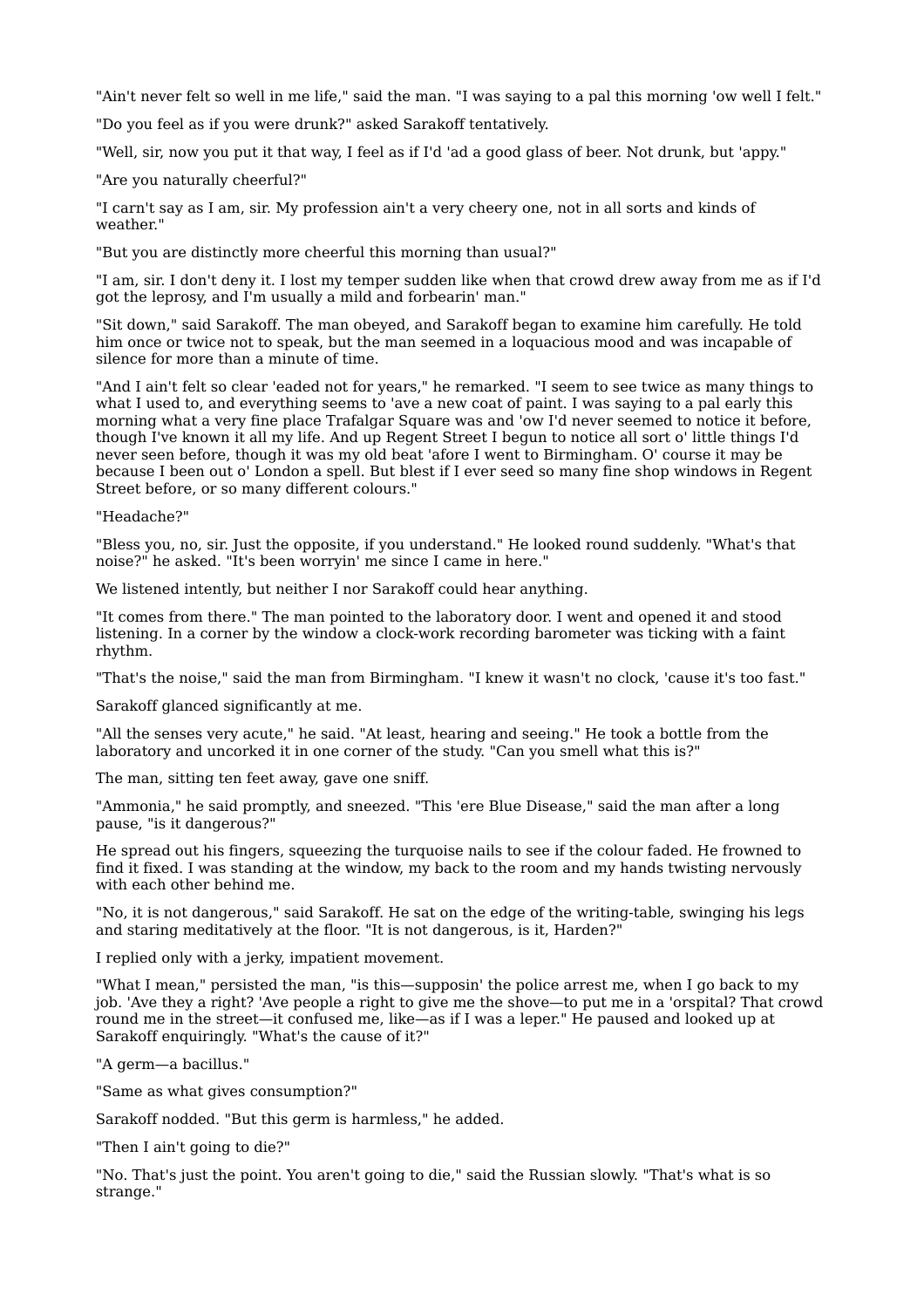I jumped round from the window.

"How do you know?" I said fiercely. "There's no proof. It's all theory so far. The calculations may be wrong."

The man stared at me wonderingly. He saw me as a man fighting with some strange anxiety, with his forehead damp and shining, his spectacles aslant on his nose and the heavy folds of his frock-coat shaken with a sudden impetuosity.

"How do you know?" I repeated, shaking my fist in the air. "How do you know he isn't going to die?"

Sarakoff fingered his beard in silence, but his eyes shone with a quiet certainty. To the man from Birmingham it must have seemed suddenly strange that we should behave in this manner. His mind was sharpened to perceive things. Yesterday, had he been present at a similar scene, he would probably have sat dully, finding nothing curious in my passionate attitude and the calm, almost insolent, inscrutability of Sarakoff. He forgot his turquoise finger nails, and stared, open-mouthed.

"Ain't going to die?" he said. "What do yer mean?"

"Simply that you aren't going to die," was Sarakoff's soft answer.

"Yer mean, not die of the Blue Disease?"

"Not die at all."

"Garn! Not die at all." He looked at me. "What's he mean, Mister?" He looked almost surprised with himself at catching the drift of Sarakoff's sentence. Inwardly he felt something insistent and imperious, forcing him to grasp words, to blunder into new meanings. Some new force was alive in him and he was carried on by it in spite of himself. He felt strung up to a pitch of nervous irritation. He got up from his chair and came forward, pointing at Sarakoff. "What's this?" he demanded. "Why don't you speak out? Yer cawn't hide it from me." He stopped. His brain, working at unwonted speed, had discovered a fresh suspicion. "Look 'ere, you two know something about this blue disease." He came a step closer, and looking cunningly in my face, said: "That's why you offered me a five-pound note, ain't it?"

I avoided the scrutiny of the sparrow-egg blue orbs close before me.

"I offered you the money because I wished to examine you," I said shortly. "Here it is. You can go now."

I took a note from a safe in the corner of the room, and held it out. The man took it, felt its crispness and stowed it away in a secure pocket. His thoughts were temporarily diverted by the prospect of an immediate future with plenty of money, and he picked up his hat and went to the door. But his turquoise finger nails lying against the rusty black of the hat brought him back to his suspicions. He paused and turned.

"My name's Wain," he said. "I'm telling you, in case you might 'ear of me again. 'Erbert Wain. I know what yours is, remember, because I seed it on the door." He twisted his hat round several times in his hands and drew his brows together, puzzled at the speed of his ideas. Then he remembered the card that Symington-Tearle had given him.

He pulled it out and examined it. "I'm going across to see this gent," he announced. "It's convenient, 'im living so close. Perhaps he'll 'ave a word to say about this 'ere disease. Fair spread over Birmingham, so they say. It would be nasty if any bloke was responsible for it. Good day to yer." He opened the door slowly, and glanced back at us standing in the middle of the room watching him. "Look 'ere," he said swiftly, "what did 'e mean, saying I was never going to die and——" The light from the window was against his eyes, and he could not see the features of Sarakoff's face, but there was something in the outline of his body that checked him. "Guv'ner, it ain't true." The words came hoarsely from his lips. "I ain't never not going to die."

#### Sarakoff spoke.

"You are never going to die, Mr. Herbert Wain ... you understand?... *Never* going to die, unless you get killed in an accident—or starve."

I jerked up my hand to stop my friend.

Wain stared incredulously. Then he burst into a roar of laughter and smacked his thigh.

"Gor lumme!" he exclaimed, "if that ain't rich. Never going to die! Live for ever! Strike me, if that ain't a notion!" The tears ran down his cheeks and he paused to wipe them away. "If I was to believe what you say," he went on, "it would fair drive me crazy. Live for ever—s'elp me, if that wouldn't be just 'ell. Good-day to yer, gents. I'm obliged to yer."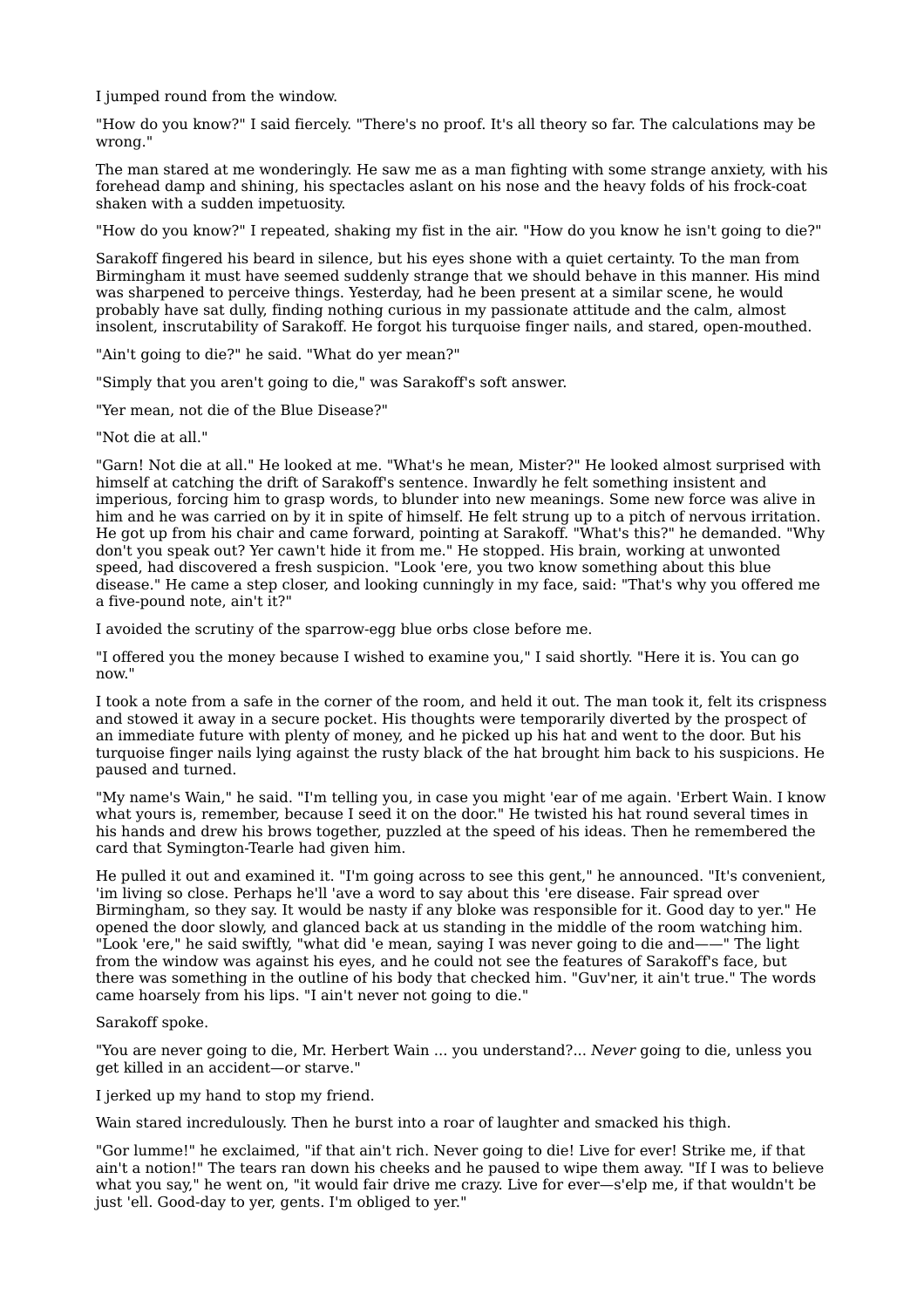He went out into the sunlit street still roaring with laughter, a thin, ragged, tattered figure, with the shadow of immortality upon him.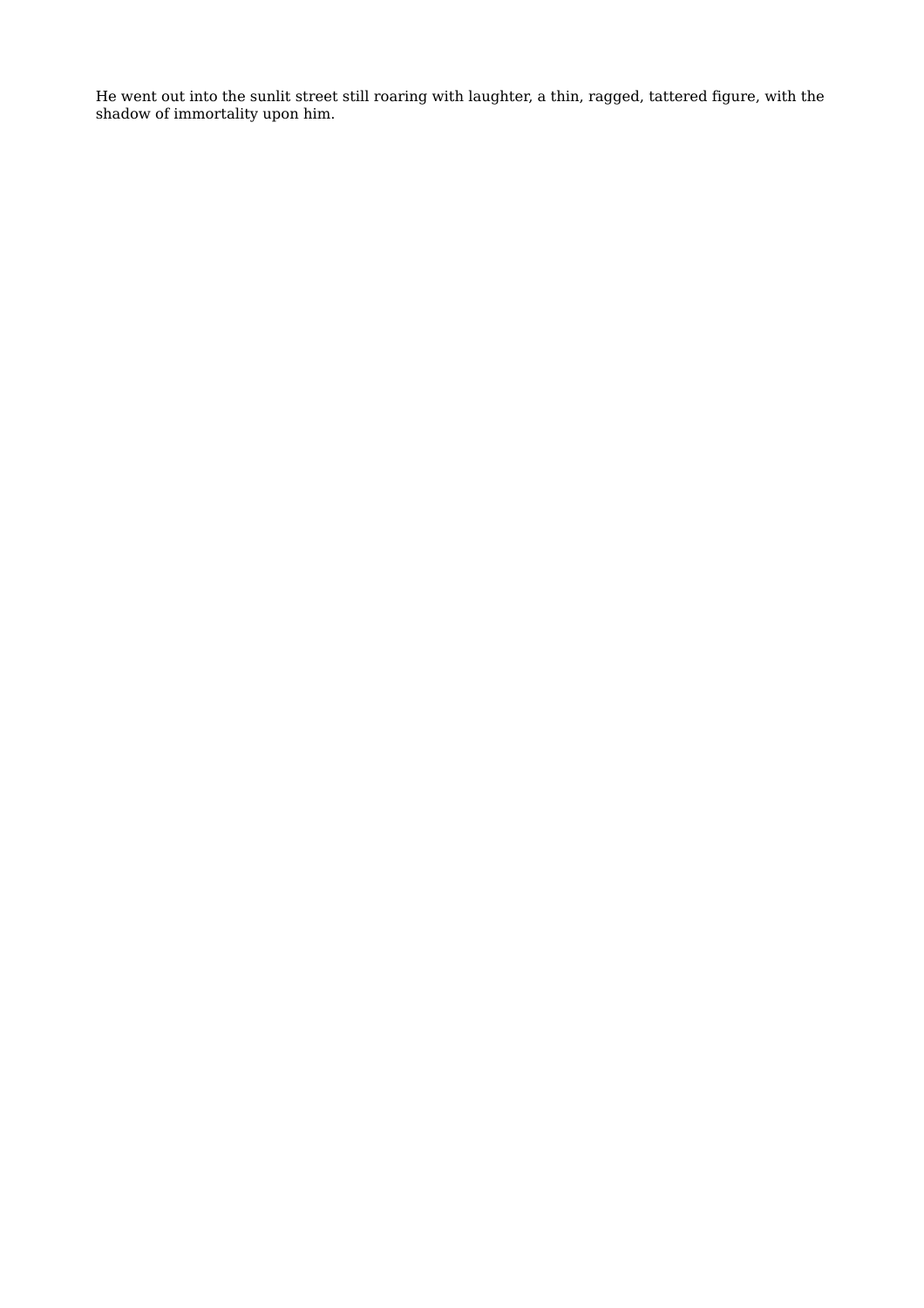### **CHAPTER X**

### **THE ILLNESS OF MR. ANNOT**

The departure of Mr. Herbert Wain was a relief. I turned to Sarakoff at once and spoke with some heat.

"You were more than imprudent to give that fellow hints that we knew more about the Blue Disease than anybody else," I exclaimed. "This may be the beginning of incalculable trouble."

"Nonsense," replied the Russian. "You are far too apprehensive, Harden. What can he do?"

"What may he not do?" I cried bitterly. "Do you suppose London will welcome the spread of the germ? Do you think that people will be pleased to know that you and I were responsible for its appearance?"

"When they realize that it brings immortality with it, they will hail us as the saviours of humanity."

"Mr. Herbert Wain did not seem to accept the idea of immortality with any pleasure," I muttered. "The suggestion seemed to strike him as terrible."

Sarakoff laughed genially.

"My friend," he said, "Mr. Herbert Wain is not a man of vision. He is a cockney, brought up in the streets of a callous city. To him life is a hard struggle, and immortality naturally appears in a poor light. You must have patience. It will take some time before the significance of this immortality is grasped by the people. But when it is grasped, all the conditions of life will change. Life will become beautiful. We will have reforms that, under ordinary circumstances, would have taken countless ages to bring about. We will anticipate our evolution by thousands of centuries. At one step we will reach the ultimate goal of our destiny."

"And what is that?"

"Immortality, of course. Surely you must see by now that all the activities of modern life are really directed towards one end—towards solving the riddle of prolonging life and at the same time increasing pleasure? Isn't that the inner secret desire that you doctors find in every patient? So far a compromise has only been possible, but now that is all changed."

"I don't agree, Sarakoff. Some people must live for other motives. Take myself ... I live for science."

"It is merely your form of pleasure."

"That's a quibble," I cried angrily. "Science is aspiration. There's all the difference in the world between aspiration and pleasure. I have scarcely known what pleasure is. I have worked like a slave all my life, with the sole ambition of leaving something permanent behind me when I die."

"But you won't die," interposed the Russian. "That is the charm of the new situation."

"Then why should I work?" The question shaped itself in my mind and I uttered it involuntarily. I sat down and stared at the fire. A kind of dull depression came over me, and for some reason the picture of Sarakoff's butterflies appeared in my mind. I saw them with great distinctness, crawling aimlessly on the floor of their cage. "Why should I work?" I repeated.

Sarakoff merely shrugged his shoulders and turned away. Questions of that kind did not seem to bother him. His was a nature that escaped the necessity of self-analysis. But I was different, and our conversation had aroused a train of odd thought. What, after all, was it that kept my nose to the grindstone? Why had I slaved incessantly all my life, reading when I might have slept, examining patients when I might have been strolling through meadows, hurrying through meals when I might have eaten at leisure? What was the cause behind all the tremendous activity and feverish haste of modern people? When Sarakoff had said that I would not die, and that therein lay the charm of the new situation, it seemed as if scales had momentarily fallen from my eyes. I beheld myself as something ridiculous, comparable to a hare that persists in dashing along a country lane in front of the headlight of a motor car, when a turn one way or another would bring it to safety. A great uneasiness filled me, and with it came a determination to ignore these new fields of thought that loomed round me—a determination that I have seen in old men when they are faced by the new and contradictory—and I began to force my attention elsewhere. I was relieved when the door opened and my servant entered. She handed me a telegram. It was from Miss Annot, asking me to come to Cambridge at once, as her father was seriously ill. I scribbled a reply, saying I would be down that afternoon.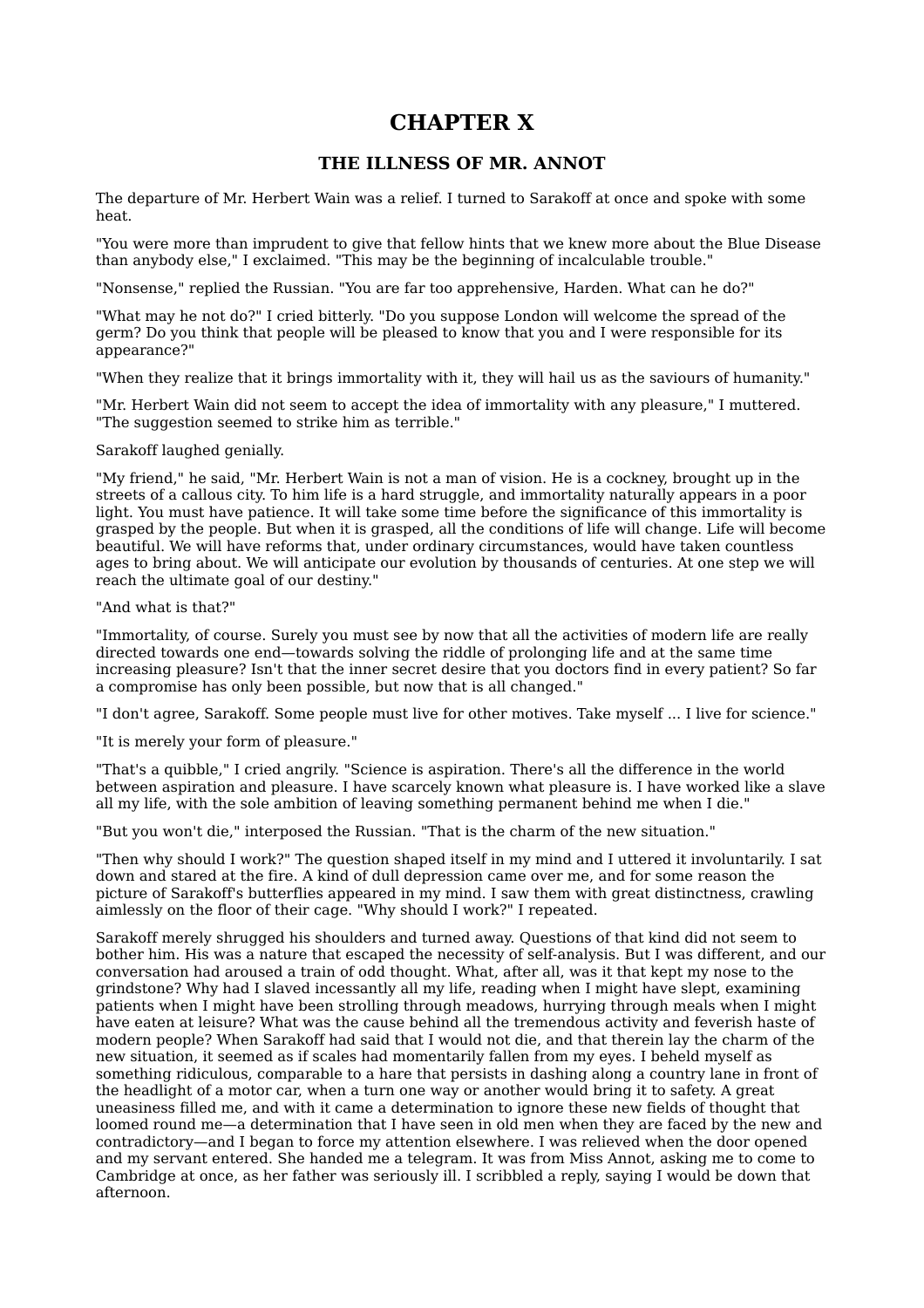After the servant had left the room, I remained gazing at the fire, but my depression left me. In place of it I felt a quiet elation, and it was not difficult for me to account for it.

"I was wrong in saying that I had scarcely known what pleasure is," I observed at length, looking up at Sarakoff with a smile. "I must confess to you that there is one factor in my life that gives me great pleasure."

Sarakoff placed himself before me, hands in pockets and pipe in mouth, and gazed at me with an answering smile in his dark face.

"A woman?"

I flushed. The Russian seemed amused.

"I thought as much," he remarked. "This year I noticed a change in you. Your fits of abstraction suggested it. Well, may I congratulate you? When are you to be married?"

"That is out of the question at present," I answered hurriedly. "In fact, there is no definite arrangement—just a mutual understanding.... She is not free."

Sarakoff raised his shaggy eyebrows.

"Then she is already married?"

This cross-examination was intensely painful to me. Between Miss Annot and myself there was, I hoped, a perfect understanding, and I quite realized the girl's position. She was devoted to her father, who required her constant attention and care, and until she was free there could be no question of marriage, or even an engagement, for fear of wounding the old man's feelings. I quite appreciated her situation and was content to wait.

"No! She has an invalid father, and——"

"Rubbish!" said Sarakoff, with remarkable force. "Rubbish! Marry her, man, and then think of her father. Why, that sort of thing——" He drew a deep breath and checked himself.

I shook my head.

"That is impossible. Here, in England, we cannot do such things.... The girl's duty is plain. I am quite prepared to wait."

"To wait for what?"

I looked at him in unthinking surprise.

"Until Mr. Annot dies, of course."

Sarakoff remained motionless. Then he took his pipe out of his mouth, strolled to the window, and began to whistle to himself in subdued tones. A moment later he left the room. I picked up a timetable and looked out a train, a little puzzled by his behaviour.

I reached Cambridge early in the afternoon and took a taxi to the Annots' house. Miss Annot met me at the door.

"It is so good of you to come," she said with a faint smile. "My father behaved very foolishly yesterday. He insisted on inviting the Perrys to lunch, and he talked a great deal and insisted on drinking wine, with the result that in the night he had a return of his gastritis. He is very weak today and his mind seems to be wandering a little."

"You should not have allowed him to do that," I remonstrated. "He is in too fragile a state to run any risks."

"Oh, but I couldn't help it. The Perrys are such old friends of father's, and they were only staying one day in Cambridge. Father would have fretted if they had not come."

I had taken off my coat in the hall, and we were now standing in the drawing-room.

"You are tired, Alice," I said.

"I've been up most of the night," she replied, with an effort towards brightness. "But I do feel tired, I admit."

I turned away from her and went to the window. For the first time I felt the awkwardness of our position. I had a strong and natural impulse to comfort her, but what could I do? After a moment's reflection, I made a sudden resolution.

"Alice," I said, "you and I had better become engaged. Don't you think it would be easier for you?"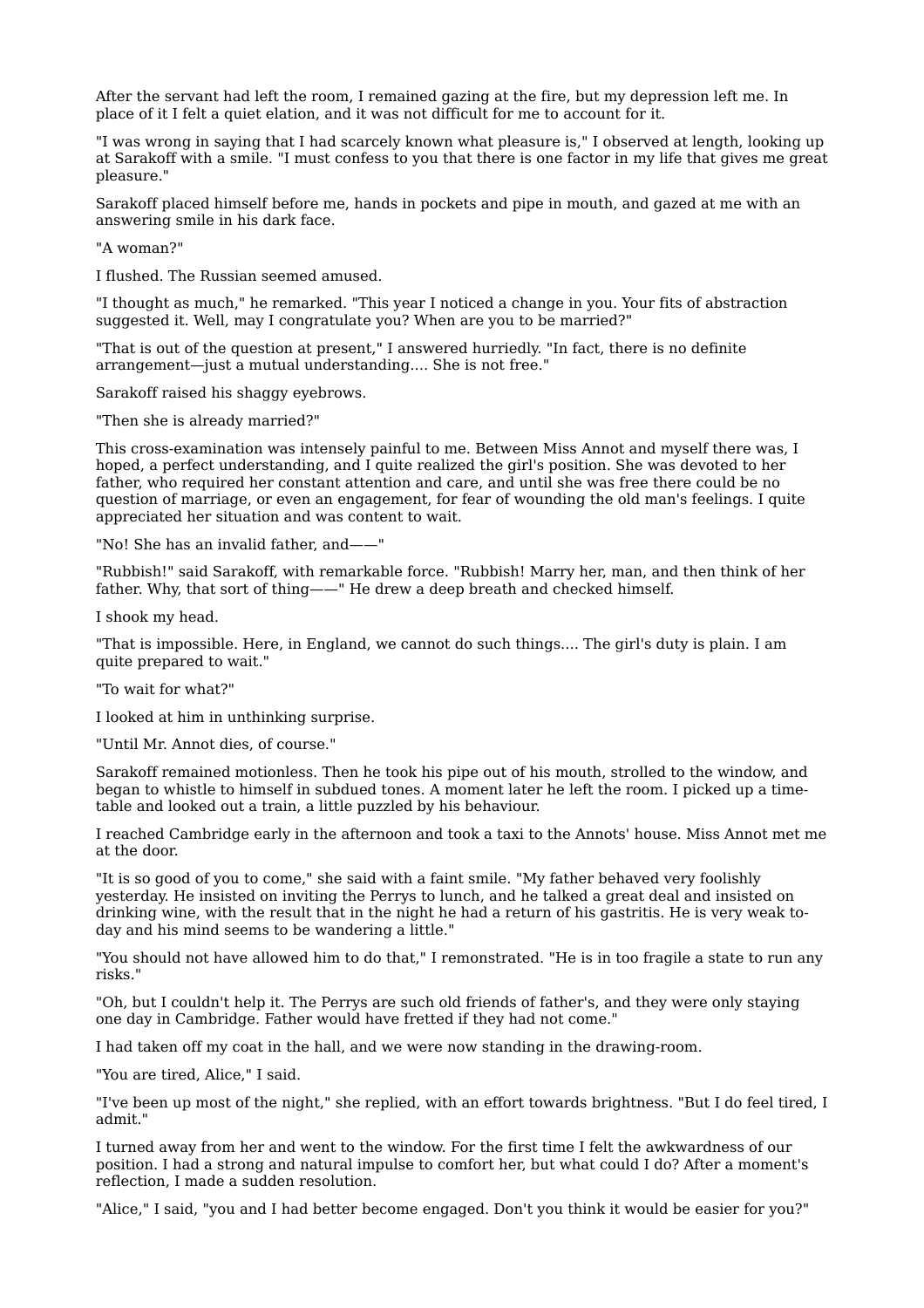"Oh, don't," she cried. "Father would never endure the idea that I belonged to another man. He would worry about my leaving him continually. No, please wait. Perhaps it will not be——"

She checked herself. I remained silent, staring at the pattern of the carpet with a frown. To my annoyance, I could not keep Sarakoff's words out of my mind. And yet Alice was right. I felt sure that no one is a free agent in the sense that he or she can be guided solely by love. It is necessary to make a compromise. As these thoughts formed in my mind I again seemed to hear the loud voice of Sarakoff, sounding in derision at my cautious views. A conflict arose in my soul. I raised my eyes and looked at Alice. She was standing by the mantelpiece, staring listlessly at the grate. A wave of emotion passed over me. I took a step towards her.

"Alice!" And then the words stuck in my throat. She turned her head and her eyes questioned me. I tried to continue, but something prevented me, and I became suddenly calm again. "Please take me up to your father," I begged her. She obeyed silently, and I followed her upstairs.

Mr. Annot was lying in a darkened room with his eyes closed. He was a very old man, approaching ninety, with a thin aquiline face and white hair. He lay very still, and at first I thought he was unconscious. But his pulse was surprisingly good, and his breathing deep and regular.

"He is sleeping," I murmured.

She leaned over the bed.

"He scarcely slept during the night," she whispered. "This will do him good."

"His pulse could not be better," I murmured.

She peered at him more closely.

"Isn't he very pale?"

I stooped down, so that my face was close to hers. The old man certainly looked very pale. A marblelike hue lay over his features, and yet the skin was warm to the touch.

"How long has he been asleep?" I asked.

"He was awake over an hour ago, when I looked in last. He said then that he was feeling drowsy."

"I think we'll wake him up."

Alice hesitated.

"Won't you wait for tea?" she whispered. "He would probably be awake by then."

I shook my head.

"I must get back to London by five. Do you mind if we have a little more light?"

She moved to the window and raised the blind half way. I examined the old man attentively. There was no doubt about the curious pallor of his skin. It was like the pallor of extreme collapse, save for the presence of a faint colour in his cheeks which seemed to lie as a bright transparency over a dead background. My fingers again sought his pulse. It was full and steady. As I counted it my eyes rested on his hand.

I stooped down suddenly with an exclamation. Alice hurried to my side.

"Where did those friends of his come from?" I asked swiftly.

"The Perrys? From Birmingham."

"Was there anything wrong with them?"

"What do you mean?"

Before I could reply the old man opened his eyes. The light fell clearly on his face. Alice uttered a cry of horror. I experienced an extraordinary sensation of fear. Out of the marble pallor of Mr. Annot's face, two eyes, stained a sparrow-egg blue, stared keenly at us.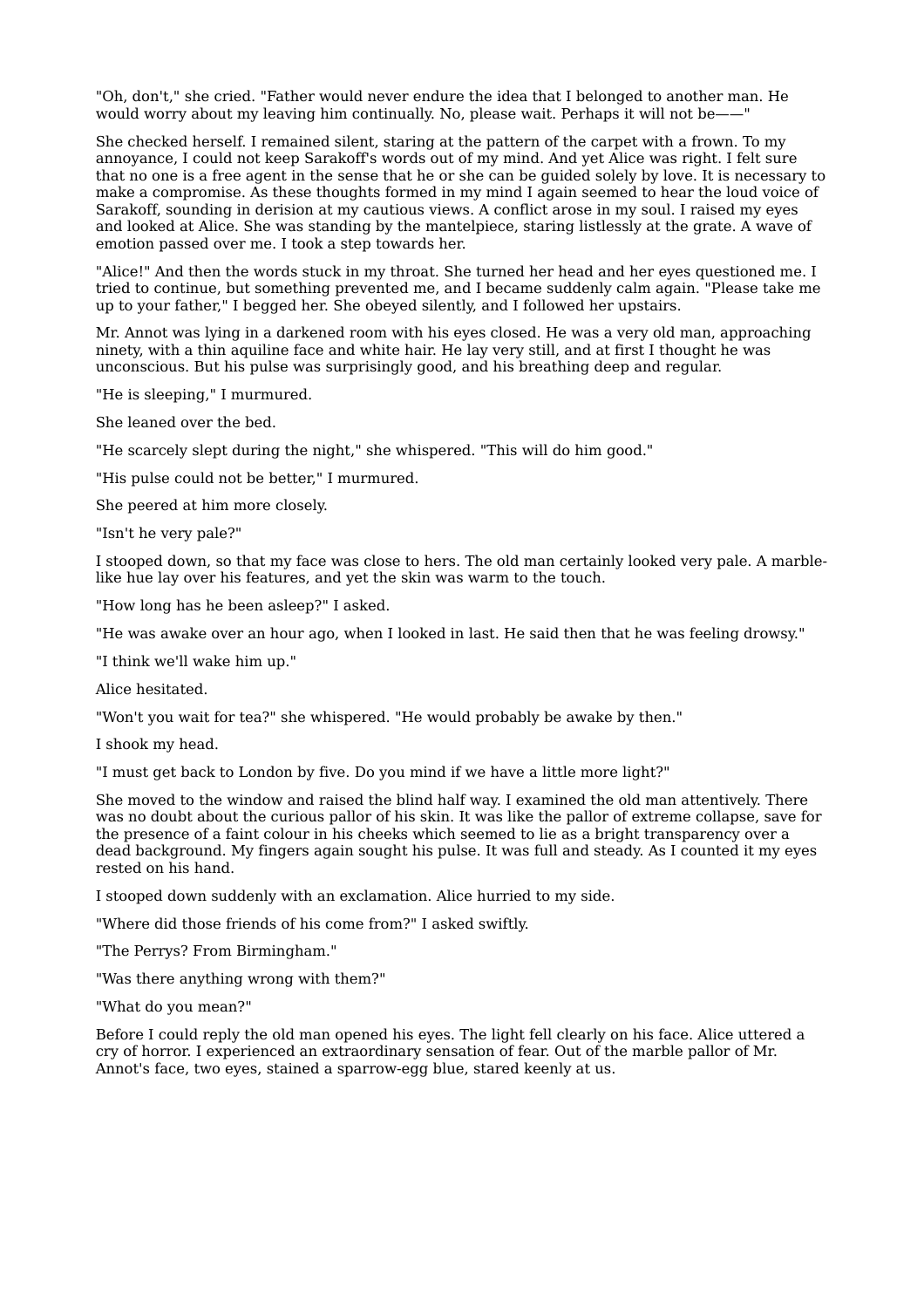### **CHAPTER XI**

### **THE RESURRECTION**

For some moments none of us spoke. Alice recovered herself first.

"What is the matter with him?" she gasped.

I was incapable of finding a suitable reply, and stood, tongue-tied, staring foolishly at the old man. He seemed a little surprised at our behaviour.

"Dr. Harden," he said, "I am glad to see you. My daughter did not tell me you were coming."

His voice startled me. It was strong and clear. On my previous visit to him he had spoken in quavering tones.

"Oh, father, how do you feel?" exclaimed Alice, kneeling beside the bed.

"My dear, I feel extremely well. I have not felt so well for many years." He stretched out his hand and patted his daughter's head. "Yes, my sleep has done me good. I should like to get up for tea."

"But your eyes——" stammered Alice "Can you see, father?"

"See, my dear? What does she mean, Dr. Harden?"

"There is some discolouration of the conjunctivæ," I said hastily. "It is nothing to worry about."

At that moment Alice caught sight of his finger nails.

"Look!" she cried, "they're blue."

The old man raised his hands and looked at them in astonishment.

"How extraordinary," he murmured. "What do you make of that, doctor?"

"It is nothing," I assured him. "It is only pigmentation caused—er—caused by some harmless germ."

"I know what it is," cried Alice suddenly. "It's the Blue Disease. Father, you remember the Perrys were telling us about it yesterday at lunch. They said it was all over Birmingham, and that they had come south partly to escape it. They must have brought the infection with them."

"Yes," I said, "that is certainly the explanation. And now, Mr. Annot, let me assure you that this disease is harmless. It has no ill effects."

Mr. Annot sat up in bed with an exhibition of vigour that was remarkable in a man of his age.

"I can certainly witness to the fact that it causes no ill effects, Dr. Harden," he exclaimed. "This morning I felt extremely weak and was prepared for the end. But now I seem to have been endowed with a fresh lease of life. I feel young again. Do you think this Blue Disease is the cause of it?"

"Possibly. It is difficult to say," I answered in some confusion. "But you must not think of getting up, Mr. Annot. Rest in bed for the next week is essential."

"Humbug!" cried the old man, fixing his brilliant eyes upon me. "I am going to get up this instant."

"Oh, father, please don't be so foolish!"

"Foolish, child? Do you think I'm going to lie here when I feel as if my body and mind had been completely rejuvenated? I repeat I am going to get up. Nothing on earth will keep me in bed."

The old man began to remove the bedclothes. I made an attempt to restrain him, but was met by an outburst of irritation that warned me not to interfere. I motioned Alice to follow me, and together we left the room. As we went downstairs I heard a curious sound proceeding from Mr. Annot's bedroom. We halted on the stairs and listened. The sound became louder and clearer.

"Father is singing," said Alice in a low voice. Then she took out her handkerchief and began to sob.

We continued our way downstairs, Alice endeavouring to stifle her sobs, and I in a dazed condition of mind. I was stunned by the fact that that mad experiment of ours should have had such a sudden and strange result. It produced in me a fear that was far worse to bear than the vague anxiety I had felt ever since those fatal tubes of the Sarakoff-Harden bacillus had been emptied into the lake. I stumbled into the drawing-room and threw myself upon a chair. My legs were weak, and my hands were trembling.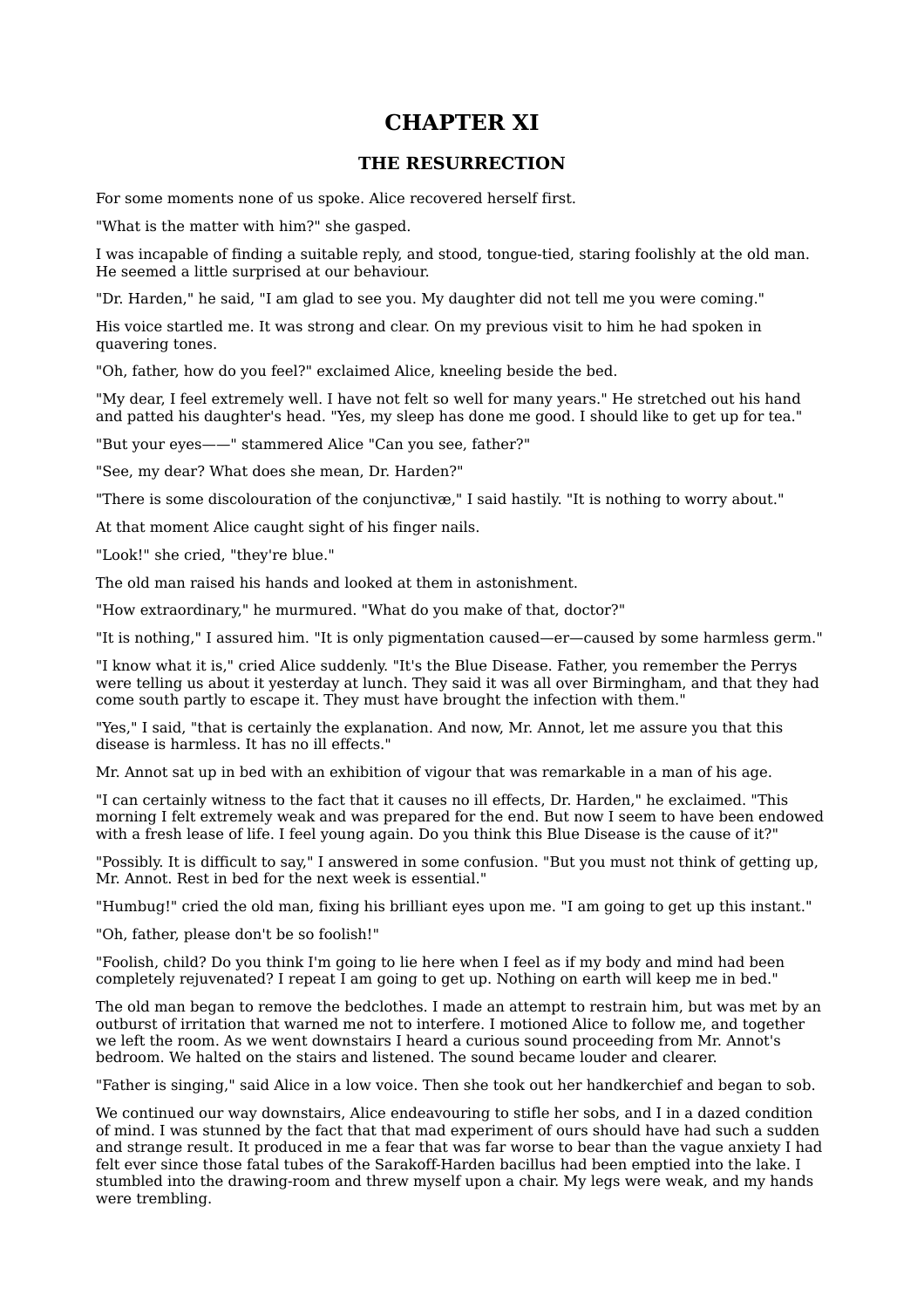"Alice," I said, "you must not allow this to distress you. The Blue Disease is not dangerous."

She lifted a tear-stained face and looked at me dully.

"Richard, I can't bear it any longer. I've given half my life to looking after father. I simply can't bear it."

I sat up and stared at her. What strange intuition had come to her?

"What do you mean?"

She sobbed afresh.

"I can't endure the sight of him with those blue eyes," she went on, rather wildly. "Richard, I must get away. I've never been from him for more than a few hours at a time for the last fifteen years. Don't think I want him to die."

"I don't."

"I'm glad he's better," she remarked irrelevantly.

"So am I."

"The Perrys were saying that the doctors up in Birmingham think that the Blue Disease cut short other diseases, and made people feel better." She twisted her handkerchief for some moments. "Does it?" she asked, looking at me directly.

"I—er—I have heard it does."

An idea had come into my mind, and I could not get rid of it. Why should I not tell her all that I knew?

"I'm thirty-five," she remarked.

"And I'm forty-two." I tried to smile.

"Life's getting on for us both," she added.

"I know, Alice. I suggested that we should get engaged a short while ago. Now I suggest that we get married—as soon as possible." I got up and paced the room. "Why not?" I demanded passionately.

She shook her head, and appeared confused.

"It's impossible. Who could look after him? I should never be happy, Richard, as long as he was living."

I stopped before her.

"Not with me?"

"No, Richard. I should be left a great deal to myself. A doctor's wife always is. I've thought it out carefully. I would think of him."

After a long silence, I made a proposal that I had refused to entertain before.

"Well, there's no reason why he should not come and live with us. There is plenty of room in my house at Harley Street. Would that do?"

It was a relief to me when she said that she would not consent to an arrangement of that kind. I sat down again.

"Alice," I said quietly, "it is necessary that we should decide our future. There are special reasons."

She glanced at me enquiringly. There was a pause in which I tried to collect my thoughts.

"Your father," I continued, "is suffering from a very peculiar disease. It is wrong, perhaps, to call it a disease. You wouldn't call life a disease, would you?"

"I don't understand."

"No, of course not. Well, to put it as simply as possible, it is likely that your father will live a long time now. When he said he felt as if his mind and body had been rejuvenated he was speaking the truth."

"But he will be ninety next year," she said bluntly.

"I know. But that will make no difference. This germ, that is now in his body, has the power of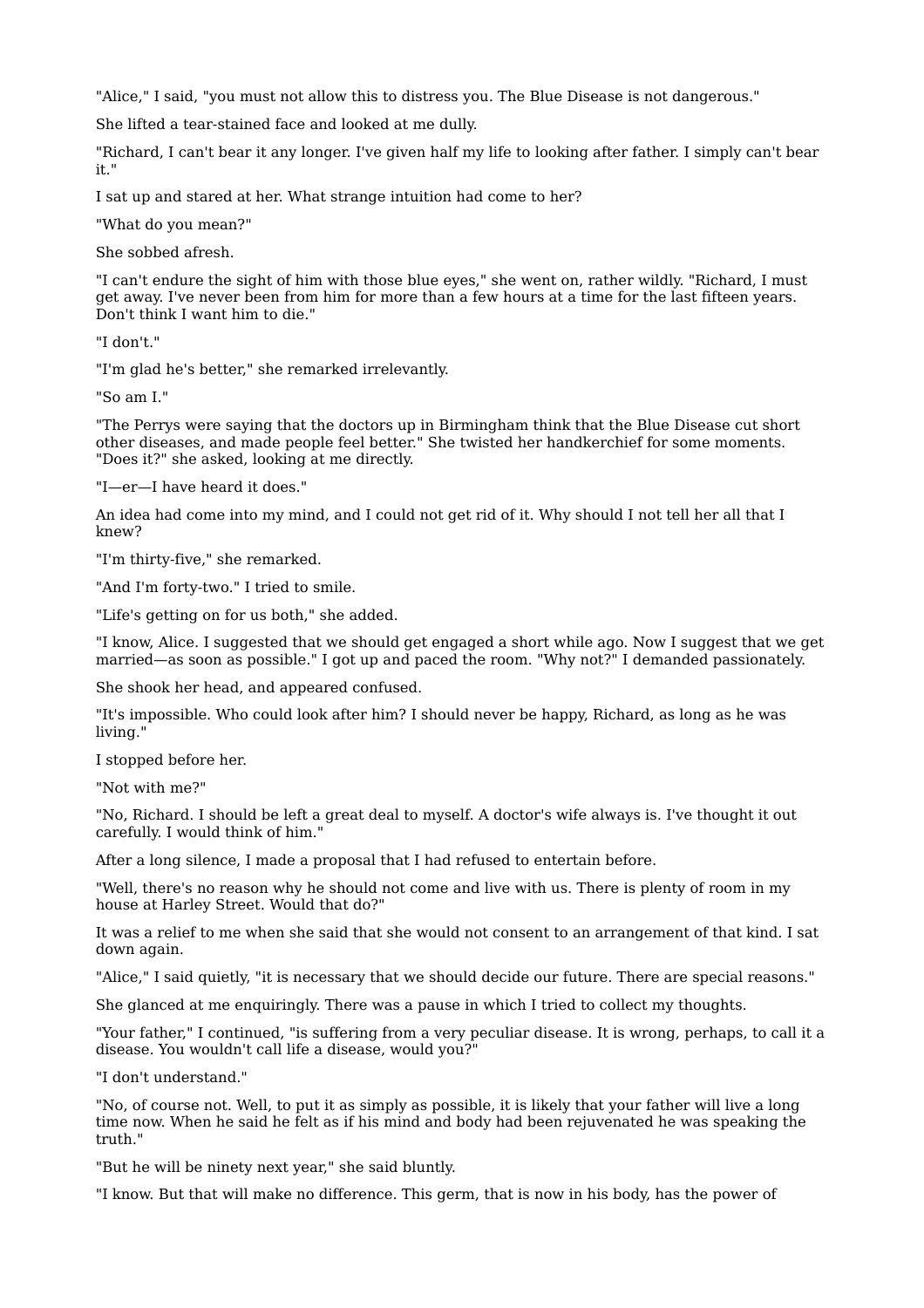arresting all further decay. Your father will remain as he is now for an indefinite period."

I met her eyes as steadily as I could, but there was a quality in her gaze that caused me to look elsewhere.

"How do you know this?" she asked after a painful silence.

"I—er—I can't tell you." The colour mounted to my cheeks, and I began to tap the carpet impatiently with the toe of my boot. "You wouldn't understand," I continued in as professional a manner as I could muster. "You would need first to study the factors that bring about old age."

"Where did the Blue Disease come from? Tell me. I can surely understand that!"

"You have read the paper, haven't you?"

"I've read that no one understands what it is, and that the doctors are puzzled."

"How should I know where it comes from?"

She regarded me searchingly.

"You know something about it," she said positively. "Richard, you are keeping it back from me. I have a right to know what it is."

I was silent.

"If you don't tell me, how can I trust you again?" she asked. "Don't you see that there will always be a shadow between us?"

It was not difficult for me to guess that my guilty manner had roused her suspicions. She had seen my agitation, and had found it unaccountable. I resolved to entrust her with the secret of the germ.

"Do you remember that I once told you my friend, Professor Sarakoff, had succeeded in keeping butterflies alive for over a year?"

She nodded.

"He and I have been experimenting on those lines and he has found a germ that has the property of keeping human beings alive in the same way. The germ has escaped ... into the world ... and it is the cause of the Blue Disease."

"How did it escape?"

I winced. In her voice I was conscious of a terrible accusation.

"By accident," I stammered.

She jumped to her feet.

"I don't believe it! That is a lie!"

"Alice, you must calm yourself! I am trying to tell you exactly what happened."

"Was it by accident?"

The vision of that secret expedition to the water supply of Birmingham passed before me. I felt like a criminal. I could not raise my eyes; my cheeks were burning. In the silence that followed, the sound of Mr. Annot's voice became audible. Alice stood before me, rigid and implacable.

"It was—by accident," I said. I tried to look at her, and failed. She remained motionless for about a minute. Then she turned and left the room. I heard her go slowly upstairs. A door banged. Actuated by a sudden desire, I stepped into the hall, seized my coat and hat and opened the front door. I was just in time. As I gently closed the door I heard Mr. Annot on the landing above. He was singing some long-forgotten tune in a strange cracked voice.

I stood outside on the doorstep, listening, until, overcome by curiosity, I bent down and lifted the flap of the letter-box. The interior of the hall was plainly visible. Mr. Annot had ceased singing and was now standing before the mirror which hung beside the hatstand. He was a trifle unsteady, and swayed on his frail legs, but he was staring at himself with a kind of savage intensity. At last he turned away and I caught the expression on his face.... With a slight shiver, I let down the flap noiselessly. There was something in that expression that for me remains unnamable; and I think now, as I look back into those past times, that of all the signs which showed me that the Sarakoff-Harden bacillus was an offence against humanity, that strange look on the nonagenarian's face was the most terrible and obvious.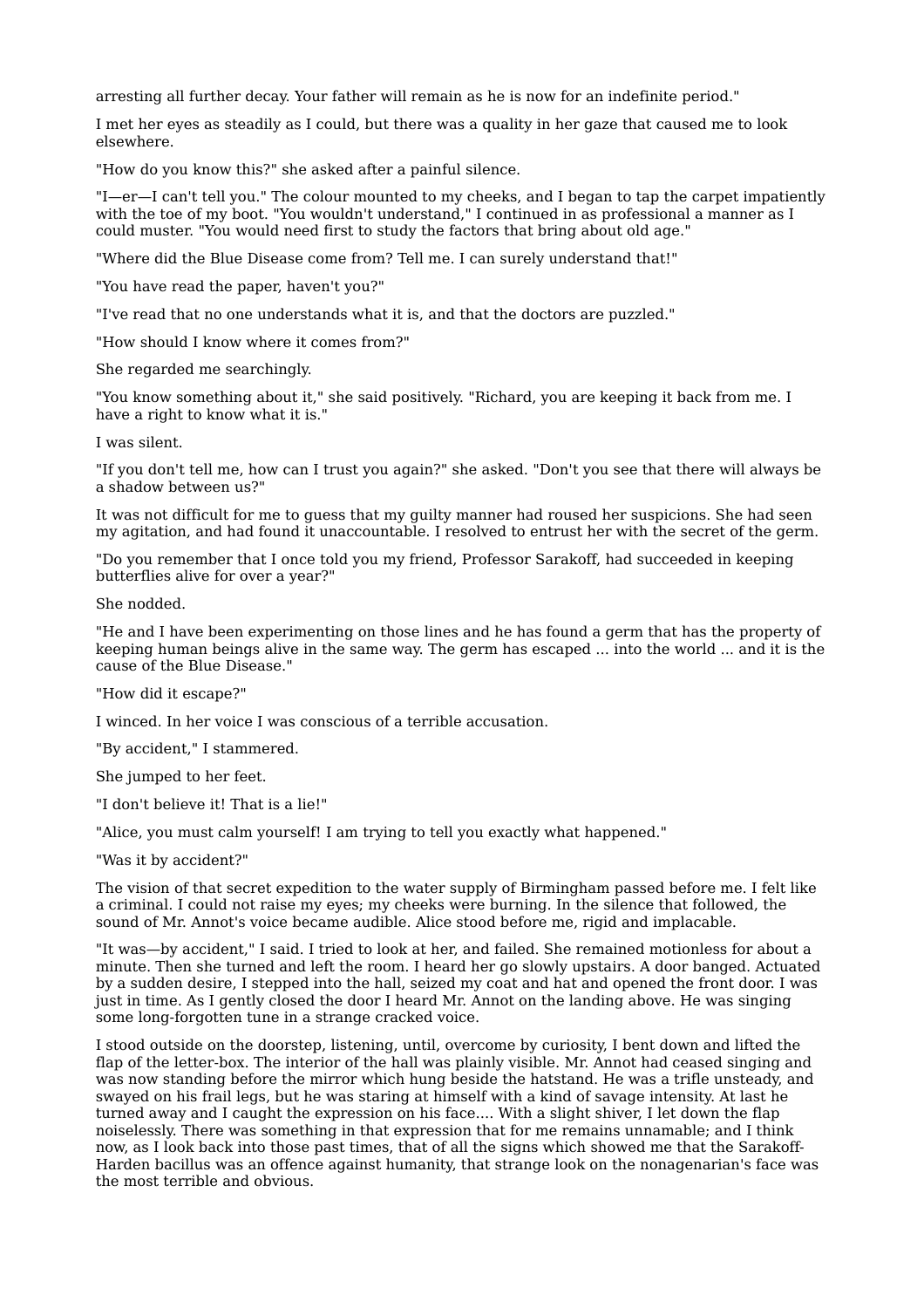# **CHAPTER XII**

#### **MR. CLUTTERBUCK'S OPINION**

When I reached London it was dusk, and a light mist hung in the darkening air. The lamps were twinkling in the streets. I decided to get some tea in a restaurant adjoining the station. When I entered it was crowded, and the only seat that was empty was at a small table already occupied by another man. I sat down, and gave my order to the waitress, and remained staring moodily at the soiled marble surface of the table. My neighbour was engrossed in his paper.

During my journey from Cambridge I had come to a certain conclusion. Sarakoff was of the opinion that we should publish a statement about the germ of immortality, and now I was in agreement with him. For I had been reflecting upon the capacity of human mind for retaining secrets and had come to the conclusion that it is so constructed that its power of retention is remarkably small. I felt that it would be a matter of extraordinary relief if everyone in that tea-shop knew the secret of the Blue Germ.

I began to study the man who sat opposite me. He was a quietly dressed middle-aged man. The expression on his rather pale, clean-shaven face suggested that he was a clerk or secretary. He looked reliable, unimaginative, careful and methodical. He was reading his newspaper with close attention. A cup of tea and the remains of a toasted muffin were at his elbow. It struck me that here was a very average type of man, and an immense desire seized upon me to find out what opinion he would pronounce if I were to tell him my secret. I waited until he looked up.

"Is there any news?" I asked.

He observed me for a moment as if he resented my question.

"The Blue Disease is spreading in London," he remarked shortly, and returned to his paper. I felt rebuffed, but reflected that this, after all, was how an average man might be expected to behave.

"A curious business," I continued. "I am a doctor, and therefore very much interested in it."

His manner changed. He assumed the attitude of the average man towards a doctor at once, and I was gratified to observe it.

"I was just thinking I'd like to hear what a doctor thinks about it," he said, laying down his paper. "I thought of calling in on Dr. Sykes on my way home to-night; he attends my wife. Do you know Dr. Sykes?"

"Which one?" I asked cautiously, not willing to disappoint him.

"Dr. Sykes of Harlesden," he said, with a look of surprise.

"Oh, yes, I know Dr. Sykes. Why did you think of going to see him?"

He smiled apologetically and pointed to the paper.

"It sounds so queer ... the disease. They say, up in Birmingham, that it's stopping all diseases in the hospitals ... everywhere. People getting well all of a sudden. Now I don't believe that."

"Have you seen a case yet?"

"Yes. A woman. In the street this afternoon as I was coming from lunch. The police took her. She was mad, I can tell you. There was a big crowd. She screamed. I think she was drunk." He paused, and glanced at me. "What do you think of it?"

I took a deep breath.

"I don't *think*, I *know*," I said, in as quiet a manner as possible. He stared a moment, and a nervous smile appeared and swiftly vanished. He seemed uncertain what to do.

"You've found out something?" he asked at length, playing with his teaspoon and keeping his eyes on the table. I regarded him carefully. I was not quite certain if he still thought I was a doctor.

"I'm not a lunatic," I said. "I'm merely stating a rather extraordinary fact. I know all about the germ of the Blue Disease."

He raised his eyes for an instant, and then lowered them. His hand had stopped trifling with the teaspoon.

"Yes," he said, "the doctors think it's due to a germ of some sort." He made a sort of effort and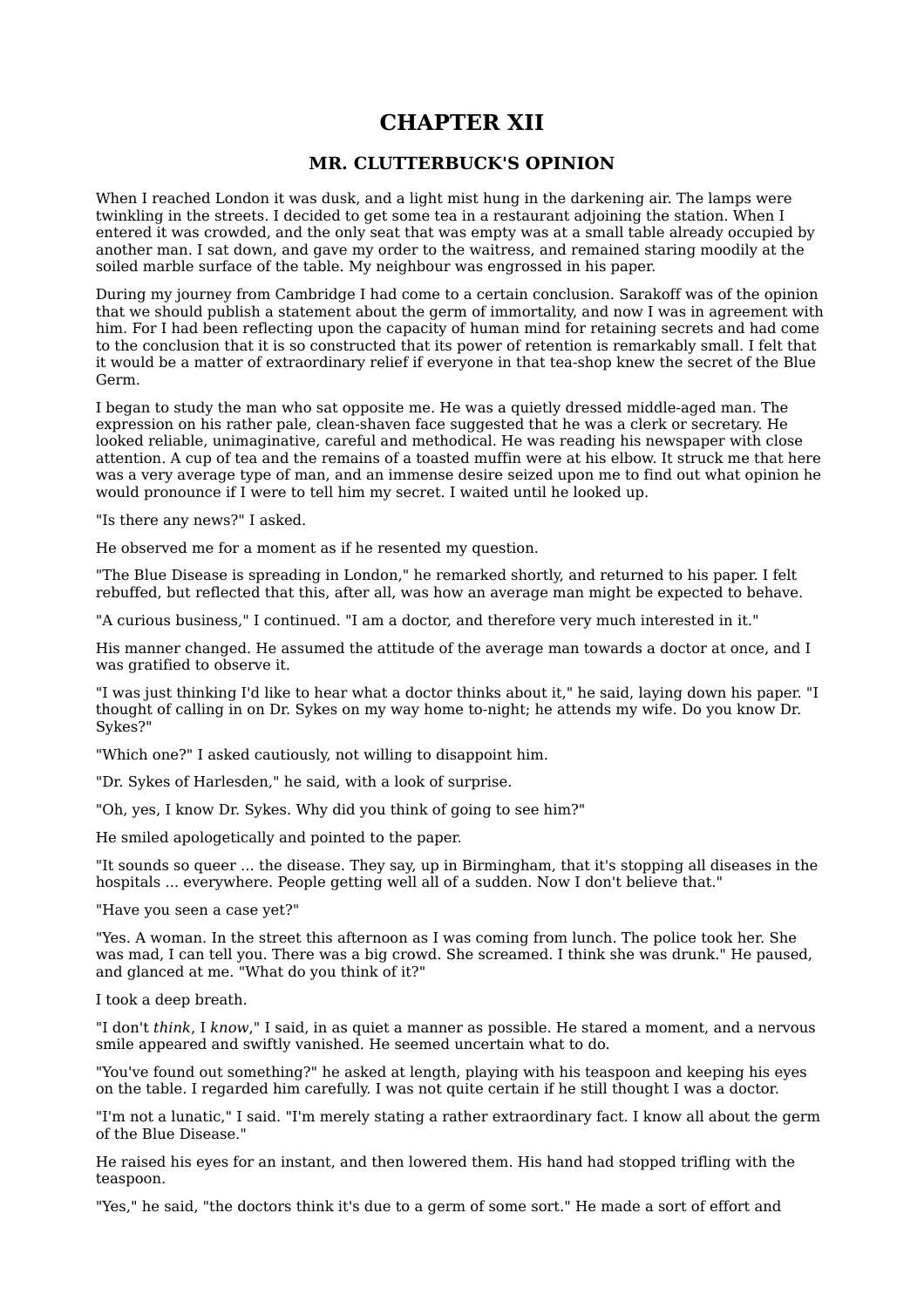continued. "It is funny, some of these germs being invisible through microscopes. Measles and chickenpox and common things like that. They've never seen the germs that cause them, that's what the papers say. It seems odd—having something you can't see." He turned his head, and looked for his hat that hung on a peg behind him.

"One moment," I said. I took out my card-case. "I want you to read this card. Don't think I'm mad. I want to talk to you for a particular reason which I'll explain in a moment." He took the card hesitatingly and read it. Then he looked at me. "The reason why I am speaking to you is this," I said. "I want to find out what a decent citizen like yourself will think of something I know. It concerns the Blue Disease and its origin."

He seemed disturbed, and took out his watch.

"I ought to get home. My wife——"

"Is your wife ill?"

"Yes."

"What's the matter with her?"

He frowned.

"Dr. Sykes thinks it's lung trouble."

"Consumption?"

He nodded, and an expression of anxiety came over his face.

"Good," I exclaimed. "Now listen to what I have to say. Before the week is out your wife will be cured. I swear it."

He said nothing. It was plain that he was still suspicious.

"You read what they say in the papers about the Blue Disease cutting short other diseases? Well, that Blue Disease will be all over London in a day or two. Now do you understand?"

I saw that I had interested him. He settled himself on his chair, and began to examine me. His gaze travelled over my face and clothes, pausing at my cuff-links and my tie and collar. Then he looked at my card again. Inwardly he came to a decision.

"I'm willing to listen to what you've got to say," he remarked, "if you think it's worth saying."

"Thank you. I think it's worth hearing." I leaned my arms on the table in front of me. "This Blue Disease is not an accidental thing. It was deliberately planned, by two scientists. I was one of those scientists."

"You can't plan a disease," he remarked, after a considerable silence.

"You're wrong. We found a way of creating new germs. We worked at the idea of creating a particular kind of germ that would kill all other germs ... and we were successful. Then we let loose the germ on the world."

"How?"

"We infected the water supply of Birmingham at its origin in Wales."

I watched his expression intently.

"You mean that you did this secretly, without knowing what the result would be?" he asked at last.

"We foresaw the result to a certain extent."

He thought for some time.

"But you had no right to infect a water supply. That's criminal, surely?"

"It's criminal if the infection is dangerous to people. If you put cholera in a reservoir, of course it's criminal."

"But this germ...?"

"This germ does not kill people. It kills the germs in people."

"What's the difference?"

"All the difference in the world! It's like this.... By the way, what is your name?"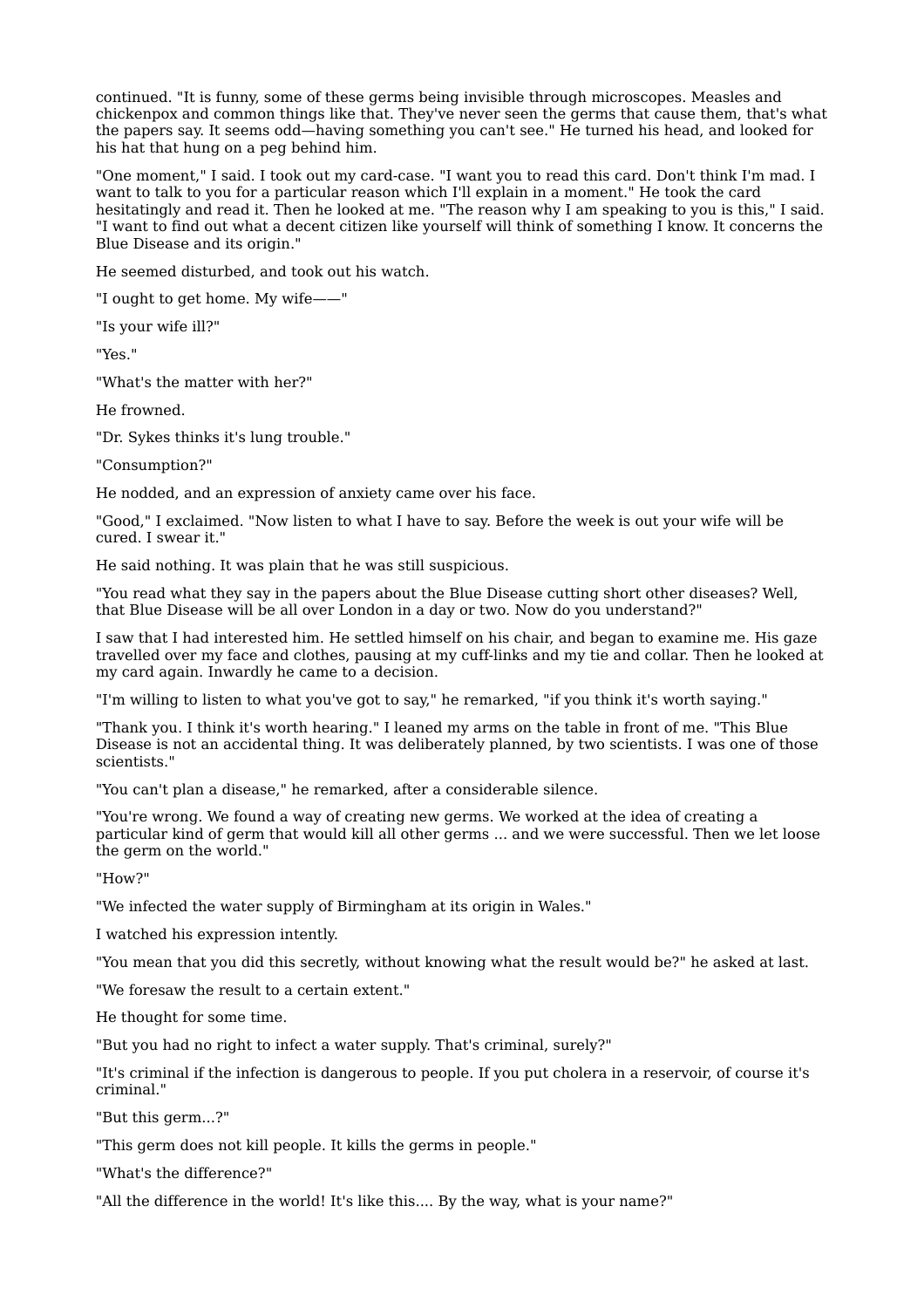"Clutterbuck." The word escaped his lips by accident. He looked annoyed. I smiled reassuringly.

"It's like this, Mr. Clutterbuck. If you kill all the germs in a person's body, that person doesn't die. He lives ... indefinitely. Now do you see?"

"No, I don't see," said Clutterbuck with great frankness. "I don't understand what you're driving at. You tell me that you're a doctor and you give me a card bearing a well-known specialist's name. Then you say you created a germ and put it in the Birmingham water supply and that the result is the Blue Disease. This germ, you say, doesn't kill people, but does something else which I don't follow. Now I was taught that germs are dangerous things, and it seems to me that if your story is true—which I don't believe—you are guilty of a criminal act." He pushed back his chair and reached for his hat. There was a flush on his face.

"Then you don't believe my tale?"

"No, I'm sorry, but I don't."

"Well, Mr. Clutterbuck, will you believe it when you see your wife restored to health in a few days' time?"

He paused and stared at me.

"What you say is impossible," he said slowly. "If you were a doctor you'd know that as well as I do."

"But the reports in the paper?"

"Oh, that's journalistic rubbish."

He picked up his umbrella and beckoned to the waitress. I made a last attempt.

"If I take you to my house will you believe me then?"

"Look here," he said in an angry tone, "I've had enough of this. I can't waste my time. I'm sure of one thing and that is that you're no doctor. You've got somebody's card-case. You don't look like a doctor and you don't speak like one. I should advise you to be careful."

He moved away from the table. Some neighbouring people stared at me for a moment and then went on eating. Mr. Clutterbuck paid at the desk and left the establishment. I had received the verdict of the average man.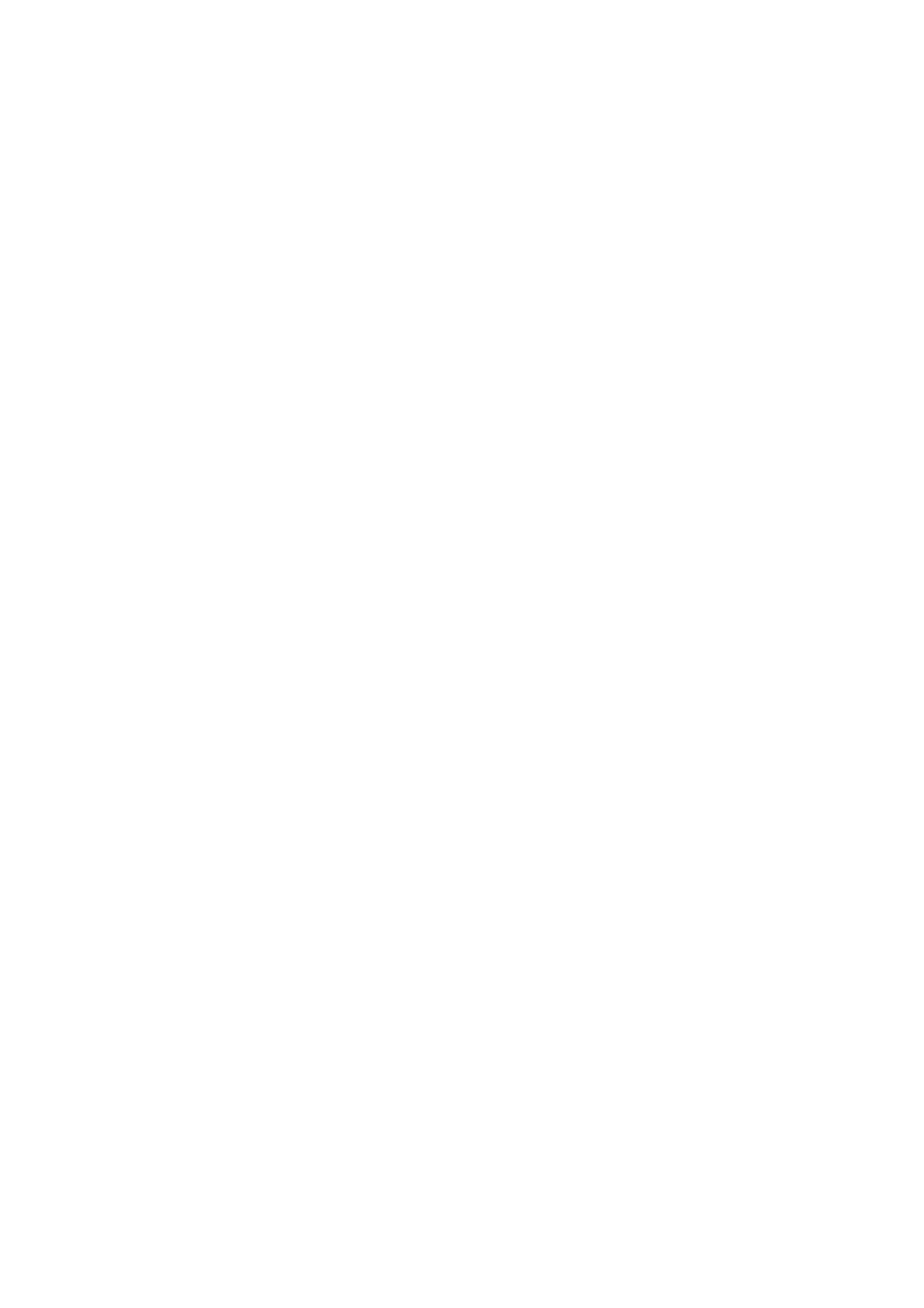### **CHAPTER XIII**

#### **THE DEAD IMMORTAL**

When I reached home, Sarakoff was out. He had left a message to say he would not be in until after midnight, as he was going to hear Leonora sing at the opera, and purposed to take her to supper afterwards. Dinner was therefore a solitary meal for me, and when it was all over I endeavoured to plunge into some medical literature. The hours passed slowly. It was almost impossible to read, for the process, to me, was similar to trying to take an interest in a week-old newspaper.

The thought of the bacillus made the pages seem colourless; it dwarfed all meaning in the words. I gave up the attempt and set myself to smoking and gazing into the fire. What was I to do about Alice?

Midnight came and my mind was still seething. I knew sleep was out of the question and the desire to walk assailed me. I put on a coat and hat and left the house. It was a cold night, clear with stars. Harley Street was silent. My footsteps led me south towards the river. I walked rapidly, oblivious of others. The problem of Alice was beyond solution, for the simple reason that I found it impossible to think of her clearly. She was overshadowed by the wonder of the bacillus. But the picture of her father haunted me. It filled me with strange emotions, and at moments with stranger misgivings.

There are meanings, dimly caught at the time, which remain in the mind like blind creatures, mewing and half alive. They pluck at the brain ceaselessly, seeking birth in thought. Old Annot's face peering into the hall mirror—what was it that photographed the scene so pitilessly in my memory? I hurried along, scarcely noticing where I went, and as I went I argued with myself aloud.

On the Embankment I returned to a full sense of my position in space. The river ran beneath me, cold and dark. I leaned over the stone balustrade and stared at the dark forms of barges. Yes, it was true enough that I had not realized that the germ would keep Mr. Annot alive indefinitely. Sarakoff's significant whistle that morning came to my mind, and I saw that I had been guilty of singular denseness in not understanding its meaning.

And now old Annot would live on and on, year after year. Was I glad? It is impossible to say. It was that expression in the old man's face that dominated me. I tried to think it out. It had been a triumphant look; and more than that ... a triumphant *toothless* look. Was that the solution? I reflected that triumph is an expression that belongs to youth, to young things, to all that is striving upwards in growth. Surely old people should look only patient and resigned—never triumphant—in this world? Some strong action with regard to Alice's position would be necessary. It was absurd to think that her father should eternally come between her and me. It would be necessary to go down to Cambridge and make a clean confession to Alice. And then, when forgiven, I would insist on an immediate arrangement concerning our marriage. Marriage! The word vibrated in my soul. The solemnity of that ceremony was great enough to mere mortals, but what would it mean to us when we were immortals? Sarakoff had hinted at a new marriage system. Was such a thing possible? On what factors did marriage rest? Was it merely a discipline or was it ultimately selfishness?

My agitation increased, and I hurried eastwards, soon entering an area of riverside London that, had I been calmer, might have given me some alarm. It must have been about two o'clock in the morning when the pressure of thoughts relaxed in my mind. I found myself in the great dock area. The forms of giant cranes rose dimly in the air. A distant glare of light, where nightshifts were at work, illuminated the huge shapes of ocean steamers. The quays were littered with crates and bales. A clanking of buffers and the shrill whistles of locomotives came out of the darkness. For some time I stood transfixed. In my imagination I saw these big ships, laden with cargo, slipping down the Thames and out into the sea, carrying with them an added cargo to every part of the earth. For by them would the Blue Germ travel over the waterways of the world and enter every port. From the ports it would spread swiftly into the towns, and from the towns onwards across plain and prairie until the gift of Immortality had been received by every human being. The vision thrilled me....

A commotion down a side street on my right shattered this glorious picture. Hoarse cries rang out, and a sound of blows. I could make out a small dark struggling mass which seemed to break into separate parts and then coalesce again. A police whistle sounded. The mass again broke up, and some figures came rushing down the street in my direction. They passed me in a flash, and vanished. At the far end of the street two twinkling lights appeared. After a period of hesitation what doctor goes willingly into the accidents of the streets?—I walked slowly in their direction.

When I reached them I found two policemen bending over the body of a man, which lay in the gutter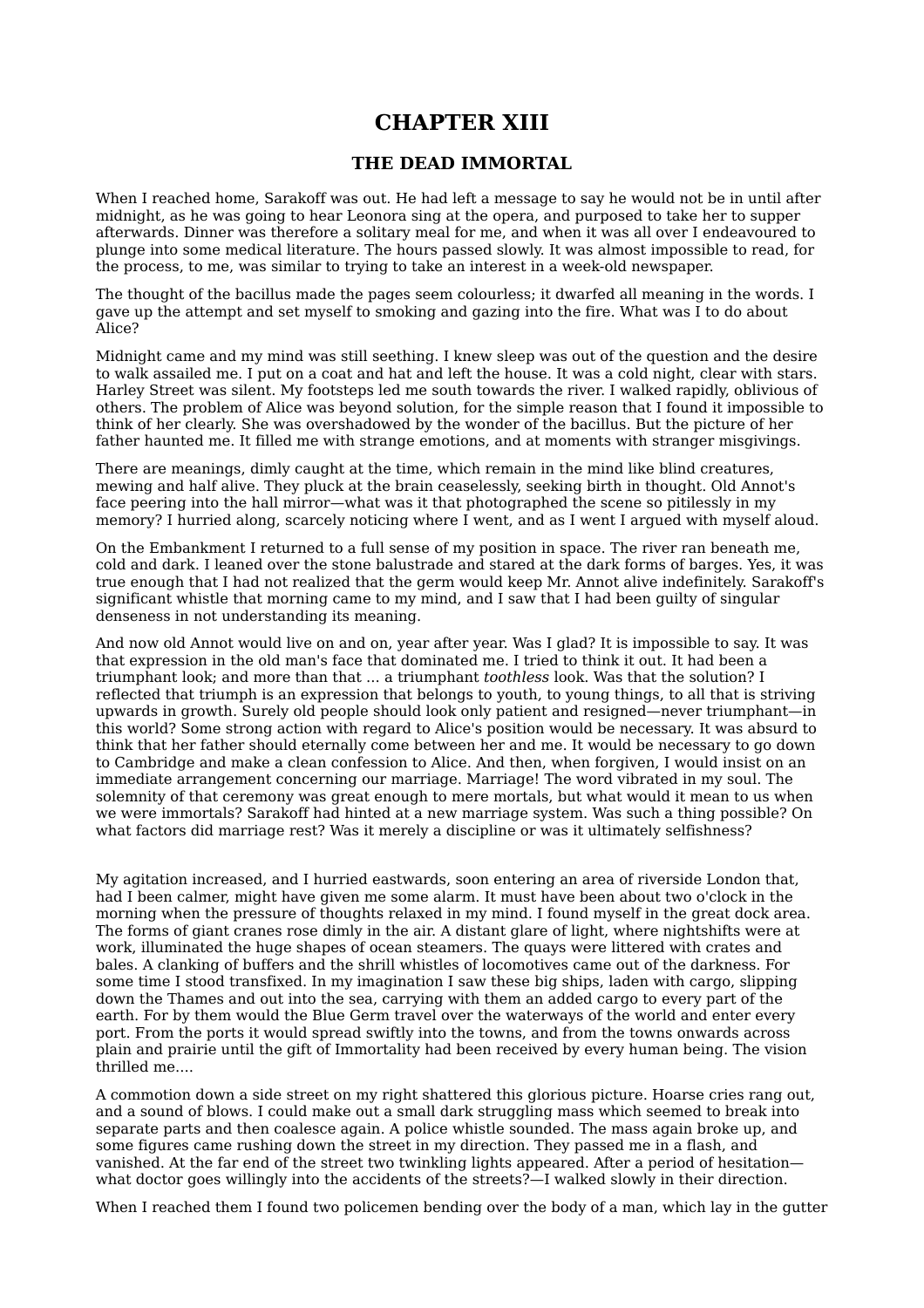face downwards.

"Good evening," I said. "Can I be of any service? I am a doctor."

They shone their lamps on me suspiciously. "What are you doing here?"

"Walking," I replied. Exercise had calmed me. I felt cool and collected. "I often walk far at nights. Let me see the body."

I stooped down and turned the body over. The policemen watched me in silence. The body was that of a young, fair-haired sailor man. There was a knife between his ribs. His eyes were screwed up into a rigid state of contraction which death had not yet relaxed. His whole body was rigid. I knew that the knife had pierced his heart. But the most extraordinary thing about him was his expression. I have never looked on a face either in life or death that expressed such terror. Even the policemen were startled. The light of their lamps shone on that monstrous and distorted countenance, and we gazed in horrified silence.

"Is he dead?" asked one at last.

"Quite dead," I replied, "but it is odd to find this rigidity so early." I began to press his eyelids apart. The right eye opened. I uttered a cry of astonishment.

"Look!" I cried.

They stared.

"Blest if that ain't queer," said one. "It's that Blue Disease. He must 'ave come from Birmingham."

"Queer?" I said passionately. "Why, man, it's tragedy—unadulterated tragedy. The man was an Immortal."

They stared at me heavily.

"Immortal?" said one.

"He would have lived for ever," I said. "In his system there is the most marvellous germ that the world has ever known. It was circulating in his blood. It had penetrated to every part of his body. A few minutes ago, as he walked along the dark street, he had before him a future of unnumbered years. And now he lies in the gutter. Can you imagine a greater tragedy?"

The policemen transferred their gaze from me to the dead man. Then, as if moved by a common impulse, they began to laugh. I watched them moodily, plunged in an extraordinary vein of thought. When I moved away they at once stopped me.

"No, you don't," said one. "We'll want you at the police station to give your evidence. Not," he continued with a grin, "to tell that bit of information you just gave us, about him being an angel or something."

"I didn't say he was an angel."

They laughed tolerantly. Like Mr. Clutterbuck, they thought I was mad.

"Let's hope he's an angel," said the other. "But, by his face, he looks more like the other thing. Bill, you go round for the ambulance. I'll stay with the gentleman."

The policeman moved away ponderously and vanished in the darkness.

"What was that you were saying, sir?" asked the policeman who remained with me.

"Never mind," I muttered, "you wouldn't understand."

"I'm interested in religious matters," continued the policeman in a soft voice. "You think that the Blue Disease is something out of the common?"

I am never surprised at London policemen, but I looked at this one closely before I replied.

"You seem a reasonable man," I said. "Let me tell you that what I have told you about the germ that it confers immortality—is correct. In a day or two you will be immortal."

He seemed to reflect in a calm massive way on the news. His eyes were fixed on the dead man's face.

"An Immortal Policeman?"

"Yes."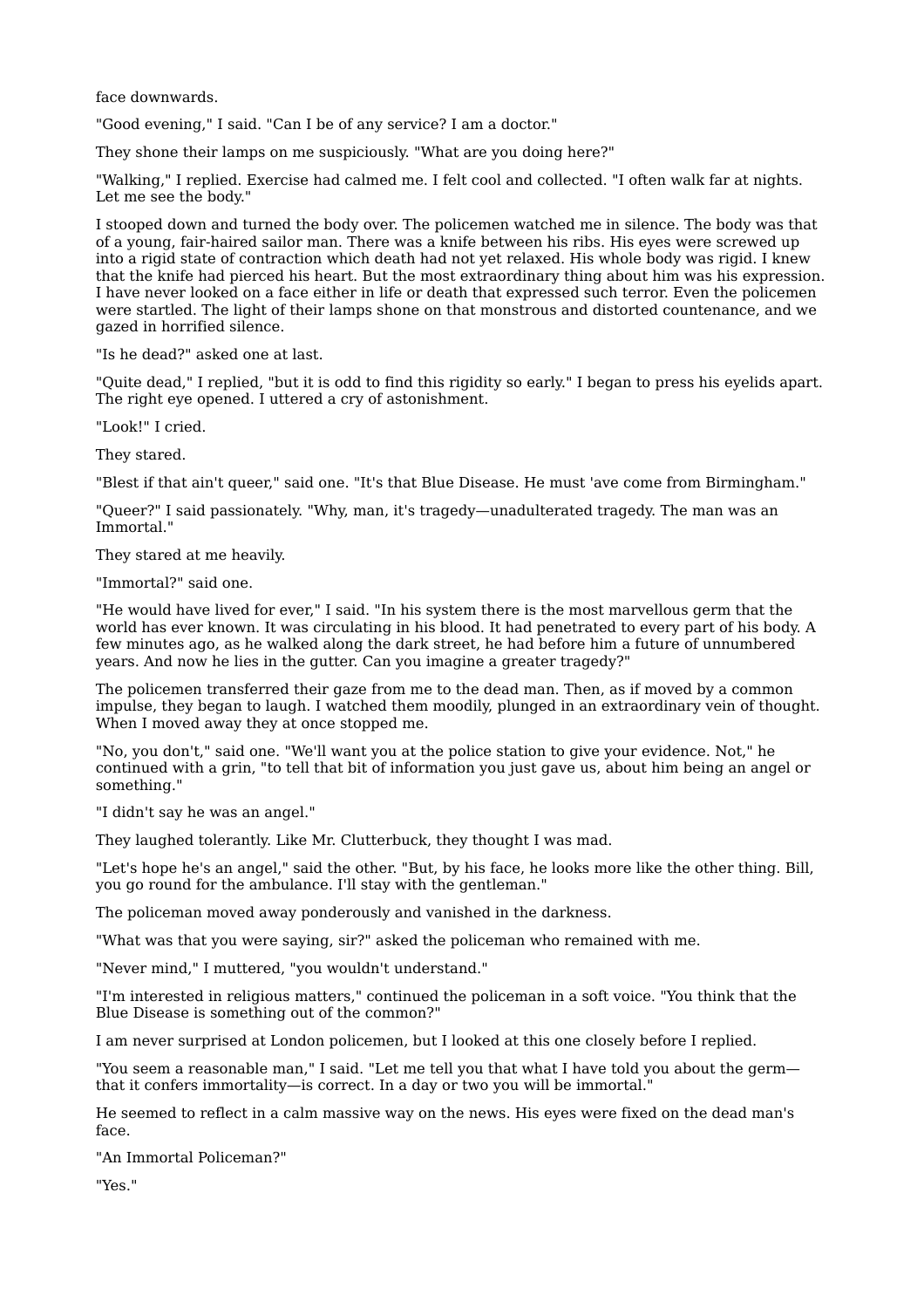"You're asking me to believe a lot, sir."

"I know that. But still, there it is. It's the truth."

"And what about crime?" he continued. "If we were all Immortals, what about crime?"

"Crime will become so horrible in its meaning that it will stop."

"It hasn't stopped yet...."

"Of course not. It won't, till people realize they are immortal."

He shifted his lantern and shone it down the road.

"Well, sir, it seems to me it will be a long time before people realize *that*. In fact, I don't see how anyone could ever realize it."

"Why not?"

"Just think," he said, with a large air. "Supposing crime died out, what would happen to the Sunday papers? Where would those lawyers be? What would we do with policemen? No, you can't realize it. You can't realize the things you exist for all vanishing. It's not human nature." He brooded for a time. "You can't do away with crime," he continued. "What's behind crime? Woman and gold—one or the other, or both. Now you don't mean to tell me, sir, that the Blue Disease is doing away with women and gold in a place like Birmingham? Why, sir, what made Birmingham? What do you suppose life is?"

"I have never been asked the question before by a policeman," I said. "I do not know what made Birmingham, but I will tell you what life is. It is ultimately a cell, containing protoplasm and a nucleus."

A low rumbling noise began somewhere in his vast bulk. It gradually increased to a roar. I became aware that he was laughing. He held his sides. I thought his shining belt would burst. At length his hilarity slowly subsided, and he became sober. He surveyed the dead body at his feet.

"No, sir," he said, "don't you believe it. Life is women and gold. It always was that, and it always will be." He shone his lamp downwards so that the light fell on the terrible features of the dead sailor. "Now this man, sir, was killed because of money, I'll wager. And behind the money I reckon you'll find a woman." He mused for a time. "Not necessarily a pretty woman, but a woman of some sort."

"How do you account for that look of fear on his face?"

"I couldn't say. I've never seen anything like it. I've seen a lot of dead faces, but they are usually quiet enough, as if they were asleep. But I'll tell you one thing, sir, that I have noticed, and that is that money—which includes diamonds and such like, makes a man die worse and more bitter than anything else."

He turned his lantern down the street. A sound of wheels reached us.

"That's the ambulance."

"Will you really require me at the police station?" I asked.

"Yes."

"Will it be necessary to prove who I am?"

He smiled.

"You won't need to prove that you're a doctor, sir," he said genially. "We have a lot to do with doctors. I could tell you were a doctor after talking a minute with you. You are all the same."

"What do you mean?"

"Well—it's the things you say. Now only a doctor could have said what you did—about life being a cell. Do you know, sir, I sometimes believe that doctors is more innocent than parsons. It's the things they say...."

The low rumbling began again in his interior. I waited silently until the ambulance came up. I felt a slight shade of annoyance. But how could I expect the enormous uneducated bulk beside me to take a really intelligent and scientific view of life? Of course life was a cell. Every educated person knew that—and now that cell was, for the first time in history, about to become immortal—but what did the policeman care? How stupid people were, I reflected. We moved off in a small procession towards the police station. Half an hour later I was on my way west, deeply pondering on the causes of that extraordinary expression of fear in the dead sailor's face. Never in my life before had I seen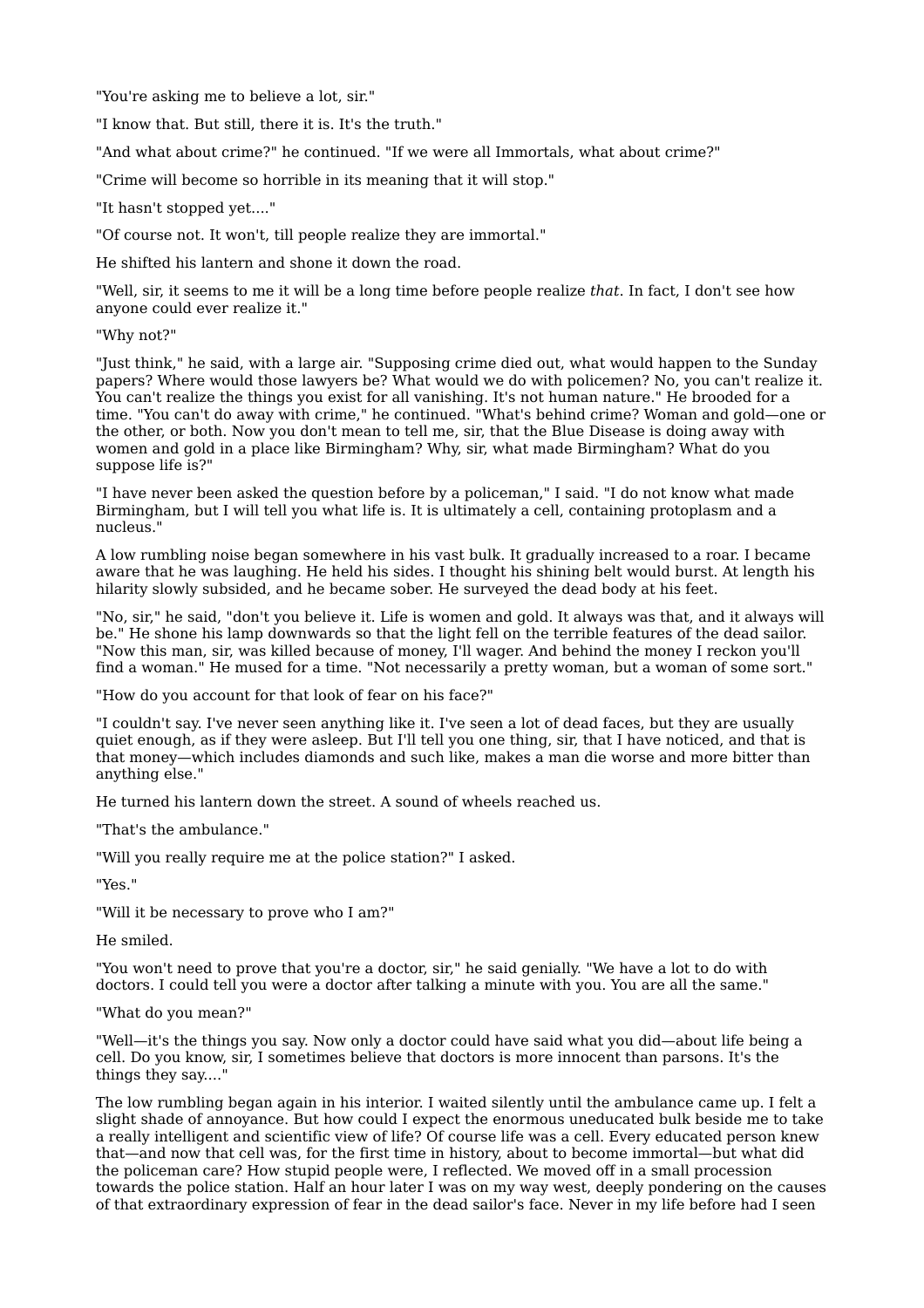so agonized a countenance, but I was destined to see others as terrible. As I walked, the strangeness of the dead man's tragedy grew in my mind and filled me with a tremendous wonder, for who had ever seen a dead Immortal?

On reaching home I roused Sarakoff and related to him what I had seen.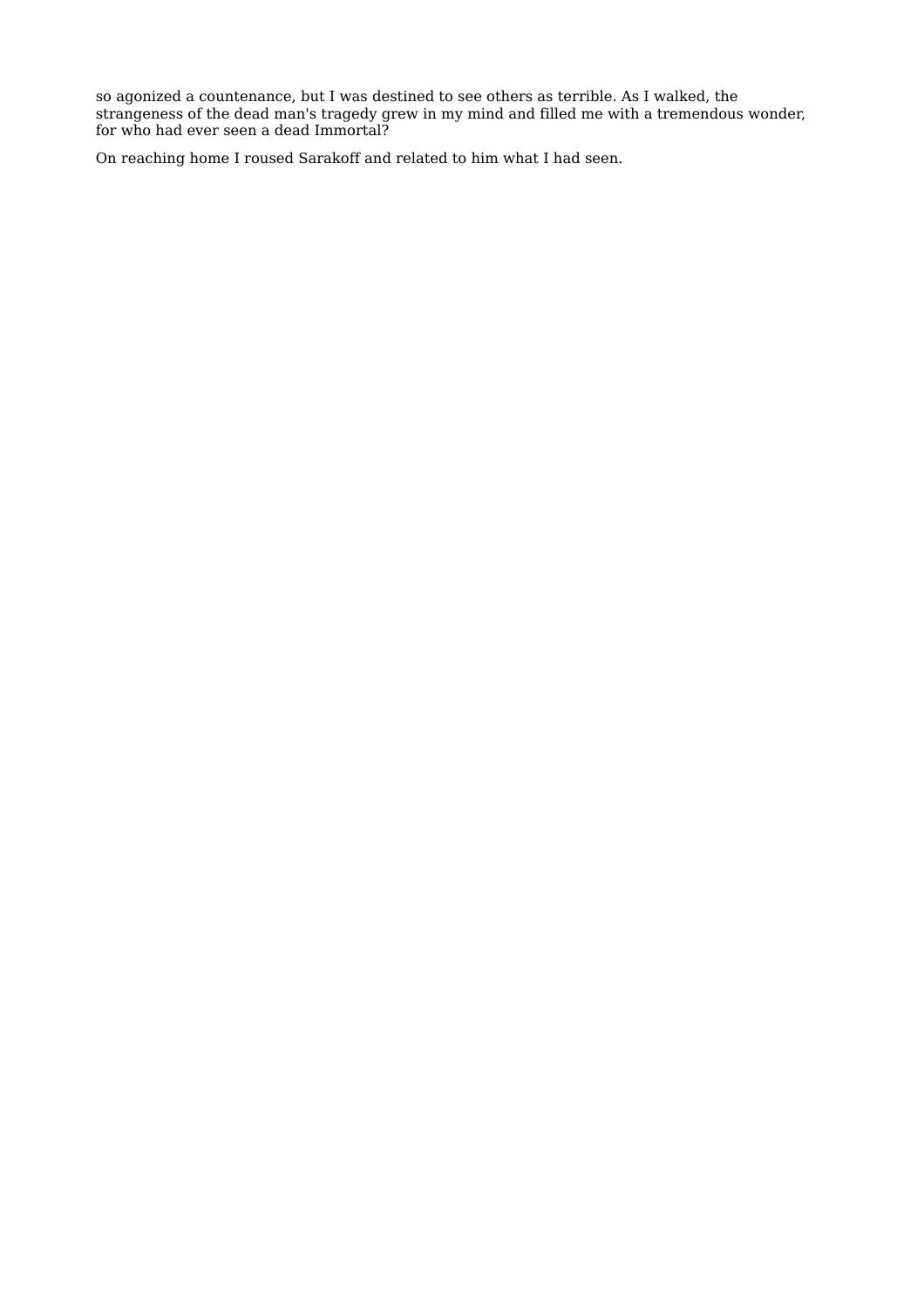# **CHAPTER XIV**

#### **FIRST IMPRESSIONS OF IMMORTALITY**

After two hours of sleep I awoke. My brief rest had been haunted by unpleasant dreams, vague and indefinite, but seeming to centre about the idea of an impending catastrophe. I lay in bed staring at the dimly outlined window. I felt quite rested and very wide awake. For some time I remained motionless, reflecting on my night adventures and idly thinking whether it was worth while getting up and attending to some correspondence that was overdue. The prospect of a chilly study was not attractive. And then I noticed a very peculiar sensation.

There is only one thing that I can compare it with. After a day of exhausting work a glass of champagne produces in me an almost immediate effect. I feel as if the worries of the day are suddenly removed to a great and blessed distance. A happy indifference takes their place. I felt the same effect as I lay in bed on that dreary winter's morning. The idea that I should get up and work retreated swiftly. A pleasant sense of languor came over me. My eyes closed and for some time I lay in a blissful state of peace, such as I had never experienced before so far as my memory could tell.

I do not know how long I lay in this state, but at length a persistent noise made me open my eyes. I looked round. It seemed to be full daylight now. The first thing I noticed was the unusual size of the room. The ceiling seemed far above my head. The walls seemed to have receded many feet. In my astonishment I uttered an exclamation. The result was startling. My voice seemed to reverberate and re-echo as if I had shouted with all my strength. Considerably startled, I remained in a sitting posture, gazing at my unfamiliar surroundings. The persistent noise that had first roused me continued, and for a long time I could not account for it. It appeared to come from under my bed. I leaned over the edge, but could see nothing. And then, in a flash, I knew what it was. It was the sound of my watch, that lay under my pillow.

I drew it out and stared at it in a state of mystification. Each of its ticks sounded like a small hammer striking sharply against a metal plate. I held it to my ear and was almost deafened. For a moment I wondered whether I were not in the throes of some acute nervous disorder, in which the senses became sharpened to an incredible degree. Such an exultation of perception could only be due to some powerful intoxicant at work on my body. Was I going mad? I laid the watch on the counterpane and in the act of doing it, the explanation burst on my mind. For the recollection of Mr. Herbert Wain and the Clockdrum suddenly came to me. I flung aside the bedclothes, ran to the window and drew the curtains. The radiance of the day almost blinded me. I pressed my hands to my eyes in a kind of agony, feeling that they had been seared and destroyed, and dropped on my knees. I remained in this position for over a minute and then gradually withdrew my hands and gazed at the carpet. I dared not look up yet. The pattern of the carpet glowed in colours more brilliant than I had ever seen before. As I knelt there, in attitude of prayer, it seemed to me that I had never noticed colour before; that all my life had been passed without any consciousness of colour. At last I lifted my sight from the miracle of the carpet to the miracle of the day. High overhead, through the dingy windowpane, was a patch of clear sky, infinitely sweet, remote and inaccessible, framed by golden clouds. As I gazed at it an indescribable reverence and joy filled my mind. In the purity of the morning light, it seemed the most lovely and wonderful thing I had ever beheld. And I, Richard Harden, consulting physician who had hitherto looked on life through a microscope, remained kneeling on my miraculous carpet, gazing upwards at the miraculous heavens. Acting on some strange impulse I stretched out my hands, and then I saw something which turned me into a rigid statue.

It was in this attitude that Sarakoff found me.

He entered my room violently. His hair was tousled and his beard stuck out at a grotesque angle. He was clad in pink pyjamas, and in his hand he carried a silver-backed mirror. My attitude did not seem to cause him any surprise. The door slammed behind him, with a noise of thunder, and he rushed across the room to where I knelt, and stooping, examined my finger nails at which I was staring.

"Good!" he shouted. "Good! Harden, you've got it too!"

He pointed triumphantly. Under the nails there was a faint tinge of blue, and at the nail-bed this was already intense, forming little crescent-shaped areas of vivid turquoise.

Sarakoff sat down on the edge of my bed and studied himself attentively in the hand mirror.

"A slight pallor is perceptible in the skin," he announced as if he was dictating a note for a medical journal, "and this is due, no doubt, to a deposit of the blue pigment in the deeper layers of the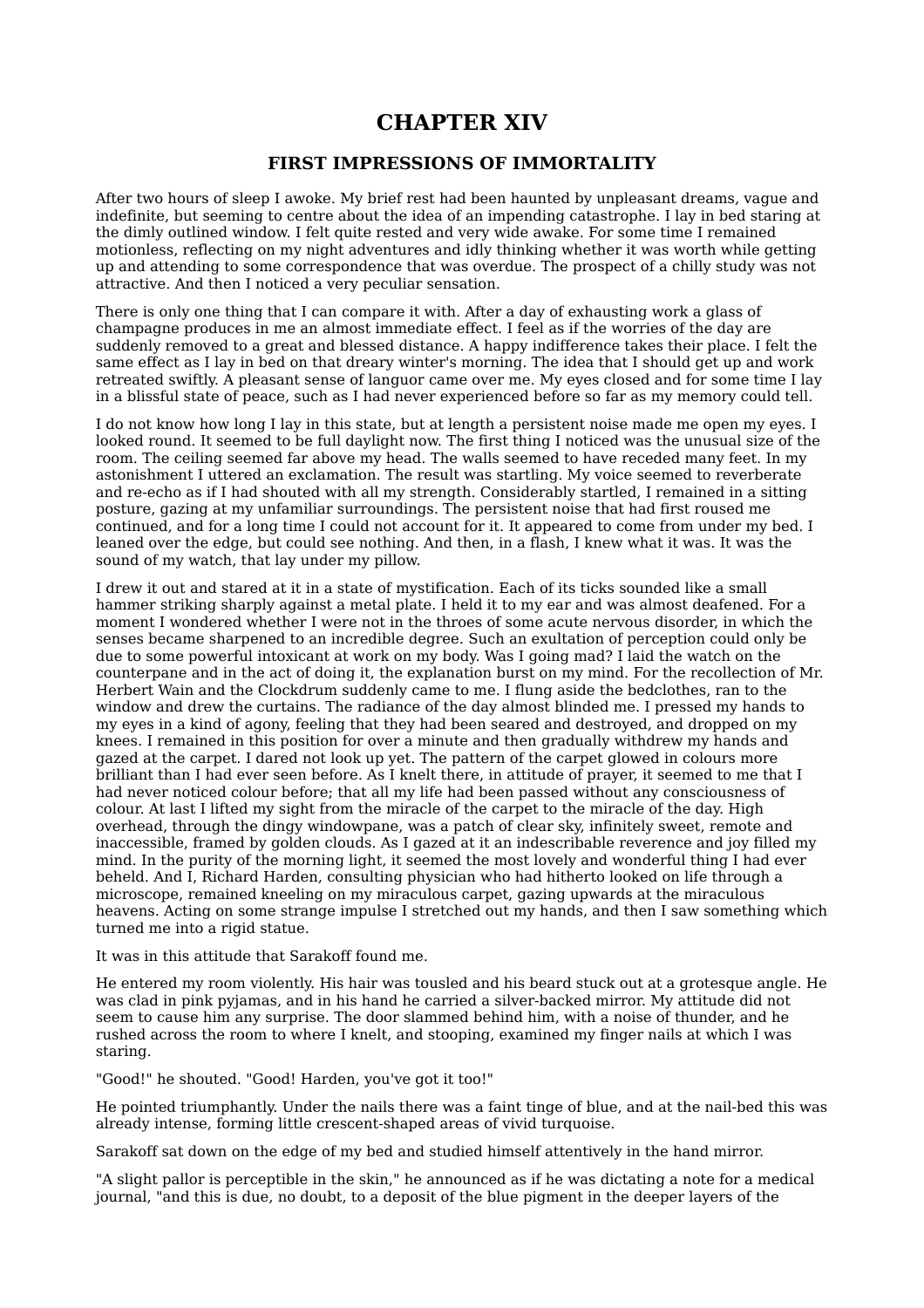epidermis. The hair is at present unaffected save at the roots. God knows what colour blond hair will become. I am anxious about Leonora. The expression—I suppose I can regard myself as a typical case, Harden—is serene, if not animated. Subjectively, one may observe a great sense of exhilaration coupled with an extraordinary increase in the power of perception. You, for example, look to me quite different."

"In what way?" I demanded.

"Well, as you kneel there, I notice in you a kind of angular grandeur, a grotesque touch of the sublime, that was not evident to me before. If I were a sculptor, I would like to model you like that. I cannot explain why—I am just saying what I feel. I have never felt any impulse towards art until this morning." He twisted his moustache. "Yes, you have quite an interesting face, Harden. I can see in it evidence that you have suffered intensely. You have taken life too seriously. You have worked too hard. You are stunted and deformed with work."

I regarded him with some astonishment.

"Work is all very well," he continued, "but this morning I see with singular clarity that it is only a means of development. My dear Harden, if it is overdone, it simply dwarfs the soul. Our generation has not recognized this properly."

"But you were always an apostle of hard work," I remarked irritably.

"May be." He made a gesture of dismissal. "Now, I am an Immortal, and you are an Immortal. The background to life has changed. Formerly, the idea of death lurked constantly in the depths of the unconscious mind, and by its vaguely-felt influences spurred us on to continual exertion. That is all changed. We have, at one stroke, removed this dire spectre. We are free."

He rose suddenly and flung the mirror across the room.

"What do we need mirrors for?" he cried. "It is only when we fear death that we need mirrors to tell us how long we have to live." He strode over to me and halted. "You seem in no hurry to get up from that carpet," he observed. His remark made me realize that I had been kneeling for some minutes. Now this was rather odd. I am restless by nature and rarely remain in one position for any length of time, and to stay like that, kneeling before the window, was indeed curious. I got up and moved to the dressing-table, thinking. Sarakoff must have been thinking in the same direction, for he asked me a question.

"Did you realize you were kneeling?"

"Yes," I replied. "I knew what I was doing. It merely did not occur to me that I should change my position."

"The explanation is simple," said the Russian. "Restlessness, or the idea that we must change our position, or that we should be doing something else, belongs to the anxious side of life; and the anxious side of life is nourished and kept vigorous by the latent fear of death. All that is removed from you, and therefore you see no reason why you should do anything until it pleases you."

I began to study myself in the glass on the dressing-table. The examination interested me immensely. There was certainly a marble-like hue about the skin. The whites of my eyes were distinctly stained, but not so intensely as had been the case with Mr. Herbert Wain, showing that I had not suffered from the Blue Disease as long as he had. But when I began to study my reflection from the æsthetic point of view, I became deeply engrossed.

"I don't agree with you, Sarakoff," I remarked at length. "We still need mirrors. In fact I have never found the mirror so interesting in my life."

"Don't use that absurd phrase," he answered. "It implies that something other than life exists."

"So it does."

"What do you mean?"

"Well, if I stick this pair of scissors into your heart you will die, my dear fellow." He was silent, and a frown began to gather on his brow. "Yes," I continued, "your psychological deductions are not entirely valid. The fear of death still exists, but now limited to a small sphere. In that sphere, it will operate with extreme intensity." I picked up the scissors and made a stealthy movement towards him. To my amazement I obtained an immediate proof of my theory. He sprang up with a loud cry, darted to the door and vanished. For a moment I stood in a state of bewilderment. Was it possible that he, with all his size and strength, was afraid of me? And then a great fit of laughter overcame me and I sank down on my bed with the tears coming from my eyes.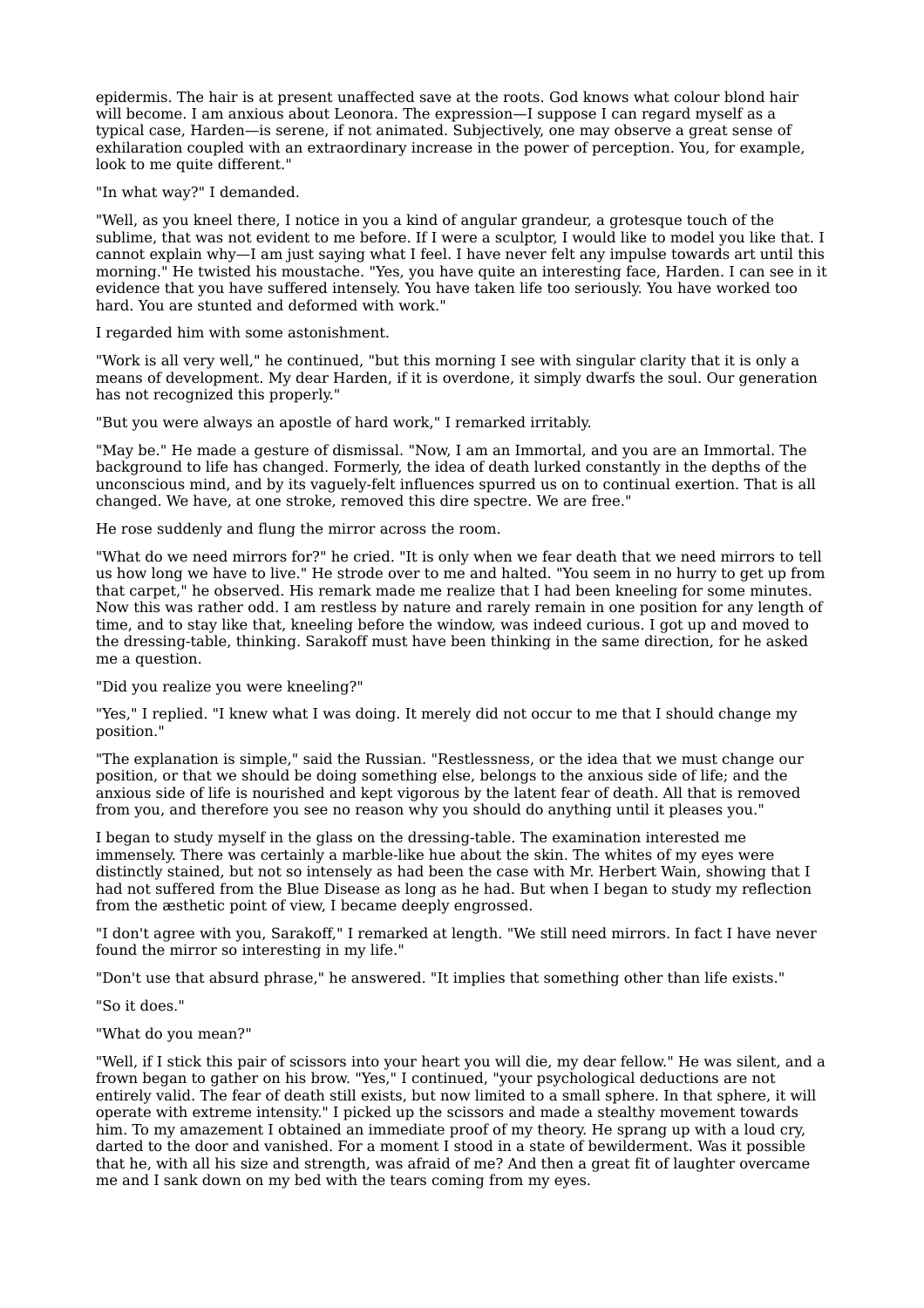### **CHAPTER XV**

#### **THE TERRIBLE FEAR**

On coming down to breakfast, I found Sarakoff already seated at the table devouring the morning papers. I picked up a discarded one and stood by the fire, glancing over its contents. There was only one subject of news, and that was the spread of the Blue Disease. From every part of the north cases were reported, and in London it had broken out in several districts.

"So it's all come true," I remarked.

He nodded, and continued reading. I sauntered to the window. A thin driving snow was now falling, and the passers-by were hurrying along in the freezing slush, with collars turned up and heads bowed before the wind.

"This is an ideal day to spend indoors by the fireside," I observed. "I think I'll telephone to the hospital and tell Jones to take my work."

Sarakoff raised his eyes, and then his eyebrows.

"So," he said, "the busy man suddenly thinks work a bother. The power of the germ, Harden, is indeed miraculous."

"Do you think my inclination is due to the germ?"

"Beyond a doubt. You were the most over-conscientious man I ever knew until this morning."

For some reason I found this observation very interesting. I wished to discuss it, and I was about to reply when the door opened and my housemaid announced that Dr. Symington-Tearle was in the hall and would like an immediate interview.

"Shew him in," I said equably. Symington-Tearle usually had a most irritating effect upon me, but at the moment I felt totally indifferent to him. He entered in his customary manner, as if the whole of London were feverishly awaiting him. I introduced Sarakoff, but Symington-Tearle hardly noticed him.

"Harden," he exclaimed in his loud dominating tones, "I am convinced that there is no such thing as this Blue Disease. I believe it all to be a colossal plant. Some practical joker has introduced a chemical into the water supply."

"Probably," I murmured, still thinking of Sarakoff's observation.

"I'm going to expose the whole thing in the evening papers; I examined a case yesterday—a man called Wain—and was convinced there was nothing wrong with him. He was really pigmented. And what is it but mere pigmentation?" He passed his hand over his brow and frowned. "Yes, yes," he continued, "that's what it is—a colossal joke. We've all been taken in by it—everyone except me." He sat down by the breakfast table suddenly and once more passed his hand over his brow.

"What was I saying?" he asked.

Sarakoff and I were now watching him intently.

"That the Blue Disease was a joke," I said.

"Ah, yes—a joke." He looked up at Sarakoff and stared for a moment. "Do you know," he said, "I believe it really is a joke."

An expression of intense solemnity came over his face, and he sat motionless gazing in front of him with unblinking eyes. I crossed to where he sat and peered at his face.

"I thought so," I remarked. "You've got it too."

"Got what?"

"The Blue Disease. I suppose you caught it from Wain, as we did." I picked up one of his hands and pointed to the faintly-tinted fingernails. Dr. Symington-Tearle stared at them with an air of such child-like simplicity and gravity that Sarakoff and I broke into loud laughter.

The humour of the situation passed with a peculiar suddenness and we ceased laughing abruptly. I sat down at the table, and for some time the three of us gazed at one another and said nothing. The spirit-lamp that heated the silver dish of bacon upon the table spurted at intervals and I saw Symington-Tearle stare at it in faint surprise.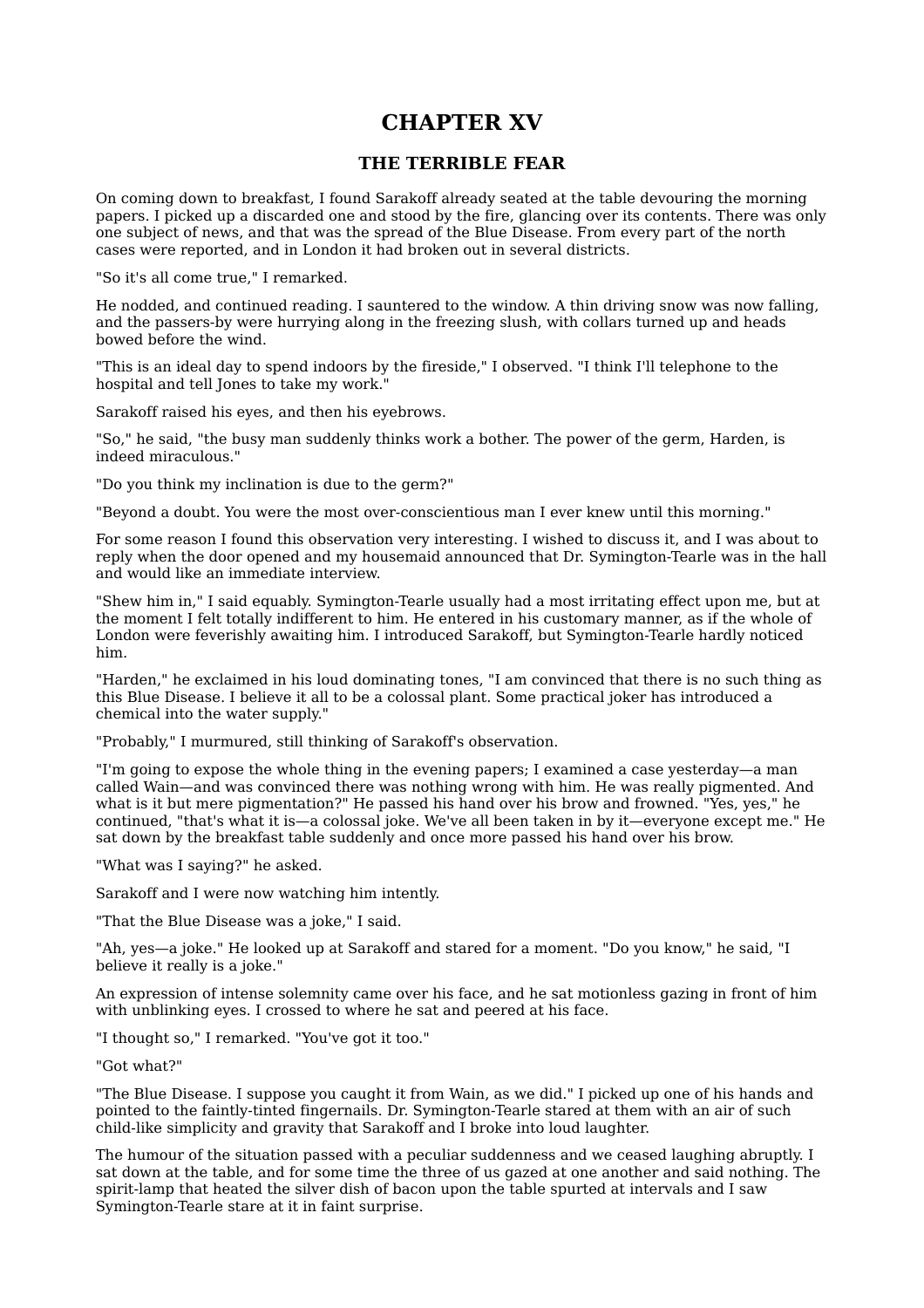"Does it sound very loud?" asked Sarakoff at length.

"Extraordinarily loud. And upon my soul your voice nearly deafens me."

"It will pass," I said. "One gets adjusted to the extreme sensitiveness in a short time. How do you feel?"

"I feel," said Symington-Tearle slowly, "as if I were newly constructed from the crown of my head to the soles of my feet. After a Turkish bath and twenty minutes' massage I've experienced a little of the feeling."

He stared at Sarakoff, then at me, and finally at the spirit lamp. We must have presented an odd spectacle. For there we sat, three men who, under ordinary circumstances, were extremely busy and active, lolling round the unfinished breakfast table while the hands of the clock travelled relentlessly onward.

Relentlessly? That was scarcely correct. To me, owing to some mysterious change that I cannot explain, the clock had ceased to be a tyrannous and hateful monster. I did not care how fast it went or to what hour it pointed. Time was no longer precious, any more than the sand of the sea is precious.

"Aren't you going to have any breakfast?" asked Symington-Tearle.

"I'm not in the least hurry," replied Sarakoff. "I think I'll take a sip of coffee. Are you hungry, Harden?"

"No. I don't want anything save coffee. But I'm in no hurry."

My housemaid entered and announced that the gentleman who had been waiting in Dr. Symington-Tearle's car, and was now in the hall, wished to know if the doctor would be long.

"Oh, that is a patient of mine," said Symington-Tearle, "ask him to come in."

A large, stout, red-faced gentleman entered, wrapped in a thick frieze motor coat. He nodded to us briefly.

"Sorry to interrupt," he said, "but time's getting on, Tearle. My consultation with Sir Peverly Salt was for half past nine, if you remember. It's that now."

"Oh, there's plenty of time," said Tearle. "Sit down, Ballard. It's nice and warm in here."

"It may be nice and warm," replied Mr. Ballard loudly, "but I don't want to keep Sir Peverly waiting."

"I don't see why you shouldn't keep him waiting," said Tearle. "In fact I really don't see why you should go to him at all."

Mr. Ballard stared for a moment. Then his eyes travelled round the table and dwelt first on Sarakoff and then on me. I suppose something in our manner rather baffled him, but outwardly he shewed no sign of it.

"I don't quite follow you," he said, fixing his gaze upon Tearle again. "If you recollect, you advised me strongly four days ago to consult Sir Peverly Salt about the condition of my heart, and you impressed upon me that his opinion was the best that was obtainable. You rang him up and an appointment was fixed for this morning at half-past nine, and I was told to call on you shortly after nine."

He paused, and once more his eyes dwelt in turn upon each of us. They returned to Tearle. "It is now twenty-five minutes to ten," he said. His face had become redder, and his voice louder. "And I understood that Sir Peverly is a very busy man."

"He certainly is busy," said Tearle. "He's far too busy. It is very interesting to think that business is only necessary in so far——"

"Look here," said Mr. Ballard violently. "I'm a man with a short temper. I'm hanged if I'll stand this nonsense. What the devil do you think you're all doing? Are you playing a joke on me?"

He glared round at us, and then he made a sudden movement towards the table. In a moment we were all on our feet. I felt an acute terror seize me, and without waiting to see what happened, I flung open the door that led into my consulting room, darted to the further door, across the hall and up to my bedroom.

There was a cry and a rush of feet across the hall. Mr. Ballard's voice rang out stormily. A door slammed, and then another door, and then all was silent.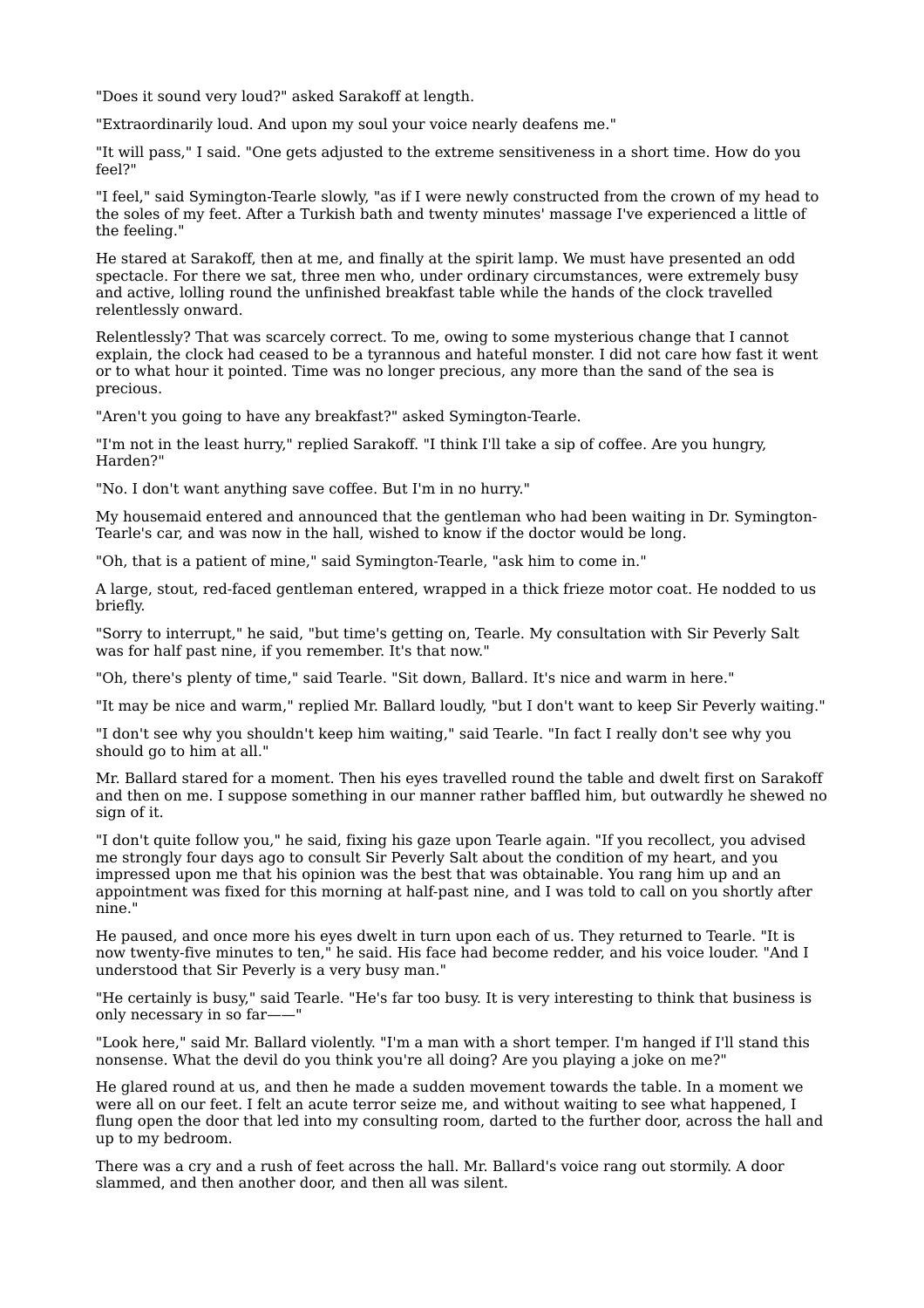I became aware of a movement behind me, and looking round sharply, I saw my housemaid Lottie staring at me in amazement. She had been engaged in making the bed.

"Whatever is the matter, sir?" she asked.

"Hush!" I whispered. "There's a dangerous man downstairs."

I turned the key in the lock, listened for a moment, and then tip-toed my way across the floor to a chair. My limbs were shaking. It is difficult to describe the intensity of my terror. There was a cold sweat on my forehead. "He might have killed me. Think of that!"

Her eyes were fixed on me.

"Oh, sir, you do look bad," she exclaimed. "Whatever has happened to you?" She came nearer and gazed into my eyes. "They're all blue, sir. It must be that disease you've got."

A sudden irritation flashed over me. "Don't stare at me like that. You'll have it yourself to-morrow," I shouted. "The whole of the blessed city will have it." A loud rap at the door interrupted me. I jumped up, darted across the room and threw myself under the bed. "Don't let anyone in," I whispered. The rap was repeated. Sarakoff's voice sounded without.

"Let me in. It's all right. He's gone. The front door is bolted." I crawled out and unlocked the door. Sarakoff, looking rather pale, was standing in the passage. He carried a poker. "Symington-Tearle's in the coal-cellar," he announced. "He won't come out."

I wiped my brow with a handkerchief.

"Good heavens, Sarakoff," I exclaimed, "this kind of thing will lead to endless trouble. I had no idea the terror would be so uncontrollable."

"I'm glad you feel it as I do," said the Russian. "When you threatened me with a pair of scissors this morning I felt mad with fear."

"It's awful," I murmured. "We can't be too careful." We began to descend the stairs. "Sarakoff, you remember I told you about that dead sailor? I see now why that expression was on his face. It was the terror that he felt."

"Extraordinary!" he muttered. "He couldn't have known. It must have been instinctive."

"Instincts are like that," I said. "I don't suppose an animal knows anything about death, or even thinks of it, yet it behaves from the very first as if it knew. It's odd."

A door opened at the far end of the hall, and Symington-Tearle emerged. There was a patch of coaldust on his forehead. His hair, usually so flat and smooth that it seemed like a brass mirror, was now disordered.

"Has he gone?" he enquired hoarsely.

We nodded. I pointed to the chain on the door.

"It's bolted," I said. "Come into the study."

I led the way into the room. Tearle walked to the window, then to a chair, and finally took up a position before the fire.

"This is extraordinary!" he exclaimed.

"What do you make of it?" I asked.

"I can make nothing of it. What's the matter with me? I never felt anything like that terror that came over me when Ballard approached me."

Sarakoff took out a large handkerchief and passed it across his face. "It's only the fear of physical violence," he said. "That's the only weak spot. Fear was formerly distributed over a wide variety of possibilities, but now it's all concentrated in one direction."

"Why?" Tearle stared at me questioningly.

"Because the germ is in us," I said. "We're immortal."

"Immortal?"

Sarakoff threw out his hands, and flung back his head. "Immortals!"

I crossed to my writing-table, and picked up a heavy volume.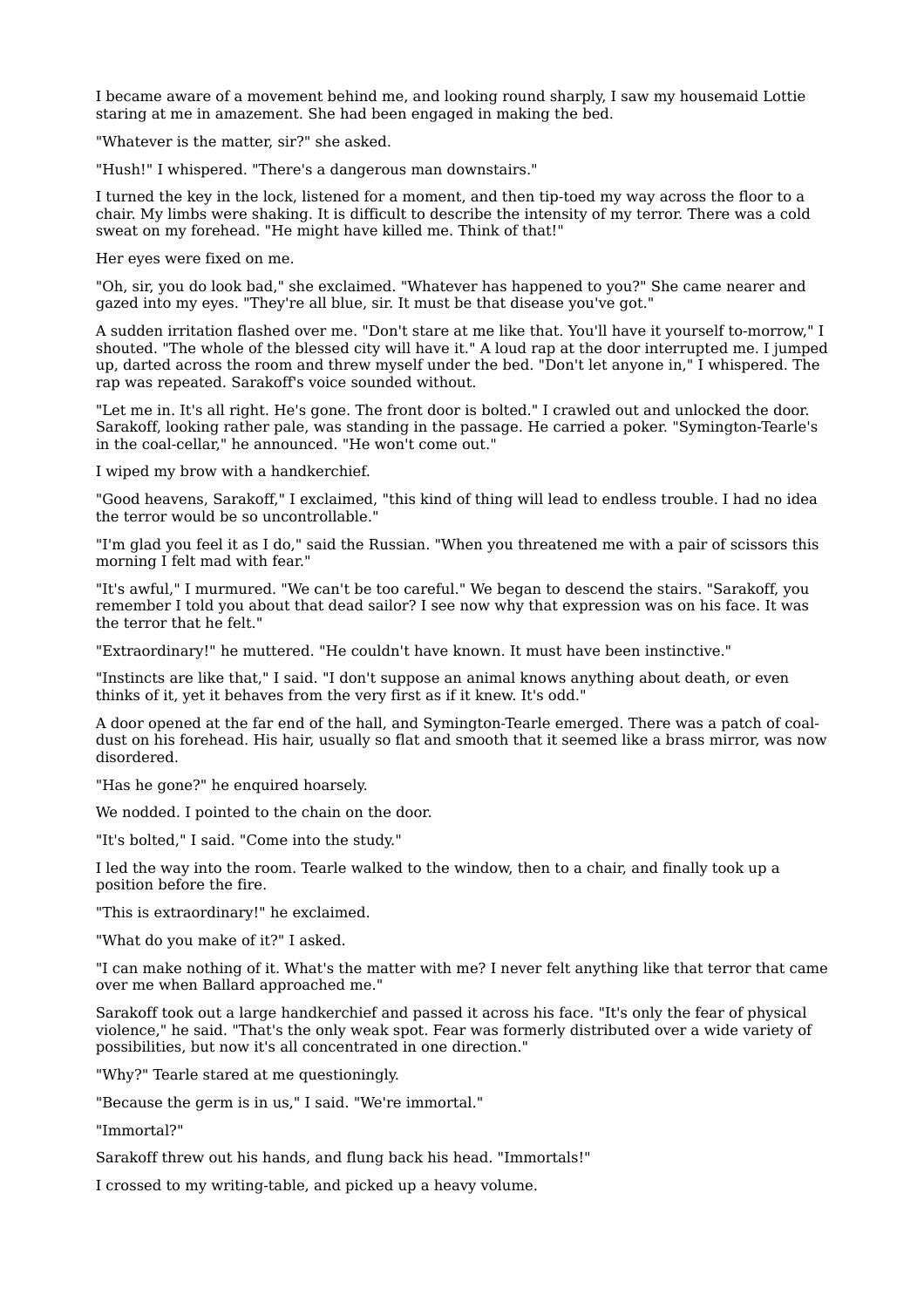"Here is the first edition of Buckwell Pink's *System of Medicine*. This book was produced at immense cost and labour, and it is to be published next week. When that book is published no one will buy it."

"Why not?" demanded Tearle. "I wrote an article in it myself."

"So did I," was my reply. "But that won't make any difference. No member of the medical profession will be interested in it."

"Not interested? I can't believe that. It contains all the recent work."

"The medical profession will not be interested in it for a very simple reason. The medical profession will have ceased to exist."

A look of amazement came to Tearle's face. I tapped the volume and continued.

"You are wrong in thinking it contains all the recent work. It does not. The last and greatest achievement of medical science is not recorded in these pages. It is only recorded in ourselves. For that blue pigmentation in your eyes and fingers is due to the Sarakoff-Harden bacillus which closes once and for all the chapter of medicine."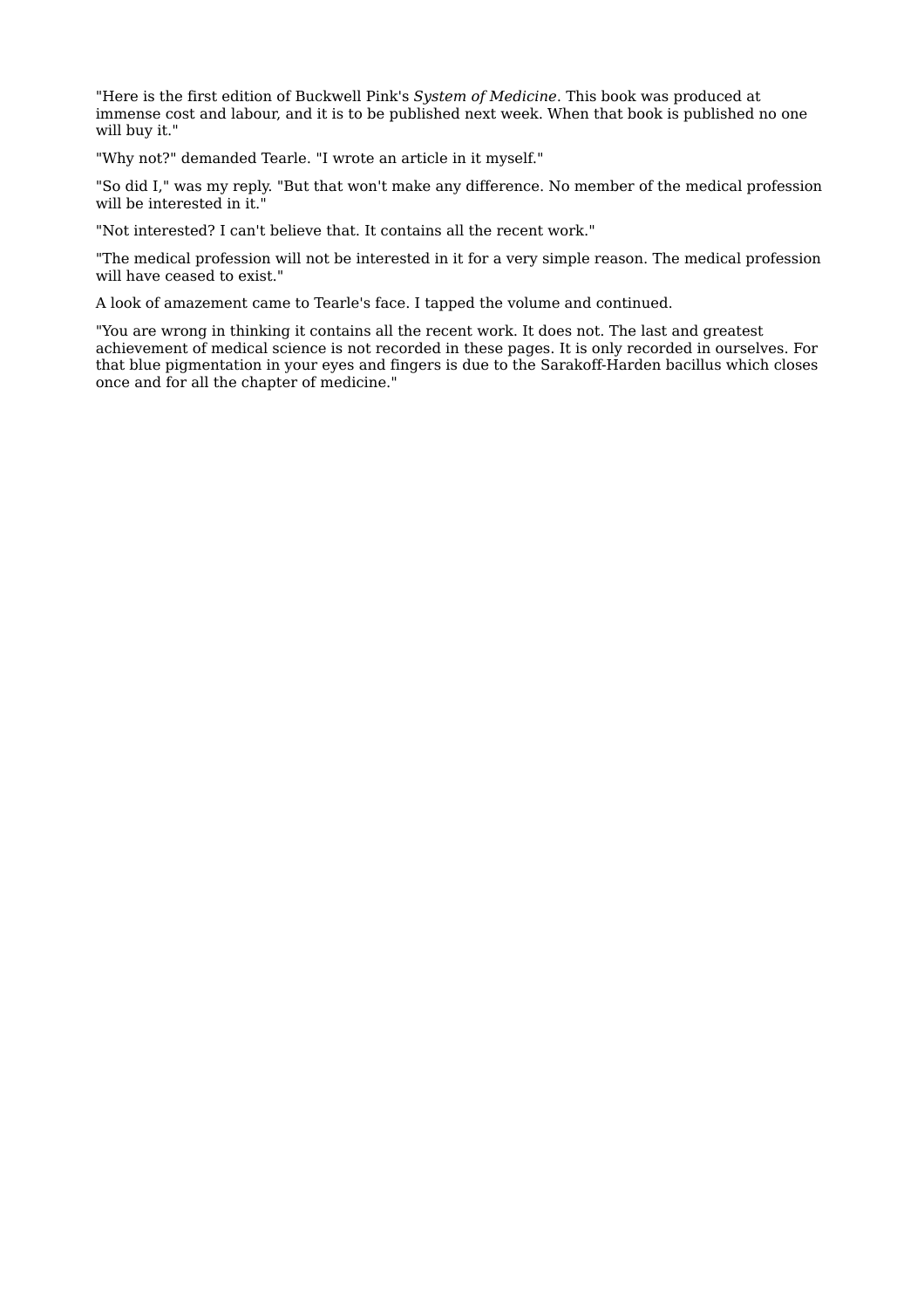### **CHAPTER XVI**

#### **THE VISIT OF THE HOME SECRETARY**

In a few hours the initial effects of stimulation had worn off. The acuity of hearing was no longer so pronounced and the sense of refreshment, although still present, was not intense. We were already becoming adjusted to the new condition. The feeling of inertia and irresponsibility became gradually replaced by a general sense of calmness. To me, it seemed as if I had entered a world of new perspectives, a larger world in which space and time were widened out immeasurably. I could scarcely recall the nature of those impulses that had once driven me to and fro in endless activities, and in a constant state of anxiety. For now I had no anxiety.

It is difficult to describe fully the extraordinary sense of freedom that came from this change. For anxiety—the great modern emotion—is something that besets a life on all sides so silently and so continuously that it escapes direct detection. But it is there, tightening the muscles, crinkling the skin, quickening the heart and shortening the breath. Though almost imperceptible, it lurks under the most agreeable surroundings, requiring only a word or a look to bring it into the light. To be free from it—ah, that was an experience that no man could ever forget! It was perhaps the nearest approach to that condition of bliss, which many expect in one of the Heavens, that had ever been attained on earth. As long as no physical danger threatened, this bliss-state surrounded me. Its opposite, that condition of violent, agonizing, uncontrollable fear that suddenly surged over one on the approach of bodily danger, was something which passed as swiftly as it came, and left scarcely a trace behind it. But of that I shall have more to say, for it produced the most extraordinary state of affairs and more than anything else threatened to disorganize life completely.

I fancy Sarakoff was more awed by the bliss-state than I was. During the rest of the day he was very quiet and sat gazing before him His boisterousness had vanished. Symington-Tearle had left us—a man deeply amazed and totally incredulous. I noticed that Sarakoff scarcely smoked at all during that morning. As a rule his pipe was never out. He was in the habit of consuming two ounces of tobacco a day, which in my opinion was suicidal. He certainly lit his pipe several times, mechanically, but laid it aside almost immediately. At lunch—we had not moved out of the house yet —we had very little appetite. As a matter of interest I will give exactly what we ate and drank. Sarakoff took some soup and a piece of bread, and then some cheese. I began with some cold beef, and finding it unattractive, pushed it away and ate some biscuits and butter. There was claret on the table. I wish here to call attention to a passing impression that I experienced when sipping that claret. I had recently got in several dozen bottles of it and on that day regretted it because it seemed to me to be extremely poor stuff. It tasted sour and harsh.

We did not talk much. It was not because my mind was devoid of ideas, but rather because I was feeling that I had a prodigious, incalculable amount to think about. Perhaps it was the freedom from anxiety that made thinking easier, for there is little doubt that anxiety, however masked, deflects and disturbs the power of thought more than anything else. Indeed it seemed to me that I had never really thought clearly before. To begin a conversation with Sarakoff seemed utterly artificial. It would have been a useless interruption. I was entirely absorbed.

Sarakoff was similarly absorbed. When, therefore, the servant came in to announce that two gentlemen wished to see us, and were in the waiting-room, we were loth to move. I got up at length and went across the hall. I recollect that before entering the waiting-room I was entirely without curiosity. It was a matter of total indifference to me that two visitors were within. They had no business to interrupt me—that was my feeling. They were intruders and should have known better.

I entered the room. Standing by the fire was Lord Alberan. Beside him was a tall thin man, carefully dressed and something of a dandy, who looked at me sharply as I came across the room. I recognized his face, but failed to recall his name.

Lord Alberan, holding himself very stiffly, cleared his throat.

"Good day, Dr. Harden," he said, without offering his hand. "I have brought Sir Robert Smith to interview you. As you may know he is the Home Secretary." He cleared his throat again, and his face became rather red. "I have reported to the Home Secretary the information that I—er—that I acquired from you and your Russian companion concerning this epidemic that has swept over Birmingham and is now threatening London." He paused and stared at me. His eyes bulged. "Good heavens," he exclaimed, "you've got it yourself."

Sir Robert Smith took a step towards me and examined my face attentively.

"Yes," he said, "there's no doubt you've got it."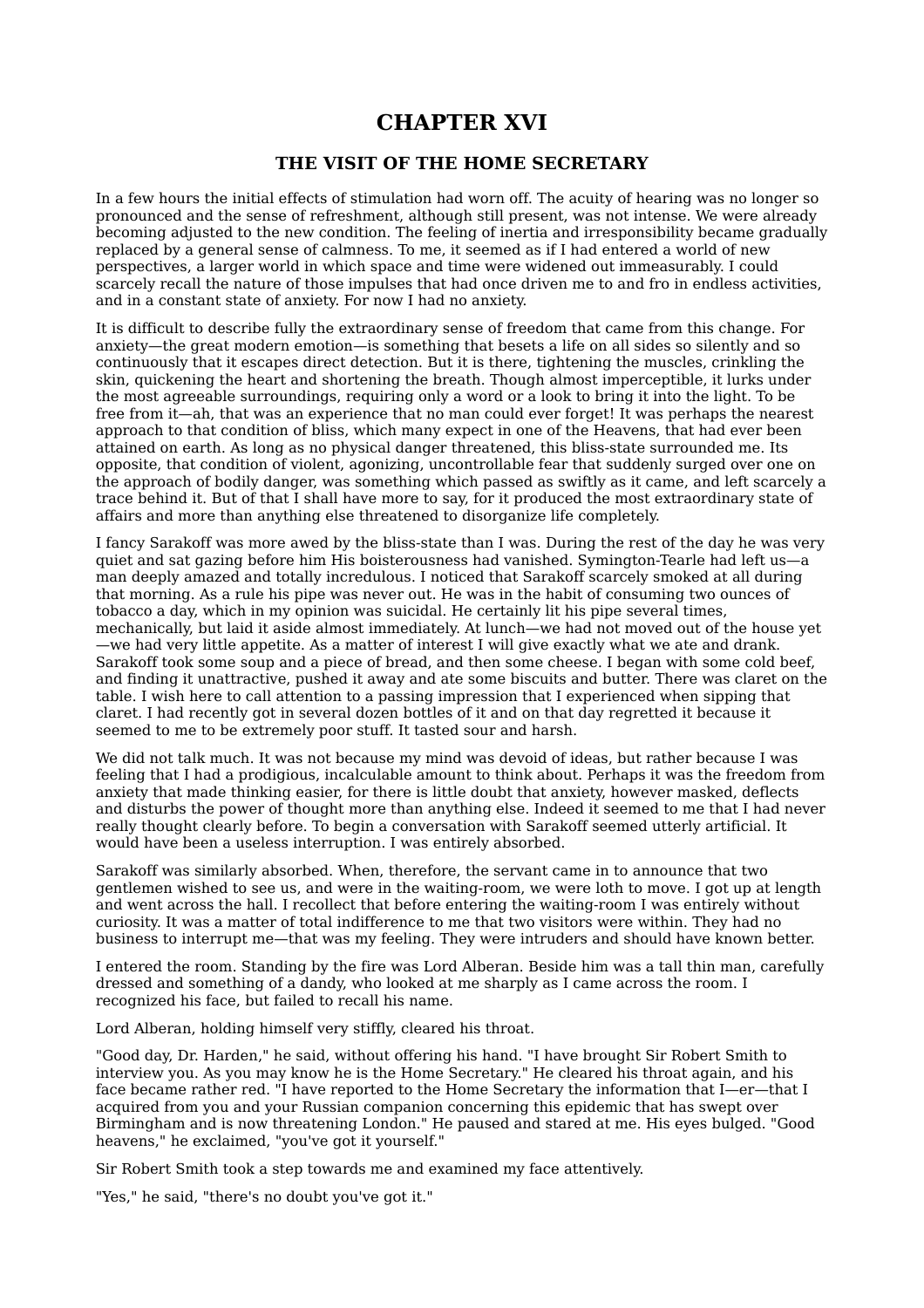I indicated some chairs with a calm gesture.

"Won't you sit down?"

Lord Alberan refused, but Sir Robert lowered himself gracefully into an arm-chair and crossed his legs.

"Dr. Harden," he said, in smooth and pleasant tones, "I wish you to understand that I come here, at this unusual hour, solely in the spirit of one who desires to get all the information possible concerning the malady, called the Blue Disease, which is now sweeping over England. I understand from my friend Lord Alberan, that you know something about it."

"That is true."

"How much do you know?"

"I know all there is to be known."

"Ah!" Sir Robert leaned forward. Lord Alberan nodded violently and glared at me. There was a pause. "What you say is very interesting," said Sir Robert at length, keeping his eyes fixed upon me. "You understand, of course, that the Blue Disease is causing a lot of anxiety?"

"Anxiety?" I exclaimed. "Surely you are wrong. It has the opposite effect. It abolishes anxiety."

"You mean——?" he queried politely.

"I mean that the germ, when once in the system, produces an atmosphere of extraordinary calm," I returned. "I am aware of that atmosphere at this moment. I have never felt so perfectly tranquil before."

He nodded, without moving his eyes.

"So I see. You struck me, as you came into the room, as a man who is at peace with himself." Lord Alberan snorted, and was about to speak, but Sir Robert held up his hand. "Tell me, Dr. Harden, did you actually contaminate the water of Birmingham?"

"My friend Sarakoff and I introduced the germ that we discovered into the Elan reservoirs."

"With what object?"

"To endow humanity with the gift of immortality."

"Ah!" he nodded gently. "The gift of immortality." He mused for a moment, and never once did his eyes leave my face. "That is interesting," he continued. "I recollect that at the International Congress at Moscow, a few years ago, there was much talk about longevity. Virchow, I fancy, and Nikola Tesla made some suggestive remarks. So you think you have discovered the secret?"

"I am sure."

"Of course you use the term immortality in a relative sense? You mean that the—er—germ that you discovered confers a long life on those it attacks?"

"I mean what I say. It confers immortality."

"Indeed!" His expression remained perfectly polite and interested, but his eyes turned for a brief moment in the direction of Lord Alberan. "So you are now immortal, Dr. Harden?"

"Yes."

"And will you, in such circumstances, go on practising medicine—indefinitely?"

"No. There will be no medicine to practise."

"Ah!" he nodded. "I see—the germ does away with disease. Quite so." He leaned back in the chair and pressed his finger tips together. "I suppose," he continued, "that you are aware that what you say is very difficult to believe?"

#### "Why?"

"Well, the artificial prolongation of life is, I believe, a possibility that we are all prepared to accept. By special methods we may live a few extra years, and everything goes to show that we are actually living longer than our ancestors. At least I believe so. But for a man of your position, Dr. Harden, to say that the epidemic is an epidemic of immortality is, in my opinion, an extravagant statement."

"You are entitled to any opinion you like," I replied tranquilly. "It is possible to live with totally erroneous opinions. For all I know you may think the earth is square. It makes no difference to me."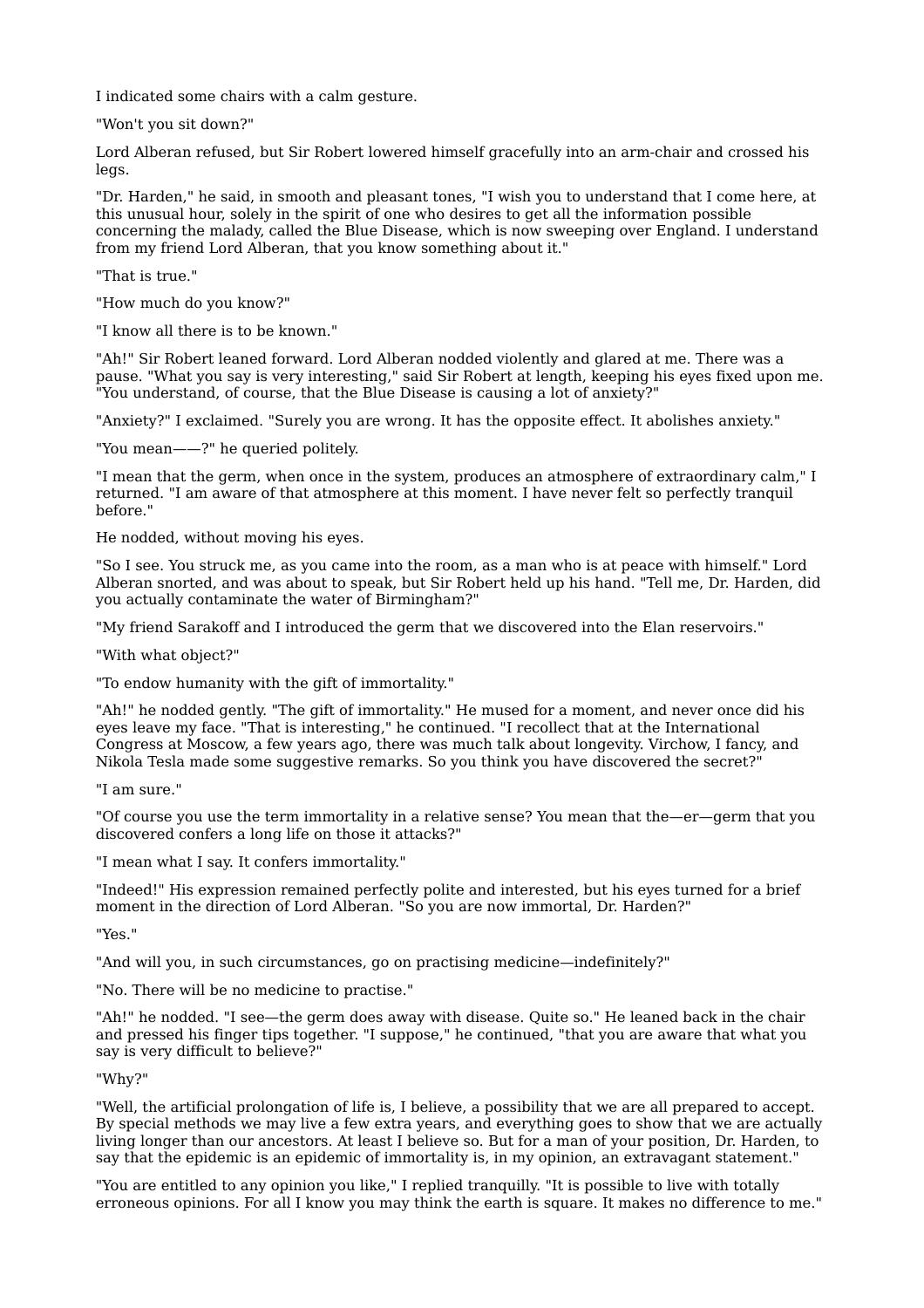"What do you mean, sir?" exclaimed Lord Alberan. He had become exceedingly red during our conversation and the lower part of his face had begun to swell. "Be careful what you say," he continued violently. "You are in danger of being arrested, sir. Either that, or being locked in an asylum."

The Home Secretary raised a restraining hand.

"One moment, Lord Alberan," he said, "I have not quite finished. Dr. Harden, will you be so good as to ask your friend—his name is Sarakoff, I believe—to come in here?"

I rose without haste and fetched the Russian. He behaved in an extremely quiet manner, nodded to Alberan and bowed to the Home Secretary.

Sir Robert gave a brief outline of the conversation he had had with me, which Sarakoff listened to with an absolutely expressionless face.

"I see that you also suffer from the epidemic," said Sir Robert. "Are you, then, immortal?"

"I am an Immortal," said the Russian, in deep tones. "You will be immortal to-morrow."

"I quite understand that I will probably catch the Blue Disease," said Sir Robert, suavely. "At present there are cases reported all over London, and we are at a loss to know what to do."

"You can do nothing," I said.

"We had thought of forming isolation camps." He stared at us thoughtfully. There was a slightly puzzled look in his face. It was the first time I had noticed it. It must have been due to Sarakoff's profound calm. "How did you gentlemen find the germ?" he asked suddenly.

Sarakoff reflected.

"It would take perhaps a week to explain."

Sir Robert smiled slightly.

"I'm afraid I am too busy," he murmured.

"You are wasting your time," muttered Alberan in his ear. "Arrest them."

The Home Secretary took no notice.

"It is curious that this epidemic seems to cut short other diseases," he said slowly. "That rather supports what you tell me."

His eyes rested searchingly on my face.

"You are foolish to refuse to believe us," I said. "We have told you the truth."

"It would be very strange if it were true." He walked to the window and stood for a moment looking on to the street. Then he turned with a movement of resolution. "I will not trespass on your time," he said. "Lord Alberan, we need not stay. I am satisfied with what these gentlemen have said." He bowed to us and went to the door. Lord Alberan, very fierce and upright, followed him. The Home Secretary paused and looked back. The puzzled looked had returned to his face.

"The matter is to be discussed in the House to-night," he said. "I think that it will be as well for you if I say nothing of what you have told me. People might be angry." We gazed at him unmoved. He took a sudden step towards us and held out his hands. "Come now, gentlemen, tell me the truth. You invented that story, didn't you?" Neither of us spoke. He looked appealingly at me, and with a laugh left the room. He turned, however, in a moment, and stood looking at me. "There is a meeting at the Queen's Hall to-night," he said slowly. "It is a medical conference on the Blue Disease. No doubt you know of it. I am going to ask you a question." He paused and smiled at Sarakoff. "Will you gentlemen make a statement before those doctors to-night?"

"We intended to do so," said Sarakoff.

"I am delighted to hear it," said the Home Secretary. "It is a great relief to me. They will know how best to deal with you. Good day."

He left the room.

I heard the front door close and then brisk footsteps passing the window on the pavement outside.

"There's no doubt that they're both a little mad." Sir Robert's voice sounded for a moment, and then died away.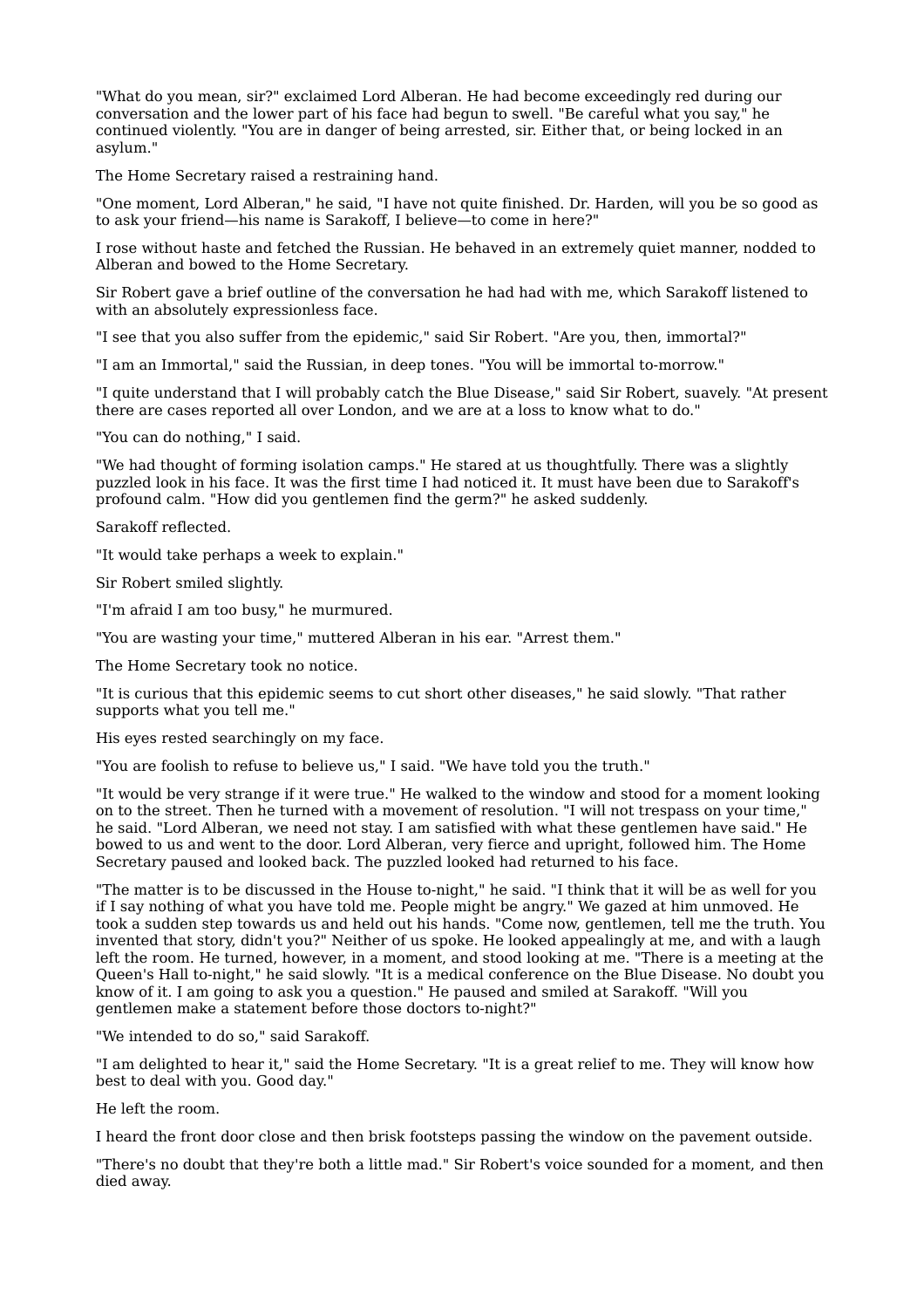# **CHAPTER XVII**

### **CLUTTERBUCK'S ODD BEHAVIOUR**

Scarcely had the Home Secretary departed when my maid announced that a patient was waiting to see me in my study.

I left Sarakoff sitting tranquilly in the waiting-room and entered the study. A grave, precise, cleanshaven man was standing by the window. He turned as I entered. It was Mr. Clutterbuck.

"So you are Dr. Harden!" he exclaimed.

He stopped and looked confused.

"Yes," I said; "please sit down, Mr. Clutterbuck."

He did so, twisting his hat awkwardly and gazing at the floor.

"I owe you an apology," he said at length. "I came to consult you, little expecting to find that it was you after all—that you were Dr. Harden. I must apologize for my rudeness to you in the tea-shop, but what you said was so extraordinary ... you could not expect me to believe."

He glanced at me, and then looked away. There was a dull flush on his face.

"Please do not apologize. What did you wish to consult me about?"

"About my wife."

"Is she worse?"

"No." He dropped his hat, recovered it, and finally set it upon a corner of the table. "No, she is not worse. In fact, she is the reverse. She is better."

I waited, feeling only a mild interest in the cause of his agitation.

"She has got the Blue Disease," he continued, speaking with difficulty. "She got it yesterday and since then she has been much better. Her cough has ceased. She—er—she is wonderfully better." He began to drum with his fingers on his knee, and looked with a vacant gaze at the corner of the room. "Yes, she is certainly better. I was wondering if-

There was a silence.

"Yes?"

He started and looked at me.

"Why, you've got it, too!" he exclaimed. "How extraordinary! I hadn't noticed it." He got to his feet and went to the window. "I suppose I shall get it next," he muttered.

"Certainly, you'll get it."

He nodded, and continued to stare out of the window. At length he spoke.

"My wife is a woman who has suffered a great deal, Dr. Harden. I have never had enough money to send her to health resorts, and she has always refused to avail herself of any institutional help. For the last year she has been confined to a room on the top floor of our house—a nice, pleasant room and it has been an understood thing between Dr. Sykes and myself that her malady was to be given a convenient name. In fact, we have called it a weak heart. You understand, of course."

"Perfectly."

"I have always been led to expect that the end was inevitable," he continued, speaking with sudden rapidity. "Under such circumstances I made certain plans. I am a careful man, Dr. Harden, and I look ahead and lay my plans." He stopped abruptly and turned to face me. "Is there any truth in what you told me the other day?"

I nodded. A curiously haggard expression came over him. He stepped swiftly towards me and caught my arm.

"Does the germ cure disease?"

"Of course. Your wife is now immortal. You need not be alarmed, Mr. Clutterbuck. She is immortal. Before her lies a future absolutely free from suffering. She will rapidly regain her normal health and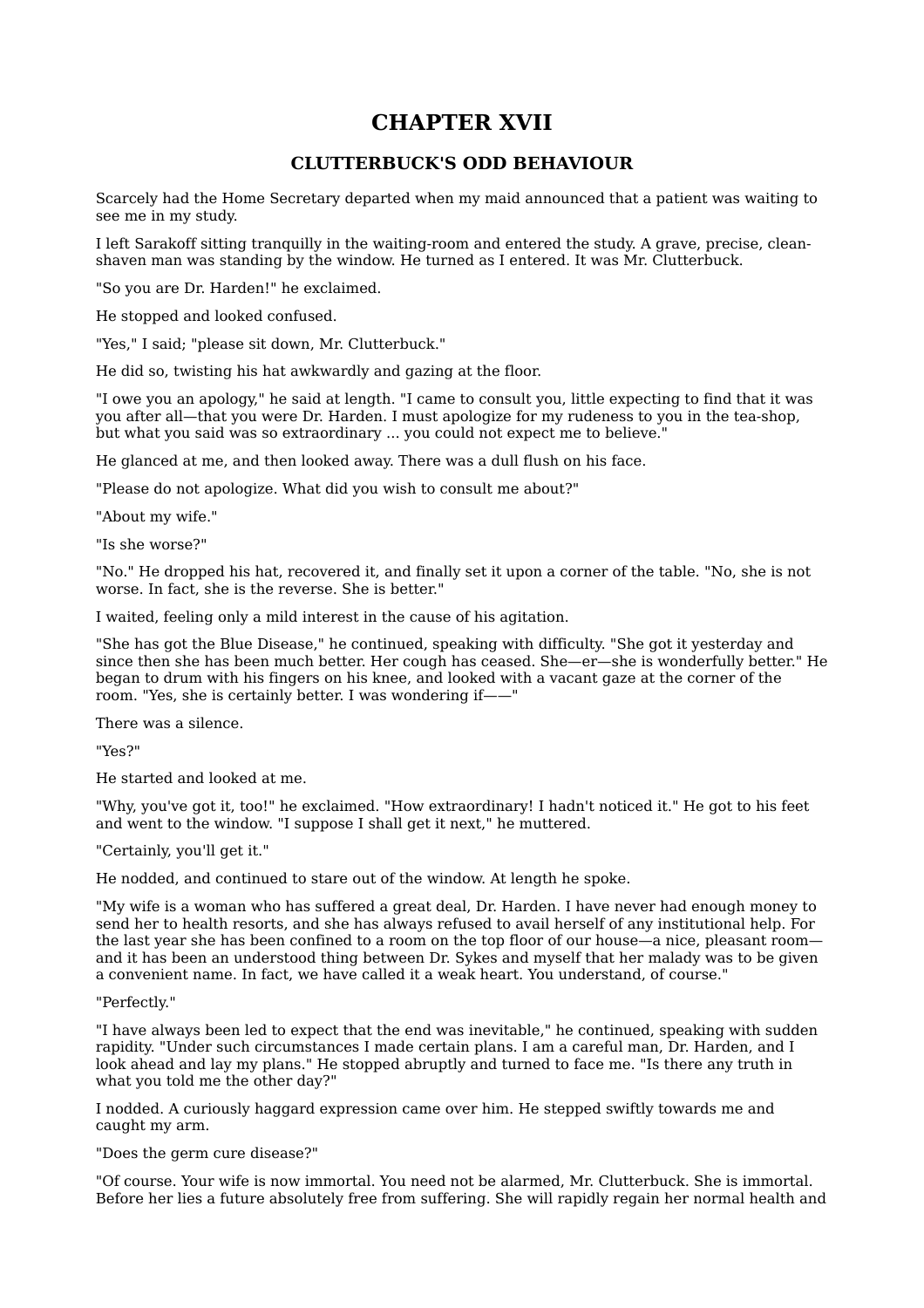strength. Provided she avoids accidents, your wife will live for ever."

"My wife will live forever?" he repeated hoarsely. "Then what will happen to me?"

"You, too, will live for ever," I said calmly. "Please do not grasp my arm so violently."

He drew back. He was extremely pale, and there were beads of perspiration on his brow.

"Are you married?" he asked.

"No."

"Have you any idea what all this means to me if what you say is true?" he exclaimed. He drew his hand across his eyes. "I am mad to believe you for an instant. But she is better—there is no denying that. Good God, if it is true, what a tragedy you have made of human lives!"

He remained standing in the middle of the room, and I, not comprehending, gazed at him. Then, of a sudden, he picked up his hat, and muttering something, dashed out and vanished.

I heard the front door bang. Perfectly calm and undisturbed, I rejoined Sarakoff in the waitingroom. The incident of Mr. Clutterbuck passed totally from my mind, and I began to reflect on certain problems arising out of the visit of the Home Secretary.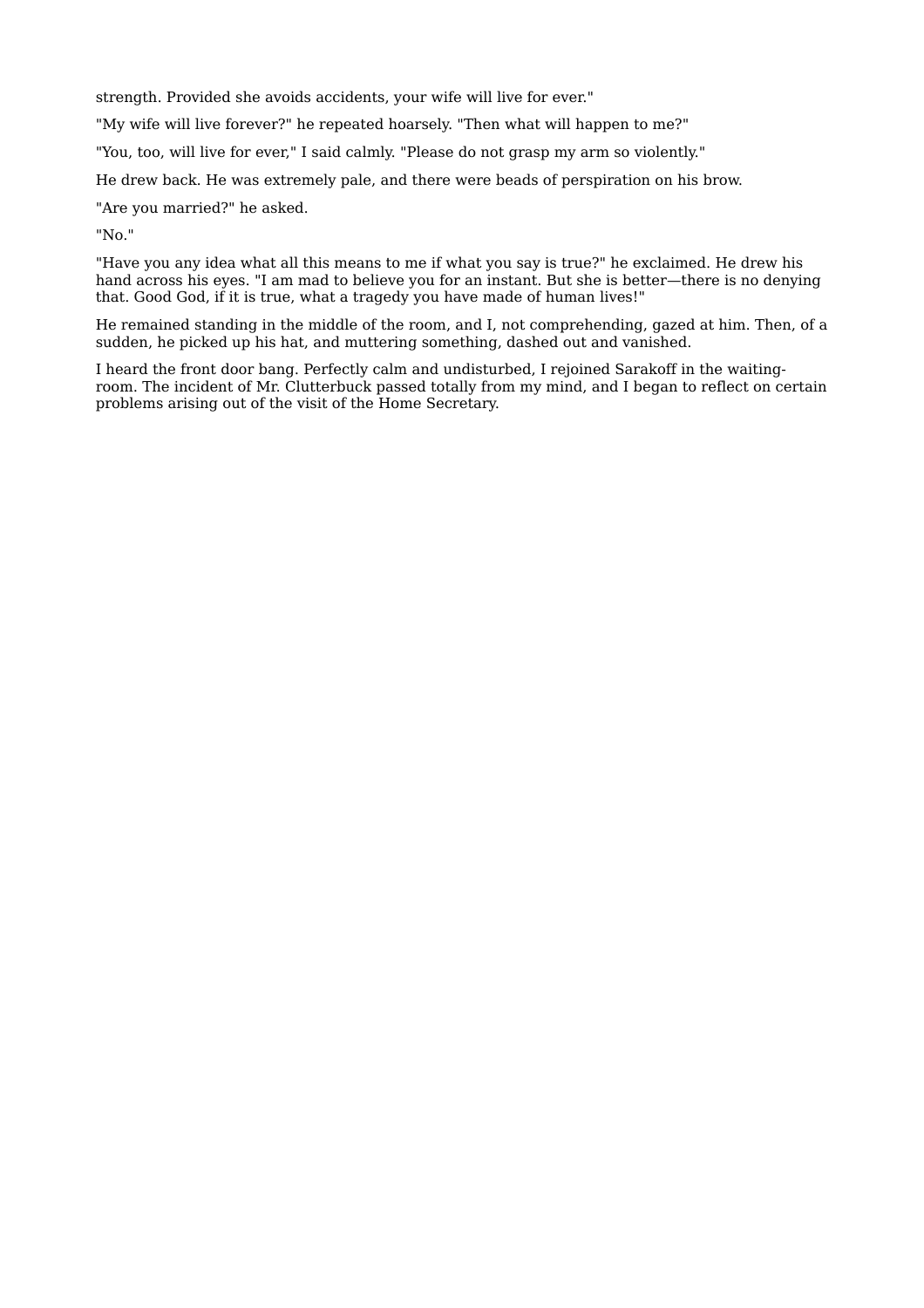## **CHAPTER XVIII**

#### **IMMORTAL LOVE**

On the same afternoon Miss Annot paid me a visit. I was still sitting in the waiting-room, and Sarakoff was with me. My mind had been deeply occupied with the question of the larger beliefs that we hold. For it had come to me with peculiar force that law and order, and officials like the Home Secretary, are concerned only with the small beliefs of humanity, with the burdensome business of material life. As long as a man dressed properly, walked decently and paid correctly, he was accepted, in spite of the fact that he might firmly believe the world was square. No one worried about those matters. We judge people ultimately by how they eat and drink and get up and sit down. What they say is of little importance in the long run. If we examine a person professionally, we merely ask him what day it is, where he is, what is his name and where he was born. We watch him to see if he washes, undresses and dresses, and eats properly. We ask him to add two and two, and to divide six by three, and then we solemnly give our verdict that he is either sane or insane.

The enormity of this revelation engrossed me with an almost painful activity of thought.

I gazed across at Sarakoff and wondered what appalling gulf divided our views on supreme things. What view did he really take of women? Did he or did he not think that the planets and stars were inhabited? Did he believe in the evolution of the soul like Mr. Thornduck?

A kind of horror possessed me as I stared at him and reflected that these questions had never entered my consciousness until that moment. I had lived with him and dined with him and worked with him, and yet hitherto it would have concerned me far more if I had seen him tuck his napkin under his collar or spit on the carpet.... What laughable little folk we were! I, who had always seen man as the last and final expression of evolution, now saw him as the stumbling, crawling, incredibly stupid, result of a tentative experiment—a first step up a ladder of infinitive length.

Whilst I was immersed in the humiliation of these thoughts Miss Annot entered. She wore a dark violet coat and skirt and a black hat. I noticed that her complexion, usually somewhat muddy, was perfectly clear, though of a marble pallor. We greeted each other quietly and I introduced Sarakoff.

"So you are an Immortal, Alice," I said smiling. She gazed at me.

"Richard, I do not know what I am, but I know one thing; I am entirely changed. Some strange miracle has been wrought in me. I came to ask you what it is."

"You see that both Professor Sarakoff and I have got the germ in our systems like you, Alice. Yes, it is a miracle; we are Immortals."

I studied her face attentively, she had changed. It seemed to me that she was another woman, she moved in a new way, her speech was unhurried, her gaze was direct and thoughtful. I recalled her former appearance when her manner had been nervous and bashful, her eyes downcast, her movements hurried and anxious.

"I do not understand," she said. "Tell me all you know."

I did so, I suppose I must have talked for an hour on end. Throughout that time neither she nor Sarakoff stirred. When I had finished there was a long silence.

"It is funny to think of our last meeting, Richard," she said at length. "Do you remember how my father behaved? He is different now. He sits all day in his study—he eats very little. He seems to be in a dream."

"And you?" I asked.

"I am in a dream, too. I do not understand it. All the things I used to busy myself with seem unimportant."

"That is how we feel," said Sarakoff. He rose to his feet and spoke strongly. "Harden, as Miss Annot says, everything has changed. I never foresaw this; I do not understand it myself."

He went slowly to the mantelpiece and leaned against it.

"When I created this germ, I saw in my mind an ideal picture of life. I saw a world freed from a dire spectre, a world from which fear had been removed, the fear of death. I saw the great triumph of materialism and the final smashing up of all superstition. A man would live in a state of absolute certainty. He would lay his plans for pleasure and comfort and enjoyment with absolute precision, knowing—not hoping—but certainly knowing, that they would come about. I saw cities and gardens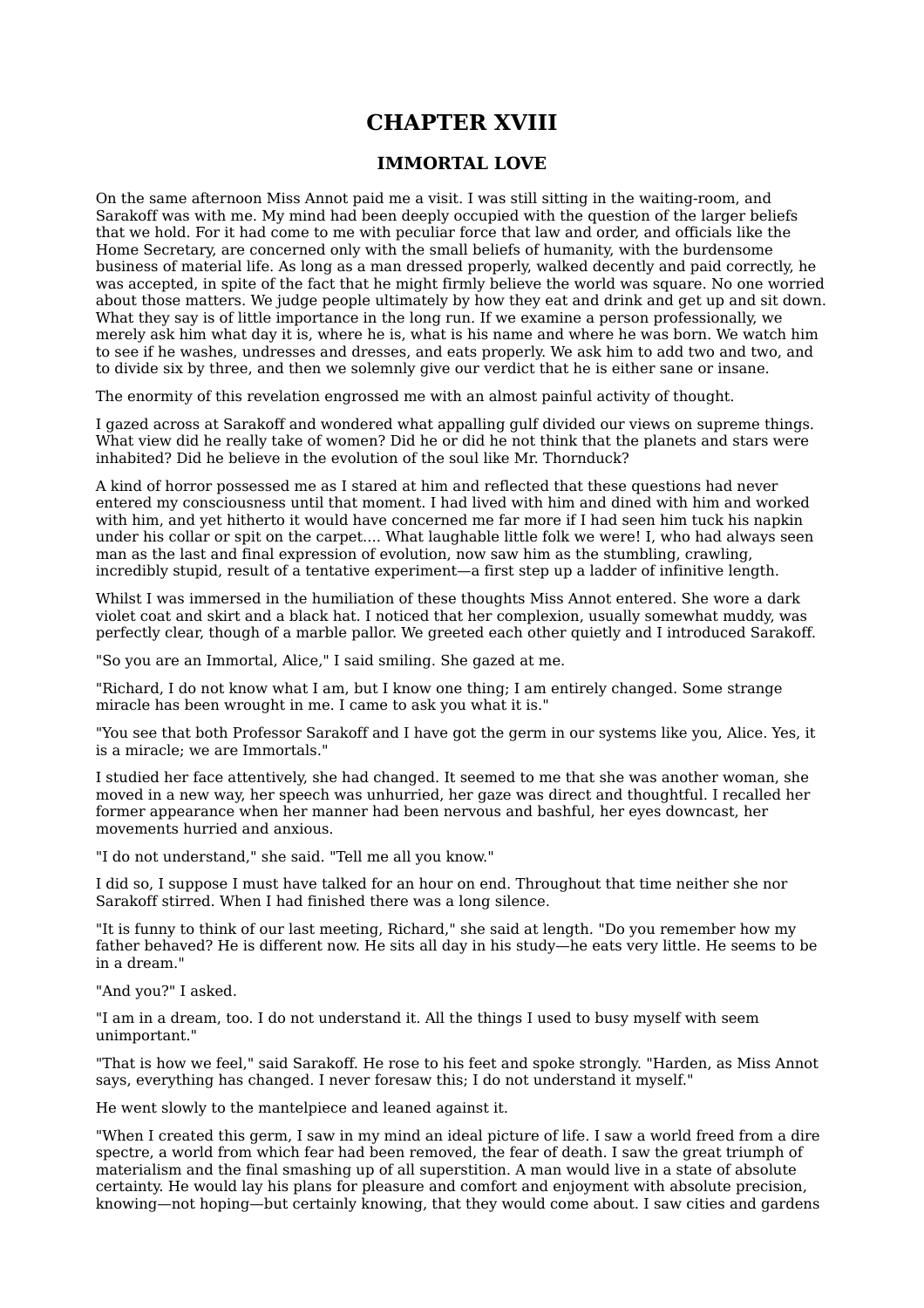built in triumph to cater for the gratification of every sense. I saw new laws in operation, constructed by men who knew that they had mastered the secret of life and had nothing to fear. I saw all those things about which we are so timid and vague—marriage and divorce, the education of children, luxury, the working classes, religion and so on—absolutely settled in black and white. I saw what I thought to be the millennium."

"And now?" asked Alice.

"Now I see nothing. I am in the dark. I do not understand what has happened to me."

"What we are in for now, no man can say," I remarked.

"It's the extraordinary restfulness that puzzles me," said Sarakoff. "Here I have been sitting for hours and I feel no inclination to do anything."

"The thing that is most extraordinary to me is the difficulty I have in realizing how I spent my time formerly," said Alice. "Of course, father is no bother now and meals have been cut down, but that does not account for all of it. It seems as if I had been living in a kind of nightmare in the past, from which I have suddenly escaped."

"What do you feel most inclined to do?" I asked.

"Nothing at present. I sit and think. It was difficult for me to make myself come here to-day." She smiled suddenly. "Richard, it seems strange to recall that we were engaged."

She spoke without any embarrassment and I answered her with equal ease.

"I hope you don't think our engagement is broken off, Alice. I think my feelings towards you are unchanged."

"Ah!" exclaimed Sarakoff. "That is interesting. Are you sure of that, Harden?"

"Not altogether," I answered tranquilly. "There is a lot to think out before I can be sure, but I know that I feel towards Alice a great sympathy."

"Sympathy!" the Russian exclaimed. "What are we coming to? Good heavens! Is sympathy to be our strongest emotion? What do you think, Miss Annot."

"Sympathy is exactly what I feel," she replied. "Richard and I would be very good companions. Isn't that more important than passion?"

"Is sympathy to be the bond between the sexes, then, and is all passion and romance to die?" he exclaimed scornfully. He seemed to be struggling with himself, as if he were trying to throw off some spell that held him. "Surely I seem to recollect that yesterday life contained some richer emotions than sympathy," he muttered. "What has come over us? Why doesn't my blood quicken when I think of Leonora?" He burst into a laugh. "Harden, this is comic. There is no other word for it. It is simply comic."

"It may be comic, Sarakoff, but to speak candidly, I prefer my state to-day to my state yesterday. Last night seems to me like a bad dream." I got to my feet. "There is one thing I must see about as soon as possible, and that is getting rid of this house. What an absurd place to live in this is! It is a comic house, if you like—like a tomb."

The room seemed suddenly absurd. It was very dark, the wallpaper was of a heavy-moulded variety, sombre in hue and covered with meaningless figuring. The ceiling was oppressive. It, too, was moulded in some fantastic manner. Several large faded oil-paintings hung on the wall. I do not know why they hung there, they were hideous and meaningless as well. The whole place was meaningless. It was the *meaninglessness* that seemed to leap out upon me wherever I turned my eyes. The fireplace astounded me. It was a mass of pillars and super-structures and carvings, increasing in complexity from within outwards, until it attained the appearance of an ornate temple in the centre of which burned a little coal. It was grotesque. On the topmost ledges of this monstrous absurdity stood two vases. They bulged like distended stomachs, covered on their outsides with yellow, green and black splotches of colour. I recollected that I paid ten pounds apiece for them. Under what perverted impulse had I done that? My memories became incredible. I moved deliberately to the mantelpiece and seized the vases. I opened the window and hurled them out on to the pavement. They fell with a crash, and their fragments littered the ground.

Alice expressed no surprise.

"It is rather comic," said the Russian, "but where are you going to live?"

"Alice and I will go and live by the sea. We have plenty to think about. I feel as if I could never stop thinking, as if I had to dig away a mountain of thought with a spade. Alice, we will go round to the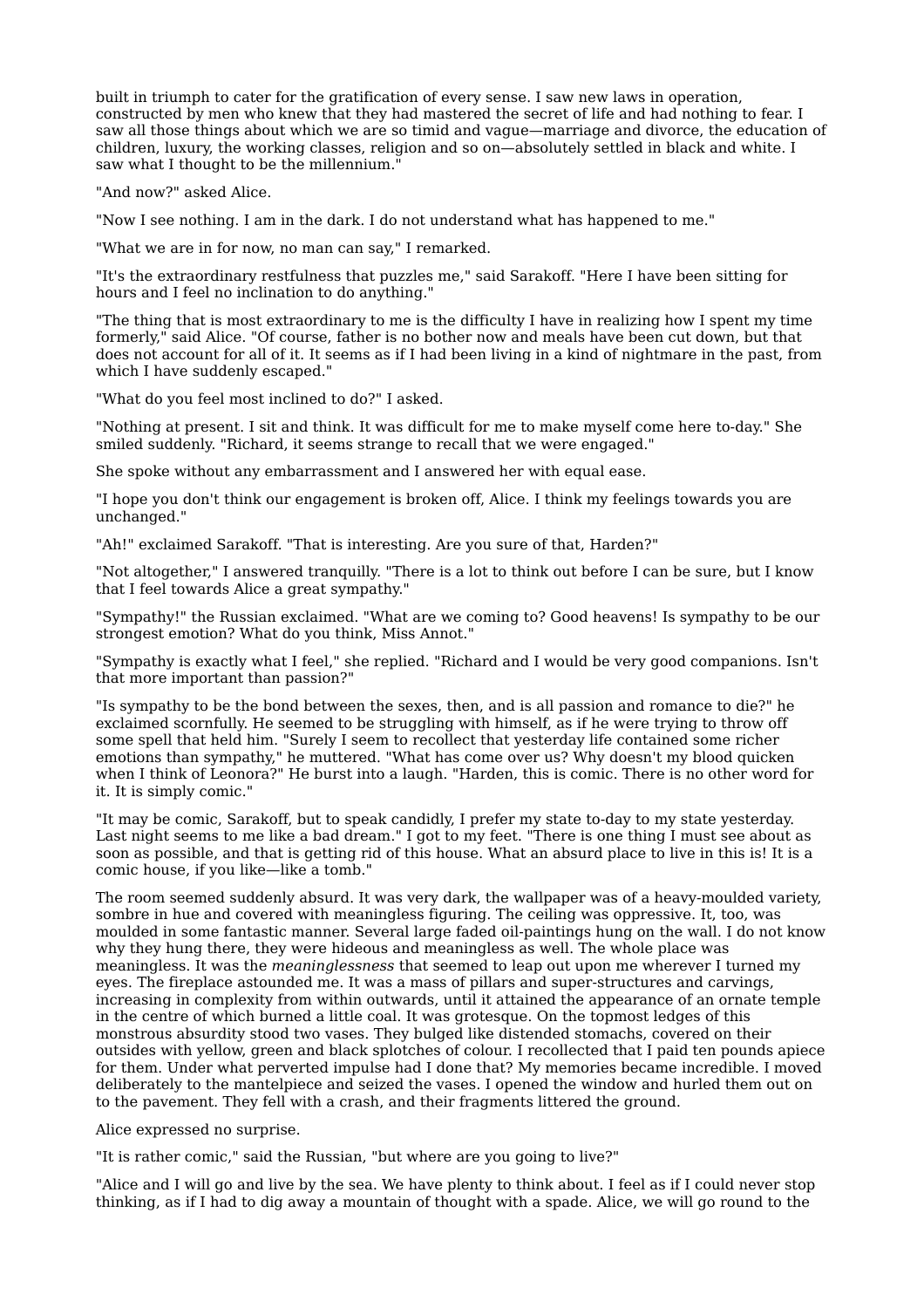house agent now."

When Alice and I left the house the remains of the vases littered the pavement at our feet. We walked down Harley Street. The house agent lived in Regent Street. It was now a clear, crisp afternoon with a pleasant tint of sunlight in the air. A newspaper boy passed, calling something unintelligible in an excited voice. I stopped him and bought a paper.

"What an inhuman noise to make," said Alice. "It seems to jar on every nerve in my body. Do ask him to stop."

"You're making too much noise," I said to the lad. "You must call softly. It is an outrage to scream like that."

He stared up at me, an impudent amazed face surmounting a tattered and dishevelled body, and spoke.

"You two do look a couple of guys, wiv' yer blue faices. If some of them doctors round 'ere catches yer, they'll pop yer into 'ospital."

He ran off, shrieking his unintelligible jargon.

"We must get to the sea," I said firmly. "This clamour of London is unbearable."

I opened the paper. Enormous headlines stared me in the face.

"Blue Disease sweeping over London. Ten thousand cases reported to-day. Europe alarmed. Question of the isolation of Great Britain under discussion. Debate in the Commons to-night. The Duke of Thud and the Earl of Blunder victims. The Royal Family leave London."

We stood together on the pavement and gazed at these statements in silence. A sense of wonder filled my mind. What a confusion! What an emotional, feverish, heated confusion! Why could not they take the matter calmly? What, in the name of goodness, was the reason of this panic. They knew that the Blue Disease had caused no fatalities in Birmingham, and yet so totally absent was the power of thought and deduction, that they actually printed those glaring headlines.

"The fools," I said. "The amazing, fatuous fools. They simply want to sell the paper. They have no other idea."

A strong nausea came over me. I crumpled up the paper and stood staring up and down the street. The newspaper boy was in the far distance, still shrieking. I saw Sir Barnaby Burtle, the obstetrician, standing by his scarlet front door, eagerly devouring the news. His jaw was slack and his eyes protruded.

The solemn houses of Harley Street only increased my nausea. The folly of it—the selfish, savage folly of life!

"Come, Richard," said Alice. "The sooner we get to the house agent the better. We could never live here."

"I'll put him on to the job of finding a bungalow on the South Coast at once," I said. "And then we'll go and live there."

"We must get married," she observed.

"Married!" I stopped and stared at her with a puzzled expression. "Don't you think the marriage ceremony is rather barbarous?"

She did not reply; we walked on immersed in our own thoughts. At times I detected in the passersby a gleam of sparrow-egg blue.

My house agent was a large, confused individual who habitually wore a shining top hat on the back of his head and twisted a cigar in the corner of his mouth. He was very fat, with one of those creased faces that seem to fall into folds like a heavy crimson curtain. His brooding, congested eye fell upon me as we entered, and an expression of alarm became visible in its depths. He pushed his chair back and retreated to a corner of the room.

"Dr. Harden!" he exclaimed fearfully, "you oughtn't to come here like that, you really oughtn't."

"Don't be an ass, Franklyn," I said firmly. "You are bound to catch the germ sooner or later. It will impress you immensely."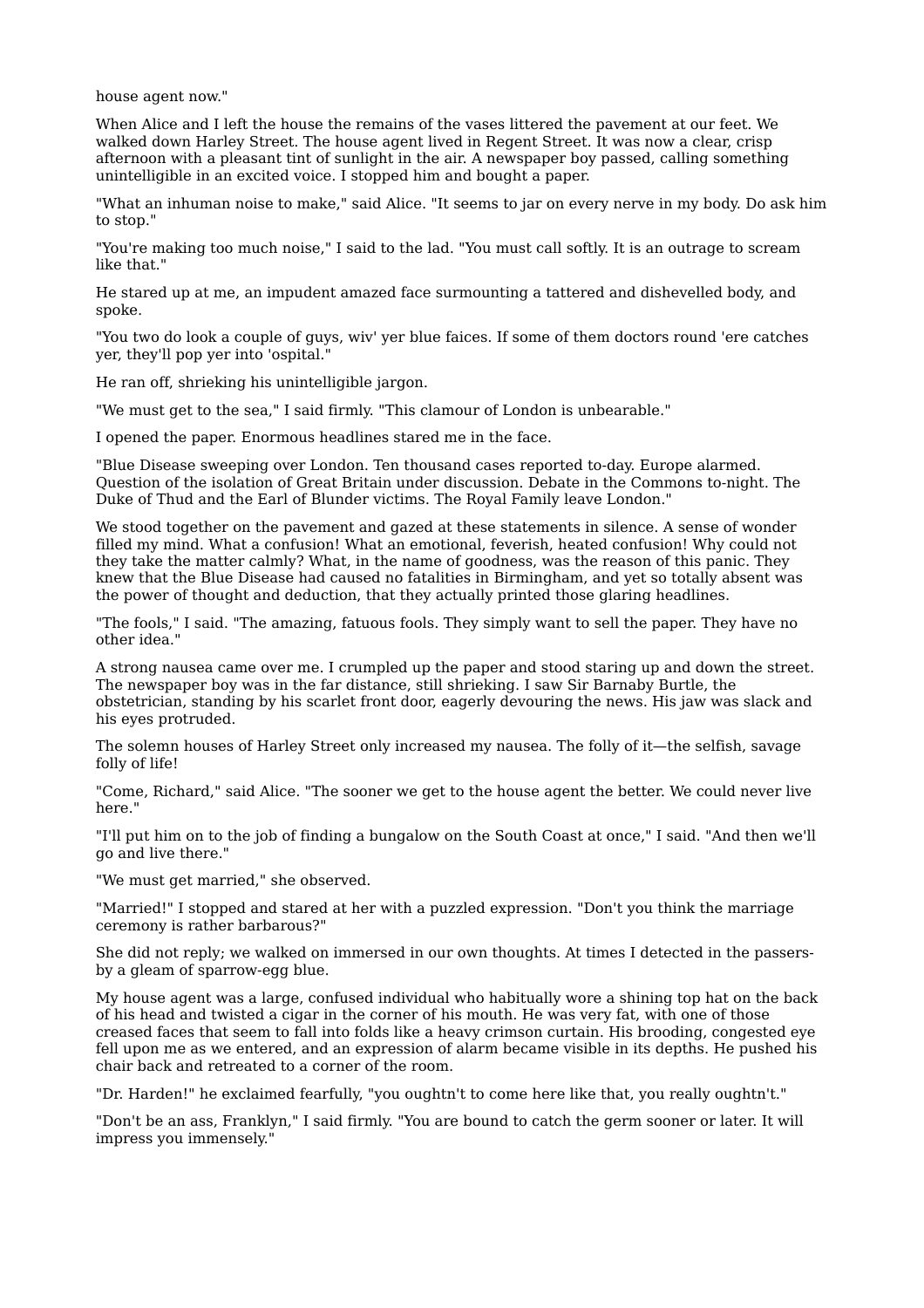"It's all over London," he whimpered. "It's too much; it will hit us hard. It's too much."

"Listen to me," I said. "I have come here to see you about business. Now sit down in your chair; I won't touch you. I want you to get me a bungalow by the sea with a garden as soon as possible. I am going to sell my house."

"Sell your house!" He became calmer. "That is very extraordinary, Dr. Harden."

"I am going out of London."

He was astonished.

"But your house—in Harley Street—so central...." he stammered. "I don't understand. Are you giving up your practice?"

"Of course."

"At your age, Dr. Harden?"

"What has age got to do with it? There is no such thing as age."

He stared. Then his eyes turned to Alice.

"No such thing as age?" he murmured helplessly. "But surely you are not going to sell; you have the best house in Harley Street. Its commanding position ... in the centre of that famous locality...."

"Do you think that any really sane man would live in the centre of Harley Street," I asked calmly. "Is he likely to find any peace in that furnace of crude worldly ambitions? But all that is already a thing of the past. In a few weeks, Franklyn, Harley Street will be deserted."

"Deserted?" His eyes rolled.

"Deserted," I said sternly. "In its upper rooms there may remain a few Immortals, but the streets will be silent. The great business of sickness, which occupies the attention of a third of the world and furnishes the main topic of conversation in every home, will be gone. Sell my house, Franklyn, and find me a bungalow on the South Coast facing the sea."

I turned away and went towards the door, Alice followed me. The house agent sat in helpless amazement. He filled me with a sense of nausea. He seemed so gross, so mindless.

"A bungalow," he whispered.

"Yes. Let us have long, low, simple rooms and a garden where we may grow enough to live on. The age of material complexity and noise is at an end. We need peace."

Strolling along at a slow pace, we went down Oxford Street towards the Marble Arch. It was dusk. The newsboys were howling at every corner and everyone had a paper. Little groups of people stood on the pavements discussing the news. In the roadway the stream of traffic was incessant. The huge motor-buses thundered and swayed along, with their loads of pale humanity feverishly clinging to them. The public-houses were crowded. The slight tension that the threat of the Blue Disease produced in people filled the bars with men and women, seeking the relaxation of alcohol. There was in the air that liveliness, that tendency to collect into small crowds, that is evident whenever the common safety of the great herd is threatened. In the Park a crowd surrounded the platform of an agitator. In a voice like that of a delirious man, he implored the crowd to go down on its knees and repent ... the end of the world was at hand ... the Blue Disease was the pouring out of one of the vials of wrath ... repent!... repent!... His voice rang in our ears and drove us away. We crossed the damp grass. I stumbled over a sleeping man. There was something familiar in his appearance and I stooped down and turned him over. It was Mr. Herbert Wain. He seemed to be fast asleep.... We walked to King's Cross, and I put Alice without regret in the train for Cambridge.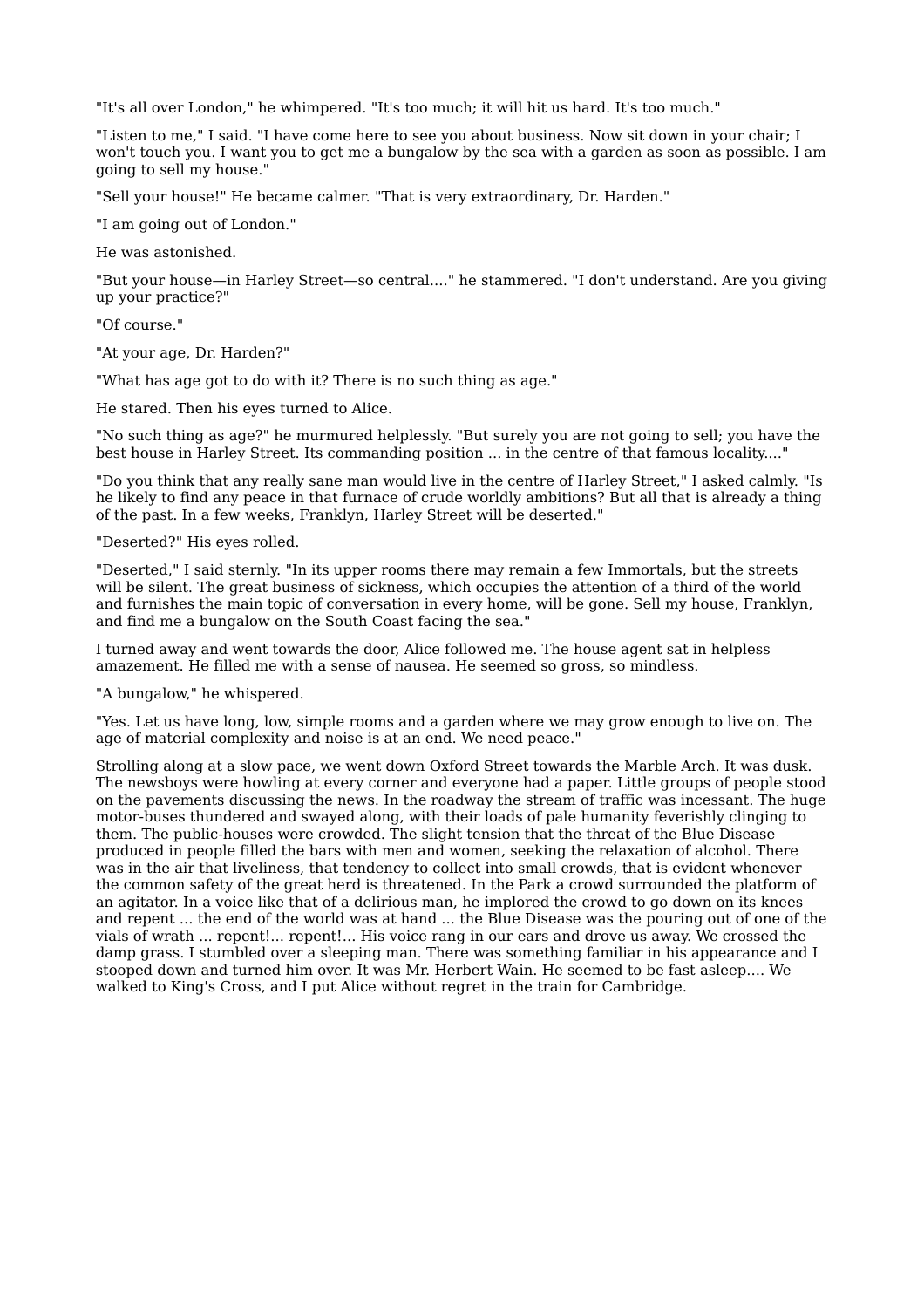## **CHAPTER XIX**

#### **THE MEETING AT THE QUEEN'S HALL**

The same night a vast meeting of medical men had been summoned at the Queen's Hall, with the object of discussing the nature of the strange visitation, and the measures that should be adopted. Doctors came from every part of the country. The meeting began at eight o'clock, and Sir Jeremy Jones, the President of the Royal College of Physicians, opened the discussion with a paper in which the most obvious features of the disease were briefly tabulated.

The great Hall was packed. Sarakoff and I got seats in the front row of the gallery. Sir Jeremy Jones, a large bland man, with beautiful silver grey hair, wearing evening dress, and pince-nez, stood up on the platform amid a buzz of talk. The short outburst of clapping soon ceased and Sir Jeremy began.

The beginnings of the disease were outlined, the symptoms described, and then the physician laid down his notes, and seemed to look directly up at me.

"So far," he said, in suave and measured tones, "I have escaped the Blue Disease, but at any moment I may find myself a victim, and the fact does not disquiet me. For I am convinced that we are witnessing the sudden intrusion and the swift spread of an absolutely harmless organism—one that has been, perhaps, dormant for centuries in the soil, or has evolved to its present form in the deep waters of the Elan watershed by a process whose nature we can only dimly quess at. Some have suggested a meteoric origin, and it is true that some meteoric stones fell over Wales recently. But that is far-fetched to my mind, for how could a white-hot stone harbour living matter? Whatever its origin, it is, I am sure, a harmless thing, and though strange, and at first sight alarming, we need none of us alter our views of life or our way of living. The subject is now open for discussion, and I call on Professor Sarakoff, of Petrograd, the eminent bacteriologist, to give us the benefit of his views, as I believe he has a statement to make."

A burst of applause filled the Hall.

"Good," muttered Sarakoff in my ear. "I will certainly give them my views."

"Be careful," I said idly. Sir Jeremy was gazing round the Hall. Sarakoff stood up and there arose cries for silence. He made a striking figure with his giant stature, his black hair and beard and his blue-stained eyes. Sir Jeremy sat down, smiling blandly.

"Mr. President and Gentlemen," began the Professor, in a voice that carried to every part of the Hall. "I, as an Immortal, desire to make a few simple and decisive statements to you to-night regarding the nature of the Blue Disease, the germ of which was prepared by myself and my friend, Dr. Richard Harden. The germ—in future to be known as the Sarakoff-Harden bacillus—is ultra microscopical. It grows in practically every medium with great ease. In the human body it finds an admirable host, and owing to the fact that it destroys all other organisms, it confers immortality on the person who is infected by it. We are therefore on the threshold of a new era."

After this brief statement Sarakoff calmly sat down, and absolute silence reigned. Sir Jeremy, still smiling blandly, stared up at him. Every face was turned in our direction. A murmur began, which quickly increased. A doctor behind me leaned over and touched my shoulder.

"Is he sane?" he asked in a whisper.

"Perfectly," I replied.

"But you don't believe him?"

"Of course I do."

"But it's ridiculous! Who is this Dr. Harden?"

"I am Dr. Harden."

The uproar in the Hall was now considerable. Sir Jeremy rose, and waved his hands in gestures of restraint. Finally he had recourse to a bell that stood on the table.

"Gentlemen," he said, when silence was restored. "We have just heard a remarkable statement from Professor Sarakoff and I think I am justified in asking for proofs."

I instantly got up. I was quite calm.

"I can prove that Sarakoff's statement is perfectly correct," I said. "I am Richard Harden. I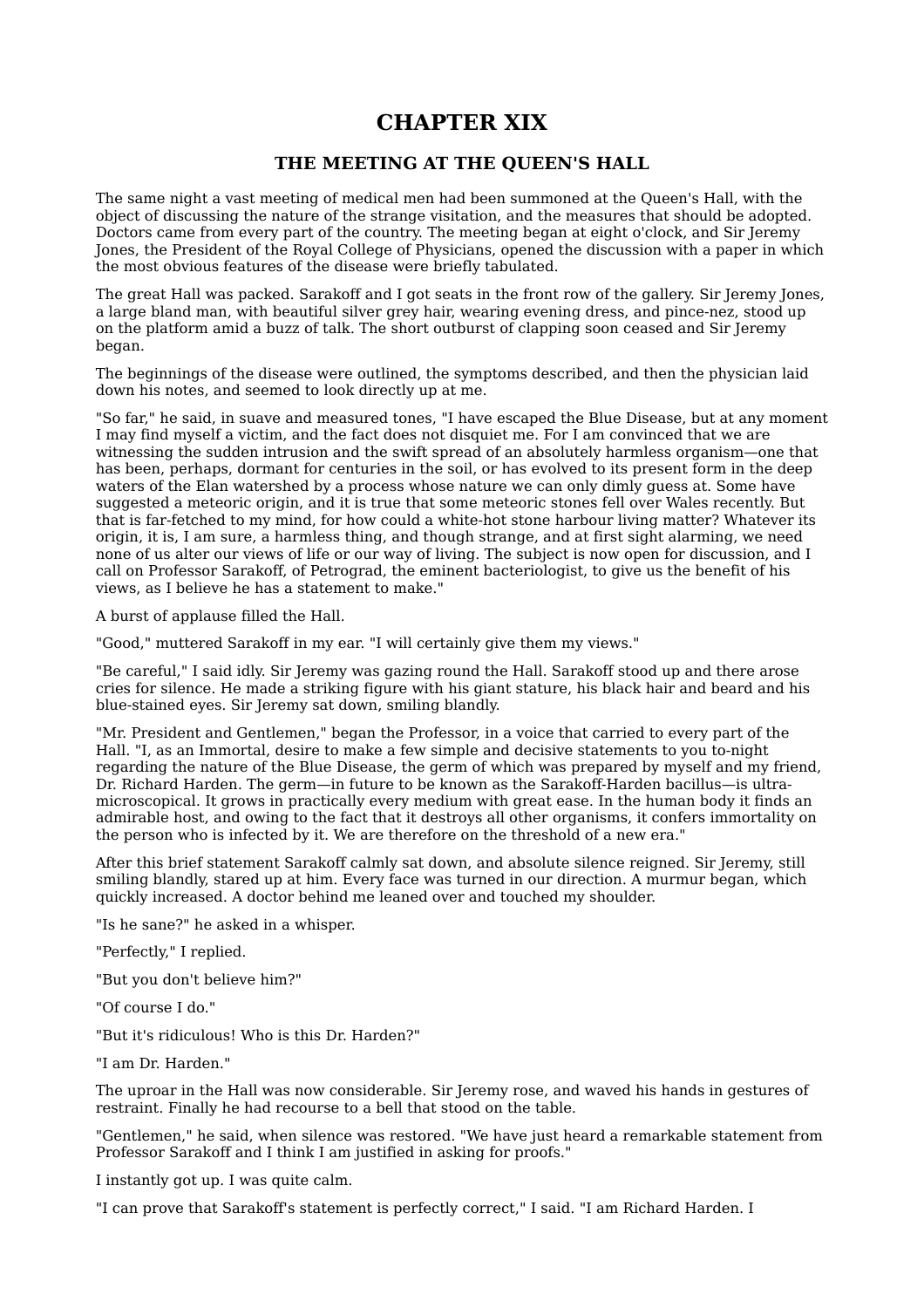discovered the method whereby the bacillus became a possibility. Every man in this Hall who has the Sarakoff-Harden bacillus in his system is immortal. You, Mr. President, are not yet one of the Immortals. But I fancy in a day or two you will join us." I paused and smiled easily at the concourse below and around me. "It is really bad luck on the medical profession," I continued. "I'm afraid we'll all have to find some other occupation. Of course you've all noticed how the germ cuts short disease."

I sat down again. The smile on Sir Jeremy's face had weakened a little.

"Turn them out!" shouted an angry voice from the body of the Hall.

Sir Jeremy held up a protesting hand, and then took off his glasses and began to polish them. A buzz of talk arose. Men turned to one another and began to argue. The doctor behind me leaned forward again.

"Is this a joke?" he enquired rather loudly.

"No."

"But you two are speaking rubbish. What the devil do you mean by saying you're immortal?"

I turned and looked at him. My calmness enraged him. He was a shaggy, irritable, middle-aged practitioner.

"You've got the Blue Disease, but you're no more immortal than a blue monkey." He looked fiercely round at his neighbours. "What do you think?"

A babel of voices sounded in our ears.

Sir Jeremy Jones appeared perplexed. Someone stood up in the body of the Hall and Sir Jeremy caught his eye and seemed relieved. It was my friend Hammer, who had tended me after the accident that my black cat had brought about.

"Gentlemen," said Hammer, when silence had fallen. "Although the statements of Professor Sarakoff and Dr. Harden appear fantastical, I believe that they may be nearer the truth than we suppose." His manner, slow, impressive and calm, aroused general attention. Frowning slightly, he drew himself up and clasped the lapels of his coat. "This afternoon," he continued, "I was at the bedside of a sick child who was at the point of death. This child had been visited yesterday by a relative who, two hours after the visit, developed the Blue Disease. Now——" He paused and looked slowly about him. "Now the child was suffering from peritonitis, and there was no possible chance of recovery. Yet that child *did* recover and is now well."

The whole audience was staring at him. Hammer took a deep breath and grasped his coat more firmly.

"That child, I repeat, is now well. The recovery set in under my own eyes. I saw for myself the return of life to a body that was moribund. The return was swift. In one hour the transformation was complete, and it was *in that hour* that the child developed the outward signs of the Blue Disease."

He paused. A murmur ran round the hall and then once more came silence.

"I am of the opinion," said Hammer deliberately, "that the cause of the miracle—for it was a miracle —was the Blue Disease. Think, Gentlemen, of a child in the last stages of septic peritonitis, practically dead. Think again of the same child, one hour later, alive, free from pain, smiling, interested—and stained with the Blue Disease. What conclusion, as honest men, are we to draw from that?"

He sat down. At once a man near him got to his feet.

"The point of view hinted at by the last speaker is correct," he said. "I can corroborate it to a small extent. This morning I was confined to my bed with the beginnings of a bad influenzal cold. At midday I developed the Blue Disease, and now I am as well as I have ever been in the whole of my life. I attribute my cure to the Blue Disease."

Scarcely had he taken his seat again when a grave scholarly man arose in the gallery.

"Gentlemen," he said, "I come from Birmingham; and it is a city of miracles. The sick are being cured in thousands daily. The hospitals are emptying daily. I verily believe that the Blue Disease may prove to be all that Dr. Sarakoff and Dr. Harden claim it to be."

The effect of these speakers upon the meeting was remarkable. A thrill passed over the crowded Hall. Hammer rose again.

"Let us accept for a moment that this new infection confers immortality on humanity," he said,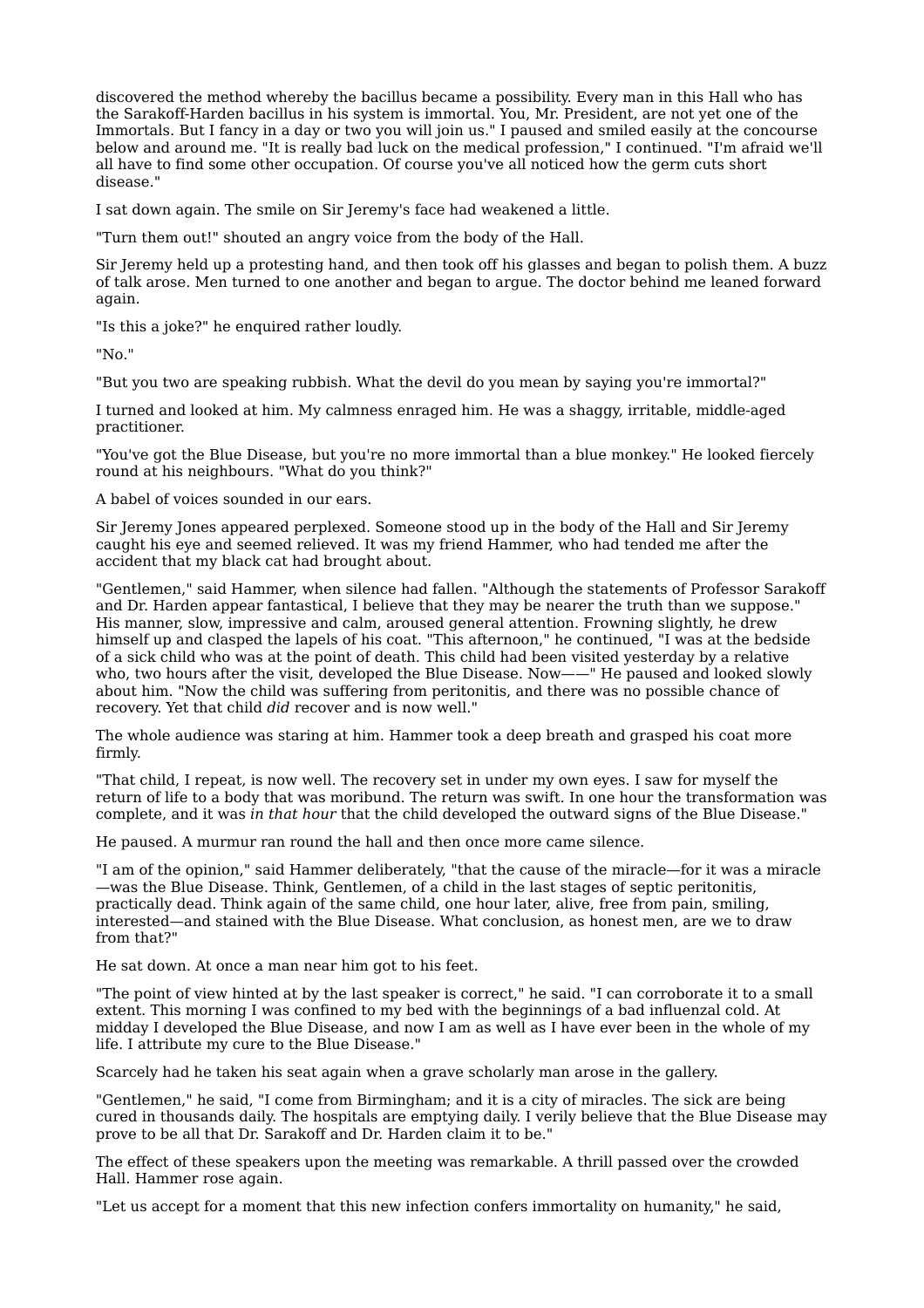weighing each word carefully. "What are we, as medical men, going to do? Look into the future—a future free from disease, from death, possibly from pain. Are we to accept such a future passively, or are we, as doctors, to strive to eradicate this new germ as we strive to eradicate other germs?"

Sir Jeremy Jones, with an expression of dismay, raised his hand.

"Surely, surely," he exclaimed shrilly, "we are going too far. That the Blue Disease may modify the course of illness is conceivable, and seems to be supported by evidence. But to assume that it confers immortality——"

"Why should we doubt it?" returned Hammer warmly. "We have been told that it does by two responsible men of science, and so far their claim is justified. You, Mr. Chairman, have not seen the miracle that I have seen this afternoon. If the germ can bring a moribund child back to life in an hour, why should it not banish disease from the world?"

"But if it does banish disease from the world, that does not mean it confers immortality," objected Sir Jeremy. "Do you mean to say that we are to regard natural death as a disease?"

He gazed round the hall helplessly. Several men arose to speak, but were unable to obtain a hearing, for excitement now ran high and every man was discussing the situation with his neighbour. For a moment, a strange dread had gripped the meeting, paralysing thought, but it passed, and while some remained perplexed the majority began to resent vehemently the suggestions of Hammer. I could hear those immediately behind me insisting that the view was sheer rubbish. It was preposterous. It was pure lunacy. With these phrases, constantly repeated, they threw off the startling effect of Hammer's speech, and fortified themselves in the conviction that the Blue Disease was merely a new malady, similar to other maladies, and that life would proceed as before.

I turned to them.

"You are deliberately deceiving yourselves," I said. "You have heard the evidence. You are simply making as much noise as possible in order to shut out the truth."

My words enraged them. A sudden clamour arose around us. Several men shook their fists and there were angry cries. One of them made a movement towards us. In an instant calmness left us. The scene around us seemed to leap up to our senses as something terrible and dangerous. Sarakoff and I scrambled to our feet, pushed our way frantically through the throng, reached the corridor and dashed down it. Fear of indescribable intensity had flamed in our souls, and in a moment we found ourselves running violently down Regent Street.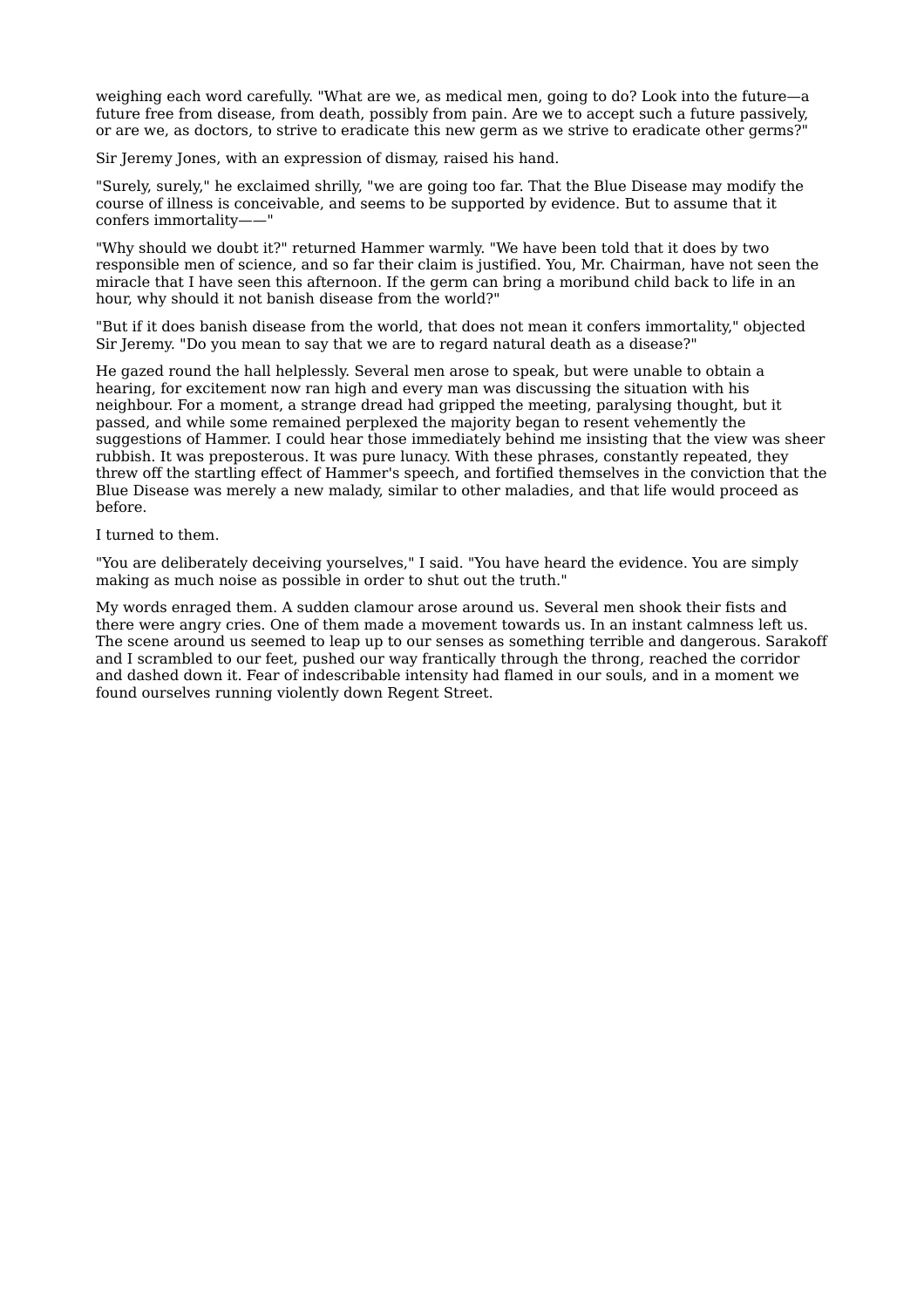### **CHAPTER XX**

#### **THE WAY BACK**

It had been a wet night. Pools of water lay on the glistening pavements, but the rain had ceased. We ran steadily until we came in sight of Piccadilly Circus, and there our fear left us suddenly. It was like the cutting off of a switch. We stopped in the street, gasping for breath.

"This is really absurd," I observed; "we must learn to control ourselves."

"We can't control an emotion of that strength, Harden. It's overwhelming. It's all the emotion we had before concentrated into a single expression. No, it's going to be a nuisance."

"The worst of it is that we cannot foresee it. We get no warning. It springs out of the unknown like a tiger."

We walked slowly across the Circus. It was thronged with a night crowd, and seemed like some strange octagonal room, walled by moving coloured lights. Here lay a scene that remained eternally the same whatever the conditions of life—a scene that neither war, nor pestilence, nor famine could change. We stood by the fountain, immersed in our thoughts. "I used to enjoy this kind of thing," said Sarakoff at length.

"And now?"

"Now it is curiously meaningless—absolutely indecipherable."

We walked on and entered Coventry Street. Here Sarakoff suddenly pushed open a door and I followed him. We found ourselves in a brilliantly illuminated restaurant. A band was playing. We sat down at an unoccupied table.

"Harden, I wish to try an experiment. I want to see if, by an effort, we can get back to the old point of view."

He beckoned to the waiter and ordered champagne, cognac, oysters and caviare. Then he leaned back in his seat and smiled.

"Somehow I feel it won't work," I began.

He held up his hand.

"Wait. It is an experiment. You must give it a fair chance. Come, let us be merry."

I nodded.

"Let us eat, drink and be merry," I murmured.

I watched the flushed faces and sparkling eyes around us. So far we had attracted no attention. Our table was in a corner, behind a pillar. The waiter hurried up with a laden tray, and in a moment the table was covered with bottles and plates.

"Now," said Sarakoff, "we will begin with a glass of brandy. Let us try to recall the days of our youth —a little imagination, Harden, and then perhaps the spell will be broken. A toast—Leonora!"

"Leonora," I echoed.

We raised our glasses. I took a sip and set down my glass. Our eyes met.

"Is the brandy good?"

"It is of an admirable quality," said Sarakoff. He put his glass on the table and for some time we sat in silence.

"Excuse me," I said. "Don't you think the caviare is a trifle——?"

He made a gesture of determination.

"Harden, we will try champagne."

He filled two glasses.

"Let us drink off the whole glass," he said. "Really, Harden, we must try."

I managed to take two gulps. The stuff was nasty. It seemed like weak methylated spirits.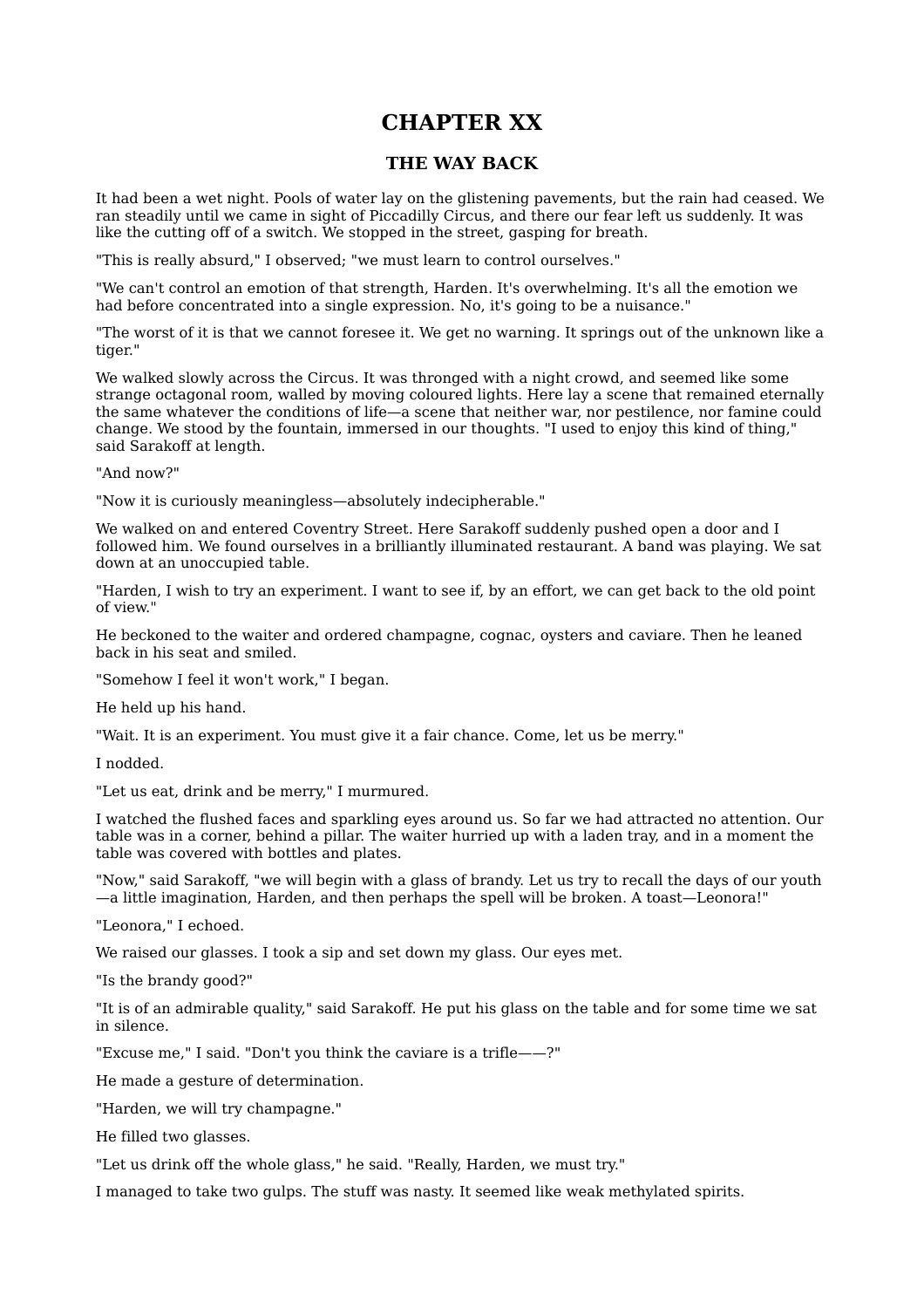"Continue," said Sarakoff firmly; "let us drink ourselves into the glorious past, whither the wizard of alcohol transports all men."

I took two more gulps. Sarakoff did the same. It was something in the nature of a battle against an invisible resistance. I gripped the table hard with my free hand, and took another gulp.

"Sarakoff," I gasped. "I can't take any more. If you want to get alcohol into my system you must inject it under my skin. I can't do it this way."

He put down his glass. It was half full. There were beads of perspiration on his brow.

"I'll finish that glass somehow," he observed. He passed his hand across his forehead. "This is extraordinary. It's just like taking poison, Harden, and yet it is an excellent brand of wine."

"Do get these oysters taken away," I said. "They serve no purpose lying here. They only take up room."

"Wait till I finish my glass."

With infinite trouble he drank the rest of the champagne. The effort tired him. He sat, breathing quickly and staring before him.

"That's a pretty woman," he observed. "I did not notice her before."

I followed the direction of his gaze. A young woman, dressed in emerald green, sat at a table against the opposite wall. She was talking very excitedly, making many gestures and seemed to me a little intoxicated.

Sarakoff poured out some more champagne.

"I am getting back," he muttered. He looked like a man engaged in some terrific struggle with himself. His breath was short and thick, his eyes were reddened. Perspiration covered his face and hands. He finished the second glass.

"Yes, she is pretty," he said, "I like that white skin against the brilliant green. She's got grace, too. Have you noticed white-skinned women always are graceful, and have little ears, Harden?"

He laughed suddenly, with his old boisterousness and clapped me on the shoulder.

"This is the way out!" he shouted, and pointed to the silver tub that contained the champagne bottle.

His voice sounded loudly above the music.

"The way out!" he repeated. He got to his feet. His eyes were congested. The sweat streamed down his cheeks. "Here," he called in his deep powerful voice, "here, all you who are afraid—here is the way out." He waved his arms. People stopped drinking and talking to turn and stare at him. "Back to the animals!" he shouted. "Back to the fur and hair and flesh! I was up on the mountain top, but I've found the way back. Here it is—here is the magic you need, if you're tired of the frozen heights!"

He swayed as he spoke. Strangely interested, I stared up at him.

"He's delirious," called out the emerald young woman. "He's got that horrid disease."

The manager and a couple of waiters came up. "It's coming," shouted Sarakoff; "I saw it sweeping over the world. See, the world is white, like snow. They have robbed it of colour." The manager grasped his arm firmly.

"Come with me," he said. "You are ill. I will put you in a taxi."

"You don't understand," said Sarakoff. "You are in it still. Don't you see I'm a traveller?"

"He is mad," whispered a waiter in my ear.

"A traveller," shouted the Russian. "But I've come back. Greeting, brothers. It was a rough journey, but now I hear and see you."

"If you do not leave the establishment at once I will get a policeman," said the manager with a hiss.

Sarakoff threw out his hands.

"Make ready!" he cried. "The great uprooting!" He began to laugh unsteadily. "The end of disease and the end of desire—there's no difference. You never knew that, brothers. I've come back to tell you—thousands and thousands of miles—into the great dimension of hell and heaven. It was a mistake and I'm going back. Look! She's fading—further and further——" He pointed a shaking hand across the room and suddenly collapsed, half supported by the manager.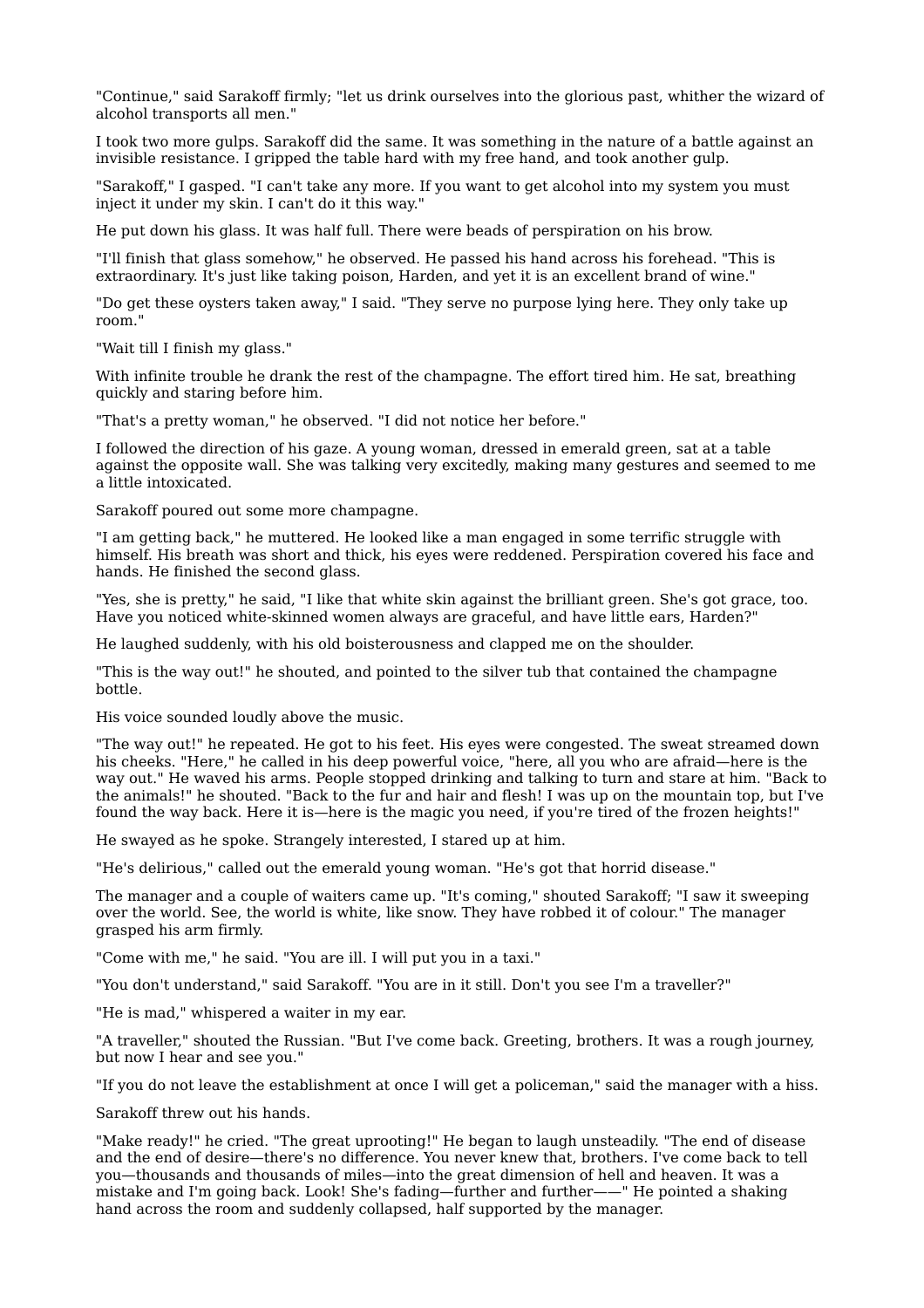"Dead drunk," remarked a neighbour.

I turned.

"No. Live drunk," I said. "The champagne has brought him back to the world of desire."

The speaker, a clean-shaven young man, stared insolently.

"You have no business to come into a public place with that disease," he said with a sneer.

"You are right. I have no business here. My business is to warn the world that the end of desire is at hand." I signalled to a waiter and together we managed to get Sarakoff into a taxi-cab.

As we drove home, all that lay behind Sarakoff's broken confused words revealed itself with increasing distinctness to me.

Sarakoff spoke again.

"Harden," he muttered thickly, "there was a flaw—in the dream——"

"Yes," I said. "I was sure there would be a flaw. I hadn't noticed it before——"

"We're cut off," he whispered. "Cut off."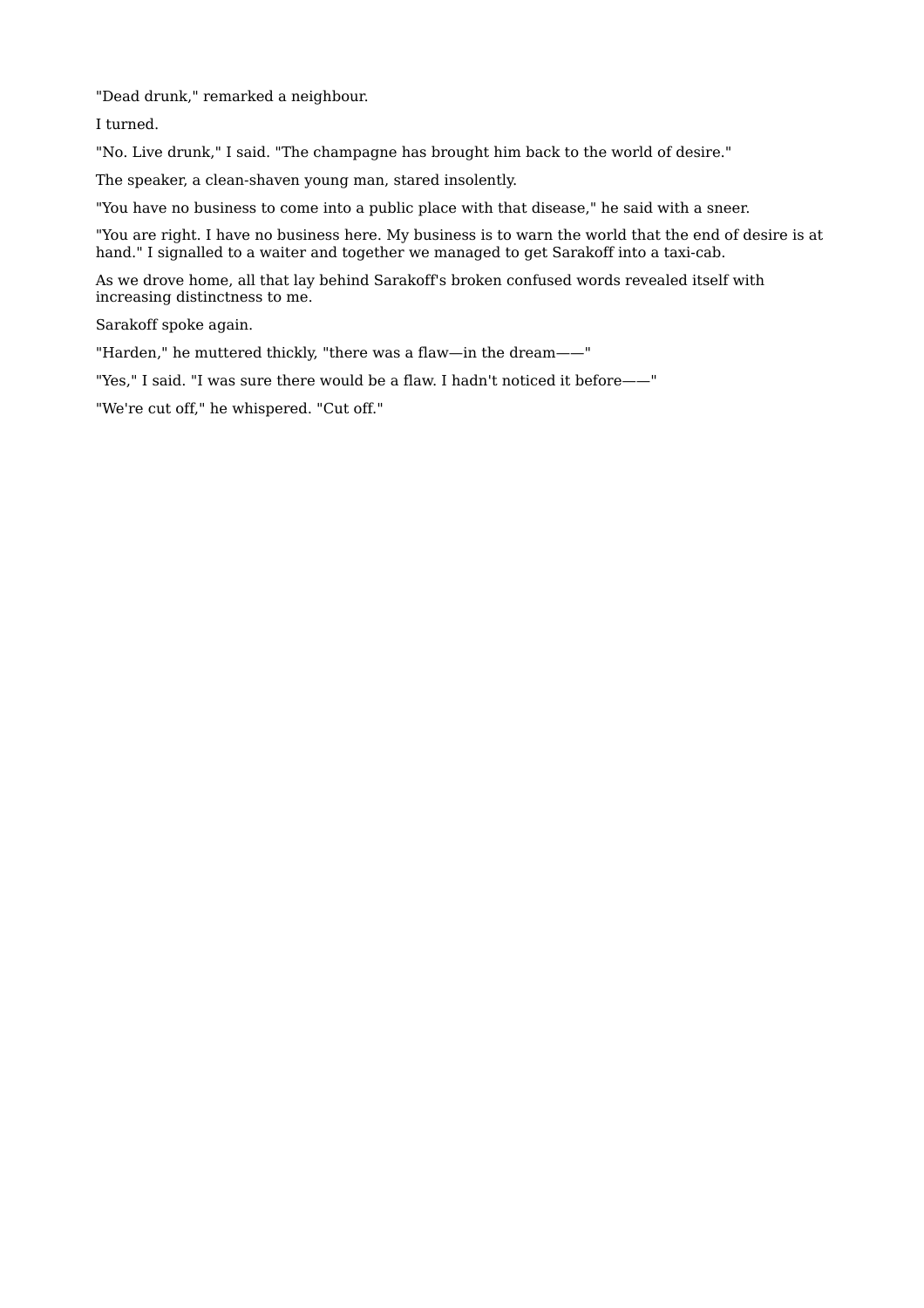## **CHAPTER XXI**

### **JASON**

Next morning the headlines of the newspapers blazed out the news of the meeting at the Queen's Hall, and the world read the words of Sarakoff.

Strange to say, most of the papers seemed inclined to view the situation seriously.

"If," said one in a leading article, "it really means that immortality is coming to humanity—and there is, at least, much evidence from Birmingham that supports the view that the germ cures all sickness —then we are indeed face to face with a strange problem. For how will immortality affect us as a community? As a community, we live together on the tacit assumption that the old will die and the young will take their place. All our laws and customs are based on this idea. We can scarcely think of any institution that is not established upon the certainty of death. What, then, if death ceases? Our food supply——"

I was interrupted, while reading, by my servant who announced that a gentleman wished to see me on urgent business. I laid aside the paper and waited for him to enter.

My early visitor was a tall, heavily-built man, with strong eyes. He was carefully dressed. He looked at me attentively, nodded, and sat down.

"My name is Jason—Edward Jason. You have no doubt heard of me."

"Certainly," I said. "You are the proprietor of this paper that I have just been reading."

He nodded.

"And of sixty other daily papers, Dr. Harden," he said in a soft voice. "I control much of the opinion in the country, and I intend to control it all before I die."

"A curious intention. But why should you die? You will get the germ in time. I calculate that in a month at the outside the whole of London and the best part of the country will be infected."

While I spoke he stared hard at me. He nodded again, glanced at his boots, pinched his lips, and then stared again.

"A year ago I made a tour of all the big men in your profession, both here, in America, and on the continent, Dr. Harden. I had a very definite reason for doing this. The reason was that—well, it does not matter now. I wanted a diagnosis and a forecast of the future. I consulted forty medical men—all with big names. Twenty-one gave me practically identical opinions. The remaining nineteen were in disagreement. Of that nineteen six gave me a long life."

"What did the twenty-one give you?"

"Five years at the outside."

I looked at him critically.

"Yes, I should have given the same—a year ago."

He coloured a little, and his gaze fell; he shifted himself in his chair. Then he looked up suddenly, with a strong glow in his eyes.

"And now?"

"Now I give you—immortality." I spoke quite calmly, with no intention of any dramatic effect.

The colour faded from his cheeks, and the glow in his eyes increased.

"If I get the Blue Disease, do you swear that it will cure me?"

"Of course it will cure you."

He got to his feet. He seemed to be in the grip of some powerful emotion, and I could see that he was determined to control himself. He walked down the room and stood for some time near the window.

"A gipsy once told me I would die when I was fifty-two. Will you believe me when I say that that prophecy has weighed upon me more than any medical opinion?" He turned and came up the room and stood before me. "Did you ever read German psychology and philosophy?"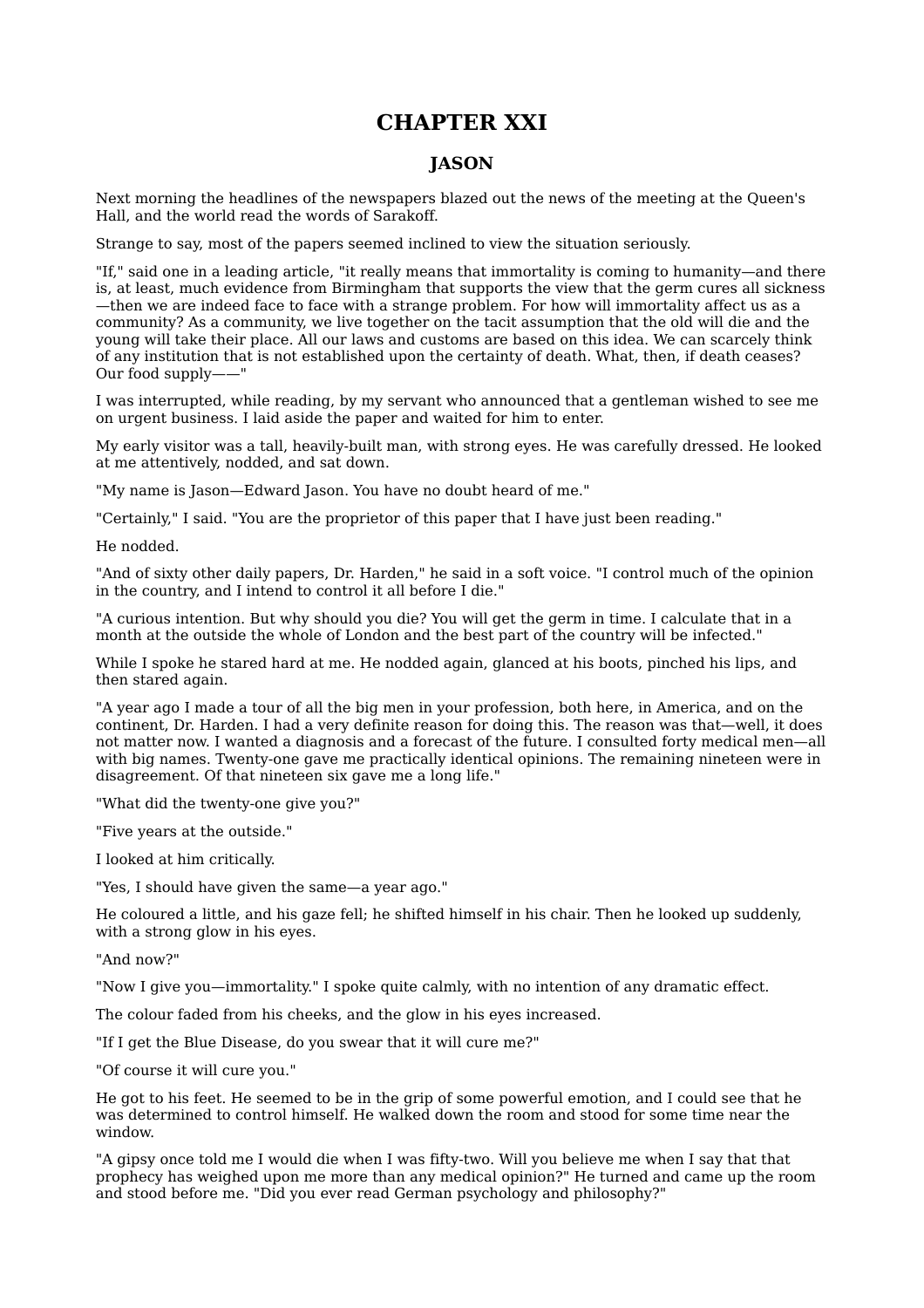"To a certain extent—in translations."

"Well, Dr. Harden, I stepped out of the pages of some of those books, I think. You've heard of the theory of the Will to Power? The men who based human life on that instinct were right!" He clenched his hands and closed his eyes. "This last year has been hell to me. I've been haunted every hour by the thought of death—just so much longer—so many thousand days—and then Nothing!" He opened his eyes and sat down before me. "Are you ambitious, Dr. Harden?"

"I was—very ambitious."

"Do you know what it is to have a dream of power, luring you on day and night? Do you know what is to see the dream becoming reality, bit by bit—and then to be given a time limit, when the dream is only half worked out?"

"I have had my dream," I said. "It is now realized."

"The germ?"

I nodded. He leaned forward.

"Then you are satisfied?"

"I have no desires now."

He did not appear to understand.

"I don't believe yet in your theory of immortality," he said slowly. "But I do believe that the germ cures sickness. I have had private reports from Birmingham, and to-morrow I'm going to publish them as evidence. You see, Harden, I've decided to back you. To-morrow I'm going to make Gods of you and your Russian associate. I'm going to call you the greatest benefactors the race has known. I'm going to lift you up to the skies."

He looked at me earnestly.

"Doesn't that stir you?" he asked.

"No, I told you that I have no desires."

He laughed.

"You're dazed. You must have worked incredibly hard. Wait till you see your name surrounded by the phrases I will devise you. I can make men out of nothing." His eyes shone into mine. "I once heard a man say that the trail of the serpent lay across my papers. That man is in an asylum now. I can break men, too, you see. Now I want to ask you something."

I watched him with ease, totally uninfluenced by his magnetism—calm and aloof as a man watching a mechanical doll.

"Can you limit the germ?" he asked softly.

I shook my head.

"Can you take any steps to stop it or keep it—within control?"

I shook my head again. He stared for a minute at me.

"I believe you," he said at last. "It's a pity. Think what we could have done—just a few of us!" He sat for some time drumming his fingers on his knees and frowning slightly. Then he stood up.

"Never mind," he exclaimed. "I'm convinced it will cure me. That is the main thing. I'll have plenty of time to realize my dream now, Harden, thanks to you. You don't know what that means—ah, you don't know!"

"By the way," I said, "I see you are suggesting that food may become a problem in the future. I think we'll be all right."

"Why?"

"Well, you see, if there's no desire, there's no appetite."

"I don't understand," he said. "It seems clear that if disease is mastered by the germ, then the death-rate will drop, and there will be more mouths to fill. If everyone lives for their threescore and ten, the food question will be serious."

"Oh, they'll live longer than that. They'll live for ever, Mr. Jason."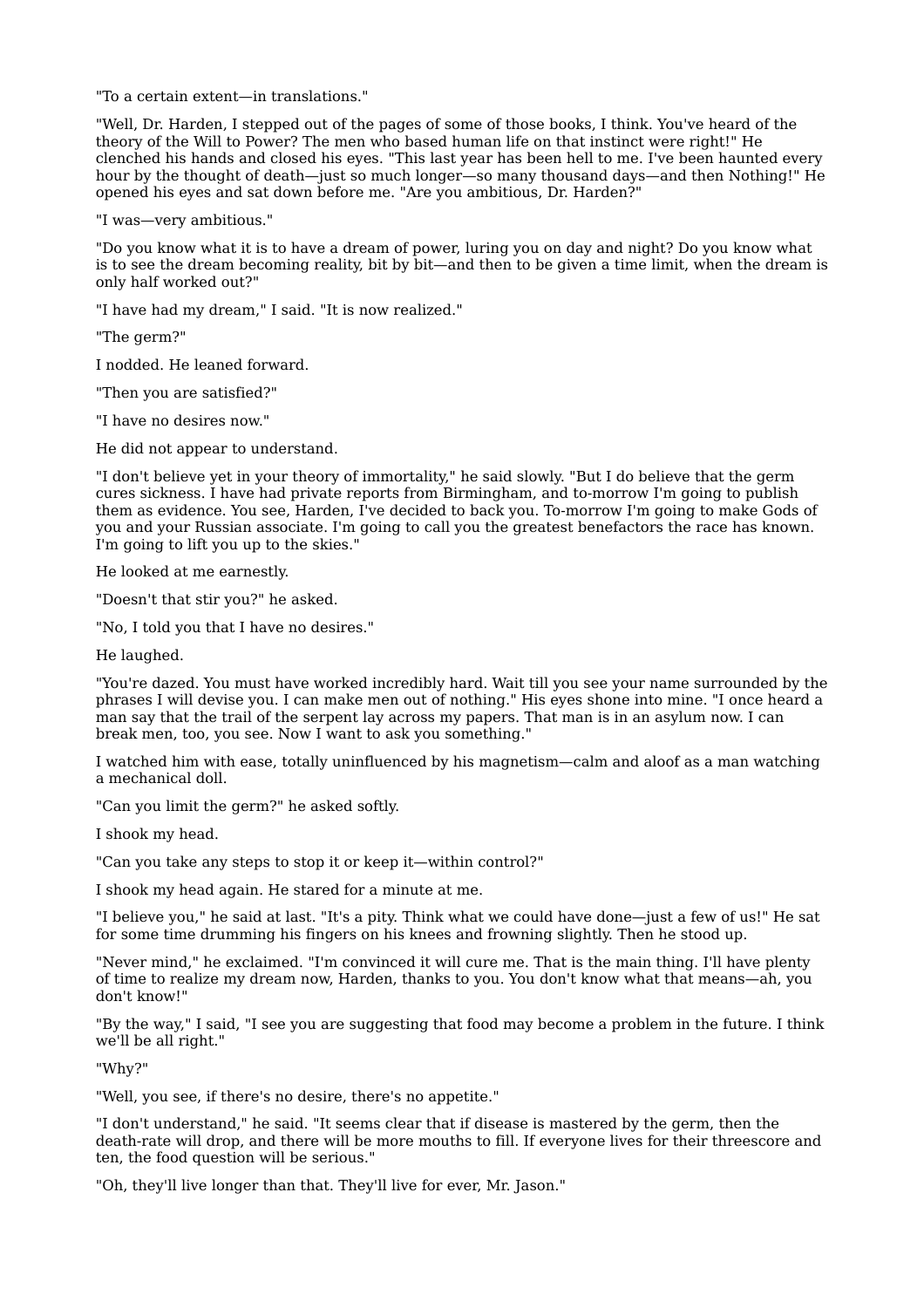He laughed tolerantly.

"In any case there will be a food problem," he said in a quiet friendly voice. "There will be more births, and more children—for none will die—and more old people."

"There won't be more births," I said.

He swung round on his heel.

"Why not?" he asked sharply.

"Because there will be no desire, Mr. Jason. You can't have births without desires, don't you see?"

At that moment Sarakoff entered the room. I introduced him to the great newspaper proprietor. Jason made some complimentary remarks, which Sarakoff received with cool gravity.

I could see that Jason was very puzzled. He had seated himself again, and was watching the Russian closely.

"The effects of last night have vanished," said Sarakoff to me. "My head is clear again and I have no intention of ever repeating the experiment."

"You got back, to some extent."

"Yes, partly. It was tremendously painful. I felt like a man in a nightmare."

I turned to Jason and explained what had happened at the restaurant. He listened intently.

"You see," I concluded, "the germ kills desire. Sarakoff and I live on a level of consciousness that is undisturbed by any craving. We live in a wonderful state of peace, which is only broken by the appearance of physical danger—against which, of course, the germ is not proof."

Jason was silent.

"Do you mean to tell me," he said at length, in a very deliberate voice, "that the effect of the germ is to destroy ambition?"

"Worldly ambition, certainly," I replied. "But I believe that, in time, ambitions of a subtler nature will reveal themselves in us, as Immortals."

Jason smiled very broadly.

"Gentlemen," he said, "you are wonderful men. You have discovered something that benefits humanity enormously. But take my advice—leave your other theories alone. Stick to the facts—that your germ cures sickness. Drop the talk about immortality and desire. It's too fantastic, even for me. In the meantime I shall spread abroad the news that the end of sickness is at hand, and that humanity is on the threshold of a new era. For that I believe with all my heart."

"One moment," said Sarakoff. "If you believe that this germ does away with disease, what is going to cause men to die?"

"Old age."

"But that is a disease itself."

"Wear and tear isn't a disease. That's what kills most of us."

"Yes, but wear and tear comes from desire, Mr. Jason," I said. "And the germ knocks that out. So what is left, save immortality?"

When Jason left us, I could see that he was impressed by the possibility of life being, at least, greatly prolonged. And this was the line he took in his newspapers next day.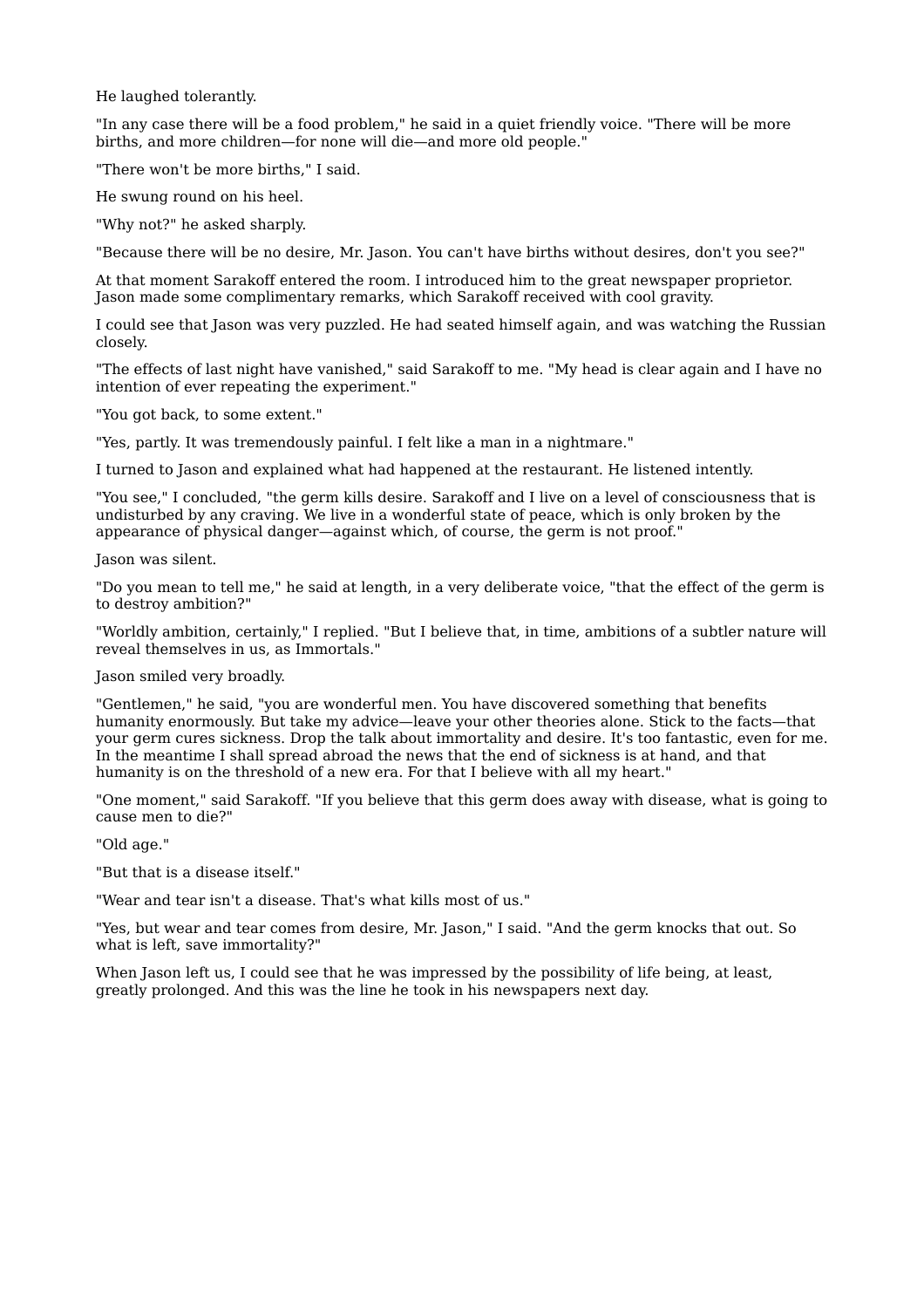### **CHAPTER XXII**

#### **THE FIRST MURDERS**

The effect of Jason's newspapers on public opinion was remarkable. Humanity ever contains within it the need for mystery, and the strange and incredible, if voiced by authority, stir it to its depths. The facts about the healing of sickness and the cure of disease in Birmingham were printed in heavy type and read by millions. Nothing was said about immortality save what Sarakoff and I had stated at the Queen's Hall meeting. But instinctively the multitude leaped to the conclusion that if the end of disease was at hand, then the end of death—at least, the postponement of death—was to be expected.

Jason, pale and masterful, visited us in the afternoon, and told us of the spread of the tidings in England. "They've swallowed it," he exclaimed; "it's stirred them as nothing else has done in the last hundred years. I visited the East End to-day. The streets are full of people. Crowds everywhere. It might lead to anything."

"Is the infection spreading swiftly?"

"It's spreading. But there are plenty of people, like myself, who haven't got it yet. I should say that a quarter of London is blue." He looked at me with a sudden anxiety. "You're sure I'll get it?"

"Quite sure. Everyone is bound to get it. There's no possible immunity."

He sat heavily in the chair, staring at the carpet.

"Harden, I didn't quite like the look of those crowds in the East End. Anything big like this stirs up the people. It excites them and then the incalculable may happen. I've been thinking about the effect upon the uneducated mind. I've spread over the country the vision of humanity free from disease, and that's roused something in them—something dangerous—that I didn't foresee. Disease, Harden, whatever you doctors think of it, puts the fear of God into humanity. It's these sudden releases—releases from ancient fears—that are so dangerous. Are you sure you can't stop the germ, or direct it along certain channels?"

"I have already told you that's impossible."

"You might as well try and stop the light of day," said Sarakoff from a sofa, where he was lying apparently asleep. "Let the people think what they like now. Wait till they get it themselves. There are rules in the game, Jason, that you have no conception of, and that I have only realized since I became immortal. Yes—rules in the game, whether you play it in the cellar or the attic, or in the valley, or on the mountain top."

"Your friend is very Russian," said Jason equably. "I have always heard they are dreamers and visionaries. Personally, I am a practical man, and as such I foresee trouble. If the masses of the people have no illness, and enjoy perfect health, we shall be faced by a difficult problem. They'll get out of hand. Depressed states of health are valuable assets in keeping the social organization together. All this demands careful thought. I am visiting the Prime Minister this evening and shall give him my views."

At that moment a newspaper boy passed the window with an afternoon edition and Jason went out to get a copy. He returned with a smile of satisfaction, carrying the paper open before him.

"Three murders in London," he announced. "One in Plaistow, one in East Ham and one in Pimlico. I told you there was unrest abroad." He laid the paper on the table and studied it "In every case it was an aged person—two old women, and one old man. Now what does that mean?"

#### "A gang at work."

He shook his head.

"No. In one case the murderer has been caught. It was a case of patricide—a hideous crime. Curiously enough the victim had the Blue Disease. The end must have been ghastly, as it states here that the expression on the old man's face was terrible."

He sat beside the table, drumming his fingers on it and staring at the wall before him. I was not particularly interested in the news, but I was interested in Jason. Character had formerly appealed little to me, but now I found an absorbing problem in it.

"Harden, do you think that son killed his father *because* he had the Blue Disease?"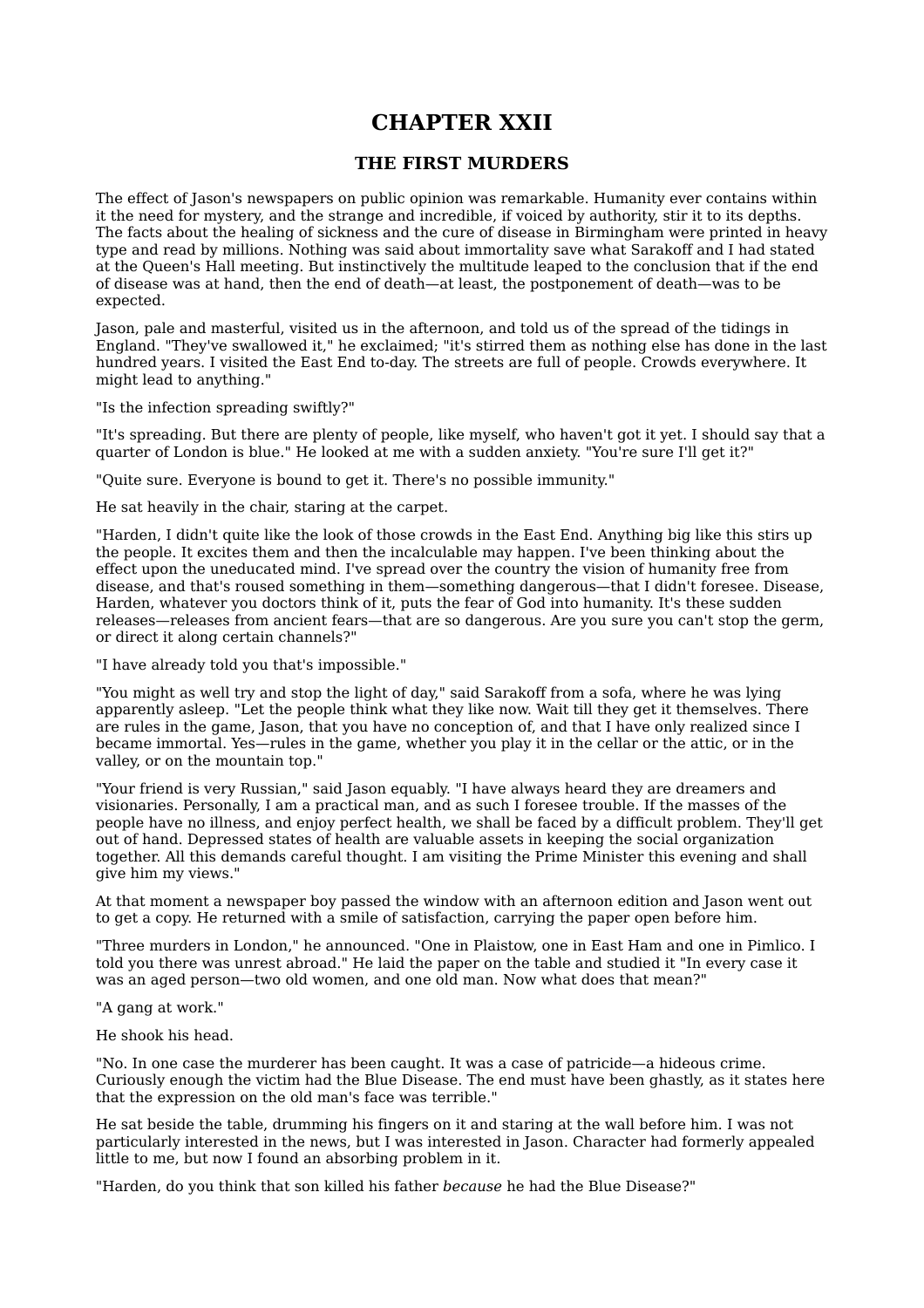I was struck by the remark. For some reason the picture of Alice's father came into my mind. Jason sprang to his feet.

"Yes, that's it," he exclaimed. "That's what lay behind those restless crowds. I knew there was something—a riddle to read, and now I've got the answer. The crowd doesn't know what's rousing them. But I do. It's fear and resentment, Harden. It's fear and resentment against the old." He brought his fist down on the table. "The germ's going to lead to war! It's going to lead to the worst war humanity has ever experienced—the war of the young against the old. Not the ancient strife or struggle between young and old, but open bloodshed, my friends. That's what your germ is going to do."

I smiled and shook my head.

"Wait," said Sarakoff from the sofa; "wait a little. Why are you in such a hurry to jump to conclusions?"

"Because it's my business to jump to conclusions just six hours before anyone else does," said Jason. "I calculate that my mind, for the last twenty years, has been six hours ahead of time. I live in a state of chronic anticipation, Dr. Sarakoff. Just let me use your telephone for a moment."

He returned a quarter of an hour later. His expression was calm, but his eyes were hard. "I was right," he said. "Those two old women had the Blue Disease, and a girl, a daughter, is suspect in one case. Can't you imagine the situation? Girl lives with her aged mother—can't get free—mother has what money there is—not allowed to marry—girl unconsciously counts on mother's death—probably got a secret love-affair—is expecting the moment of release—and then, along comes the Blue Disease and one of my newspapers telling her what it means. The old lady recovers her health—the future shuts down like a rat trap and what does the poor girl do? Kills her mother—and probably goes mad. That, gentlemen, is my theory of the case."

He strode up and down the room.

"You may think I'm taking a low view," he cried. "But there are hundreds of thousands of similar cases in England. God help the old if the young forget their religion!"

For some reason I was unmoved by the outcry. It was no doubt owing to the peculiar emotionless state that the germ induced in people. Jason was roused. He paced to and fro in silence, with his brows contracted. At length he stopped before me.

"Do you see any way out?"

"There will be no war between the young and the old," I replied. "In another week everyone will get the germ and that will be the end of war in every form."

He drew a chair and sat down before me.

"You don't understand," he said earnestly. "Perhaps you had a happy childhood. I didn't. I know how some sons and daughters feel because I suffered in that way. People are strangely blind to suffering unless they have suffered themselves. When I was a young man, my father put me in his office and gave me a clerk's wages. He kept me there for six years at eighteen shillings a week. Whenever I made a suggestion concerning the business he was careful to ridicule it. Whenever I tried to break away and start on my own, he prevented it. There were a thousand other things—ways in which he fettered me. My only sister he kept at home to do the housework. He forbade her to marry. She and I never had enough money to do anything, to go anywhere, or to buy anything. Now, to be quite frank, I longed for him to die so that I could get free. To me he was an ogre, a great merciless tyrant, a giant with a club. Well, he died. When he was dead I felt what a man dying of thirst in the desert must feel when he suddenly comes to a spring of water. I recovered, and became what I am. My sister never recovered. She had been suppressed beyond all the limits of elasticity. As far as her body is concerned, it is alive. Her soul is dead."

He paused and looked at me meditatively.

"If your blue germ had come along then, Harden, I might—— Who knows? I have often wondered why our pulpit religion ignores the crimes of parents to their children. I'm not conventionally religious, but I seem to remember that Christ indirectly said something pretty strong on the subject. But the pulpit folk show a wonderful facility for ignoring the awkward things Christ said. In about three years' time I'm going to turn my guns on the Church. They've sneered at me too much."

"There will be a new Church by that time," murmured Sarakoff. "And no guns."

Jason eyed the prostrate figure of the Russian.

"I refer to my newspapers. That's going to be my final triumph. Why do you smile?"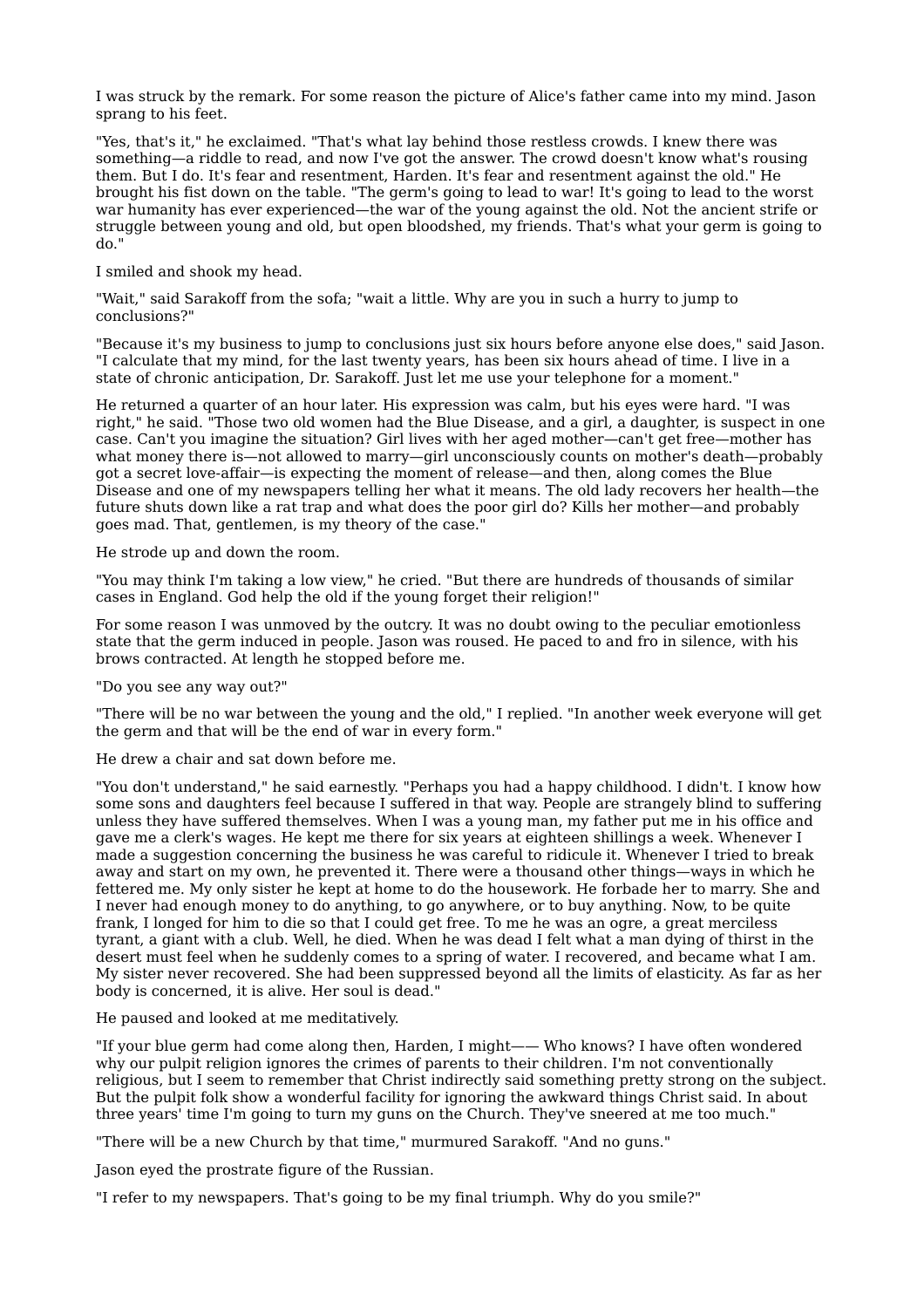"Because you said a moment ago that it was your business to be six hours ahead of everyone else. You're countless centuries behind Harden and me. We have taken a leap into the future. If you want to know what humanity will be, look at us closely. You'll get some hints that should be valuable. I admit that our bodies are old-fashioned in their size and shape, but not our emotions."

The telephone bell rang in the hall and Jason jumped up.

"I think that's for me."

He went out. I remained sitting calmly in my chair. An absolute serenity surrounded me. All that Jason did or said was like looking at an interesting play. I was perfectly content to sit and think think of Jason, of what his motives were, of the reason why a man is blind where his desires are at work, of the new life, of the new organizations that would be necessary. I was like a glutton before a table piled high with delicacies and with plenty of time to spare. Sarakoff seemed to be in the same condition for he lay with his eyes half shut, motionless and absorbed.

Jason entered the room suddenly. He carried his hat and stick.

"Two more murders reported from Greenwich, and ten from Birmingham. It's becoming serious, Harden! I'm off to Downing Street. Watch the morning editions!"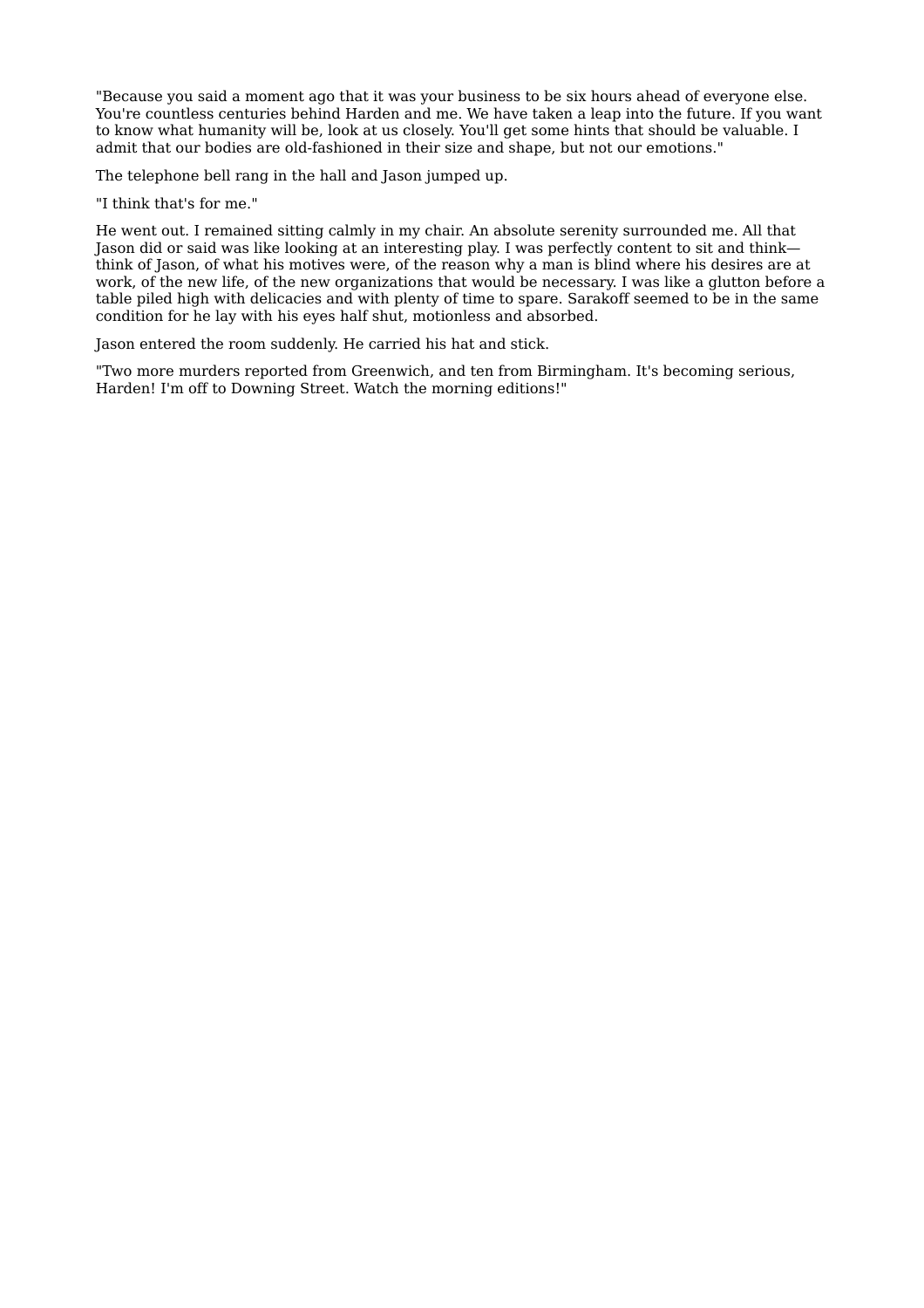## **CHAPTER XXIII**

### **AT DOWNING STREET**

That night, at eight o'clock, I was summoned to Downing Street. I left Sarakoff lying on the sofa, apparently asleep. I drove the first part of the way in a taxi, but at the corner of Orchard Street the cab very nearly collided with another vehicle, and in a moment I was a helpless creature of fear. So I walked the rest of the way, much to the astonishment of the driver, who thought I was a lunatic. It was a fine crisp evening and the streets were unusually full. Late editions of the paper were still being cried, and under the lamps were groups of people, talking excitedly.

From what I could gather from snatches of conversation that I overheard, it seemed that many thought the millennium was at hand. I mused on this, wondering if beneath the busy exterior of life there lurked in people's hearts a secret imperishable conviction. And, after all, was it not a millennium—the final triumph of science—the conquest of the irrational by the rational?

There was a good deal of drunkenness, and crowds of men and women, linked arm and arm, went by, singing senseless songs. In Piccadilly Circus the scene was unusually animated. Here, beyond doubt, the Jason press had produced a powerful impression. The restaurants and bars blazed with light. Crowds streamed in and out and a spirit of hilarious excitement pervaded everyone. Irresponsibility—that was the universal attitude; and I became deeply occupied in thinking how the germ should have brought about such a temper in the multitude. Only occasionally did I catch the blue stain in the eyes of the throng about me.

I reached Downing Street and was shown straight into a large, rather bare room. By the fireplace sat Jason, and beside him, on the hearthrug, stood the Premier. Jason introduced me and I was greeted with quiet courtesy.

"I intend to make a statement in the House to-night and would like to put a few questions to you," said the Premier in a slow clear voice. "The Home Secretary has been considering whether you and Dr. Sarakoff should be arrested. I see no use in that. What you have done cannot be undone."

"That is true."

"In matters like this," he continued, "it is always a question of taking sides. Either we must oppose you and the germ, or we must side with you, and extol the virtues of the new discovery. A neutral attitude would only rouse irritation. I have therefore looked into the evidence connected with the effects claimed for the germ, and have received reports on the rate of its spread. It would seem that it is of benefit to man, so far as can be judged at present, and that its course cannot be stayed."

I assented, and remained gazing abstractedly at the fire.

He continued in a sterner tone—

"It may, however, be necessary to place you and Dr. Sarakoff under police protection. There is no saying what may happen. Your action in letting loose the germ in the water supply of Birmingham was unfortunate. You have taken a great liberty with humanity, whatever may result from it."

"Medical men have no sense of proportion," murmured Jason. "Science makes them so helpless."

"I see no kind of helplessness in rescuing humanity from disease," I answered calmly. "Please tell me what you want to know."

They both looked at me attentively. The Premier took out a pair of pince-nez and began to clean the lenses, still watching me.

"France is unwilling to let the germ into her territory. Can measures be taken to stop its access to the Continent?"

"No. It will get there inevitably. It has probably got there long ago. It is air borne and water borne and probably sea borne as well. The whole world will be infected sooner or later. There is no immunity possible."

The Premier put on his pince-nez and warmed his hands at the fire.

"Then what will the result of the germ be upon mankind?" he asked at length.

"It will begin a new era. What has made reform so difficult up to now?"

"People do not see eye to eye on all questions, Dr. Harden. That is the main reason."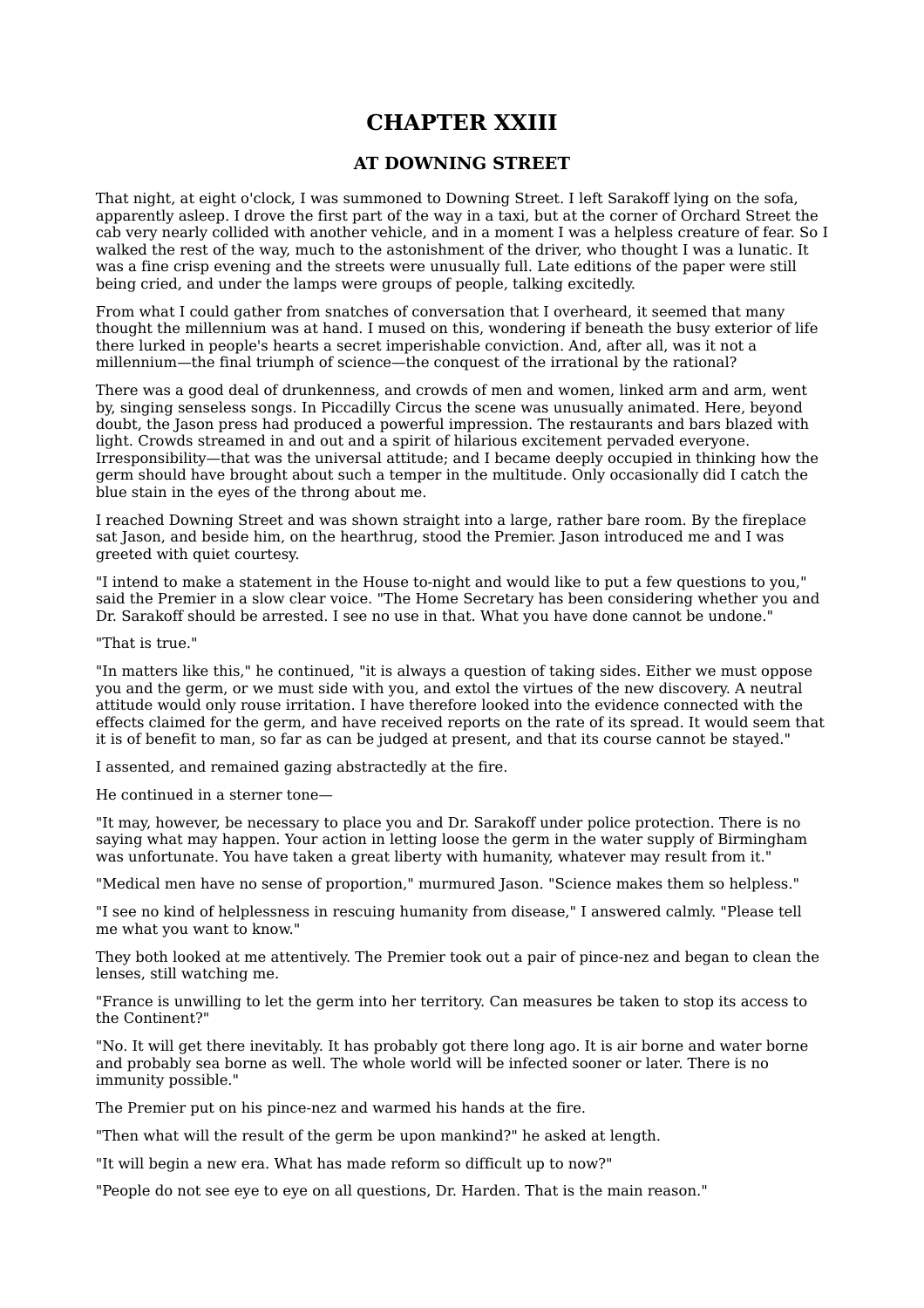"And why do they not see eye to eye?"

"Because their desires are not the same."

"Very good. Now imagine a humanity without desires, as you and Jason understand desire. What would be the result?"

"It is impossible to conceive. The wheels of the world would cease turning. We should be like sheep without a shepherd." He surveyed me quietly for some time. "Then you think the germ will kill desire?"

"I know it. I am a living example. I have no desires. I am like a man without a body, I am immortal."

Jason laughed.

"You are above temptation?" he asked.

"Absolutely. Neither money, power nor woman has any influence on me. They are meaningless."

"You have, perhaps, reached Nirvana?" the Premier enquired.

"Yes. That is why I am immortal. I have reached Nirvana."

"By a trick."

"If you like—by a trick."

"Then I cannot think you will stay there for long," said the Premier. "I shall look forward to my attack of the Blue Disease with interest. It will be amusing to note one's sensations."

It was clear to me that he was defending himself against my greater knowledge, but it was a matter of no importance to me. I was faintly oppressed by the dreary immensity of the room. I had become sensitive to atmosphere, and the feeling of that room was not harmonious.

The Premier stood in deep thought.

"If the germ prolongs life, it will lead to complications," he remarked. "The question of being too old has attracted public attention for some time now, which shows the way the wind is blowing. Oldness has become, in a small degree, a problem. The world is younger than it used to be—more impatient, more anxious to live a free life, to escape from any form of bondage. And so people have begun to ask what we are to do with our old men."

He paused and looked at Jason.

"My friend Jason thinks these murders are caused indirectly by the germ."

"It is possible."

"It seems fantastic. But there may be something in it." The Premier raised his eyes and studied the ceiling. "There is certainly some excitement abroad. We are dealing with an unprecedented situation. I therefore propose to say to-night that if, in the course of time, we find that life is prolonged and disease done away with, new laws will have to be considered."

"Not only new laws," I said. "We shall have to reconstruct the whole future of life. But there is no hurry. There is plenty of time. There is eternity before us."

"What do you eat?" demanded the Premier suddenly.

"A little bread or biscuit."

He clasped his hands behind his back and surveyed me for quite a minute.

"I don't believe you're a quack," he observed. "But when you walked into the room, I was doubtful."

"Why?"

"Because you wouldn't look at me squarely."

"Why should I look at you squarely? I looked at you and saw you. I have no desire to make any impression on you, or to dominate you in any way. It was sufficient just to see you. As Immortals, we do not waste our time looking at one another squarely. An Immortal cannot act."

The Premier smiled to himself and took out his watch.

"I am obliged to you for the instance," he said. "Good-night."

I rose and walked towards the door. On my way I stopped before a vast dingy oil-painting.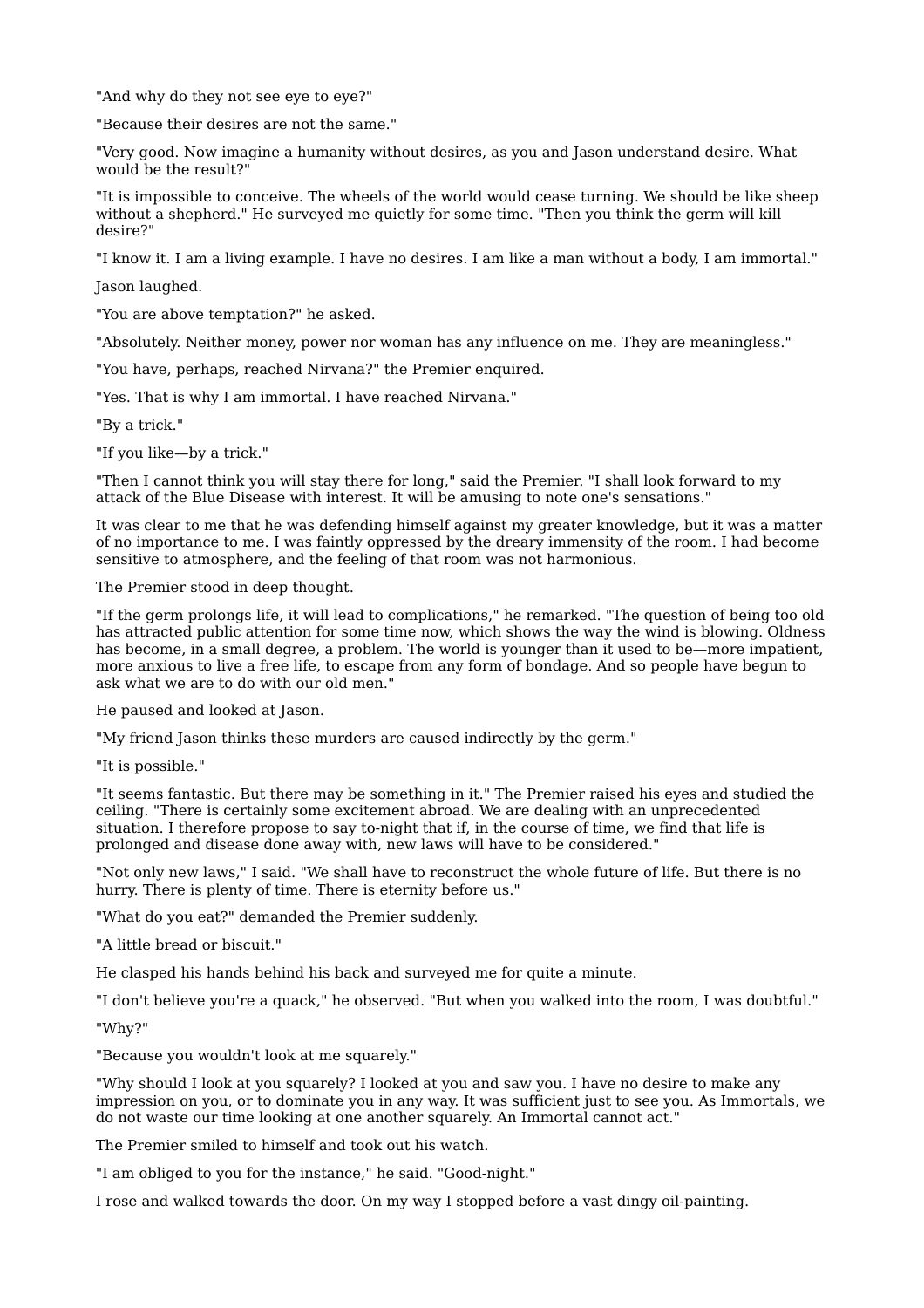"Why do you all deceive yourselves that you admire things like that? Throw it away. When you become an Immortal you won't live here."

The Premier and Jason stood together on the hearth-rug. They watched me intently as I went out and closed the door behind me. A servant met me on the landing and escorted me downstairs. I observed that he was an Immortal.

"What are you doing here?" I asked.

"I am a spectator," he said in a calm voice. "And you?"

"I, too, am a spectator."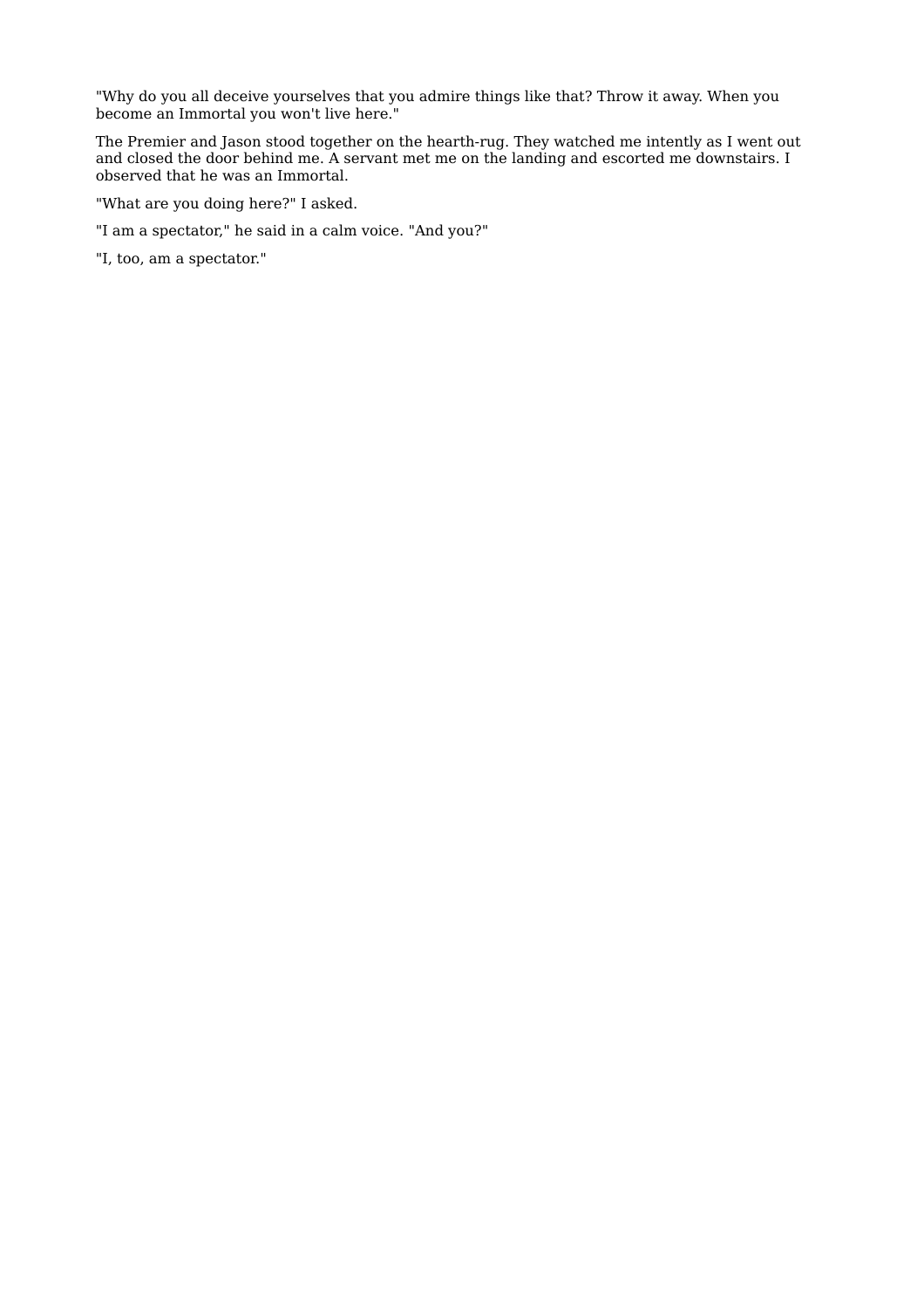## **CHAPTER XXIV**

## **NIGHT OF AN IMMORTAL**

I passed a most remarkable night. On reaching home I went to bed as usual. My mind was busy, but what busied it was not the events of the day.

I lay in the darkness in a state of absolute contentment. My eyes were closed. My body was motionless, and felt warm and comfortable. I was quite aware of the position of my limbs in space and I could hear the sound of passing vehicles outside. I was not asleep and yet at the same time I was not awake. I knew I was not properly awake because, when I tried to move, there seemed to be a resistance to the impulse, which prevented it from reaching the muscles. As I have already said, I could feel. The sensation of my body was there, though probably diminished, but the power of movement was checked, though only slightly. And all the time I lay in that state, my mind was perfectly lucid and continually active. I thought about many things and the power of thought was very great, in that I could keep my attention fixed hour after hour on the same train of thought, go backwards and forwards along it, change and modify its gradations, just as if I were dealing with some material and plastic formation. Since that time I have become acquainted with a doctrine that teaches that thoughts are in the nature of things—that a definite thought is a formation in some tenuous medium of matter, just as a cathedral is a structure in gross matter. This is certainly the kind of impression I gained then.

It was now in the light of contrast that I could reflect on the rusty and clumsy way in which I had previously done my thinking, and I remembered with a faint amusement that there had been a time when I considered that I had a very clear and logical mind. Logical! What did we, as mere mortals full of personal desire, know of logic? The reflection seemed infinitely humorous. My thoughts had about them a new quality of stability. They formed themselves into clear images, which had a remarkable permanence. Their power and influence was greatly increased. If, for example, I thought out a bungalow situated on the cliff, I built up, piece by piece in my mind, the complete picture; and once built up it remained there so that I could see it as a whole, and almost, so to speak, walk round it and view it from different angles. I could lay aside this thought-creation just as I might lay aside a model in clay, and later on bring it back into my mind, as fresh and clear as ever. The enjoyment of thinking under such conditions is impossible to describe. It was like the joy of a man, blind from childhood, suddenly receiving his sight.

As ordinary mortals, we are all familiar with the apparently real scenes that occur in dreams. In our dreams we see buildings and walk round them. We see flights of steps and climb them. We apparently touch and taste food. We meet friends and strangers and converse with them. At times we seem to gaze over landscapes covered with woods and meadows.

It seemed to me that the magic of dreams had in some way become attached to thought. For as Immortals we did not dream as mortals do. In place of dreaming, we created immense thoughtforms, working as it were on a new plane of matter whose resources were inexhaustible.

That night I built my ideal bungalow and when I had finished it I constructed my ideal garden. And then I made a sea and a coast-line, and when it was finished it was so real to me that I actually seemed to go into its rooms, sit on the verandah, breathe in its sea-airs and listen to the surf below its cliff. I remember that one of its rooms did not please me entirely, and that I seemed to pull it down—in thought—and reconstruct it according to my wish. This took time, for brick by brick I thought the new room into existence. One law that governed that state was easy to grasp, for whatever you did not think out clearly assumed a blurred unsatisfactory form. It became clear to me as early as that first night of immortality that the more familiar a man was with matter on the earth and its ways and possibilities, the more easily could he make his constructions on that plan of thought.

The whole of that night I lay in this state of creative joy and I know that my body remained motionless. It seemed that only a film divided me from the use of my limbs, but that film was definite. At eight o'clock on that morning, I became aware of a vague feeling of strain. It was a very slight sensation, but its effect was to make the thoughts that occupied my consciousness to become less definite. I had to make an effort to keep them distinct. The strain slowly became greater. It had begun with a sense of distance, but it seemed to get nearer, and I experienced a feeling that I can only compare to as that which a man has when he is losing his balance and about to fall.

The strain ended suddenly. I found myself moving my limbs. I opened my eyes and looked round. The graphic, visible quality of my thoughts had now vanished. I was awake.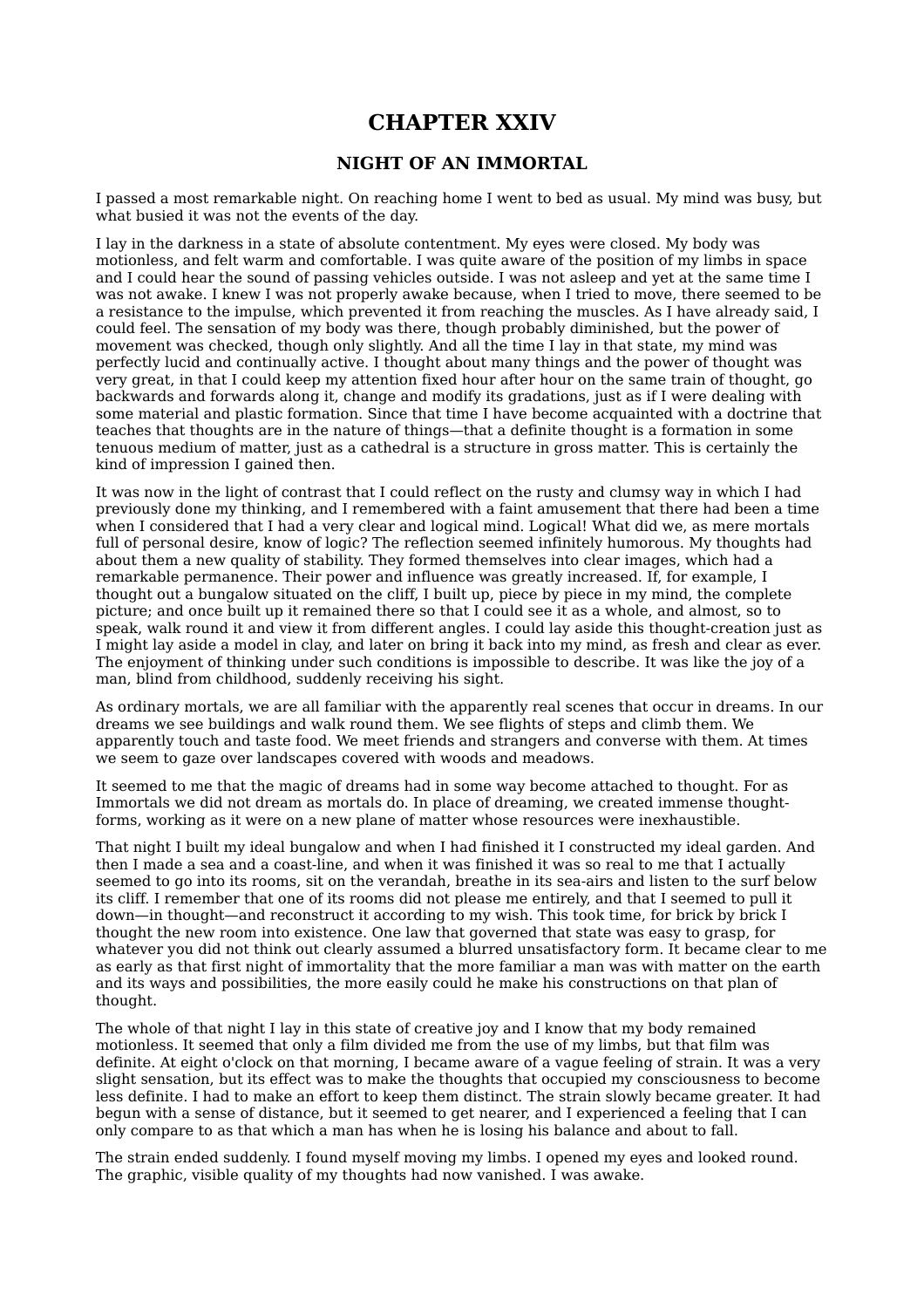I have given the above account of the night of an Immortal, because it has seemed to me right that some record should be left of the effect of the germ on the mind. I would explain the inherent power of thought as being due to the freedom from the ordinary desires of mortals, which waste and dissipate the energies of the mind ... but of that I cannot be certain.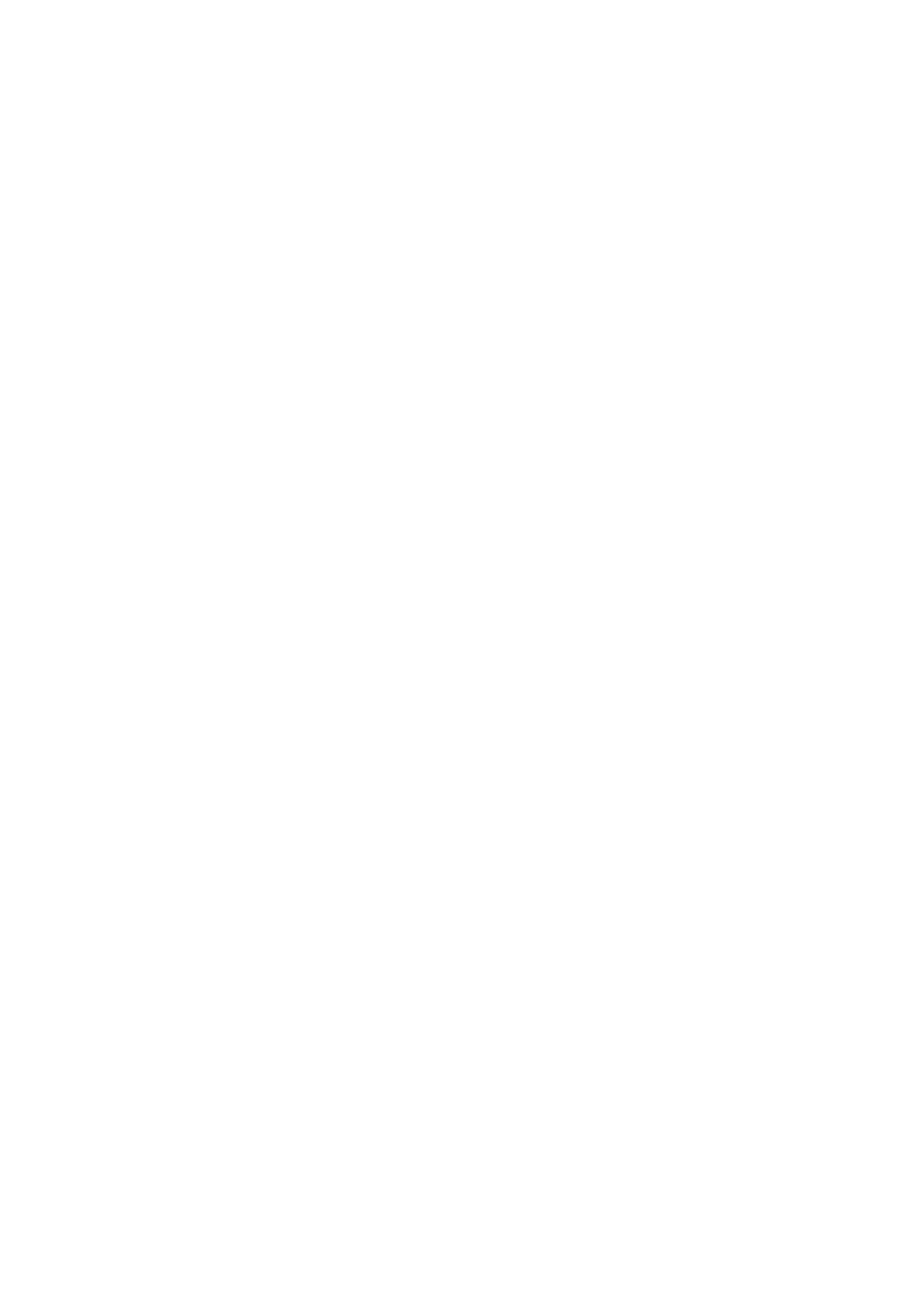## **CHAPTER XXV**

### **OUR FLIGHT**

I got out of bed and began to examine my clothes. They were strewn about the floor and on chairs. The colour of them seemed peculiar to my senses. My frock coat, of heavy black material, with curious braiding and buttons, fascinated me. I counted the number of separate things that made up my complete attire. They were twenty-four in number. I discovered that in addition to these articles of actual wearing material I was in the habit of carrying on my person about sixty other articles. For some reason I found these calculations very interesting. I had a kind of counting mania that morning. I counted all the things I used in dressing myself. I counted the number of stripes on my trousers and on my wall-paper; I counted the number of rooms in my house, the articles of furniture that they contained, and the number of electric lamps. I went into the kitchen and counted everything I could see, to the astonishment of my servants. I observed that my cook showed a faint blue stain in her eyes, but that the other servants showed no signs as yet of the Blue Disease. I went into my study and counted the books; I opened one of them. It was the British Pharmacopœia. I began mechanically to count the number of drugs it contained. I was still counting them when the breakfast gong sounded. I went across the hall and counted on my way the number of sticks and hats and coats that were there. I finished up by counting the number of things on the breakfast table. Then I picked up the newspaper. There were, by the way, one hundred and four distinct things on my breakfast table.

The paper was full of the records of crime and of our names.

The account of the Prime Minister's statement in the House was given in full. Our names were printed in large letters, and apparently our qualifications had been looked up, for they were mentioned, together with a little biographical sketch. In a perfectly calm and observant spirit I read the closely-printed column. My eye paused for some time at an account of my personal appearance —"a small, insignificant-looking man, with straight blue-black hair, like a Japanese doll, and an untidy moustache, speaking very deliberately and with a manner of extreme self-assurance."

Extreme self-assurance! I reflected that there might, after all, be some truth in what the reporter said. On the night that I had spoken at the Queen's Hall meeting I had been quite self-possessed. I pursued the narrative and smiled slightly at a description of the Russian—"a loosely-built, bearded giant, unkempt in appearance, and with huge square hands and pale Mongolian eyes which roll like those of a maniac." That was certainly unfair, unless the reporter had seen him at the restaurant when Sarakoff drank the champagne. I was about to continue, when a red brick suddenly landed neatly on my breakfast table, and raised the number of articles on that table to one hundred and five.

There was a tinkle of falling glass; I looked up and saw that the window was shattered. The muslin curtain in front of it had been torn down by the passage of the brick, and the street without was visible from where I sat. A considerable crowd had gathered on the pavement. They saw me and a loud cry went up. The front door bell was ringing and there was a sound of heavy blows that echoed through the house.

My housemaid came running into the room. She uttered a shriek as she saw the faces beyond the window and ran out again. I heard a door at the back of the house slam suddenly.

A couple of men, decently enough dressed, were getting over the area rails with the intent of climbing in at the window. I jumped up and went swiftly upstairs. So far I was calm. I entered Sarakoff's bedroom. It was in darkness. The Russian was lying motionless on the bed. I shook him by the shoulder. It seemed impossible to rouse him, and yet in outward appearance he seemed only lightly asleep. I redoubled my efforts and at length he opened his eyes, and his whole body, which had felt under my hands as limp and flaccid as a pillow, suddenly seemed to tighten up and become resilient.

"Get up," I said. "They're trying to break into the house. We may be in danger. We can escape by the back door through the mews."

The blows on the front door were clearly audible.

"I've been listening to it for some time," he said. "But I seemed to have lost the knack of waking up properly."

"We have no time to waste," I said firmly.

We went quickly downstairs. Sarakoff had flung a blue dressing-gown over his pyjamas and thrust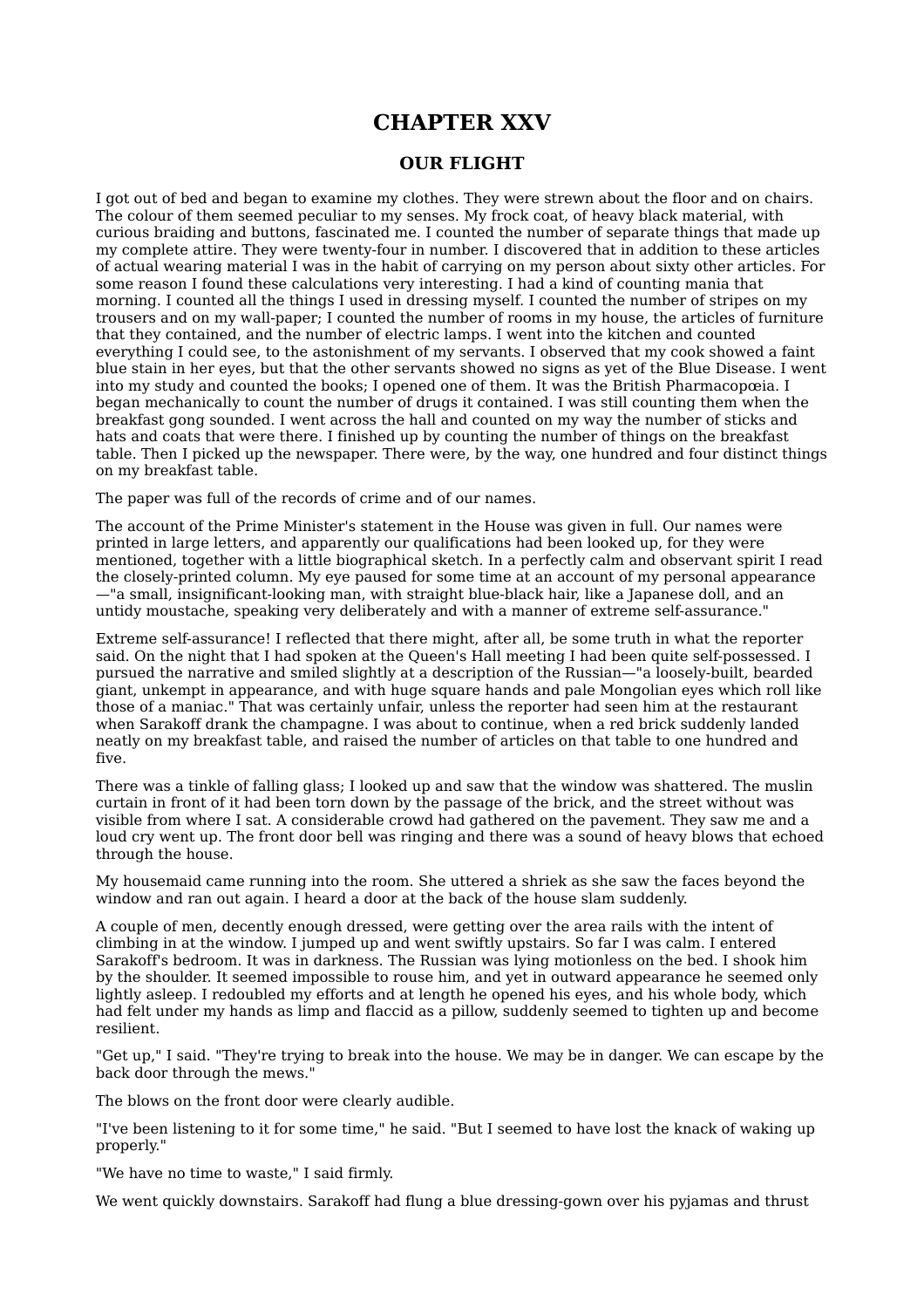his feet into a pair of slippers. On reaching the hall there was a loud crack and a roar of voices. In an instant the agonizing fear swept over us. We dashed to the back of the house, through the servants' quarters and out into the mews. Without pausing for an instant we ran down the cobbled alley and emerged upon Devonshire Street. We turned to the right, dashed across Portland Place and reached Great Portland Street. We ran steadily, wholly mastered by the great fear of physical injury, and oblivious to the people around us. We passed the Underground Station. Our flight down the Euston Road was extraordinary. Sarakoff was in front, his dressing-gown flying, and his pink pyjamas making a vivid area of colour in the drab street. I followed a few yards in the rear, hatless, with my breath coming in gasps.

It was Sarakoff who first saw the taxi-cab. He veered suddenly into the road and held out his arms. The cab slowed down and in a moment we were inside it.

"Go on," shouted Sarakoff, "Drive on. Don't stop."

The driver was a man of spirit and needed no further directions. The cab jerked forward and we sped towards St. Pancras Station.

"Follow the tram lines up to Hampstead," I called out, and he nodded. We lay gasping in the back of the cab, cannoning helplessly as it swayed round corners. By the time we had reached Hampstead our fear had left us.

The cab drew up on the Spaniard's Walk and we alighted. It was a bleak and misty morning. The road seemed deserted. A thin column of steam rose from the radiator of the taxi, and there was a smell of over-heated oil.

"Sharp work that," said the driver, getting out and beating his arms across his chest. His eyes moved over us with frank curiosity. Sarakoff shivered and drew his dressing-gown closely round him.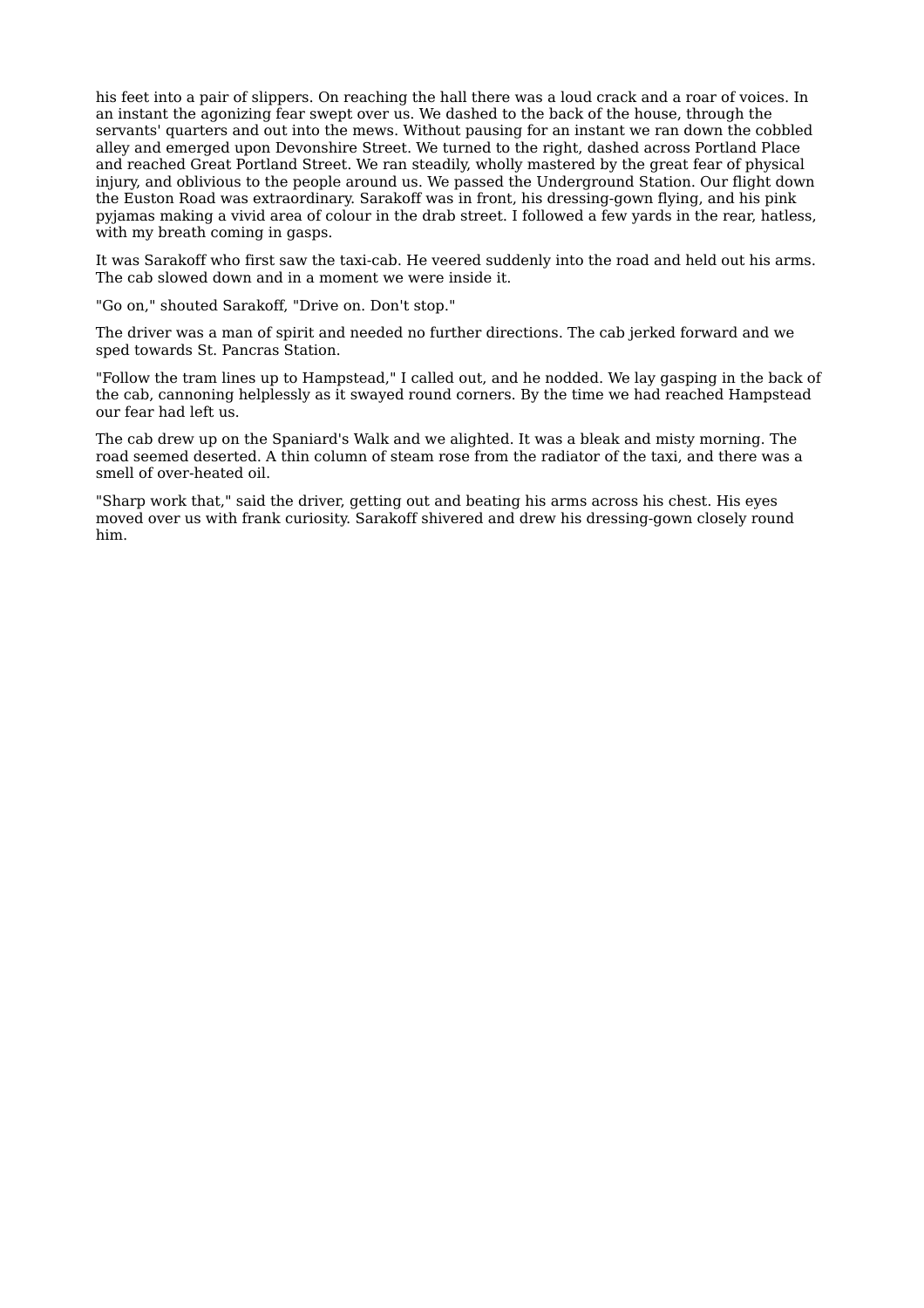# **CHAPTER XXVI**

## **ON THE SPANIARD'S WALK**

I paid the man half-a-sovereign. There was a seat near by and Sarakoff deposited himself upon it. I joined him. On those heights the morning air struck chill. London, misty-blue, lay before us. The taxi-man took out his pipe and began to fill it.

"Lucky me comin' along like that," he observed. "If it hadn't been because of my missus I wouldn't have been out so early." He blew a puff of smoke and continued: "This Blue Disease seems to confuse folk. My missus was took with it last night." He paused to examine us at his leisure. "When did you get it?"

"We became immortal the day before yesterday," said Sarakoff.

The taxi-man took his pipe out of his mouth and stared.

"You ain't them two doctors what's in the paper this morning, by any chance?" he asked. "Them as is supposed to 'ave invented this Blue Disease?"

We nodded. He emitted a low whistle and gazed thoughtfully at us. At length he spoke I noticed his tone had changed.

"As I was saying, my missus was took with it in the night. I had a job waking 'er up, and when she opened her eyes I near had a fit. We'd had a bit of a tiff overnight, but she got up as quiet as a lamb and never said a word agin me, which surprised me. When I 'ad dressed myself I went into the kitchen to get a bit o' breakfast, and she was setting in a chair starin' at nothing. The kettle wasn't boiling, and there wasn't nothing ready, so I asked 'er quite polite, what she was doing. 'I'm thinking,' she says, and continues sitting in the chair. After a bit of reasoning with her, I lost my temper and picked up a leg of a chair, what we had broke the evening previous when we was 'aving a argument. She jump up and bolted out of the house, just as she was, with her 'air in curl-papers, and that's the last I saw of her. I waited an hour and then took the old cab out of the garage, and I was going to look for my breakfast when I met you two gents." He took his pipe out of his mouth and wiped his lips. "Now I put it all down to this 'ere Blue Disease. It's sent my missus off 'er head."

"There's no reason why you should think your wife mad simply because she ran away when you tried to strike her," I said. "It's surely a proof of her sanity."

He shook his head.

"That ain't correct," he said, with conviction. "She always liked a scrap. She's a powerful young woman, and her language is extraordinary fine when she's roused, and she knows it. I can't understand it."

#### He looked up suddenly.

"So it was you two who made this disease was it?"

"Yes."

"Fancy that!" he said. "Fancy a couple of doctors inventing a disease. It does sound a shame, don't it?"

### "Wait till you get it," said Sarakoff.

"It seems to me you've been and done something nasty," he went on. "Ain't there enough diseases without you two going and makin' a new one? It's a fair sickener to think of all the diseases there are—measles and softenin' of the brain, and 'eaving stummicks and what not. What made you do it? That's what I want to know." He was getting angry. He pointed the stem of his pipe at us accusingly. His small eyes shone. "It's fair sickening," he muttered. "I've never took to doctors, nor parsons never in my life."

#### He spat expressively.

"And my wife, too, clean barmy," he continued. "Who 'ave I got to thank for that? You two gents. Doctors, you call yourselves. I arsk you, what is doctors? They never does me any good. I never seed anyone they'd done any good. And yet they keeps on and no one says nothing. It's fair sickening."

There was a sound of footsteps behind me. I turned and saw a policeman climbing slowly up the bank towards the road. Like all policemen he appeared not to notice us until he was abreast of our seat. Then he stopped and eyed each of us in turn. His boots were muddy.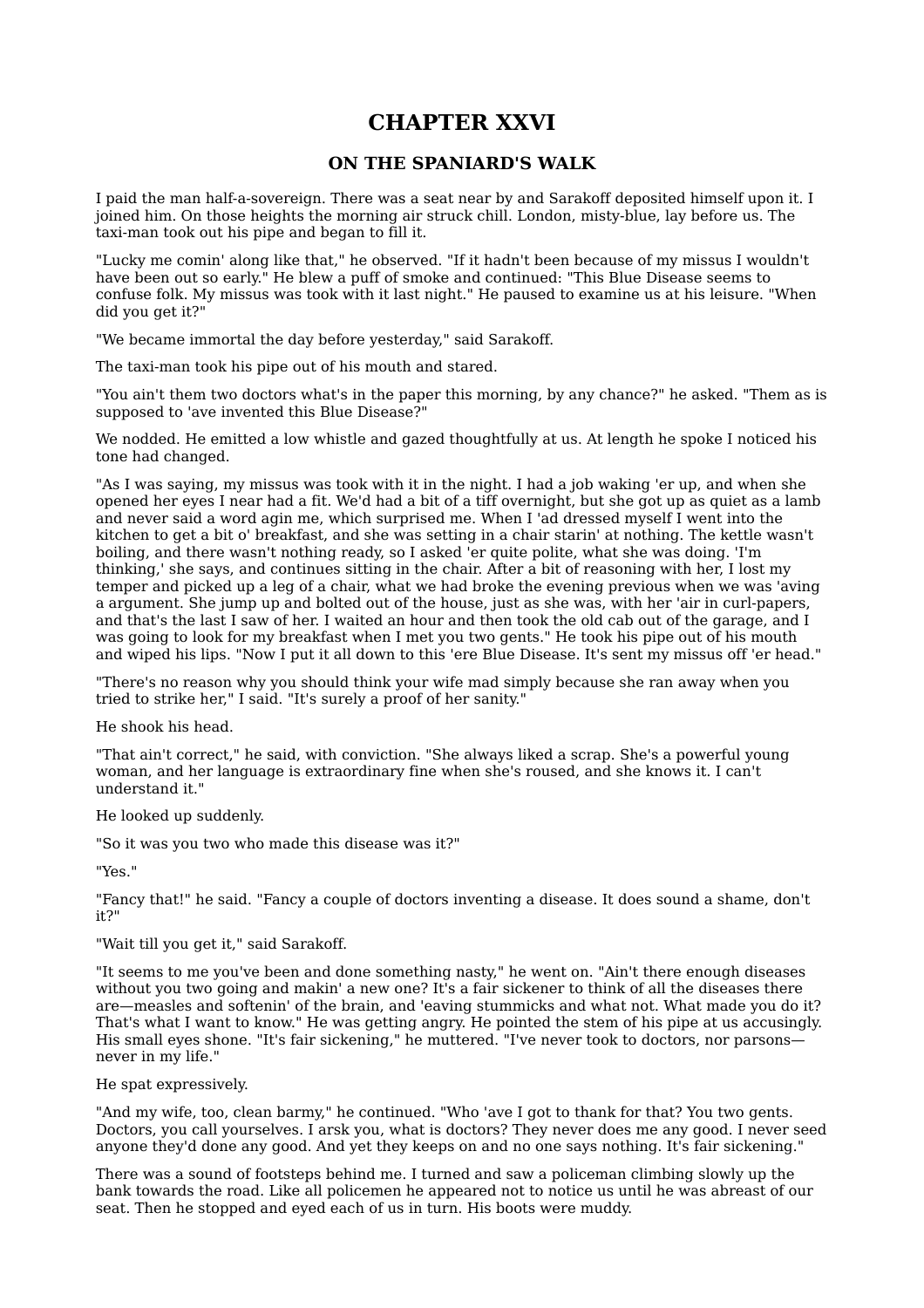"These gents," said the taxi-man, "'ave been and done something nasty."

The phrase seemed attractive to him and he repeated it. The policeman, a tall muscular man, surveyed us in silence. Sarakoff, his hair and beard dishevelled, was leaning back in a corner of the seat, with his legs crossed. His dressing-gown was tucked closely round him, and below it, his pink pyjamas fluttered in the thin breeze. His expression was calm.

The taxi-man continued—

"I picked these gents up in the Euston Road. They was in a hurry. I thought they'd done something ordinary, same as what you or me might do, but it seems I was wrong. They've been and done something nasty. They've gone and invented this 'ere Blue Disease."

The policeman raised his helmet a little and the taxi-man uttered an exclamation.

"Why, you've got it yourself," he said, and stared. The policeman's eyes were stained a vivid blue.

"An immortal policeman!" murmured Sarakoff dreamily.

The discovery seemed to discomfit the taxi-man. The tide of indignation in him was deflected, and he shifted his feet. The policeman, with a deliberation that was magnificent advanced to the seat and sat down beside me.

"Good-morning," I said.

"Good-morning," he replied in a deep calm voice. He removed his helmet from his head and allowed the wind to stir his hair. The taxi-man moved a step nearer us.

"You ought to arrest them," he said. "Here's my wife got it, and you, and who's to say when it will end? They're doctors, too. I allus had my own suspicions of doctors, and 'ere they are, just as I supposed, inventing diseases to keep themselves going. That's what you ought to do ... arrest them. I'll drive you all down to the police-station." The policeman replaced his helmet, crossed his long blue legs, and leaned back in the corner of the seat. Side by side on the seat Sarakoff, the policeman, and I gazed tranquilly at the figure of the taxi-man, at the taxi-cab, and at the misty panorama of London that lay beyond the Vale of Health. The expression of anger returned to the taxi-man's face.

"And 'ere am I, standing and telling you to do your duty, and all the time I haven't had my breakfast," he said bitterly. "If you was to cop them two gents, your name would be in all the evenin' papers." He paused, and frowned, conscious that he was making little impression on the upholder of law and order. "Why 'aven't I 'ad my breakfast? All because of these two blokes. I tell you, you ought to cop them."

"When I was a boy," said the policeman, "I used to collect stamps."

"Did yer," exclaimed the taxi-man sarcastically. "You do interest me, reely you do."

"Yes, I used to collect stamps." The policeman settled himself more comfortably. "And afore that I was in the 'abit of collecting bits o' string."

"You surprise me," said the taxi-man. "And what did you collect afore you collected bits of string?"

"So far as I recollect, I didn't collect nothing. I was trying to remember while I was walking across the Heath." He turned to us. "Did you collect anything?"

"Yes," I said. "I used to collect beetles."

"Beetles?" The policeman nodded thoughtfully. "I never had an eye for beetles. But, as I said, I collected stamps. I remember I would walk for miles to get a new stamp, and of an evening I would sit and count the stamps in my album over and over again till my head was fair giddy." He paused and stroked his clean-shaven chin thoughtfully. "I recollect as if it was yesterday how giddy my head used to get."

The taxi-man seemed about to say something, but he changed his mind.

"Why did you collect beetles?" the policeman asked me.

"I was interested in them."

"But that ain't a suitable answer," he replied. "It ain't suitable. That's what I've been seeing for the first time this morning. The point is—why was you interested in beetles, and why was I interested in bits o' string and stamps?"

"Yes, he's quite right," said Sarakoff; "that certainly is the point."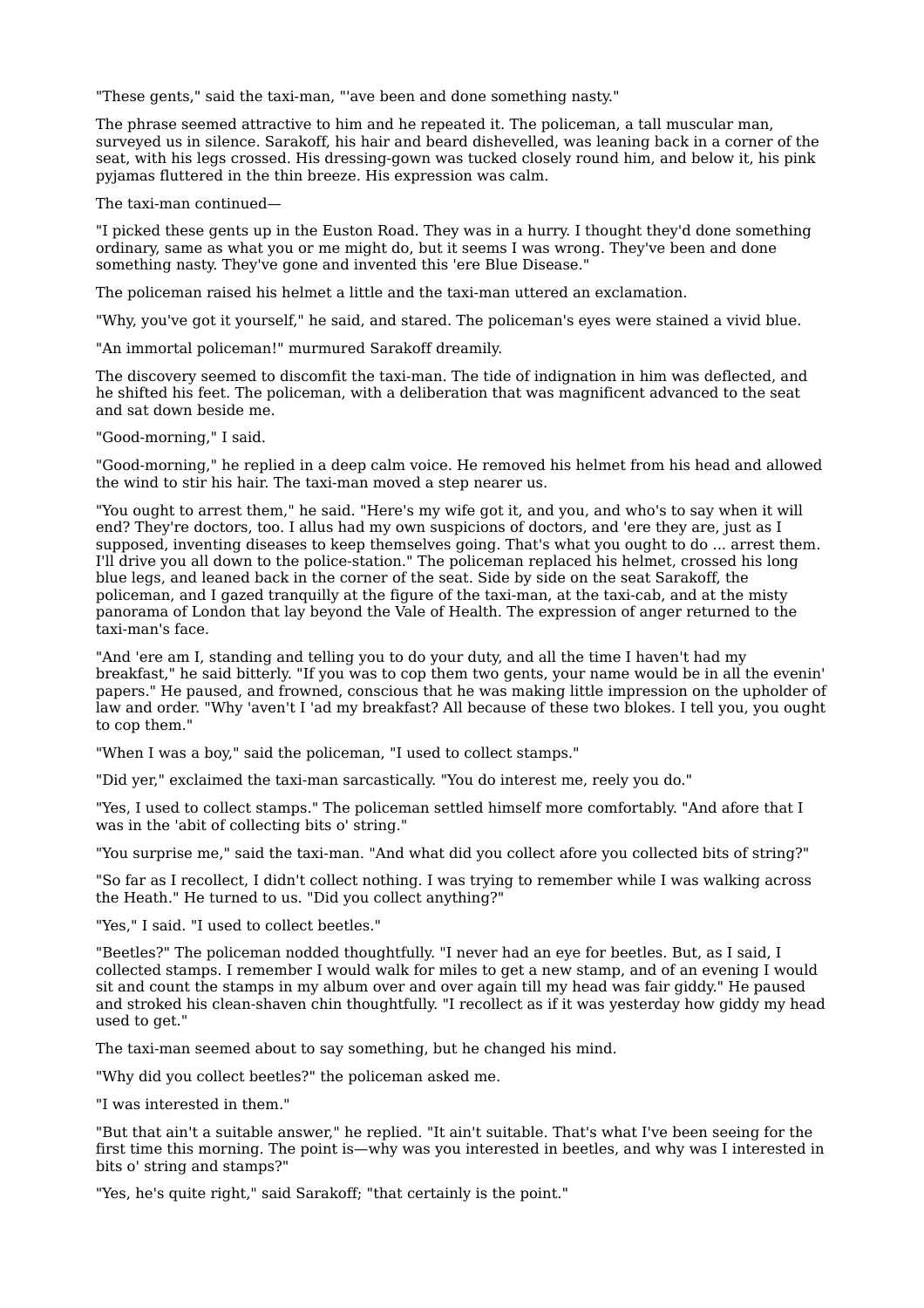"To say that we are interested in a thing is no suitable explanation," continued the policeman. "After I'd done collecting stamps——"

"Why don't you arrest these two blokes?" shouted the taxi-man suddenly. "Why can't you do yer duty, you blue fathead?"

"I'm coming to that," said the policeman imperturbably. "As I was saying, after I collected stamps, I collected knives—any sort of old rusty knife—and then I joined the force and began to collect men, I collected all sorts o' men—tall and short, fat and thin. Now why did I do that?"

"It seems to me," observed the taxi-man, suddenly calm, "that somebody will be collecting you soon, and there won't be no need to arsk the reason why."

"That's where you and me don't agree," said the policeman. "I came to the conclusion this morning that we don't ask the reason why enough—not by 'alf. Now if somebody did as you say, and started collectin' policemen, what would be the reason?"

"Reason?" shouted the taxi-man. "Don't arsk me for a reason."

He turned to his taxi-cab and jerked the starting handle violently. The clatter of the engine arose. He climbed into his seat, and pulled at his gears savagely. In a few moments he had turned his cab, after wrenching in fury at the steering-wheel, and was jolting down the road in the morning brightness in search of breakfast.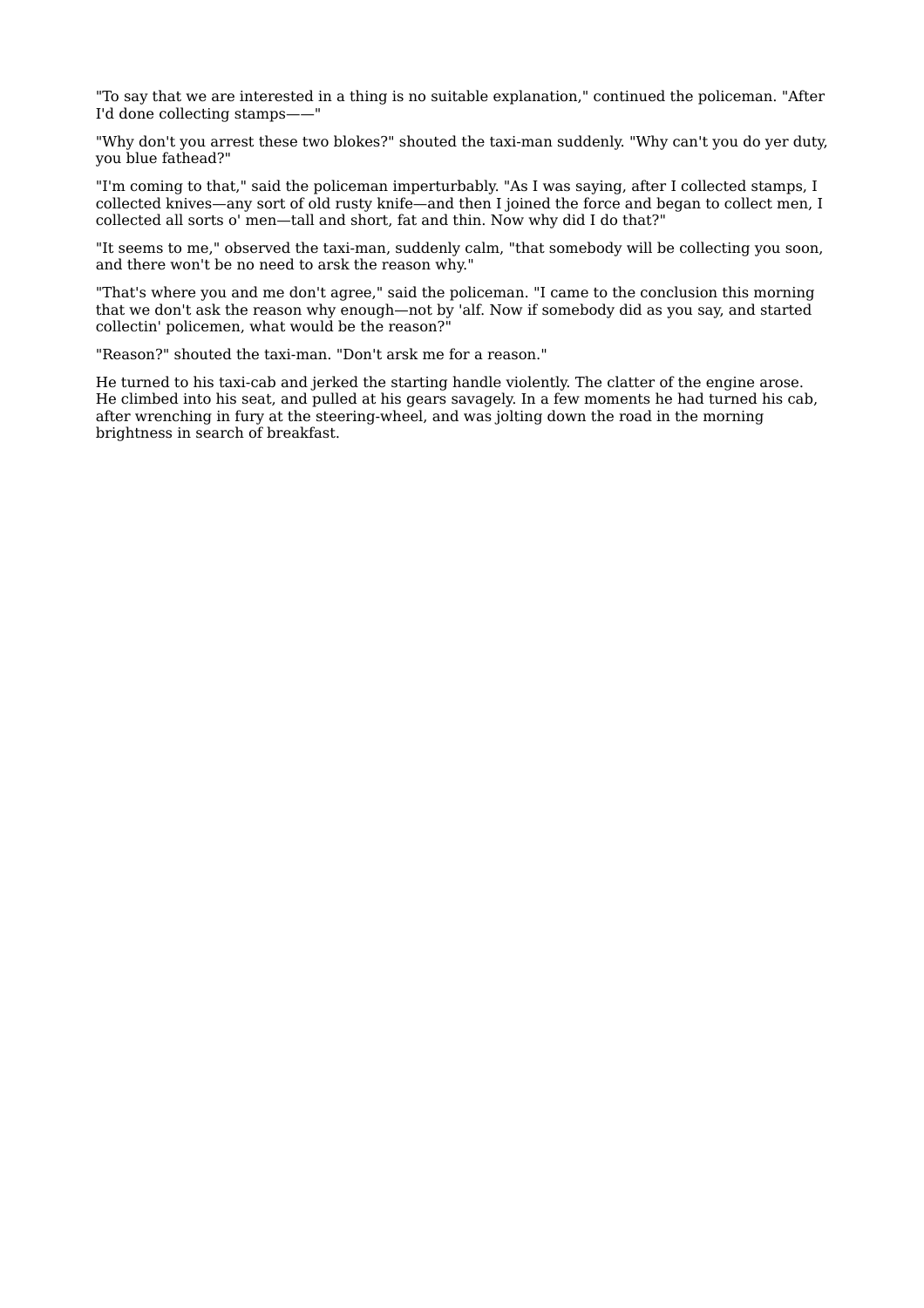## **CHAPTER XXVII**

## **LEONORA'S VOICE**

"My theory," said the policeman, "is that collectin'—and by that I mean all sorts of collection, including that of money—comes from a craving to 'ave something what other people 'aven't got. It comes from a kind o' pride which is foolish. Take a man like Morgan, for instance. Now he spent his life collecting dollars, and he never once stopped to ask 'imself why he was doin' it. I 'eard a friend of mine, a socialist he was, saying as 'ow no one had wasted his life more than Morgan. At the time it struck me as a silly kind of thing to say. But now I seem to see it in a different light." He meditated for some minutes. "It's the reason why—that's what we 'aven't thought of near enough."

I was about to reply when a motor-car stopped before us. It was a large green limousine. It drew up suddenly, with a scraping of tyres, and a woman got out of it. I recognized her at once. It was Leonora. She was wearing a motoring-coat of russet-brown material, and her hat was tied with a veil.

"Alexis!" she exclaimed.

Sarakoff roused himself. He stood up and bowed.

"What are you doing here?" she asked.

"Leonora," he said, "I am so glad to see you. We are just taking the air, and discussing a few matters of general interest." He patted her on the shoulder. "I congratulate you, Leonora. You are an Immortal. It suits you very well."

She was certainly one of the Immortals. The stain in her eyes was wonderfully vivid, but it did not produce a displeasing effect, as I had fancied it would. Indeed, her eyes had lost their hard restless look, and in place of it was an expression of bewilderment.

"What has happened to me?" she exclaimed. "Alexis, what is this that you have done to me?"

"What I told you about at the Pyramid Restaurant. You have got the germ in you and now you are immortal. Sit down, Leonora. I find it warmer when I am sitting. My friend and I had to leave Harley Street somewhat hurriedly, and I had not time to dress."

She sat down and loosened her veil.

"Last night a dreadful thing happened," she said. "And yet, although it was dreadful, I do not feel upset about it. I have been trying to feel upset—as I should—but I can't. Let me tell you about it. I lay down yesterday afternoon in my room after tea to rest. I always do that when I can. I think I fell asleep for a moment. Then I felt a curious light feeling, as if I had suddenly been for a long holiday, and I got up. Alexis, when I saw myself in the glass I was horrified. I had the Blue Disease."

"Of course," said Sarakoff. "You were bound to get it. You knew that."

"I didn't know what to do. I wasn't very upset, only I felt something dreadful had happened. Well, I went to the Opera as usual and everyone was very sympathetic, but I said I was all right. But when my call came I suddenly knew—quite calmly, but certainly—that I could not sing properly. I went on the stage and began, but it was just as if I were singing for the first time in my life. They had to ring the curtain down. I apologized. I was quite calm and smiling. But there the fact remained—I had lost my voice. I had failed in public."

"Extraordinary," muttered Sarakoff. "Are you sure it was not just nervousness?"

"No, I'm certain of that. I felt absolutely self-possessed; far more so that I usually do, and that is saying a lot. No, my voice has gone. The Blue Disease has destroyed it. And yet I somehow don't feel any resentment. I don't understand. Richard, tell me what has happened."

I shook my head.

"I don't know," I said. "I can't explain. The germ is doing things that I never foresaw."

"I ought to be furious with you," she said.

"Try to be—if you can," smiled Sarakoff. "That's one of the strange things. I can't be furious. I have only two emotions—perfect calmness, or violent, horrible fear."

"Fear?" she exclaimed.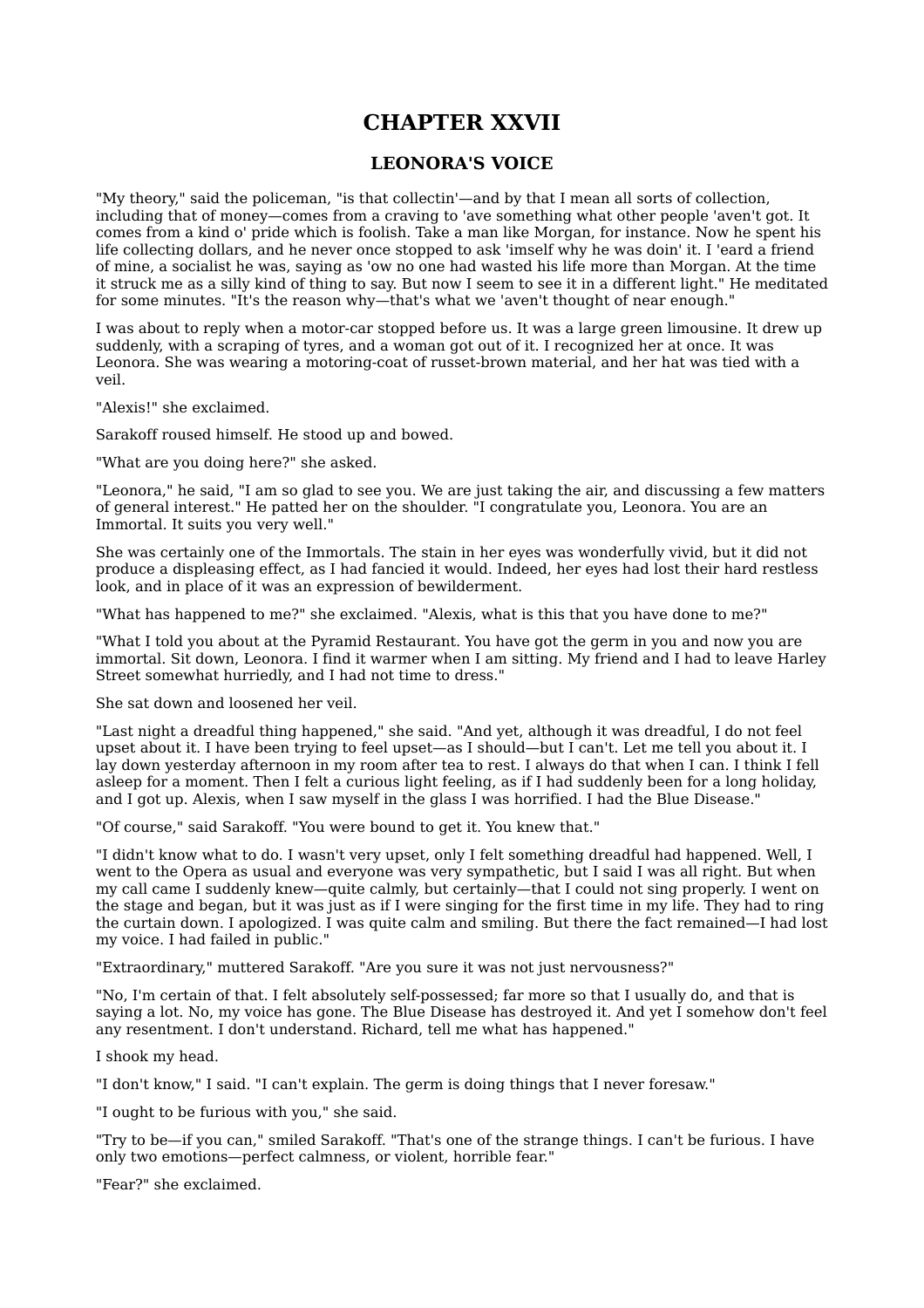"Yes, fear of the worst kind conceivable."

"I understand the perfect calmness," she said, "but the fear—no."

"You will understand in time."

The policeman listened to our conversation with grave attention. Leonora was sitting between Sarakoff and me, and did not seem to find the presence of the visitor surprising. The green limousine stood in the road before us, the chauffeur sitting at the wheel looking steadily in front of him. The Heath seemed remarkably empty. The mist over London was lifting under the influence of the sun.

I was revolving in my mind a theory as to why Leonora had lost her voice. I already knew that the germ produced odd changes in the realm of likes and dislikes. I remembered Sarakoff's words that the germ was killing desire. My thoughts were clear, easy and lucid, and the problem afforded by Leonora's singular experience gave me a sense of quiet enjoyment. If the germ really did do away with desire, why should it at the same time do away with Leonora's wonderful voice? I recalled with marvellous facility everything I knew about her. My memory supplied me with every detail at the dinner of the Pyramid Restaurant. The words of Sarakoff, which had at the time seemed coarse, came back to me. He had called her a vain ambitious cold-hearted woman, who thought that her voice and her beauty could not be beaten.

My reflections were interrupted by the policeman.

"The lady," he remarked, "has lost her voice sudden-like. Now I lost my 'abit of arresting people sudden-like too. I lost it this morning. Any other time I should have taken the gentleman in the dressing-gown in charge for being improperly dressed. But this morning it don't come natural to me. If he wants to wear a dressing-gown on the Spaniard's Walk, he presumably 'as his own reasons. It don't concern me."

"It seems to me that the germ takes ambition out of us," said Sarakoff.

"Ambition?" said the policeman. "No, that ain't right. I've got ambition still—only it's a different kind of ambition."

"I have no ambition now," said Leonora at length. "Alexis is right. This malady has taken the ambition out of me. I may be Immortal, but if I am, then I am an Immortal without ambition. I seem to be lost, to be suddenly diffused into space or time, to be a kind of vapour. Something has dissolved in me—something hard, bright, alert. I do not know why I am here. The car came round as usual to take me for my morning run. I got in—why I don't know."

Sarakoff was studying her attentively.

"It is very strange," he said. "You used to arouse a feeling of strength and determination in me, Leonora. You used to stimulate me intensely. This morning I only feel one thing about you."

"What is that?"

"I feel that I have cheated you."

"Cheated her?" exclaimed the policeman. "How do you come to that conclusion?"

"I've destroyed the one thing that was herself—I've destroyed desire in her. I've left her a mind devoid of all values tacked on to a body that no longer interests her. For what was Leonora, who filled the hearts of men with madness, but an incarnation of desire?"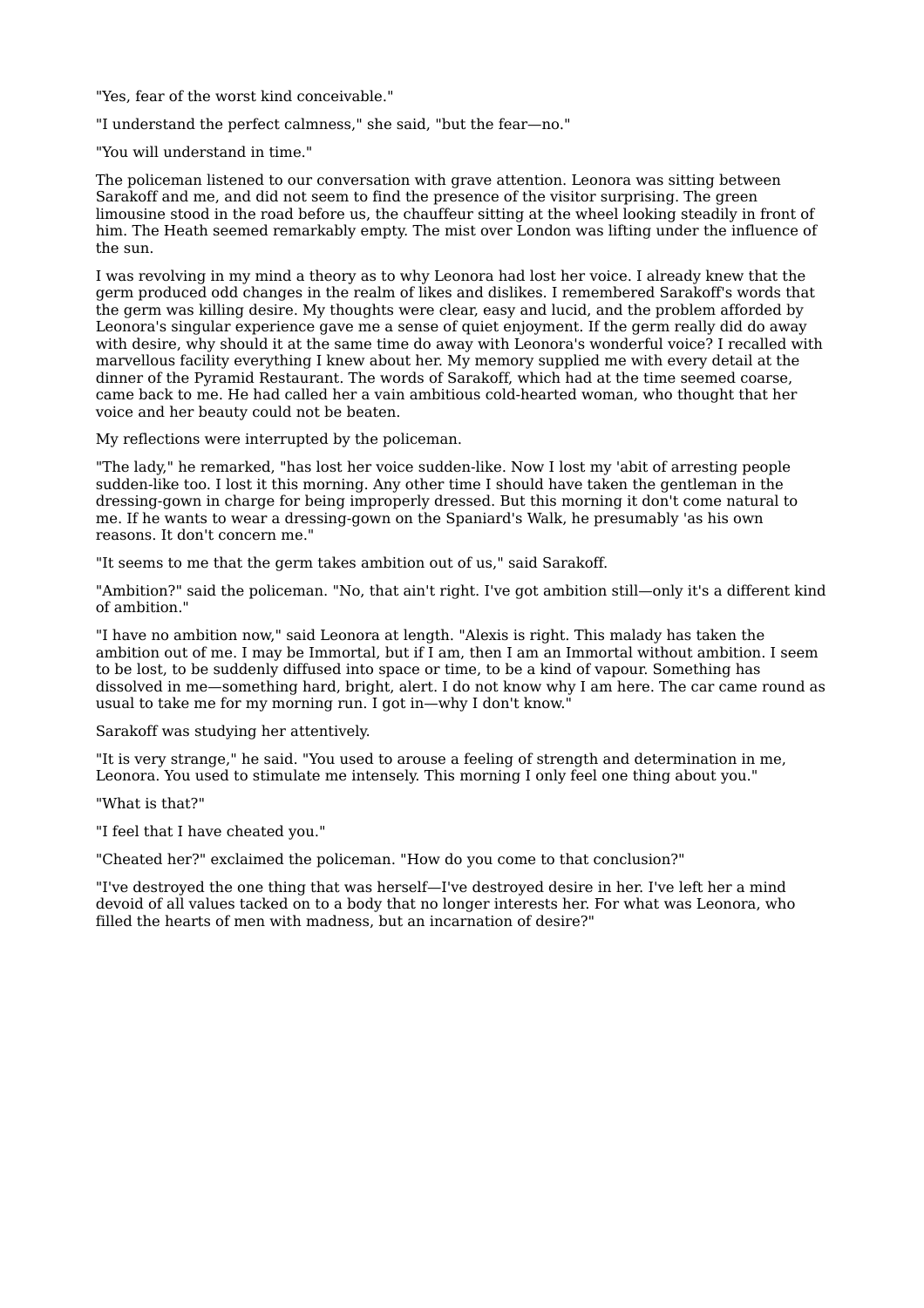# **CHAPTER XXVIII**

### **THE KILLING OF DESIRE**

We drove in Leonora's car through London. The streets were crowded. I do not think that much routine work was done that day. People formed little crowds on the pavements, and at Oxford Circus someone was speaking to a large concourse from the seat of a motor lorry.

Leonora seemed extraordinarily apathetic. She leaned back in the car and seemed uninterested in the passing scene. Sarakoff, wrapped up in a fur rug, stared dreamily in front of him. As far as I can recall them, my feelings during that swift tour of London were vague. The buildings, the people, the familiar signs in the streets, the shop windows, all seemed to have lost in some degree the quality of reality. I was detached from them; and whenever I made an effort to rouse myself, the ugliness and meaninglessness of everything I saw seemed strangely emphasized.

When we reached Harley Street we found my house little damaged, save for a broken panel in the green front door and a few panes of glass smashed in the lower windows. The house was empty. The servants had vanished.

Leonora said she wished to go home and she drove off in the car. Sarakoff did not even wave farewell to her, but went straight up to his room and lay down on the bed. I went into the study and sat in my chair by the fireplace.

I was roused by the opening of the door, and looking up I saw a face that I recognized, but for the moment I could not fit a name to it. My visitor came in calmly, and sat down opposite me.

"My name is Thornduck," he said. "I came to consult you about my health a few days ago."

"I remember," I said.

"Your front door was open so I walked in."

I nodded. His eyes, stained with blue, rested on me.

"I have been thinking," he said. "It struck me that there was something you forgot to tell me the other day."

I nodded again.

"You began, if you remember, by asking me if I believed in miracles. That set me thinking, and as I saw your name in the paper, connected with the Blue Disease, I knew you were a miracle-monger. How did you do it?"

"I don't know. It was all due to my black cat. Tripped over it, got concussion and regained my senses with the idea that led up to the germ."

He smiled.

"A black cat," he mused. "I wonder if it's all black magic?"

"That's what Hammer suggested. I don't know what kind of magic it is."

"Of course it *is* magic," said Thornduck.

"Magic?"

"Of course. Have you even thought what kind of magic it is?"

"No."

"A big magic, such as you have worked, is just bringing the distant future into the present with a rush."

"Sarakoff had some such idea," I murmured. "He spoke of anticipating our evolution by centuries at one stroke."

"Exactly. That's magic. The question remains—is it black magic?" He crossed his thin legs and leaned back in the chair. "I got the Blue Disease the day before yesterday and since then I've thought more than I have ever done in all my life. When I read in the paper this morning that you said the Blue Disease conferred immortality on people I was not surprised. I had come to the same conclusion in a roundabout way. But I want to ask you one question. Did you know beforehand that *it killed desire*?"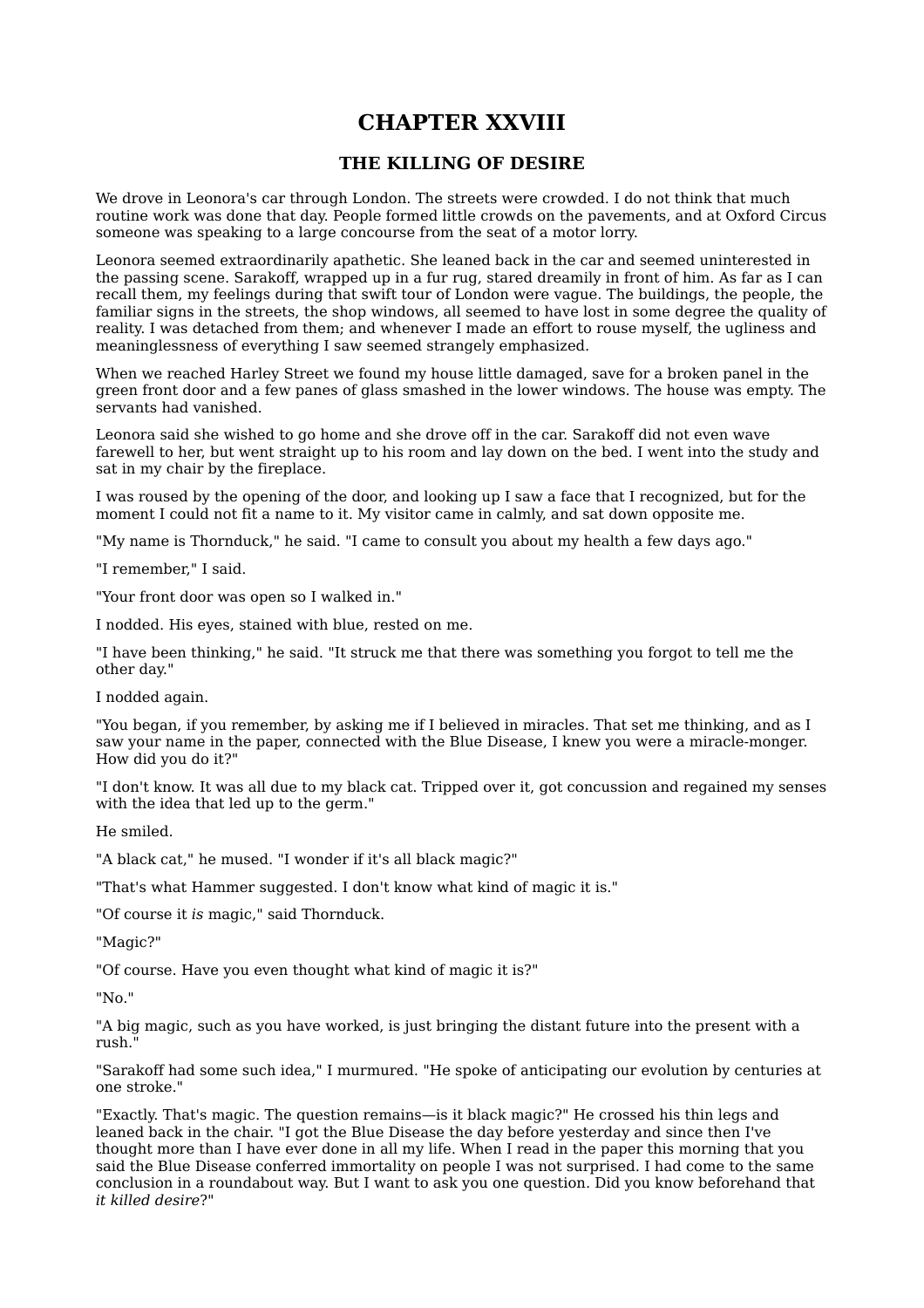"No. Neither Sarakoff nor I foresaw that."

"Well, if you had let me into your confidence before I could have told you that right away in the general principle contained in the saying that you can't eat your cake and have it. It's just another aspect of the law of the conservation of energy, isn't it?"

"I always had a doubt——"

"Naturally. It's intuitional. The laws of the universe are just intuitions put into words. You've carried out an enormous spiritual experiment to prove what all religions have always asserted however obscurely. All religion teaches that you can't eat your cake and have it. That's the essence of religion, and you, formerly a cut-and-dried scientist, have gone and proved it to the whole world for eternity. Rather odd, isn't it?"

I watched his face with interest. It was thin and the complexion was transparent. His eyes, wonderfully wide and brilliantly stained by the germ, produced in me a new sensation. It was akin to enthusiasm, but in it was something of love, such as I had never experienced for any man. I became uplifted. My whole being began to vibrate to some strangely delicate and exquisite influence, and I knew that Thornduck was the medium through which these impulses reached me. It was not his words but the atmosphere round him that raised me temporarily to this degree of receptivity.

"It is odd," I said.

He continued to look at me.

"You have a message for me?" I observed at last.

"Why, yes, I have," he replied. "You have done wrong, Harden. You have worked black magic, and it will fail out of sheer necessity."

"Tell me what I have done."

"You have artificially produced a condition of life many ages before humanity is ready to receive it. The body of desire is being worked up by endless labour into something more delicate and sensitive —into a transmutation that we can only dimly understand. At present the whole plot of life is based on the principle of desire and in this way people are kept busy, constantly spurred on to thought and activity by essentially selfish motives. It is only in abstract thought that the selfless ideal has a real place as yet, but the very fact that it is there shows what lies at the top of the ladder that humanity is so painfully climbing. As long as desire is the plot of life, death is necessary, for its terrible shadow sharpens desire and makes the prizes more alluring and the struggle more desperate. And so man goes on, ceaselessly active and striving, for without activity and striving there is no perfecting of the instrument. You can't have upward progress in conditions of stagnation. All that strange incredible side of life, called the Devil, is the inner plot of life that makes the wheels go round and evolution possible. It is vitally necessary to keep the vast machinery running at the present level of evolution. Desire is the furnace in the engine-house. The wheels go round and the fabric is slowly and intricately spun and only pessimists and bigots fail to see evidence of any purpose in it all. Now what has your Blue Disease done? It has taken the whole plot out of life at its present stage of development at one fell swoop. It has killed Desire—put out the furnace before the pattern in the fabric is nearly complete."

"But I never could see that, Thornduck. How could I foresee that?"

"If you had had a grain of vision you would have known that you couldn't give humanity the gift of immortality without some compensatory loss. The law of compensation is as sure as the law of gravity—you ought to know that."

"I had dim feelings—I knew Sarakoff was wrong, with his dream of physical bliss—but how could I foresee that desire would go?"

"As a mere scientist, test-tube in hand, you couldn't. But you're better than that. You've got a glimmering of moral imagination in you."

He fell into a reverie.

"You are keeping something back. Tell me plainly what you mean," I asked.

"Don't you see that if the germ lasts any length of time," he said, "the machinery will run down and —stop?"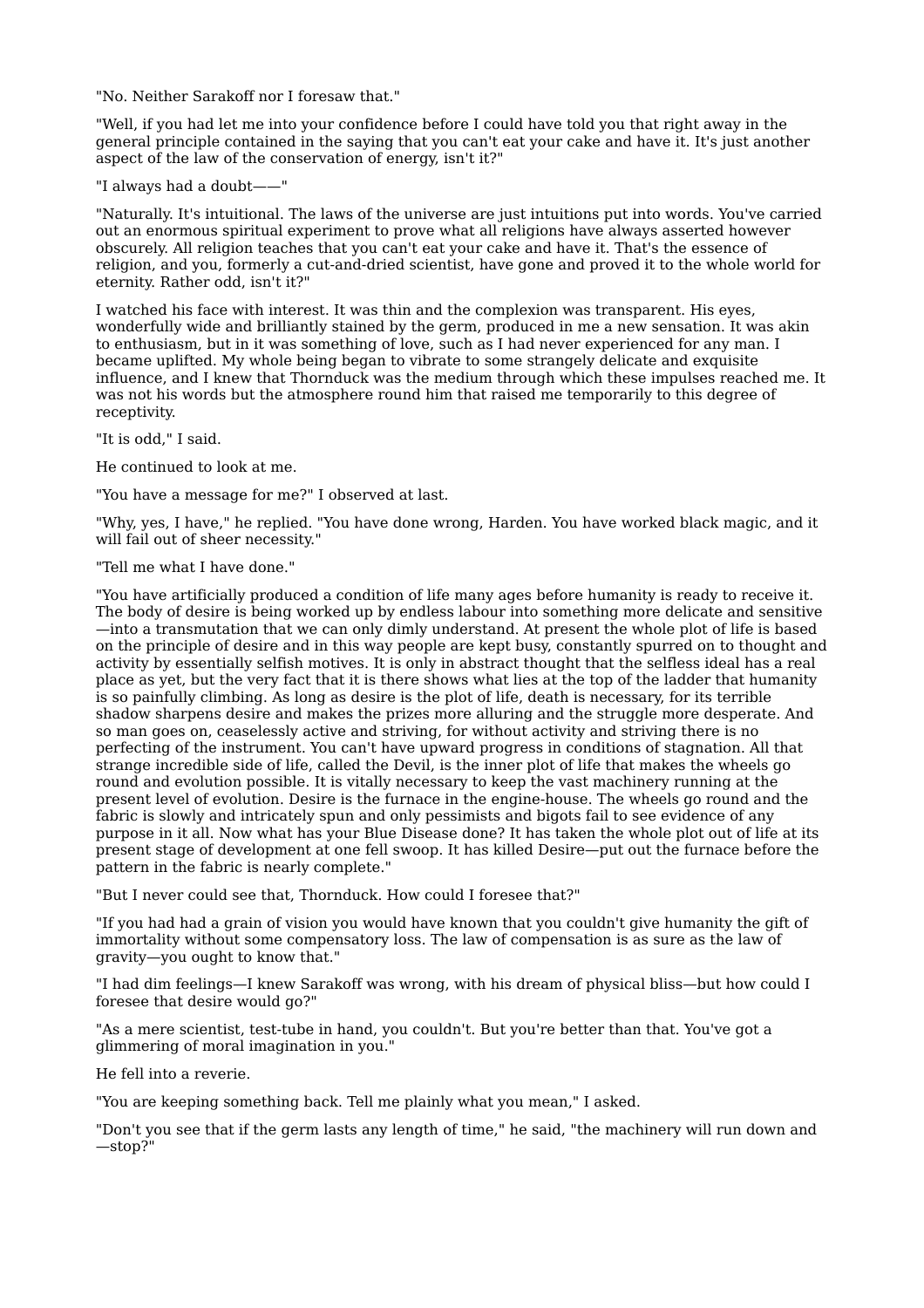## **CHAPTER XXIX**

### **THE REVOLT OF THE YOUNG**

Amid all the strife and clamour of the next few days one thing stands out now in my mind with sinister radiance. It is that peculiar form of lawlessness which broke out and had as its object the destruction of the old.

There is no doubt that the idea of immortality got hold of people and carried them away completely. The daily miracles that were occurring of the renewal of health and vigour, the cure of disease and the passing of those infirmities that are associated with advancing years, impressed the popular imagination deeply. As a result there grew up a widespread discontent and bitterness. The young those who were as yet free from the germ—conceived in their hearts that an immense injustice had been done to them.

It must be remembered that life at that time had taken on a strange and abnormal aspect. Its horizons had been suddenly altered by the germ. Although breadth had been given to it from the point of years, a curious contraction had appeared at the same time. It was a contraction felt most acutely by those in inferior positions. It was a contraction that owed its existence to the sense of being shut in eternally by those in higher positions, whom death no longer would remove at convenient intervals. The student felt it as he looked at his professor. The clerk felt it as he looked at his manager. The subaltern felt it as he looked at his colonel. The daughter felt it when she looked at her mother, and the son when he looked at his father. The germ had given simultaneously a tremendous blow to freedom, and a tremendous impetus to freedom.

Thus, perhaps for the first time in history, there swiftly began an accumulation and concentration of those forces of discontent which, in normal times, only manifest themselves here and there in the relationships between old and young men, and are regarded with good-humoured patience. A kind of war broke out all over the country.

This war was terrible in its nature. All the secret weariness and unspoken bitterness of the younger generation found a sudden outlet. Goaded to madness by the prospect of a future of continual repression, in which the old would exercise an undiminished authority, the younger men and women plunged into a form of excess over which a veil must be drawn.... There is only one thing which can be recorded in their favour. Chloroform and drowning appear to have been the methods most often used, and they are perhaps merciful ways of death. The great London clubs became sepulchres. All people who had received the highest distinctions and honours, whose names were household words, were removed with ruthless determination. Scarcely a single well-known man or woman of the older generation, whose name was honoured in science, literature, art, business or politics, was spared. All aged and wealthy people perished. A clean sweep was made, and made with a decision and unanimity that was incredible.

It is painful now to recall the terrible nature of that civil war. It lasted only a short time, but it opened my eyes to the inner plan upon which mortal man is based. For I am compelled to admit that this widespread murder, that suddenly flashed into being, was founded upon impulses that lie deep in man's heart. They were those giant impulses that lie behind growth, and the effect of the germ was merely to throw them suddenly into the broad light of day, unchained, grim and implacable.

Fortunately, the germ spread steadily and quickly, killing as it did so all hate and desire.

Jason, still free from the germ, flung himself into the general uproar with extraordinary vigour. It was clear that he thought the great opportunity had come which would eventually bring him to the height of his power. To check the growing lawlessness and murder he advocated a new adjustment of property. Big meetings were held in the public spaces of London, and some wild ideas were formulated.

In the meantime the medical profession, as far as the men yet free from the germ were concerned, continued its work in a dull, mechanical way. Each day the number of patients fell lower, as the Blue Disease slowly spread. Hammer, himself an Immortal, came to see me once, but only to speak of the necessity for the immediate simplification of houses. It was odd to observe how, once a man became infected, his former interests and anxieties fell away from him like an old garment. In Harley Street an attitude of stubborn disbelief continued amongst those still mortal. There is something magnificent in that adamantine spirit which refuses to recognize the new, even though it moves with ever-increasing distinctness before the very eyes of the deniers. I was not surprised. I was familiar with medical men.

Meanwhile the Royal Family became infected by the germ, and passed out of the public eye. The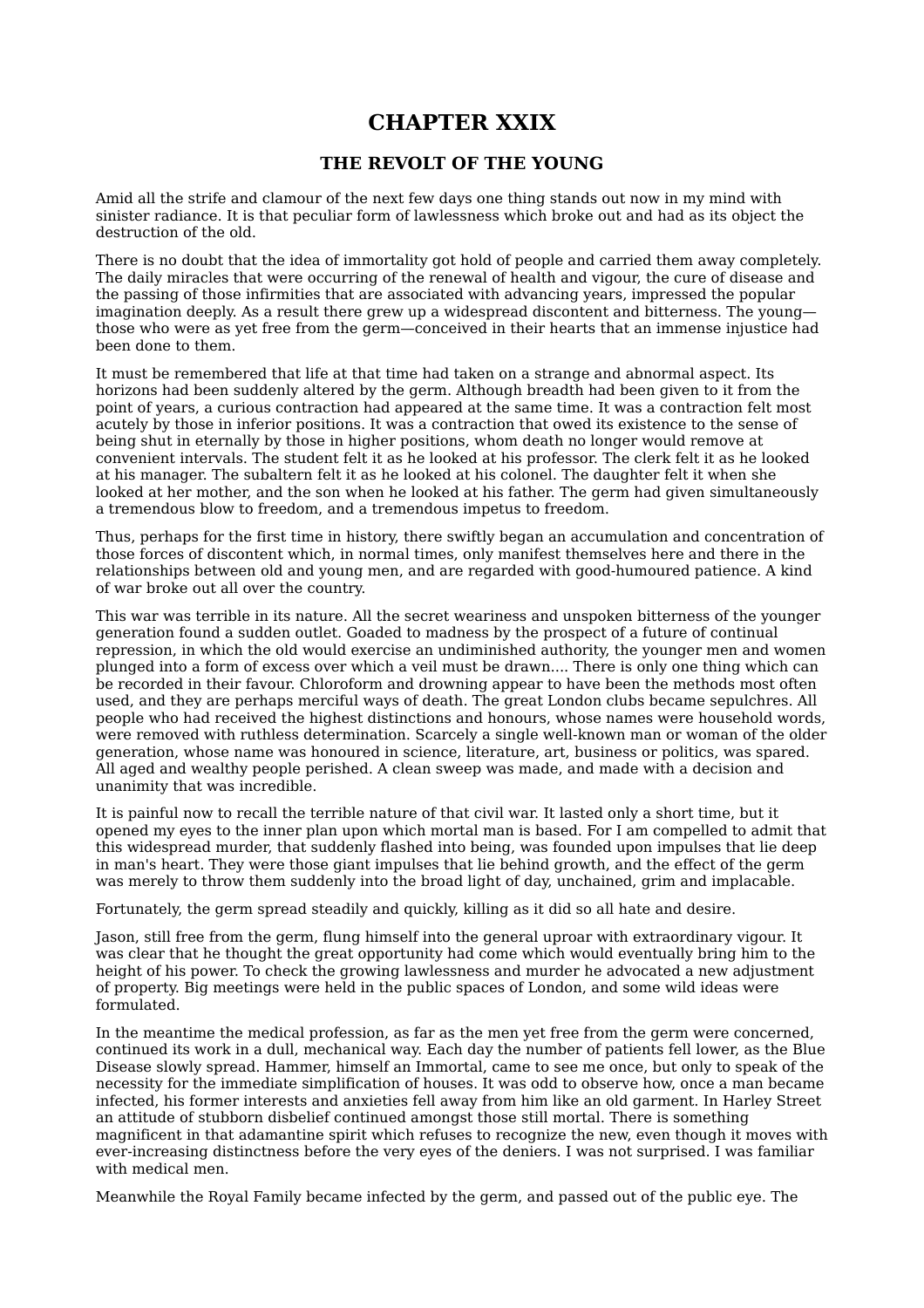Prime Minister became a victim and vanished. For once a man had the germ in his system, as far as externals were concerned, he almost ceased to exist.

The infection of Jason occurred in my presence. He had come in to explain to me a proposed line of campaign as regards the marriage laws.

"This germ of yours has given people the courage to think!" he exclaimed. "It is extraordinary how timid people were in thinking. It has launched them out, and now is the time to bring in new proposals."

"In all your calculations, you omit to recollect the effects of the germ," I said. "Surely you have seen by now that it changes human nature totally?"

He stared at me uncomprehendingly. He was one of those men, so common in public life, who have no power of understanding what they themselves have not experienced. He continued with undiminished enthusiasm.

"We must have marriage contracts for definite periods. With the increased state of health, and the full span of life confronting every man, we must face the problem squarely. Now what stands in our way?"

He got up and went to the window. It was a dull foggy day, and there was frost on the ground. He stared outside for some moments.

"What, I repeat, stands in our way?"

"Well?"

"The Church, and a mass of superstitions that we have inherited from the Old Testament. That's what stands in our way. We still attach more value to the Old Testament than to the New. The Scotch, for example, like the Jews.... Yes, of course.... What was I saying?"

He left the window and sat down once more before me, moving rather listlessly.

"Yes, Harden. Of course. That's what it is, isn't it? Do you remember—diddle—yes it was diddle, diddle——"

He paused and frowned.

"Hey diddle diddle, the cat and the fiddle," he muttered, "Yes—hey, diddle, diddle, diddle—that's what it is, isn't it?"

"Of course," I said. "It's all really that."

"Just diddle, diddle, diddle?"

"Yes—if you like."

"That is substituting diddle for riddle," he said earnestly. He frowned again and passed his hand across his eyes.

"Yes," I said calmly. "It's going a step up."

I suppose about half an hour passed before either of us spoke again after this extraordinary termination to our conversation. In absolute silence we sat facing one another and during that time I saw the blue stain growing clearer and clearer in Jason's eyes. At last he rose.

"It's very odd," he said. "Tell me, were you like this?"

"How do you feel?"

"As if I had been drunk and suddenly had been made sober. I will leave you. I want to think. I will go down to the country."

"And your papers?"

"We must have a new Press," he said, and left the room.

That same day the great railway accident occurred just outside London that led to the death of sixty people, many of them Immortals. Its effect on public imagination was profound. All dangerous enterprises became invested with a terrible radiance. Men asked themselves if, in face of a future of health, it was worth risking life in rashness of any description, and gradually traffic came to a standstill. Long before the germ had infected the whole populace all activities fraught with danger had ceased. The coal mines were abandoned. The railways were silent. The streets of London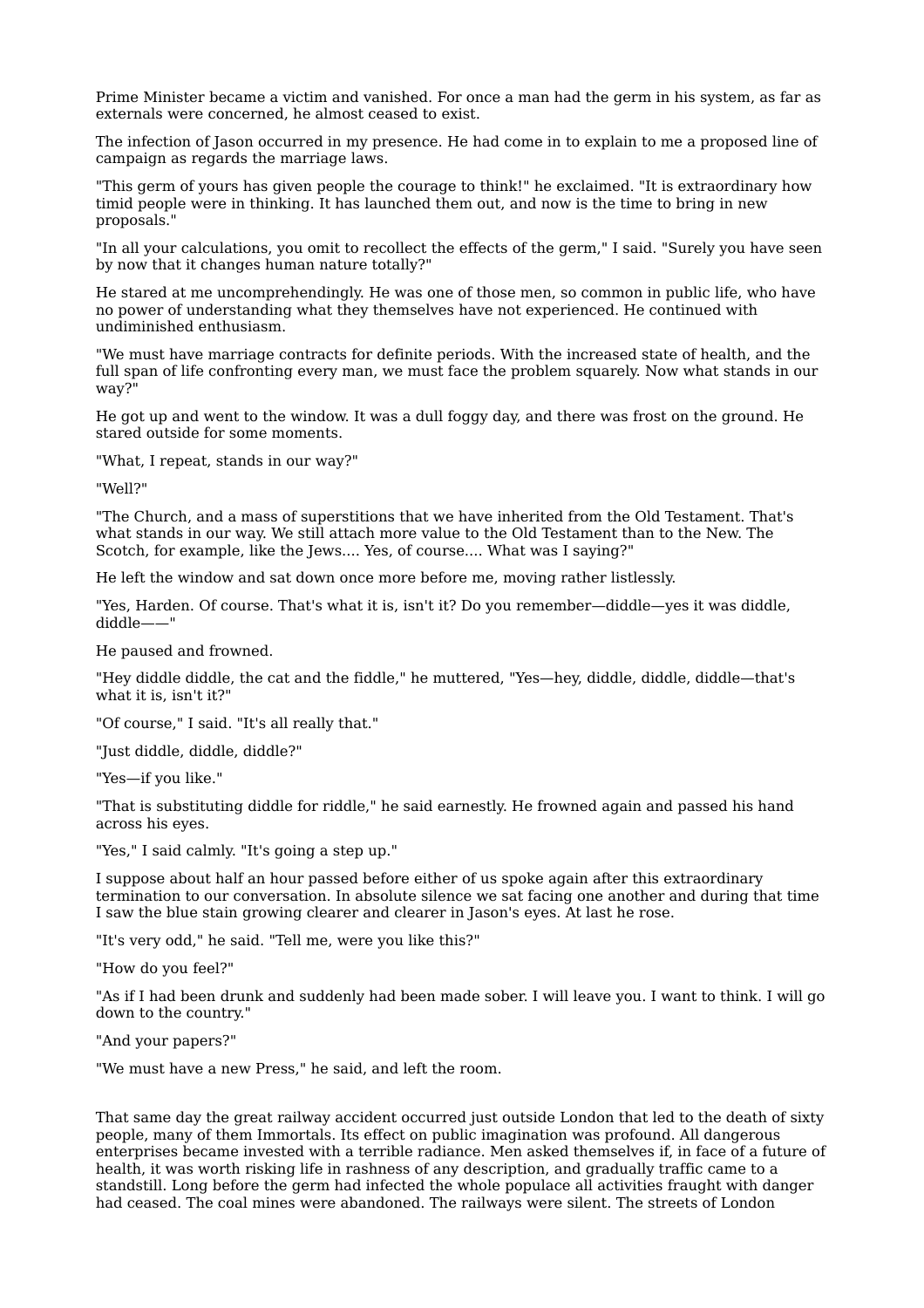became empty of traffic.

Blue-stained people began to throng the streets of London in vast masses, moving to and fro without aim or purpose, perfectly orderly, vacant, lost—like Sarakoff's butterflies....

Thornduck came to see me one day when the reign of the germ was practically absolute in London.

"They are wandering into the country in thousands," he remarked. "They have lost all sense of home and possession. They are vague, trying to form an ideal socialistic community. What a mess your germ is making of life! They're not ready for it. The question is whether they will rouse themselves to consider the food question."

"We need scarcely any food," I replied. "I've had nothing to eat to-day."

"Nor I. But since we're still linked up to physical bodies we must require some nourishment."

"I have eaten two biscuits and a little cheese in the last twenty-four hours. Surely you don't think that food is to be a serious problem under such circumstances?"

"It might be. You must remember that initiative is now destroyed in the vast majority of people. They may permit themselves to die of inanition. Can you say you have an appetite now?"

I reflected for some time, striving to recall the feeling of hunger that belonged to the days of desire.

"No. I have no appetite."

"Think carefully. In place of appetite have you no tendencies?"

"I feel a kind of lethargy," I said at last. "I felt it yesterday and to-day it is stronger."

"As if you wished to sleep?"

"Not exactly. But it is akin to that. I have some difficulty in keeping my attention on things. There is a kind of pull within me away from—away from reality."

He nodded.

"I went in to see your Russian friend. He's upstairs. He is not exactly asleep. He is more like a man partially under the influence of a drug."

"I will go and see him," I said.

Sarakoff was lying on the bed with his eyes shut. He was breathing quietly. His eyelids quivered, as if they might open at any moment, but my entrance did not rouse him. His limbs were relaxed. I spoke to him and tried to wake him, without result. Then I remembered how I had stumbled across the body of Herbert Wain in the Park some days ago. He had seemed to be in a strange kind of sleep. I sat down on the bed and stared at the motionless figure of the Russian. There was something strangely pathetic in his pose. His rough hair and black beard, his keen aquiline face seemed weirdly out of keeping with his helpless state. Here lay the man whose brain had once teemed with ambitious desires, relaxed and limp like a baby, while the nails of his hands, turquoise blue, bore silent witness to his great experiment on humanity. Had it failed? Where was all that marvellous vision of physical happiness that had haunted him? The streets of London were filled with people, no longer working, no longer crying or weeping, but moving aimlessly, like people in a dream. Were they happy? I moved to the window and drew down the blind.

"This may be the end," I thought. "The germ will be sweeping through France now. It may be the end of all things."

I rejoined Thornduck in the study.

"Sarakoff is in a kind of trance," I observed. "What do you make of it?"

"Isn't it natural?" he asked. "What kind of a man was he? What motives did he work on? Just think what the killing of desire means. All those things that depended on worldly ambition, selfgratification, physical pleasure, conceit, lust, hatred, passion, egotism, selfishness, vanity, avarice, sensuality and so on, are undermined and rendered paralysed by the germ. What remains? Why, in most people, practically nothing remains."

"Even so," I said, "I don't see why Sarakoff should go into a trance."

"He's gone into a trance simply because there's not enough left in him to constitute an individuality. The germ has taken the inside clean out of him. He's just an immortal shell now."

"Then do you think——?"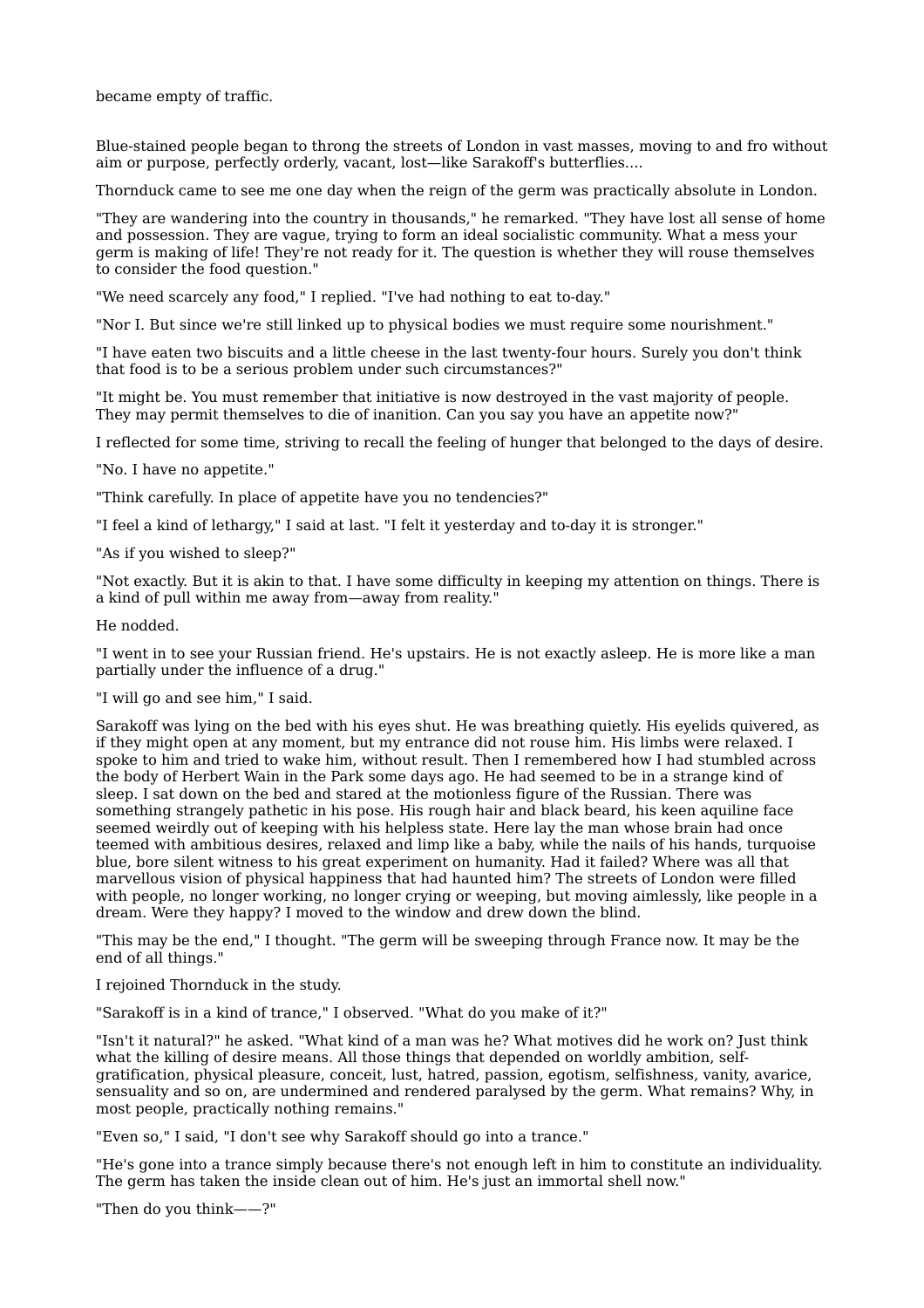I stared at him wonderingly.

"I think that the germ will send most of the world to sleep."

He got up and walked to the window. The clear noonday light fell on his thin sensitive face and accentuated the pallor of his skin.

"All those who are bound on the wheel of desire will fall asleep," he murmured. A smile flickered on his lips and he turned and looked at me.

"Harden," he said, "it's really very funny. It's infinitely humorous, isn't it?"

"I see nothing humorous in anything," I replied. "I've lost all sense of humour."

He raised his eyebrows.

"Of humour?" he queried. "Surely not. Humour is surely immortal."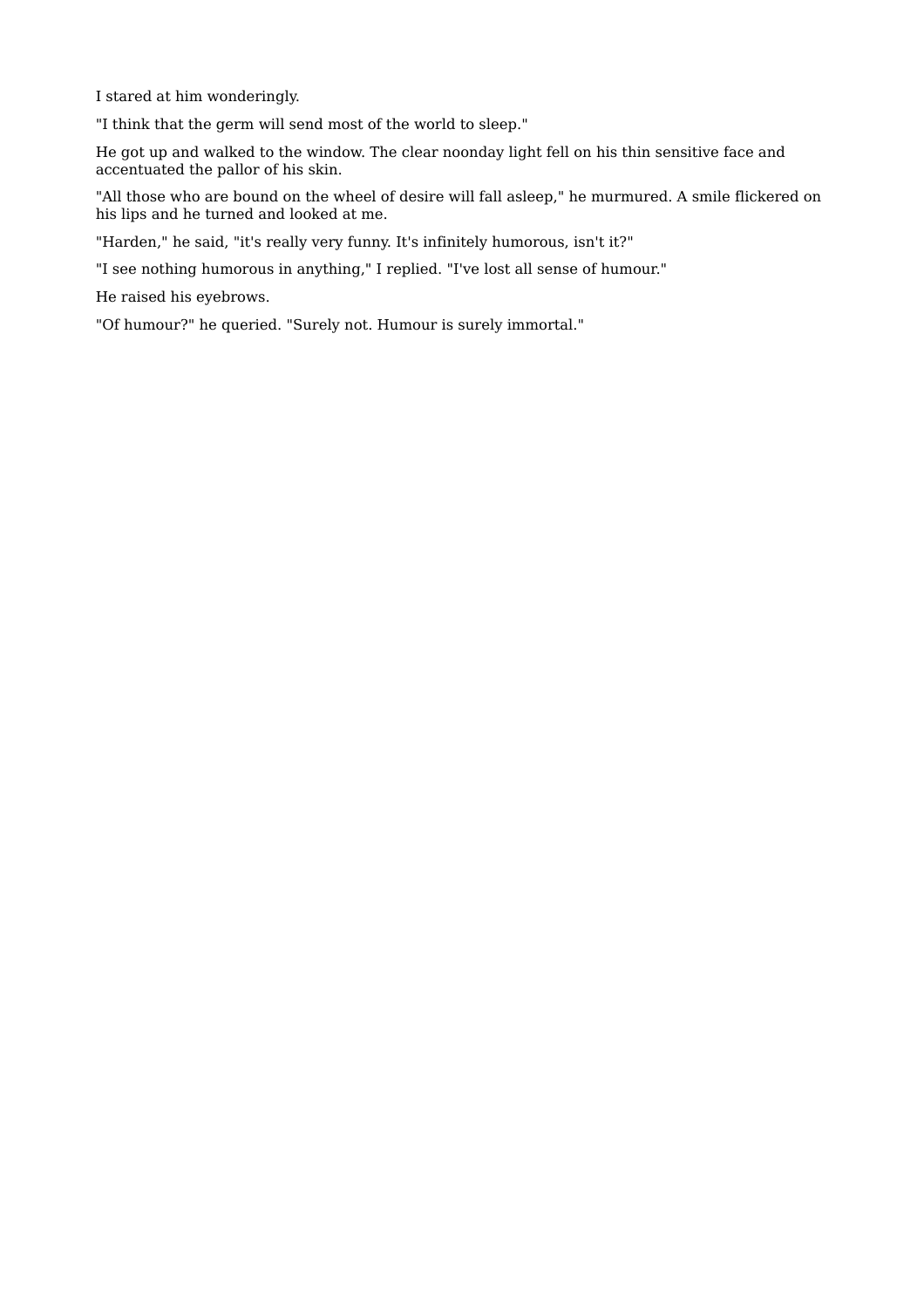## **CHAPTER XXX**

### **THE GREAT SLEEP**

On that day the animals in London fell asleep with few exceptions. The exceptions were, I believe, all dogs. I do not pretend to explain, how it came about that dogs remained awake longer than other animals. The reason may be that dogs have some quality in them which is superior even to the qualities found in man, for there is a sweetness in the nature of dogs that is rare in men and women.

Many horses were overcome in the streets and lay down where they were. No attempt was made to remove them. They were left, stretched out on their sides, apparently unconscious.

And many thousands of men and women fell asleep. In some cases men were overcome by the sleep before their dogs, which has always seemed strange to me. It was Thornduck who told me this, for he remained awake during this period that the germ reigned supreme. He tells me that I fell asleep the next evening in my chair in the study and that he carried me upstairs to my room. I had just returned from visiting Leonora, whom I had found unconscious. He made a tour of London next morning. In the City there was a profound stillness.

In the West End matters were much the same. In Cavendish Square he entered many houses and found silence and sleep within. Everywhere doors and windows were wide open, giving access to any who might desire it. He visited the Houses of Parliament only to find a few comatose bluestained men lying about on the benches. For the sleep had overtaken people by stealth. One day, passing by the Zoo, he had climbed the fence and made an inspection of the inmates. With the exception of an elephant that was nodding drowsily, the animals lay motionless in their cages, deep in the trance that the germ induced.

From time to time he met a man or woman awake like himself and stopped to talk. Those who still retained sufficient individuality to continue existence were the strangest mixture of folk, for they were of every class, many of them being little better than beggars. They were people in whom the desire of life played a minor part. They were those people who are commonly regarded as being failures, people who live and die unknown to the world. They were those people who devote themselves to an obscure existence, shun the rewards of successful careers, and are ridiculed by all prosperous individuals. It seems that Thornduck was instrumental in calling a meeting of these people at St. Paul's. There were about two thousand of them in all, but many in the outlying suburbs remained ignorant of the meeting, and Thornduck considers that in the London district alone there must have been some thousands who did not attend. At the meeting, which must have been the strangest in all history, the question of the future was discussed. Many believed that the effect of the germ on those in the great sleep would ultimately lead to a cessation of life owing to starvation. Thornduck held that the germ would pass, arguing on principles that were so unscientific that I refrain from giving them. Eventually it appears that a decision was reached to leave London on a certain date and migrate southwards in search of a region where a colony might be founded under laws and customs suitable for Immortals. Thornduck says that there was one thing that struck him very forcibly at the meeting at St. Paul's. All the people gathered there had about them a certain sweetness and strength, which, although it was very noticeable, escaped his powers of analysis.

He attempted on several occasions to get into telegraphic communication with the Continent, but failed. In his wanderings he entered many homes, always being careful to lay out at full length any of the unconscious inmates who were asleep on chairs, for he feared that they might come to harm, and that their limbs might become stiffened into unnatural postures.

All the time he had a firm conviction that the phase of sleep was temporary. He himself had moments in which a slight drowsiness overtook him, but he never lost the enhanced power of thought that I had experienced in the early stages of the Blue Disease. So absolute was his conviction that a general awakening would come about that he began to busy his mind with the question as to what he could do, in conjunction with the other Immortals who were still awake, to benefit humanity when it should emerge from the trance. This question was discussed continually. Many thought that they should burn all records, financial, political, governmental and private, so that some opportunity of starting afresh might be given to mankind, enslaved to the past and fettered by law and custom. But the danger of chaos resulting from such a step deterred him. He confessed that the more he thought on the subject the more clearly he saw that under the circumstances belonging to its stage of evolution, the organization of the world was suited to the race that inhabited it. All change, he saw, had to come from within, and that to alter external conditions suddenly and artificially might do incredible harm. We were constructed to develop against resistance, and to remove such resistances before they had been overcome naturally was to tamper with the inner laws of life. And so, after long discussion, they did nothing....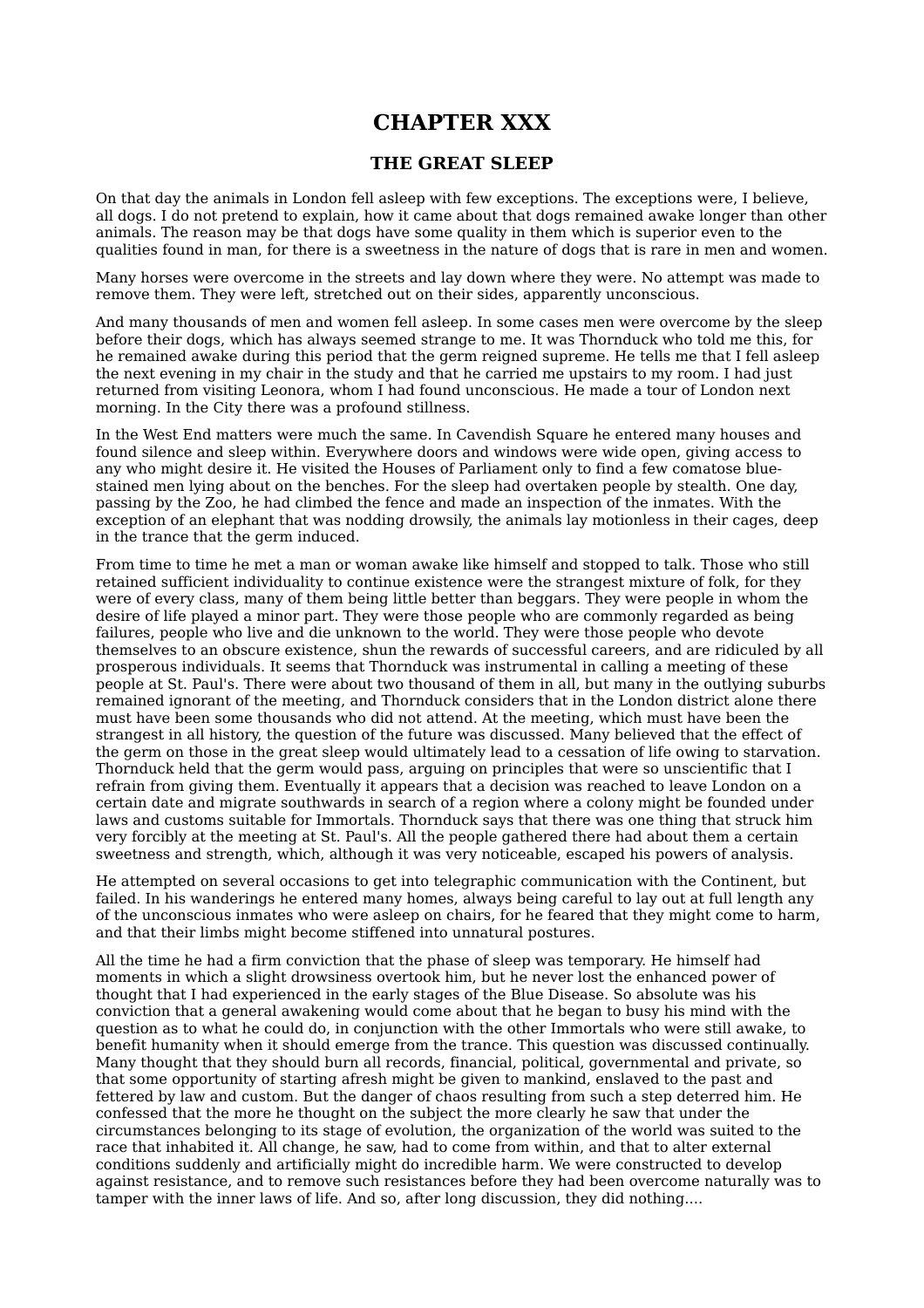It is curious to reflect that they, earnest men devoted to progress, having at their mercy the machinery of existence, walked through the midst of sleeping London and did nothing. But then none of them were fanatics, for Thornduck stated that the fanatics fell early to sleep, thus proving that the motives behind their fanaticism were egotistical, and a source of satisfaction to themselves. He made a point of visiting the homes of some of them. Philanthropists, too, succumbed early.

On the seventh day after the great sleep had overtaken London the effects of the germ began to wane. Those who had fallen asleep latest were the earliest to open their eyes. The blue stain rapidly vanished from eyes, skin and nails.... I regained my waking sense on the evening of the seventh day and found myself in a small country cottage whither Thornduck had borne me in a motor-car, fearing lest awakened London might seek some revenge on the discoverers of the germ. Sarakoff lay on a couch beside me, still fast asleep.

The first clear idea that came to me concerned Alice Annot. I determined to go to her at once. Then I remembered with vexation that I had wantonly smashed two vases worth ten pounds apiece.

I struggled to my feet. My hands were thin and wasted. I was ravenous with hunger. I felt giddy.

"What's the time?" I called confusedly. "It must be very late. Wake up!"

And I stooped down and began to shake Sarakoff violently.

#### THE END

PRINTED IN GREAT BRITAIN BY RICHARD CLAY & SONS, LIMITED, BRUNSWICK ST., STAMFORD ST., S.E. 1, AND BUNGAY, SUFFOLK.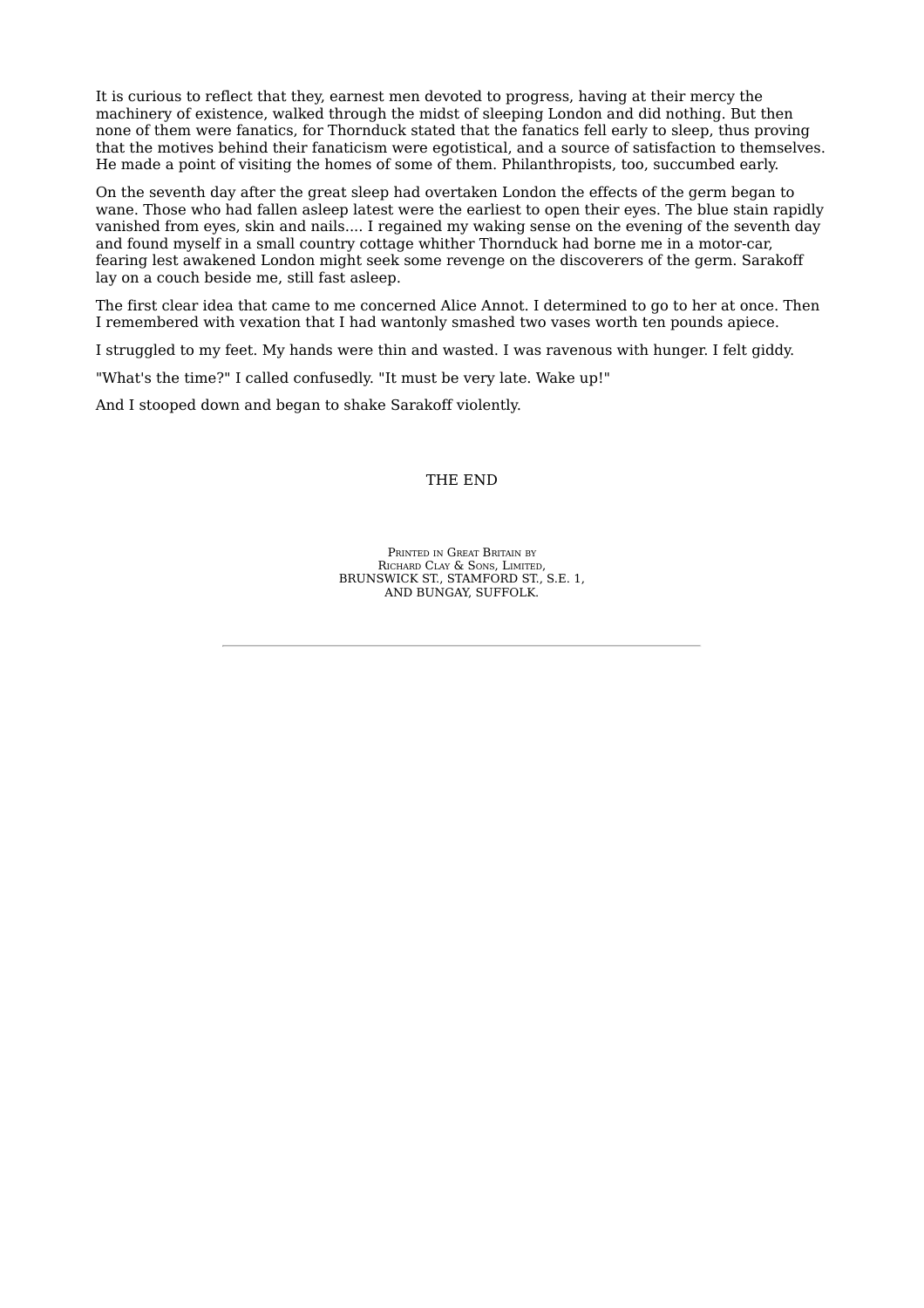[Transcriber's Note: The following typographical errors present in the original text have been corrected for this electronic edition.

In Chapter III, a missing period was added after "his pipe and tobacco pouch".

In Chapter IV, a missing quotation mark was added before "*pyocyaneus*, indeed", and a comma was changed to a period after "Of course".

In Chapter VI, a missing period was added after "'A very unsatisfying view, surely?' he remarked".

In Chapter VIII, "the municipal authorites" was changed to "the municipal authorities", "this phenomen" was changed to "this phenomenon", and "scanned the colums" was changed to "scanned the columns".

In Chapter XIII, a comma was changed to a period after "cold and dark", and "protaplasm" was changed to "protoplasm".

In Chapter XIV, a period was added after "something other than life exists".

In Chapter XV, "in the in the hall" was changed to "in the hall".

In Chapter XVI, "Dr Harden" (in the sentence ending "in smooth and pleasant tones") was changed to "Dr. Harden", and commas were changed to periods following "The gift of immortality" and "if it were true".

In Chapter XVIII, "millenium" was changed to "millennium".

In Chapter XXIII, a missing period was added after "the millennium was at hand".

In Chapter XXVI, a missing period was added after "with conviction", "flutted" was changed to "fluttered", and "I'ad my breakfast" was changed to "I 'ad my breakfast".

In Chapter XXIX, "undimished enthusiasm" was changed to "undiminished enthusiasm".]

End of the Project Gutenberg EBook of The Blue Germ, by Martin Swayne

\*\*\* END OF THIS PROJECT GUTENBERG EBOOK THE BLUE GERM \*\*\*

\*\*\*\*\* This file should be named 26852-h.htm or 26852-h.zip \*\*\*\*\* This and all associated files of various formats will be found in: http://www.gutenberg.org/2/6/8/5/26852/

Produced by Steven desJardins and the Online Distributed Proofreading Team at http://www.pgdp.net

Updated editions will replace the previous one--the old editions will be renamed.

Creating the works from public domain print editions means that no one owns a United States copyright in these works, so the Foundation (and you!) can copy and distribute it in the United States without permission and without paying copyright royalties. Special rules, set forth in the General Terms of Use part of this license, apply to copying and distributing Project Gutenberg-tm electronic works to protect the PROJECT GUTENBERG-tm concept and trademark. Project Gutenberg is a registered trademark, and may not be used if you charge for the eBooks, unless you receive specific permission. If you do not charge anything for copies of this eBook, complying with the rules is very easy. You may use this eBook for nearly any purpose such as creation of derivative works, reports, performances and research. They may be modified and printed and given away--you may do practically ANYTHING with public domain eBooks. Redistribution is subject to the trademark license, especially commercial redistribution.

\*\*\* START: FULL LICENSE \*\*\*

THE FULL PROJECT GUTENBERG LICENSE PLEASE READ THIS BEFORE YOU DISTRIBUTE OR USE THIS WORK

To protect the Project Gutenberg-tm mission of promoting the free distribution of electronic works, by using or distributing this work (or any other work associated in any way with the phrase "Project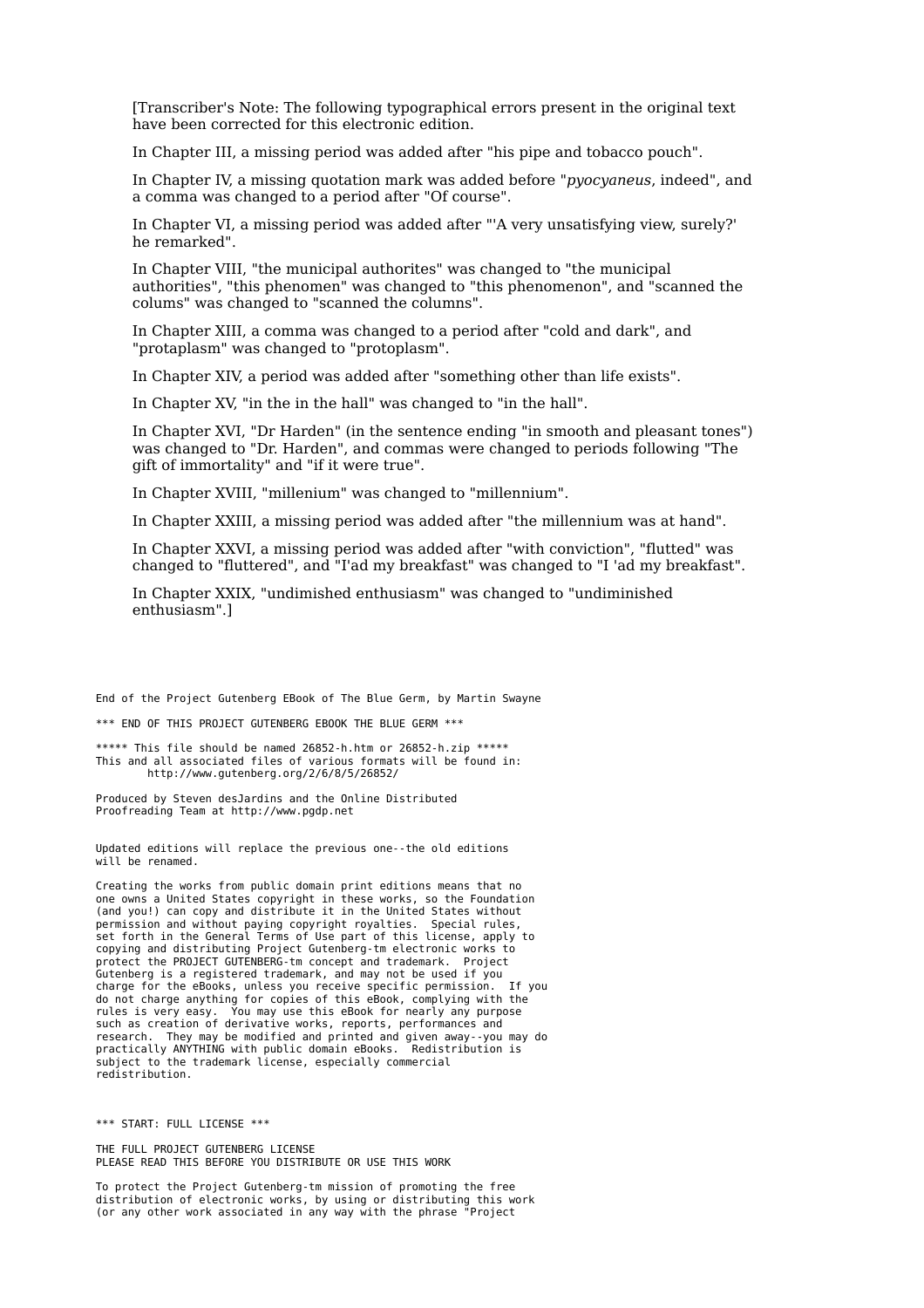Gutenberg"), you agree to comply with all the terms of the Full Project Gutenberg-tm License (available with this file or online at http://gutenberg.net/license).

Section 1. General Terms of Use and Redistributing Project Gutenberg-tm electronic works

1.A. By reading or using any part of this Project Gutenberg-tm electronic work, you indicate that you have read, understand, agree to and accept all the terms of this license and intellectual property (trademark/copyright) agreement. If you do not agree to abide by all the terms of this agreement, you must cease using and return or destroy all copies of Project Gutenberg-tm electronic works in your possession. If you paid a fee for obtaining a copy of or access to a Project Gutenberg-tm electronic work and you do not agree to be bound by the terms of this agreement, you may obtain a refund from the person or entity to whom you paid the fee as set forth in paragraph 1.E.8.

1.B. "Project Gutenberg" is a registered trademark. It may only be used on or associated in any way with an electronic work by people who agree to be bound by the terms of this agreement. There are a few things that you can do with most Project Gutenberg-tm electronic works even without complying with the full terms of this agreement. See paragraph 1.C below. There are a lot of things you can do with Project Gutenberg-tm electronic works if you follow the terms of this agreement and help preserve free future access to Project Gutenberg-tm electronic works. See paragraph 1.E below.

The Project Gutenberg Literary Archive Foundation ("the Foundation" or PGLAF), owns a compilation copyright in the collection of Project Gutenberg-tm electronic works. Nearly all the individual works in the collection are in the public domain in the United States. If an individual work is in the public domain in the United States and you are located in the United States, we do not claim a right to prevent you from copying, distributing, performing, displaying or creating derivative works based on the work as long as all references to Project Gutenberg are removed. Of course, we hope that you will support the Project Gutenberg-tm mission of promoting free access to electronic works by freely sharing Project Gutenberg-tm works in compliance with the terms of this agreement for keeping the Project Gutenberg-tm name associated with the work. You can easily comply with the terms of this agreement by keeping this work in the same format with its attached full Project Gutenberg-tm License when you share it without charge with others.

1.D. The copyright laws of the place where you are located also govern what you can do with this work. Copyright laws in most countries are in a constant state of change. If you are outside the United States, check the laws of your country in addition to the terms of this agreement before downloading, copying, displaying, performing, distributing or creating derivative works based on this work or any other Project Gutenberg-tm work. The Foundation makes no representations concerning the copyright status of any work in any country outside the United States.

1.E. Unless you have removed all references to Project Gutenberg:

1.E.1. The following sentence, with active links to, or other immediate access to, the full Project Gutenberg-tm License must appear prominently whenever any copy of a Project Gutenberg-tm work (any work on which the phrase "Project Gutenberg" appears, or with which the phrase "Project Gutenberg" is associated) is accessed, displayed, performed, viewed, copied or distributed:

This eBook is for the use of anyone anywhere at no cost and with almost no restrictions whatsoever. You may copy it, give it away or re-use it under the terms of the Project Gutenberg License included with this eBook or online at www.gutenberg.net

If an individual Project Gutenberg-tm electronic work is derived from the public domain (does not contain a notice indicating that it is posted with permission of the copyright holder), the work can be copied and distributed to anyone in the United States without paying any fees or charges. If you are redistributing or providing access to a work with the phrase "Project Gutenberg" associated with or appearing on the work, you must comply either with the requirements of paragraphs 1.E.1 through 1.E.7 or obtain permission for the use of the work and the Project Gutenberg-tm trademark as set forth in paragraphs 1.E.8 or 1.E.9.

1.E.3. If an individual Project Gutenberg-tm electronic work is posted with the permission of the copyright holder, your use and distribution must comply with both paragraphs 1.E.1 through 1.E.7 and any additional terms imposed by the copyright holder. Additional terms will be linked to the Project Gutenberg-tm License for all works posted with the permission of the copyright holder found at the beginning of this work.

1.E.4. Do not unlink or detach or remove the full Project Gutenberg-tm License terms from this work, or any files containing a part of this work or any other work associated with Project Gutenberg-tm.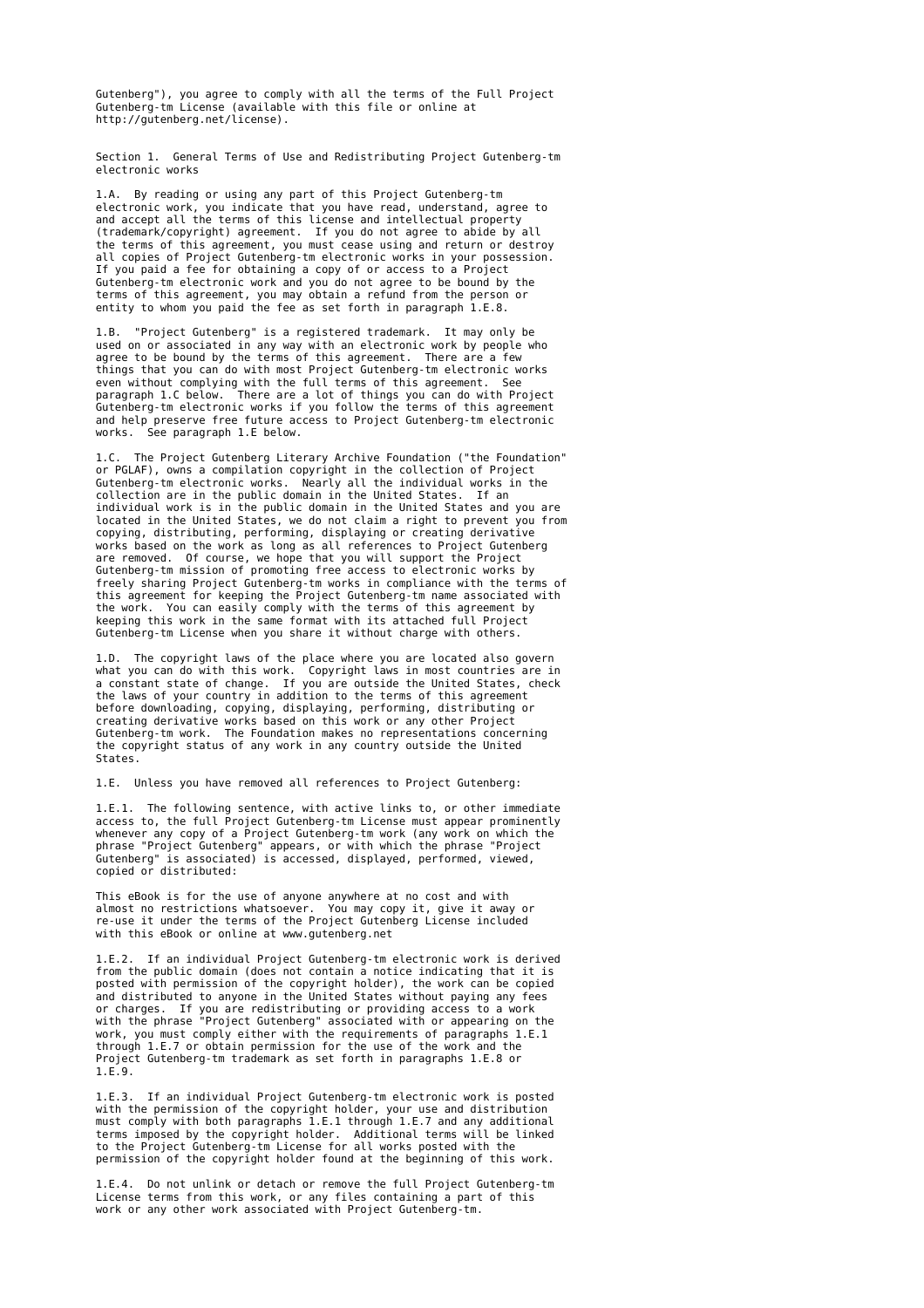1.E.5. Do not copy, display, perform, distribute or redistribute this electronic work, or any part of this electronic work, without prominently displaying the sentence set forth in paragraph 1.E.1 with active links or immediate access to the full terms of the Project Gutenberg-tm License.

1.E.6. You may convert to and distribute this work in any binary, compressed, marked up, nonproprietary or proprietary form, including any word processing or hypertext form. However, if you provide access to or distribute copies of a Project Gutenberg-tm work in a format other than "Plain Vanilla ASCII" or other format used in the official version posted on the official Project Gutenberg-tm web site (www.gutenberg.net), you must, at no additional cost, fee or expense to the user, provide a copy, a means of exporting a copy, or a means of obtaining a copy upon request, of the work in its original "Plain Vanilla ASCII" or other form. Any alternate format must include the full Project Gutenberg-tm License as specified in paragraph 1.E.1.

1.E.7. Do not charge a fee for access to, viewing, displaying, performing, copying or distributing any Project Gutenberg-tm works unless you comply with paragraph 1.E.8 or 1.E.9.

1.E.8. You may charge a reasonable fee for copies of or providing access to or distributing Project Gutenberg-tm electronic works provided that

- You pay a royalty fee of 20% of the gross profits you derive from the use of Project Gutenberg-tm works calculated using the method you already use to calculate your applicable taxes. The fee is owed to the owner of the Project Gutenberg-tm trademark, but he has agreed to donate royalties under this paragraph to the Project Gutenberg Literary Archive Foundation. Royalty payments must be paid within 60 days following each date on which you prepare (or are legally required to prepare) your periodic tax returns. Royalty payments should be clearly marked as such and sent to the Project Gutenberg Literary Archive Foundation at the address specified in Section 4, "Information about donations to the Project Gutenberg Literary Archive Foundation."
- You provide a full refund of any money paid by a user who notifies you in writing (or by e-mail) within 30 days of receipt that s/he does not agree to the terms of the full Project Gutenberg-tm License. You must require such a user to return or destroy all copies of the works possessed in a physical medium and discontinue all use of and all access to other copies of Project Gutenberg-tm works.
- You provide, in accordance with paragraph 1.F.3, a full refund of any money paid for a work or a replacement copy, if a defect in the electronic work is discovered and reported to you within 90 days of receipt of the work.
- You comply with all other terms of this agreement for free distribution of Project Gutenberg-tm works.

1.E.9. If you wish to charge a fee or distribute a Project Gutenberg-tm electronic work or group of works on different terms than are set forth in this agreement, you must obtain permission in writing from both the Project Gutenberg Literary Archive Foundation and Michael Hart, the owner of the Project Gutenberg-tm trademark. Contact the Foundation as set forth in Section 3 below.

1.F.

1.F.1. Project Gutenberg volunteers and employees expend considerable effort to identify, do copyright research on, transcribe and proofread public domain works in creating the Project Gutenberg-tm collection. Despite these efforts, Project Gutenberg-tm electronic works, and the medium on which they may be stored, may contain "Defects," such as, but not limited to, incomplete, inaccurate or corrupt data, transcription errors, a copyright or other intellectual property infringement, a defective or damaged disk or other medium, a computer virus, or computer codes that damage or cannot be read by your equipment.

1.F.2. LIMITED WARRANTY, DISCLAIMER OF DAMAGES - Except for the "Right of Replacement or Refund" described in paragraph 1.F.3, the Project Gutenberg Literary Archive Foundation, the owner of the Project Gutenberg-tm trademark, and any other party distributing a Project Gutenberg-tm electronic work under this agreement, disclaim all liability to you for damages, costs and expenses, including legal fees. YOU AGREE THAT YOU HAVE NO REMEDIES FOR NEGLIGENCE, STRICT LIABILITY, BREACH OF WARRANTY OR BREACH OF CONTRACT EXCEPT THOSE PROVIDED IN PARAGRAPH F3. YOU AGREE THAT THE FOUNDATION, THE TRADEMARK OWNER, AND ANY DISTRIBUTOR UNDER THIS AGREEMENT WILL NOT BE LIABLE TO YOU FOR ACTUAL, DIRECT, INDIRECT, CONSEQUENTIAL, PUNITIVE OR INCIDENTAL DAMAGES EVEN IF YOU GIVE NOTICE OF THE POSSIBILITY OF SUCH **DAMAGE**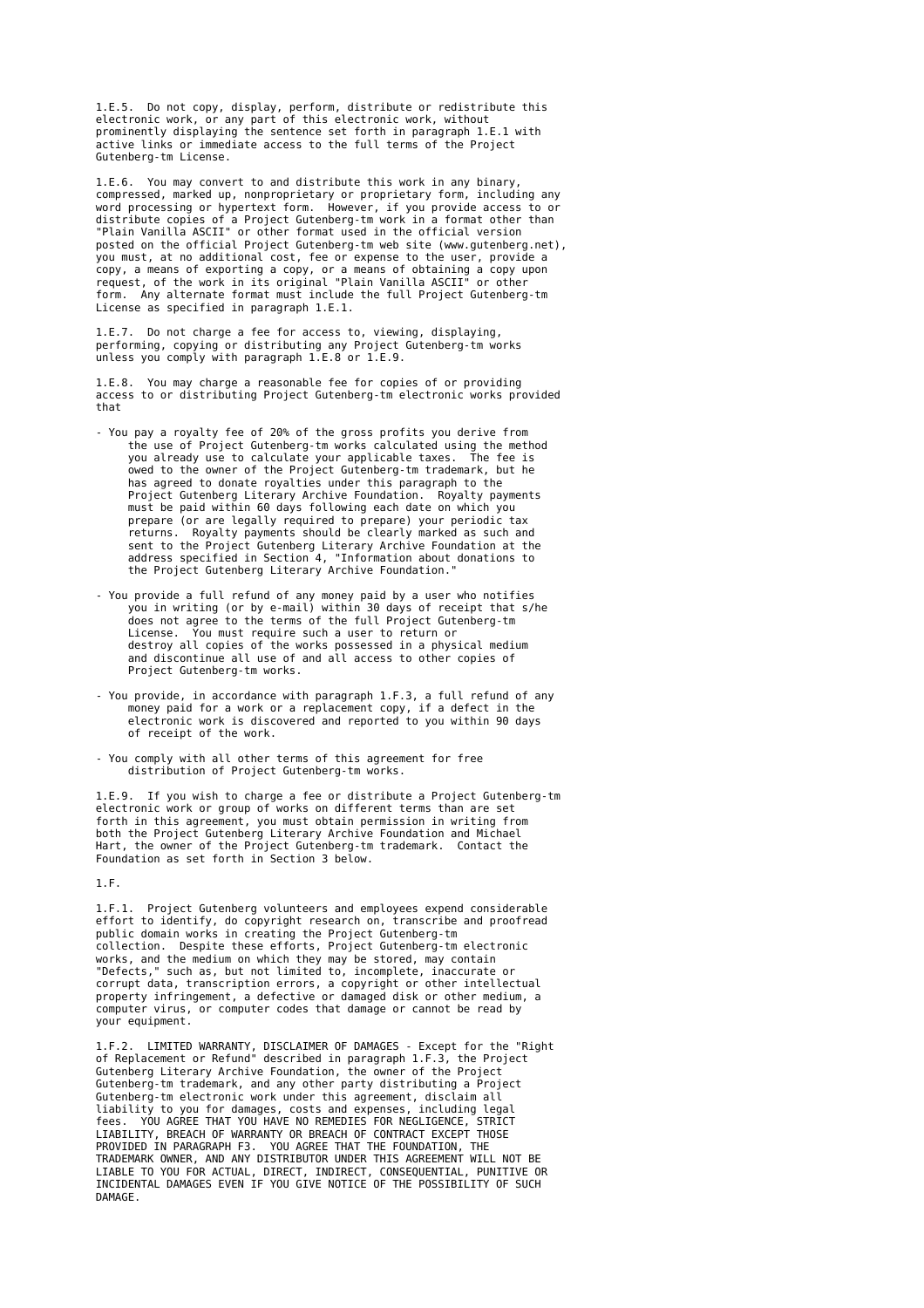1.F.3. LIMITED RIGHT OF REPLACEMENT OR REFUND - If you discover a defect in this electronic work within 90 days of receiving it, you can receive a refund of the money (if any) you paid for it by sending a written explanation to the person you received the work from. If you received the work on a physical medium, you must return the medium with your written explanation. The person or entity that provided you with the defective work may elect to provide a replacement copy in lieu of a refund. If you received the work electronically, the person or entity providing it to you may choose to give you a second opportunity to receive the work electronically in lieu of a refund. If the second copy is also defective, you may demand a refund in writing without further opportunities to fix the problem.

1.F.4. Except for the limited right of replacement or refund set forth in paragraph 1.F.3, this work is provided to you 'AS-IS' WITH NO OTHER WARRANTIES OF ANY KIND, EXPRESS OR IMPLIED, INCLUDING BUT NOT LIMITED TO WARRANTIES OF MERCHANTIBILITY OR FITNESS FOR ANY PURPOSE.

1.F.5. Some states do not allow disclaimers of certain implied warranties or the exclusion or limitation of certain types of damages. If any disclaimer or limitation set forth in this agreement violates the law of the state applicable to this agreement, the agreement shall be interpreted to make the maximum disclaimer or limitation permitted by the applicable state law. The invalidity or unenforceability of any provision of this agreement shall not void the remaining provisions.

1.F.6. INDEMNITY - You agree to indemnify and hold the Foundation, the trademark owner, any agent or employee of the Foundation, anyone providing copies of Project Gutenberg-tm electronic works in accordance with this agreement, and any volunteers associated with the production, promotion and distribution of Project Gutenberg-tm electronic works, harmless from all liability, costs and expenses, including legal fees that arise directly or indirectly from any of the following which you do or cause to occur: (a) distribution of this or any Project Gutenberg-tm work, (b) alteration, modification, or additions or deletions to any Project Gutenberg-tm work, and (c) any Defect you cause.

Section 2. Information about the Mission of Project Gutenberg-tm

Project Gutenberg-tm is synonymous with the free distribution of electronic works in formats readable by the widest variety of computers including obsolete, old, middle-aged and new computers. It exists because of the efforts of hundreds of volunteers and donations from people in all walks of life.

Volunteers and financial support to provide volunteers with the assistance they need, is critical to reaching Project Gutenberg-tm's goals and ensuring that the Project Gutenberg-tm collection will remain freely available for generations to come. In 2001, the Project Gutenberg Literary Archive Foundation was created to provide a secure and permanent future for Project Gutenberg-tm and future generations. To learn more about the Project Gutenberg Literary Archive Foundation and how your efforts and donations can help, see Sections 3 and 4 and the Foundation web page at http://www.pglaf.org.

Section 3. Information about the Project Gutenberg Literary Archive Foundation

The Project Gutenberg Literary Archive Foundation is a non profit  $501(c)(3)$  educational corporation organized under the laws of the state of Mississippi and granted tax exempt status by the Internal Revenue Service. The Foundation's EIN or federal tax identification number is 64-6221541. Its 501(c)(3) letter is posted at http://pglaf.org/fundraising. Contributions to the Project Gutenberg Literary Archive Foundation are tax deductible to the full extent permitted by U.S. federal laws and your state's laws.

The Foundation's principal office is located at 4557 Melan Dr. S. Fairbanks, AK, 99712., but its volunteers and employees are scattered throughout numerous locations. Its business office is located at 809 North 1500 West, Salt Lake City, UT 84116, (801) 596-1887, email business@pglaf.org. Email contact links and up to date contact information can be found at the Foundation's web site and official page at http://pglaf.org

For additional contact information: Dr. Gregory B. Newby Chief Executive and Director gbnewby@pglaf.org

Section 4. Information about Donations to the Project Gutenberg Literary Archive Foundation

Project Gutenberg-tm depends upon and cannot survive without wide spread public support and donations to carry out its mission of increasing the number of public domain and licensed works that can be freely distributed in machine readable form accessible by the widest